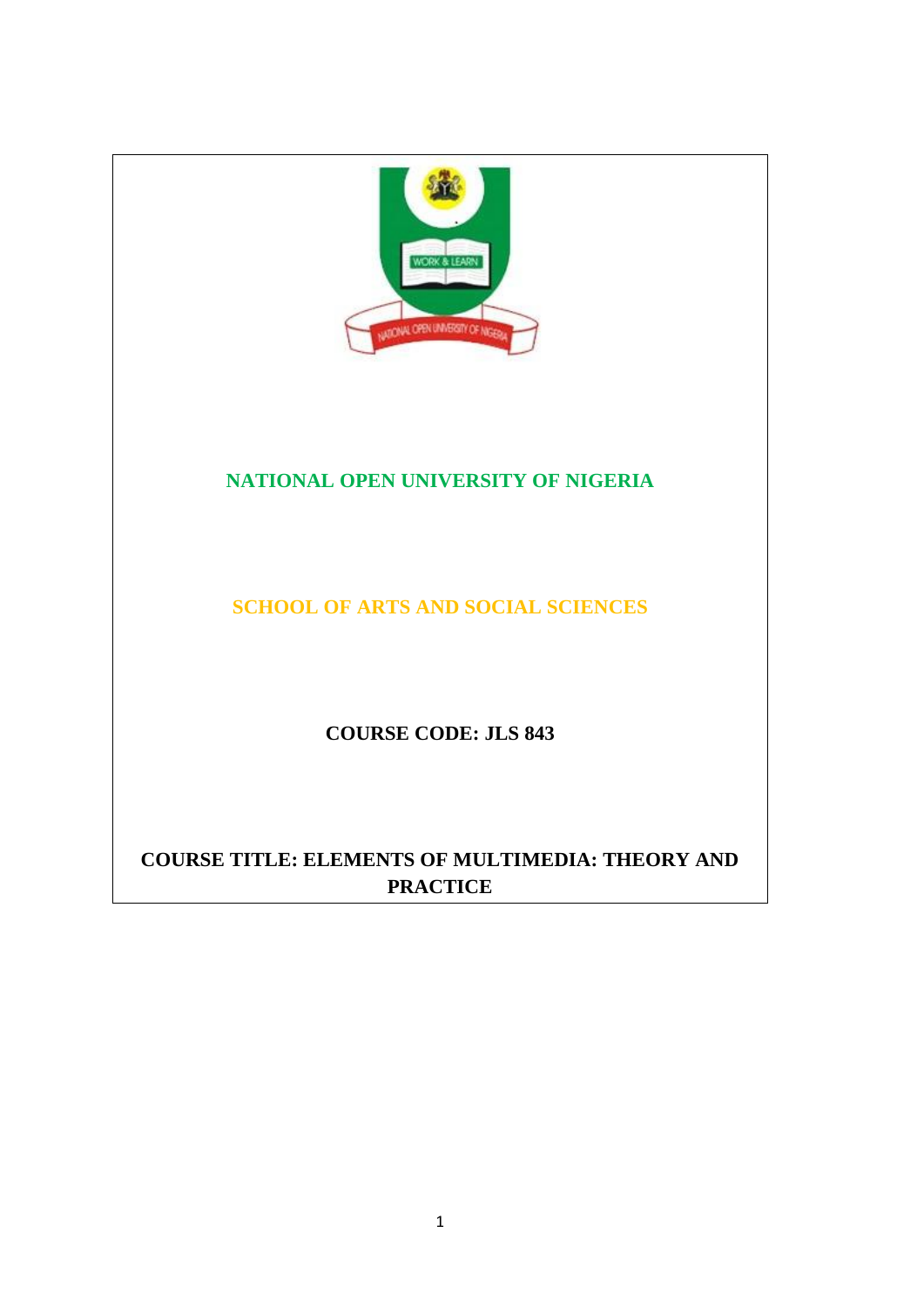#### **COURSE GUIDE**

# **JLS 843 ELEMENTS OF MULTIMEDIA: THEORY AND PRACTICE**

# **COURSE TEAM COURSE WRITER**

Dr. Levi Chinaka Nwodu Department of Mass Communication Anambra State University Igbariam Campus, Igbariam Anambra State. +234-803-7784-603 *[chinaaks@yahoo.com](mailto:chinaaks@yahoo.com)*

#### **CONTENT EDITOR**

Dr. Jonathan E. Aliede National Open University of Nigeria Victoria Island, Lagos +234-806-9395-473 *[aliedej@yahoo.com](mailto:aliedej@yahoo.com)*

#### **HEAD OF UNIT**

Dr. Jonathan E. Aliede National Open University of Nigeria Victoria Island, Lagos +234-806-9395-473 *[aliedej@yahoo.com](mailto:aliedej@yahoo.com)*

#### **Introduction**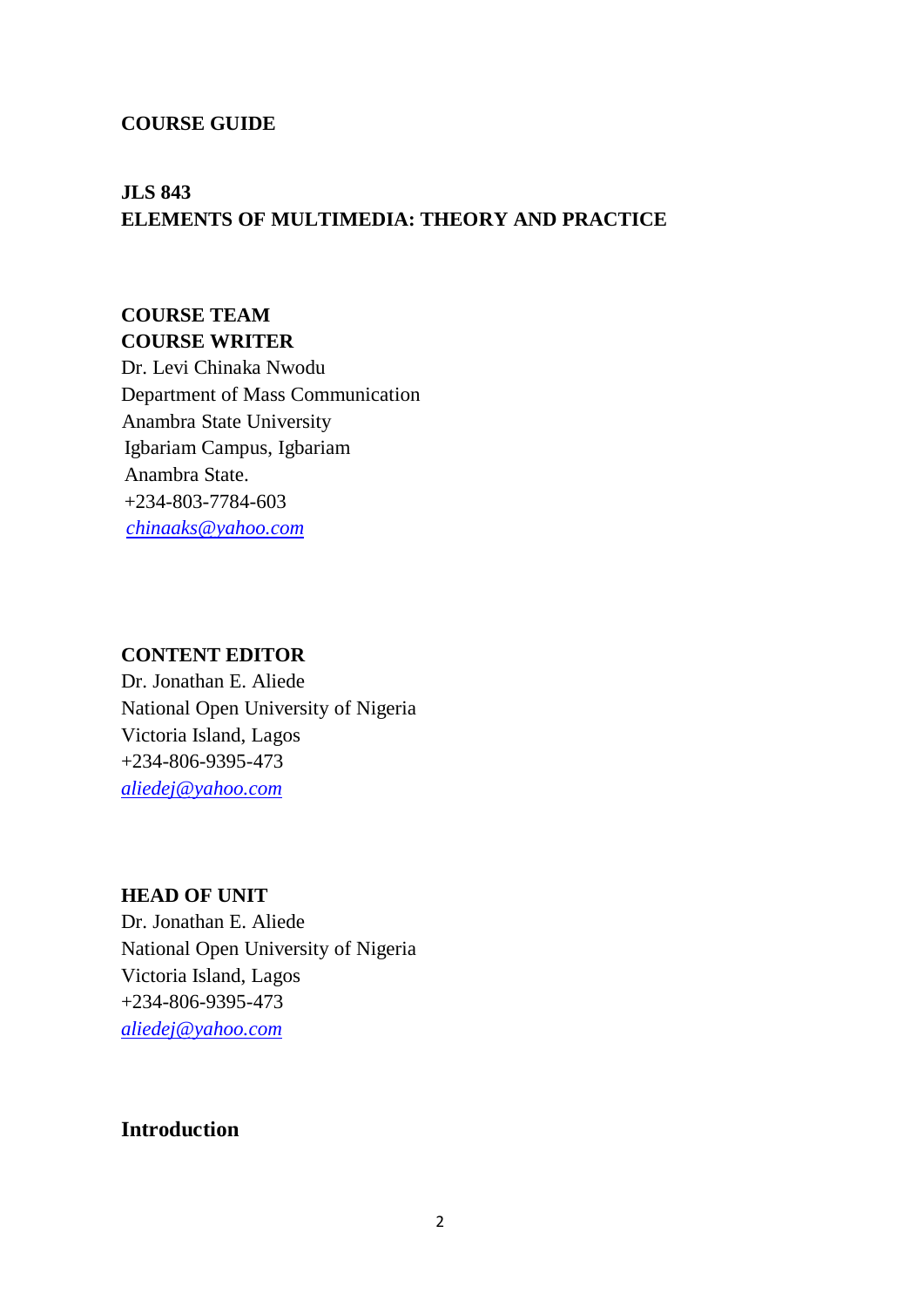This course is titled Elements Multi Media: Theory and Practice with course code number JLS 843 is designed for postgraduate Diploma students of Mass Communication. The course provides the students with basic knowledge of multimedia communications with emphasis on journalism. At the end of the tutorials in the course, students are expected to learn a great deal of the principles, theories and applicatory knowledge of multimedia. Students will also learn the historical and philosophical underpinning of multimedia technology and their relevance in mass communication scholarship and practice with particular reference to journalism practice. Precisely, the students who have gone through this course would be expected to have in-depth understanding of the basic principles imperative for effective use of multimedia in global journalism practice. Students would also be expected to acquaint themselves with mainstream literature in Information and Communication Technologies; the major discussion that embed the literature and be able to apply the basic concepts so learned in multimedia journalism practice.

This course guide therefore, offers you with informative insights into the course contents. It also provides you with a list of relevant materials you will need to gain adequate familiarity with the subject matter. The course design is structured in such a way that would enable you gain far reaching insight into the course. It will engage you into productive thinking through the underlying principles of multimedia uses and application, and other issues you will study. It will also serve as a guide post to effective understanding of the nature and dimensions of multimedia journalism during and after the course of your study.

### **Study Units**

JLS 843 which is titled Elements of Multimedia: Theory and Practice is a course for postgraduate Diploma Mass Communication students. It is a 3 credit unit course. The course is packaged in five modules of varying units and lengths. The modules and their corresponding units are: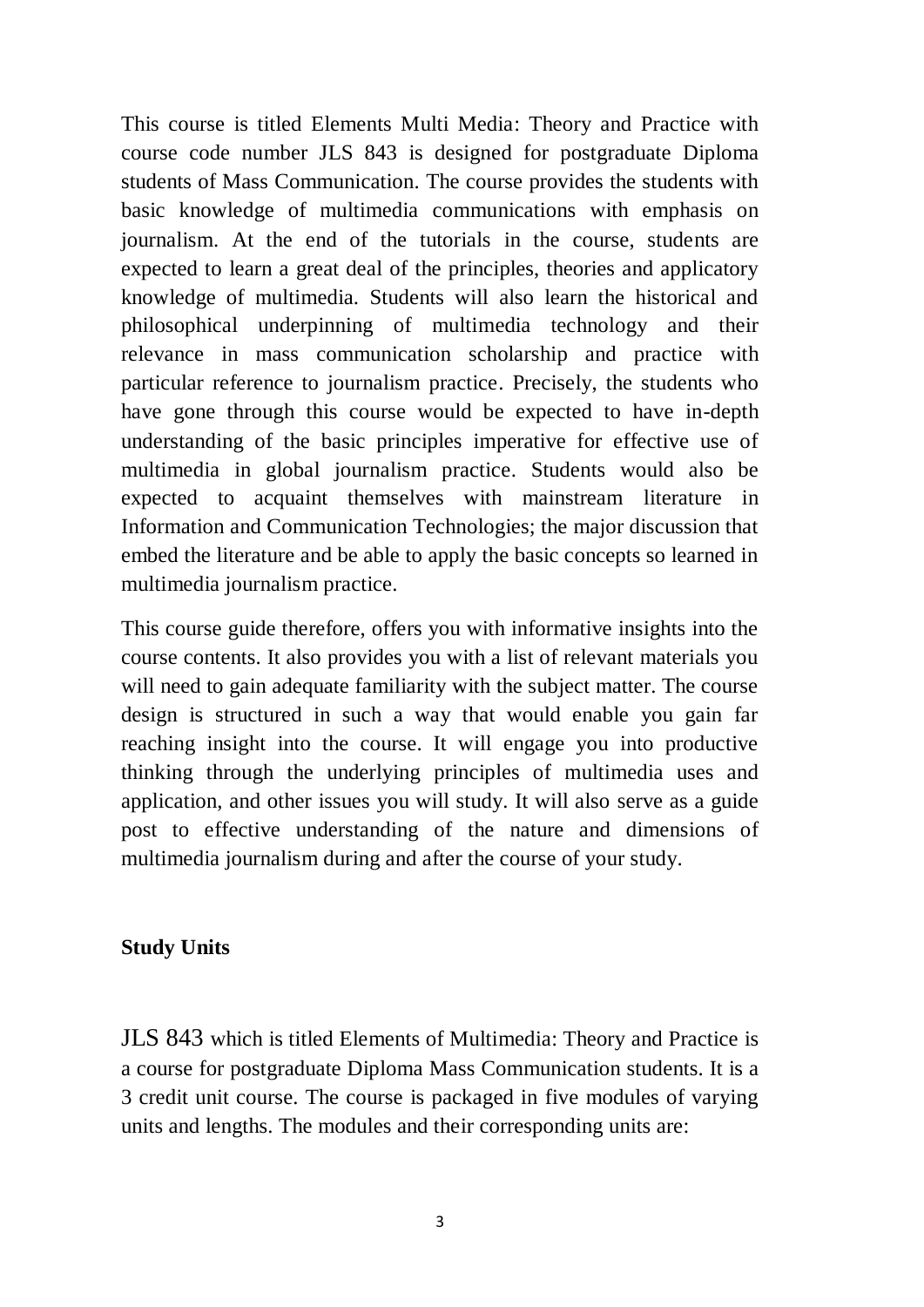# **MODULE 1: ICTs: THE STARTING POINT FOR MULTIMEDIA EXPERIENCE**

**Unit 1: Meaning and Nature of ICTs**

**Unit 2: Major Components of ICTs**

**Unit 3: ICTs and Global Information Flow**

# **MODULE 2: MULTIMEDIA: AN HISTORICAL AND CONCEPTUAL OVERVIEW**

**Unit 1: Origin of Multimedia Concept**

**Unit 2: Definition and Explanation of Multimedia**

**Unit 3: Elements/Nature of Multimedia**

**Unit 4: Advantages of Multimedia** 

#### **MODULE 3: THEORIES OF MULTI-MEDIA**

**Unit 1: Paivio's Dual Coding Theory**

**Unit 2: Baddley's Working Theory**

**Unit 3: Engelkamp's Multimodal Theory**

**Unit 4: Sweller's Cognitive Load Theory**

- **Unit 5: Mayer's Multimedia Theory**
- **Unit 6: Some Communication Theories Relevant in Journalism Practice**

# **MODULE 4: FUNDAMENTALS OF MULTIMEDIA JOURNALISM**

**Unit 1: Understanding Multimedia Journalism**

**Unit 2: Trends in the Use of Multimedia News**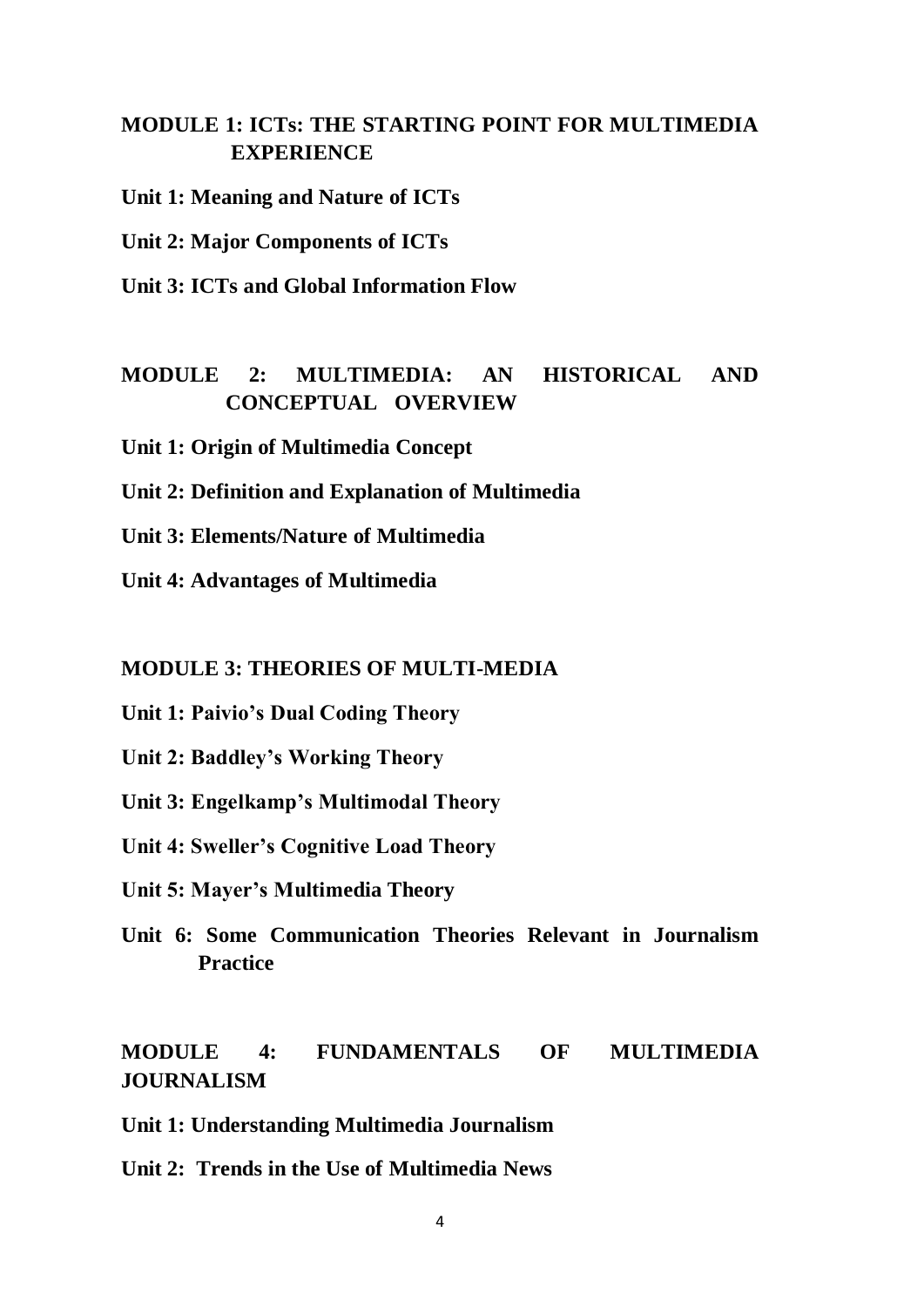#### **Unit 3: Recipes for Multimedia News Production**

**Unit 4: Major Multimedia Journalism Technologies/Tools**

# **MODULE 5: Research, Ethical and Legal Issues in Multimedia Journalism**

**Unit 1: Research Interests in Multimedia Journalism**

**Unit 2: Ethical Issues In Multimedia Journalism**

**Unit 3: Legal Issues in Multimedia Journalism**

# **Unit 4: Epilogue: Problems and Prospects of Online journalism in Nigeria**

It is important to note that every module offers you a listing of all the units that make it up. Each unit also offers you the content outlines, introduction and objectives with the main content preceding each unit. Self-Assessment Exercises (SAEs) will be provided to enhance learning, comprehension, internalization and retention of what you will be taught. To further enhance learning and effectively monitoring of your progress on the course, every unit will end with one Tutor-Marked Assignment (TMA) which you are to work on and submit for marking.

### **Textbooks and References**

Enormous effort was made to provide you with in-depth and useful materials you need to pass this course. However, you will find at the end of each unit, a listing of relevant reference materials you may consult at your convenient time to enhance your understanding of the course. I therefore, expect that you would make out time to consult as many of the relevant reference materials as possible within the time available to you even before attempting to do your exercises.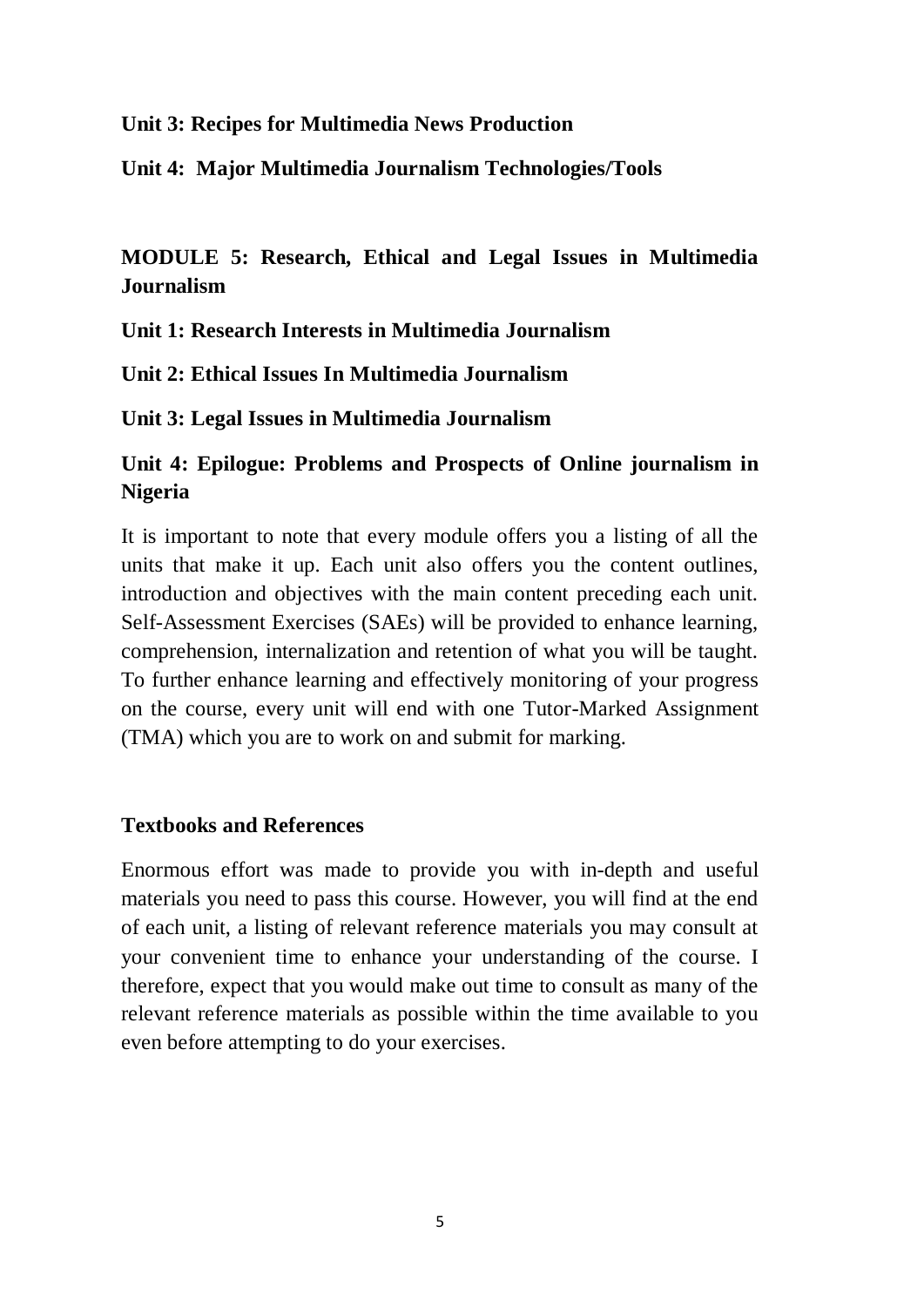#### **Assessment**

To excel in this course, you would undergo two important assessments. These are Self-Assessment Exercises (SAEs) and Tutor-Marked Assignment (TMA). Though you are not to submit the answers to SAEs questions to your tutor, it is important you take it serious as it would help you to assess your own understanding of the course. It would also help you to identify the areas you need to improve on as the tutorials progresses. The Tutor-Marked Assignment should also be taken serious and carefully answered. It should be properly filled in your assignment file for submission and marking. Your performance in this exercise counts a lot as 30% of your total score on the course depends on it. You are once again encouraged to take it serious.

## **Tutor-Marked Assignment**

You will find at the end of every Unit, a Tutor-Marked Assignment (TMA). I expect that you will carefully answer the assignments and put them in your assignment file for submission as instructed. Note that this course guide does not contain any Tutor-Marked Assignment questions. You will find them in virtually all the units of every module in the main course details.

### **Final Examination and Grading**

As a 3-credit unit course, the final examination for JLS 843 will last for three hours. The examination will count for 70% of the total course grade. Note again that the Tutor-Marked Assignment will be 30% of the total grade. So, your score in the Tutor-Marked Assignment plus your score in the final examination will determine your final grade in this course. The examination questions will reflect to a large extent, the SAEs and TMAs which you are expected to have answered while studies on the course last. I advise you make proper use of the time you have between the completion of the units and the examination to revise the whole course. You will find this exercise useful as it will help you to be familiar with SAEs and TMAs before your final examination.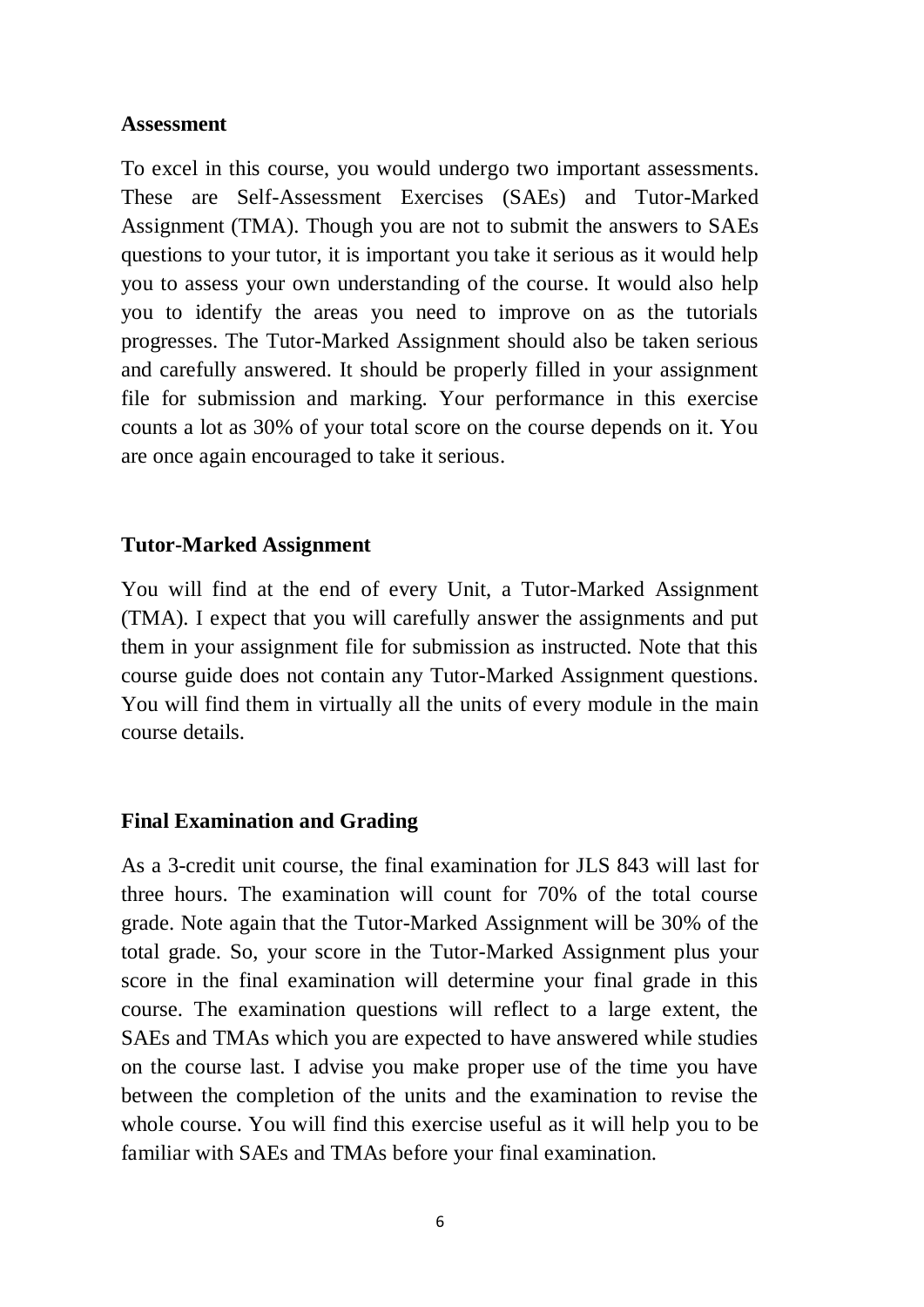### **What You Will Need for This Course**

To excel in this course, you will need to review your knowledge of historical overview of ICTs and journalism practice. This will certainly refresh your mind on the meaning, essence and process of communication technologies with greater emphasis on multimedia journalism and communications. Although the main course manual is well detailed and comprehensive, you will need to purchase at least, two textbooks out of the number of textbooks recommended to you. This will aid your mastery of the course. You may also need to visit some websites for additional reference materials that will facilitate your understanding of the course. Also, it is important you visit high profile ICT centers for additional insights into how multimedia function. Finally, you will need to cultivate quality time to rehearse what you learnt in the course on weekly basis. This will further enhance your knowledge of the course.

### **Facilitators/Tutors and Tutorials**

Tutorials in this course will span through 24 hours. The dates and locations of the tutorials as well as the name and phone number of your tutor will be communicated to you once you are allocated a tutorial group. Your tutor will mark and comment on your assignments. Your tutor will also monitor your progress in the course and will be able to assist with your SAEs and TMAs. I therefore, encourage you to feel free to contact your tutor in case of any difficulty and ensure prompt submission of your assignments. Always attend your tutorials regularly and on time. Also ensure you always participate actively in class discussions.

### **Conclusion**

This course is more of a practical based course. The course requires indepth understanding of the principles underlying multimedia journalism and communications. You will therefore make the most out of the course if you cultivate the right attitude of mind of understanding how best the principles apply to the practice of multimedia communications.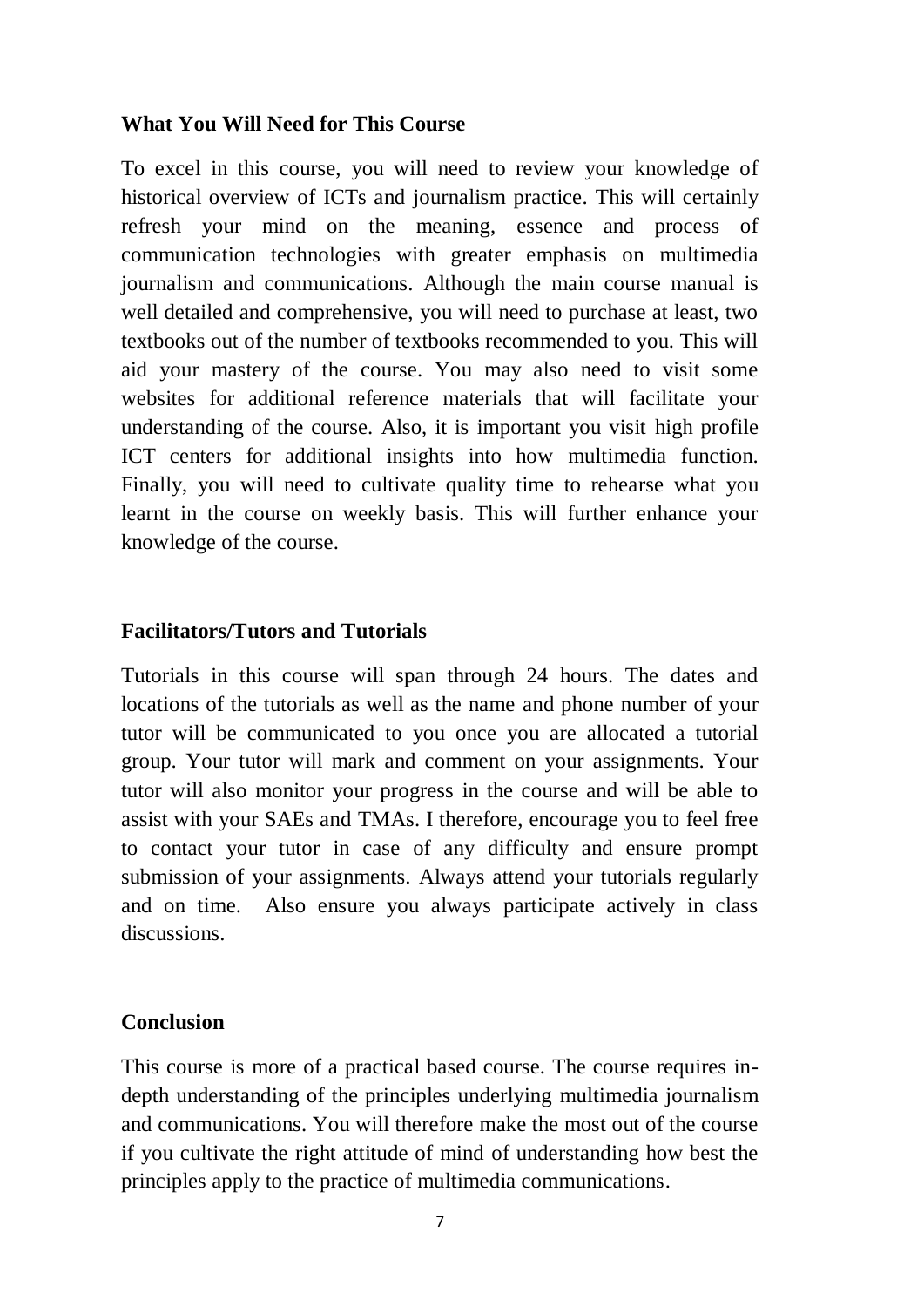## **Summary**

This course guide is carefully packaged to give you tight insight into JLS 843 (Elements of Multimedia: Theory and Practice). The course is designed to equip you with rich conceptual and practical knowledge of multimedia journalism and communications. At the end of your studies in this course therefore, you would have learnt not only the conceptual/theoretical underpinning of the course but also, the strategic practical approaches to managing multimedia communications. However, your success in this course will depend more on the quality and quantity of time you put into your tutorials; the efforts you put into solving your SAE and TMA questions; and your strategic planning for engaged studying and revising of the entire course. I sincerely wish you successful journey through your studies in the course and the entire programme.

## **Recommended Text**

- 1. **Using Information Technology** by B. K. Williams and S. C. Sawyer
- 2. **Mass Communication in The Emergent Information Society**  by D. E. J. Konkwo
- 3. **Journalism Practice: News, Aesthetics, ethics and Laws** by L. C. Nwodu
- 4. **Contemporary Issues in Communication and Society** by I. S. Ndolo
- 5. **Media Technology: Issues and Trends** by O. Uwakwe
- 6. **Research in Communication and other Behavioural Sciences** by L. C. Nwodu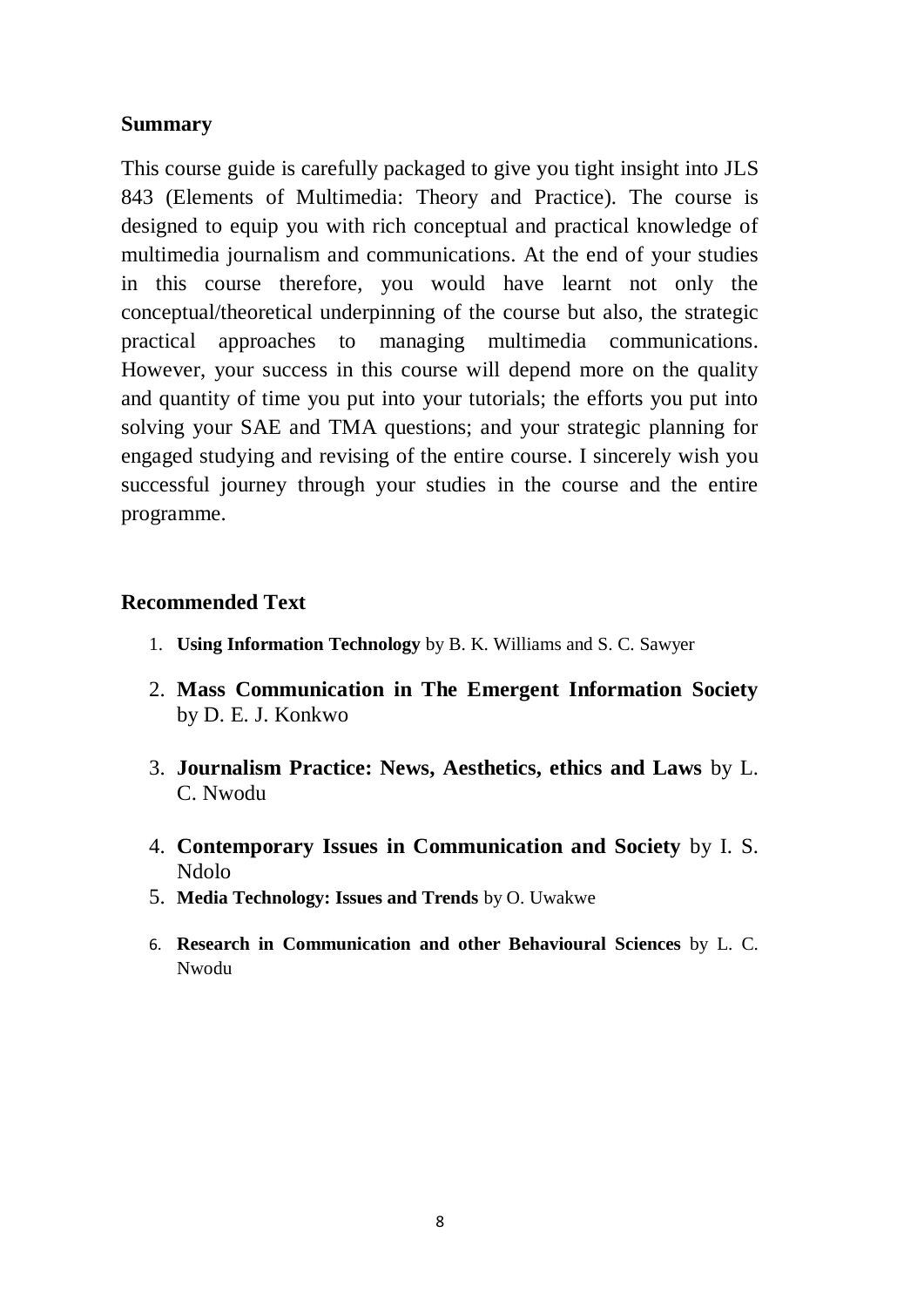#### **MAIN WORK**

# **JLS 843 ELEMENTS OF MULTIMEDIA: THEORY AND PRACTICE**

# **COURSE TEAM COURSE WRITER**

Dr. Levi Chinaka Nwodu Department of Mass Communication Anambra State University Igbariam Campus, Igbariam Anambra State. +234-803-7784-603 *[chinaaks@yahoo.com](mailto:chinaaks@yahoo.com)*

#### **CONTENT EDITOR**

Dr. Jonathan E. Aliede National Open University of Nigeria Victoria Island, Lagos +234-806-9395-473 *[aliedej@yahoo.com](mailto:aliedej@yahoo.com)*

#### **HEAD OF UNIT**

Dr. Jonathan E. Aliede National Open University of Nigeria Victoria Island, Lagos +234-806-9395-473 *aliedej@yahoo.com*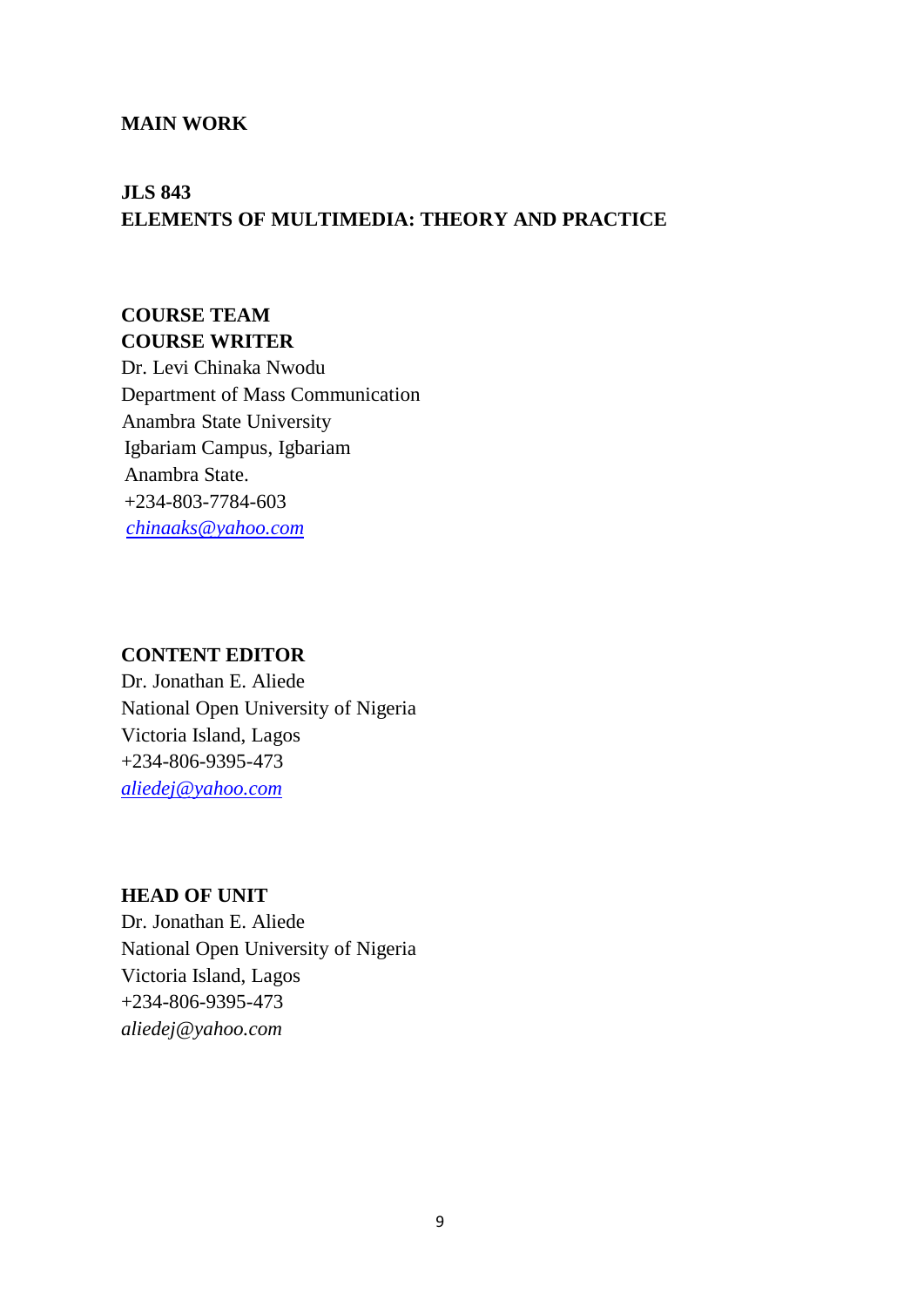# **MODULE 1: ICTs: THE STARTING POINT OF MUILTIMEDIA EXPERINCE.**

The continuous advancement in Information and Communication Technologies (ICTs.) has opened and continues to open windows of opportunities in the way and techniques people communicate. Today, communication technology is moving very fast away from analogue to digital technology. One of the major off shoot of this deserving move from analog to digital communication is the introduction of multimedia technology in mass communication and journalism practice.

Since multimedia communication is a functional organ of ICTs, it is proper to kick-start this study with basic understanding of ICTs. This module will therefore equip you with knowledge of the meaning, nature and dimensions of ICTs. This will serve as a prelude to the study of the nature, uses, theories, and practice of multimedia journalism. The module will therefore treat the following units:

**Unit 1: Meaning and Nature of ICTs**

**Unit 2: Major Components of ICTs**

**Unit 3: ICTs and Global Information Flow**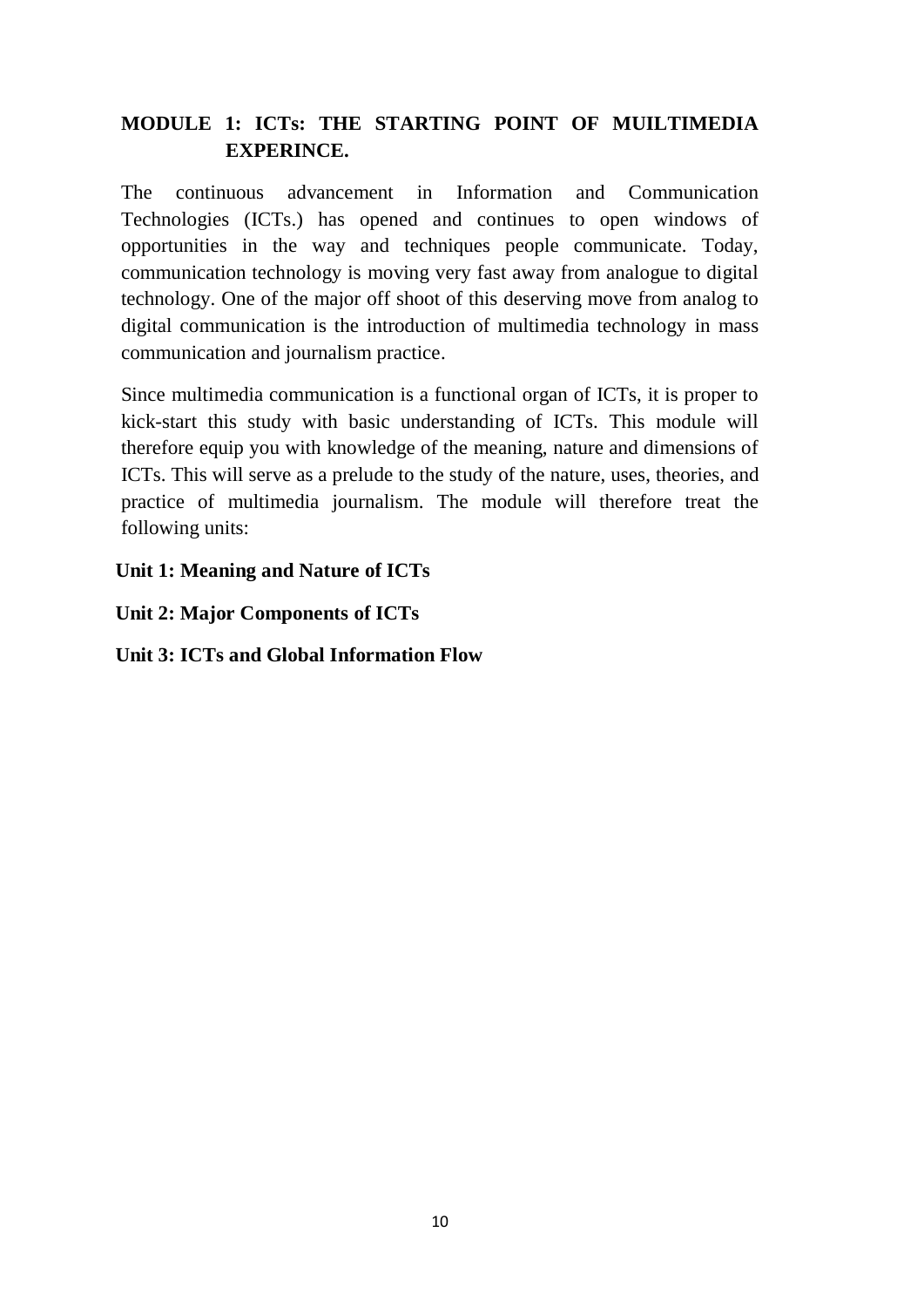**Unit 1: Meaning and Nature of ICTs**

**Content**

**1.0: Introduction**

**2.0: Objective**

- **3.0: Main Content**
	- **3.1: Meaning of ICTs**
	- **3.2: Uses and functions of ICTs**

**4.0: Conclusion**

**5.0: Summary**

**6.0: Tutor-Marked Assignment**

**7.0: References/Further Reading**

### **1.0: Introduction**

Information and Communication Technologies (ICTs.) according to Nwodu (2004), have enhanced global neighborhood. This implies that with the introduction of ICTs, different parts of the world have literally come closer to each other than before. Now, news and information circulate around the world in a matter of seconds via the ICTs. This unit will therefore explain the meaning, nature and essence of ICTs.

### **2.0: Objective**

At the end of tutorial in this unit your will be able to:

- $\triangleright$  Define ICTs.
- $\triangleright$  Explain key issues in defining ICTs.

### **3.0: Main Content**

### **3.1: Meaning of ICTs**

Information and Communication Technologies (ICTs) are multifaceted in nature. It is "a generic name for a number of communication hardware used for instantaneous dissemination of information and social values across the globe" (Nwodu; 2007:89).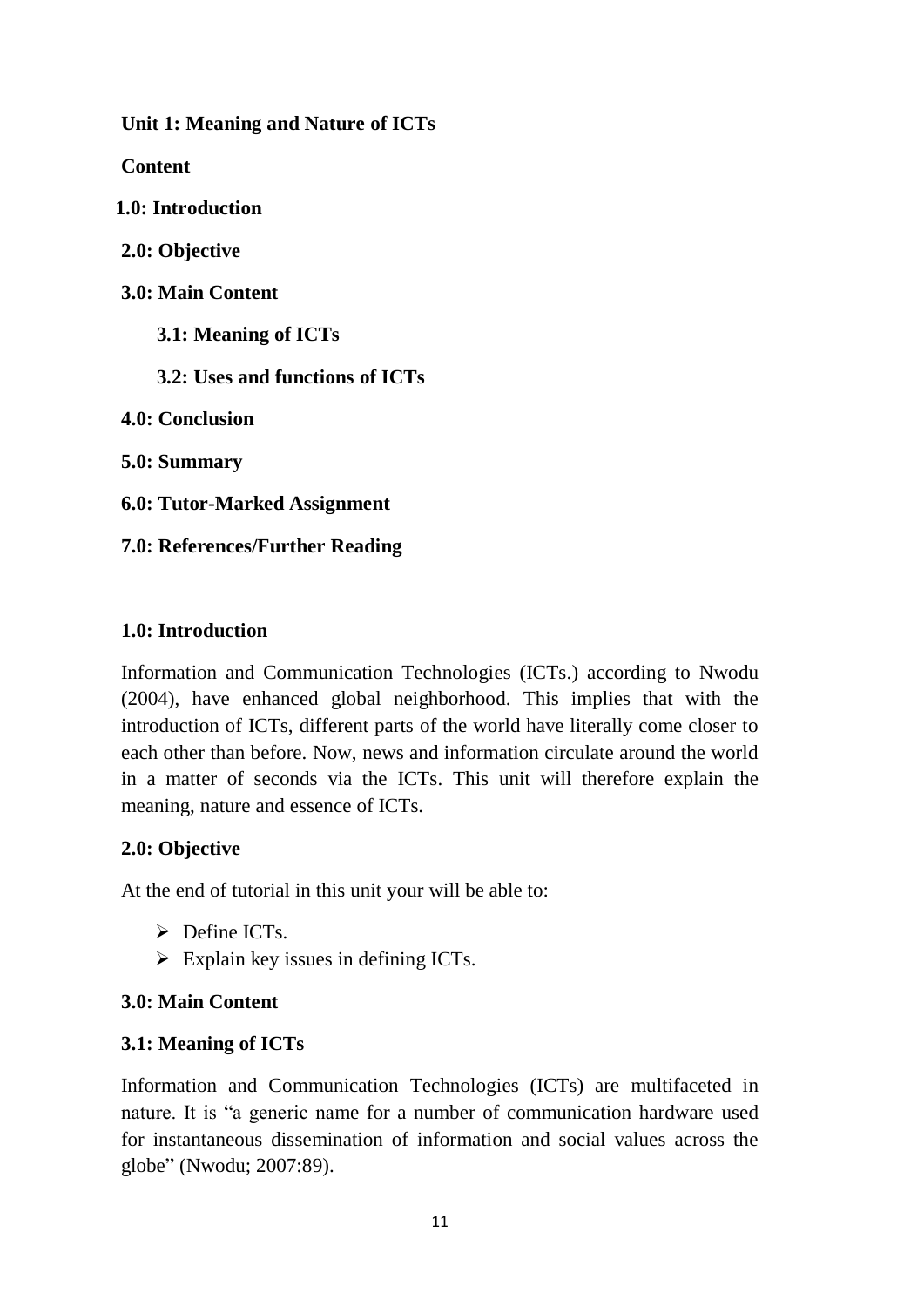The communication hard-wares that comprise ICTs are broadly categorized into two. These are the telecommunication and the computer communications. The combination of the two according to Grandy (1989) is the force that has enhanced consistency in speedy global communications. Through these technologies massive news and information are spread round the globe in a matter of seconds. As Solo (1982: 224) puts it:

> These sets of technologies are moving into conjunction possible to be common components part of an integral functional system, tying the massive, low cost, global transmission of image, sound and recorded observation into low cost capability to store, organize, automatically interpret or otherwise programme the use of that which has been transmitted

This according to Nwodu (2007:90) means that ICTs facilitates the sourcing, collecting, processing, documentation, retrieval and accurate dissemination of news, data and lots of useful information between and among global citizens.

### **3.2: Key Issues in Defining ICTs.**

This segment discusses the key issues in defining ICTs. From the definition of ICTs above it imperative therefore that ICTs involve:

- i. The interface between telecommunications and computer assisted communications. This is why Nwodu (2007) explains that the operation of ICTs is based on electromagnetism which serves as an interface between computer and telecommunications.
- ii. The combination of computers and telecommunication in information management has collapsed physical limitations and to a large extent, legal restrictions in news and information flow around parts of the world.
- iii. The marriage of computers and telecommunication has enhanced clearer and simultaneous transmission of graphics/pictures, videos, sound and sundry information round the world with minimal friction which is at the root of multimedia communication.
- iv. With this development, the collection, organization, storage, analysis, interpretation and retrieval of news/data have been made faster, clearer and cheaper with greater aesthetic values.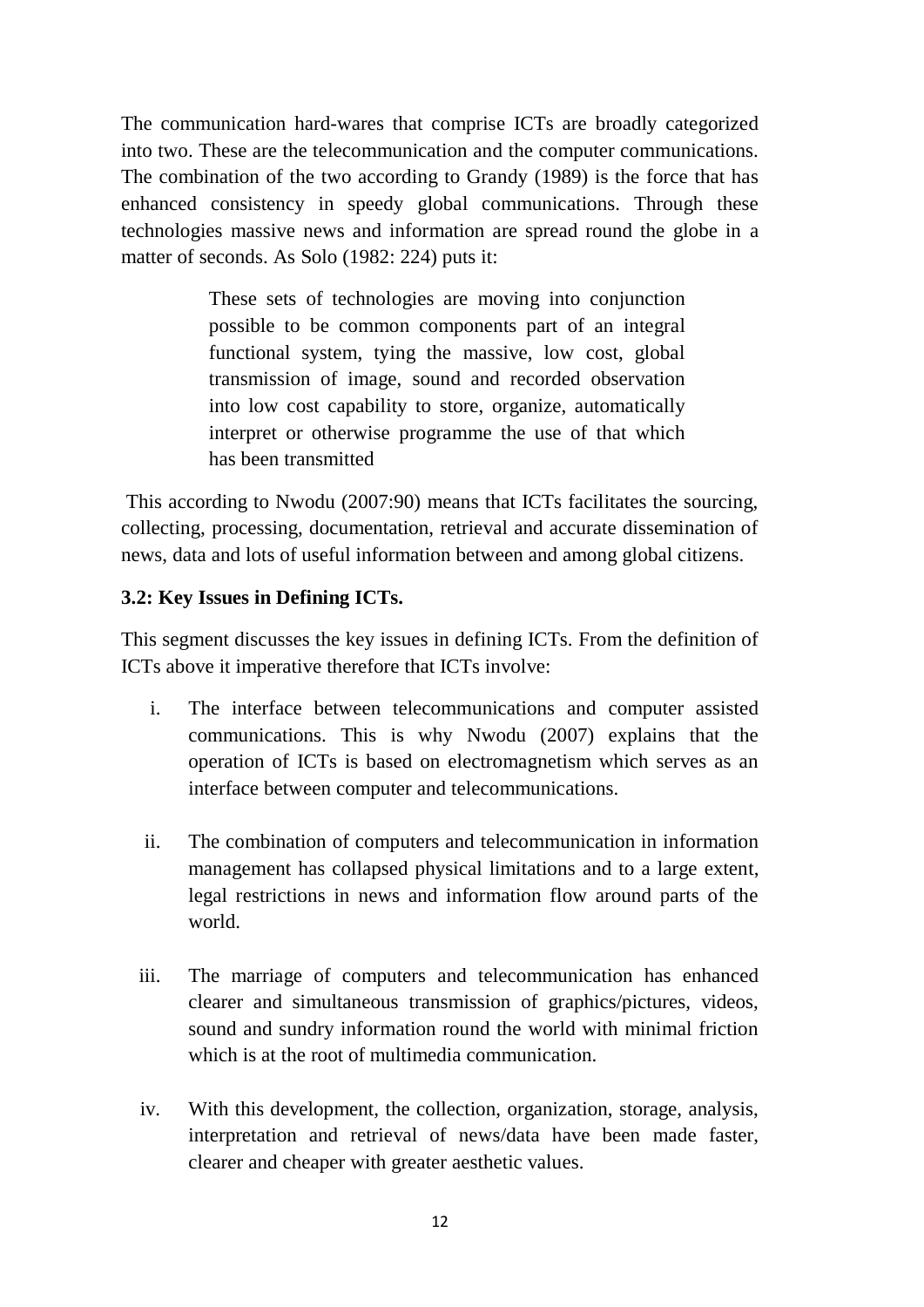v. ICTs have enhanced greater interaction and participatory communication among peoples of the world (Nwodu; 2004).

### **4.0: Conclusion**

Prior to the introduction of ICTs in global information and communication flow, nations adopted one form of control system or the order to check the quantity and quality of news and information flow in and out of there national boundaries. Then, strategies like jamming system were used to block any communication signal considered to be inimical to a nation's cultural health or national interest. Today, ICTs have opened the floodgate of information flow. News and information now flow effortlessly round parts of the world via computer-assisted communications and telecommunications. This is why as students of postgraduate Diploma in journalism and mass communication, you need in-depth understanding of the meaning and essence of information and communication technologies (ICTs).

### **Self Assessed Examination**

What do you understand by ICTs?

### **5.0: Summary**

This beginning unit x-rayed the meaning and essence of ICTs in global information flow. Thus, the definitions and key issues arising from thereof were discussed.

### **6.0: Tutor-Marked Assignment.**

Define ICTs and explain the key issues arising from the definition.

### **7.0: References/Further Reading**

- Grandy, H. O. (1989) The Surveillance Society: Information Technology, Bureaucratic Social Control; *Information Gap Journal of Mall Communication, 39 (3).*
- Nwodu, L. C. (2007) Using Information and Communication Technologies (ICTs) to Check Electoral Fraud in Africa, *Mass Media Review;* Vol. 1 No. 3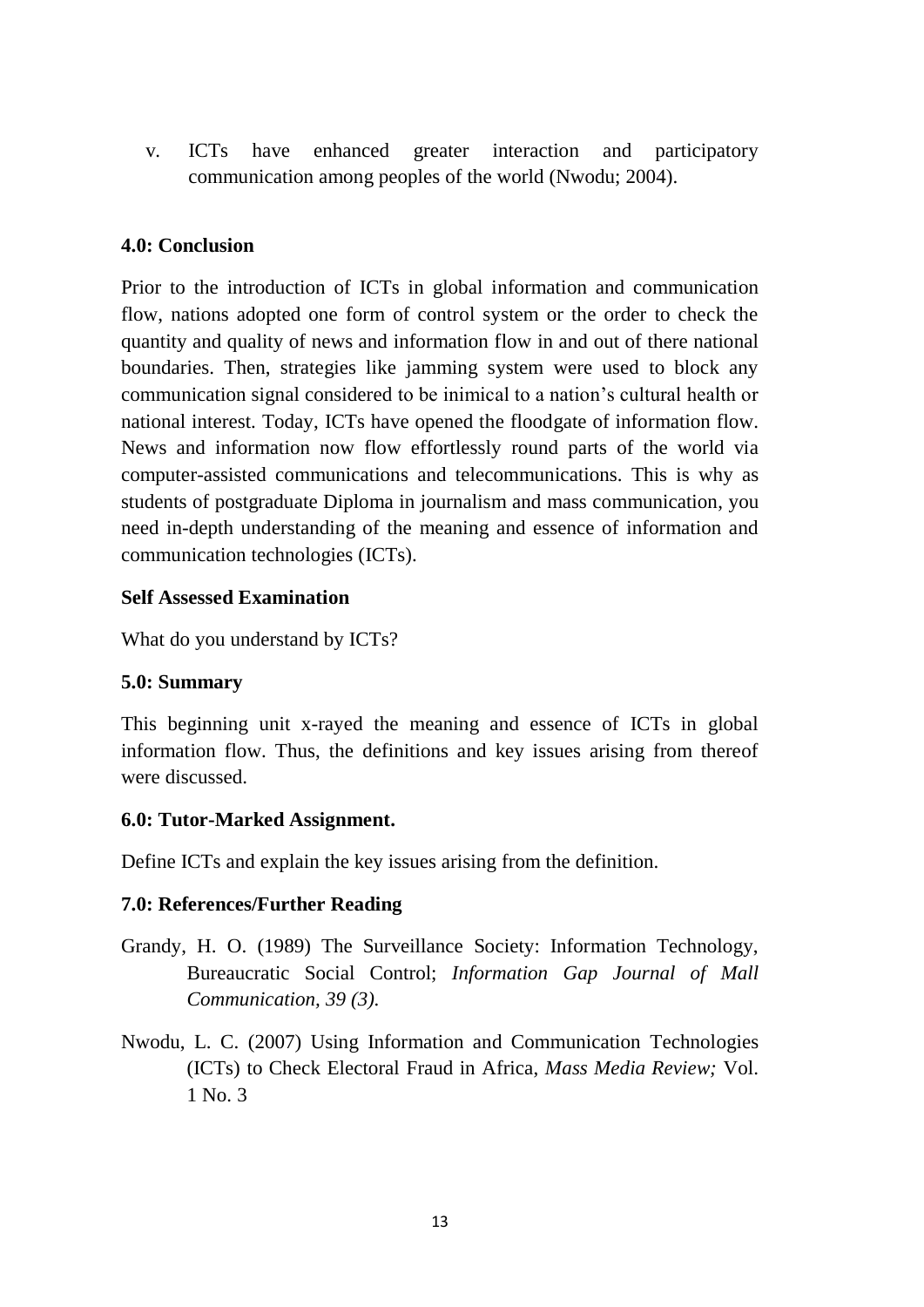Nwodu, L. C. (2004) Technological Determinism and Media Practitioner's Perception of Cultural Influence of ICTs on Developing Nations; *The Nigerian Journal of Ccommunications,* Vol. 1, No 4

Solo, R. A. (1982) *The Positive State,* Cincinnati: South-West Publishing.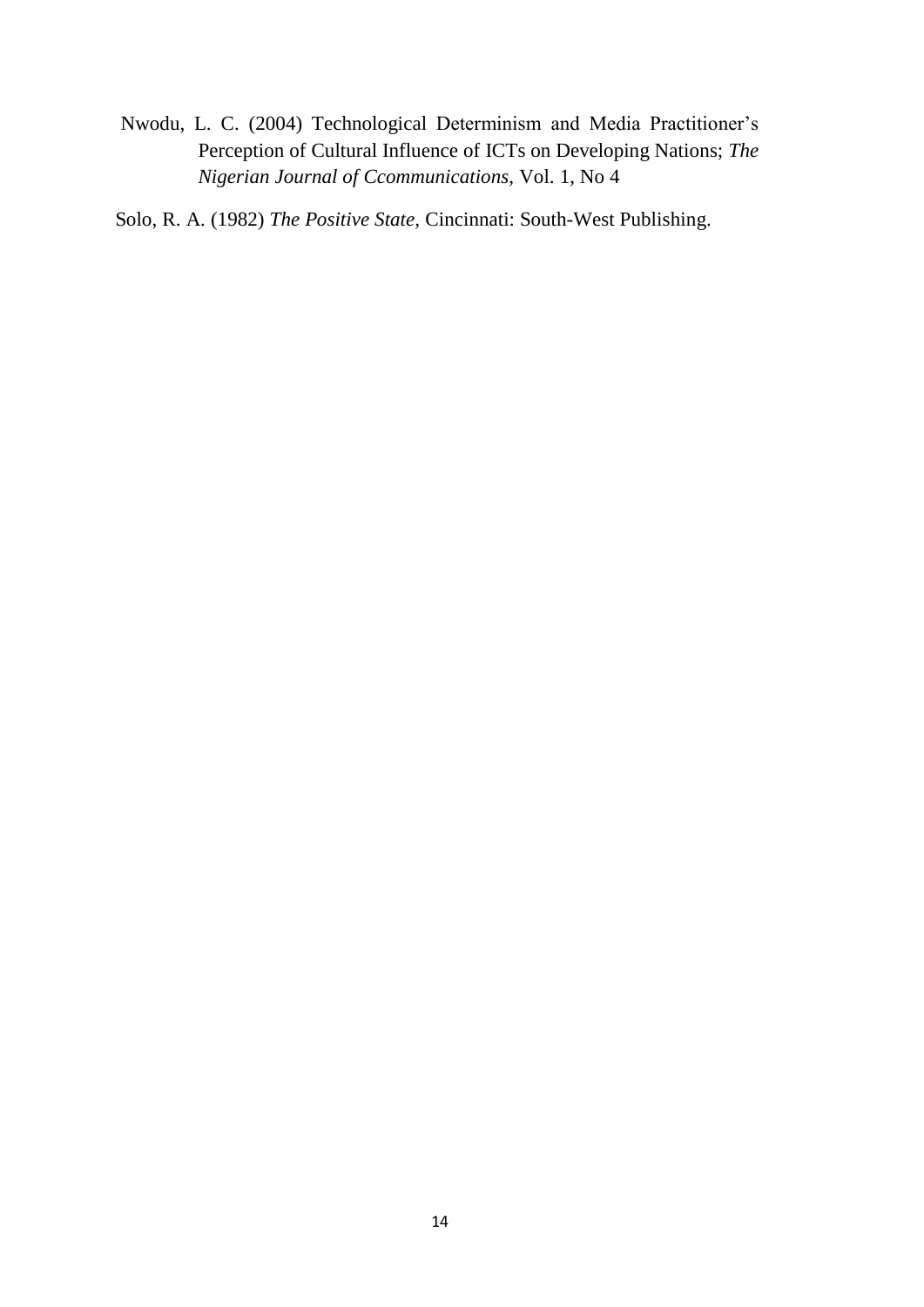**UNIT 2: Major components of ICTs**

**Content**

**1.0: Introduction**

**2.0: Objective**

**3.0: Main Content**

 **3.1: Major Telecommunication Tools**

 **3.2: Computer Communication Tools**

**4.0: Conclusion**

**5.0: Summary**

**6.0: Tutor-Marked Assignment**

**7.0: References/Further Reading**

### **1.0: Introduction**

The previous unit discussed the meaning of ICTs. In discussing that, the components of ICTs were deliberately left out because it is too broad to be treated as a segment of a unit. This unit therefore is designed to expose you to the component of ICTs.

### **2.0: Objective**

Tutorials in this unit will expose you to:

- $\triangleright$  The gamut technologies that make up the telecommunication family.
- $\triangleright$  Parts of computer communications

## **3.0: Main Content**

## **3.1: Major Telecommunication Tools**

Telecommunication is no doubt, the older genre of Information and Communication Technologies (ICTs). This is why most of telecommunication tools were derived from analog technologies. Telecommunication is however, one out of the two broad categories of ICTs. Therefore, it is natural that telecommunication should have sub-categories that make it up. The components of telecommunication therefore include but not limited to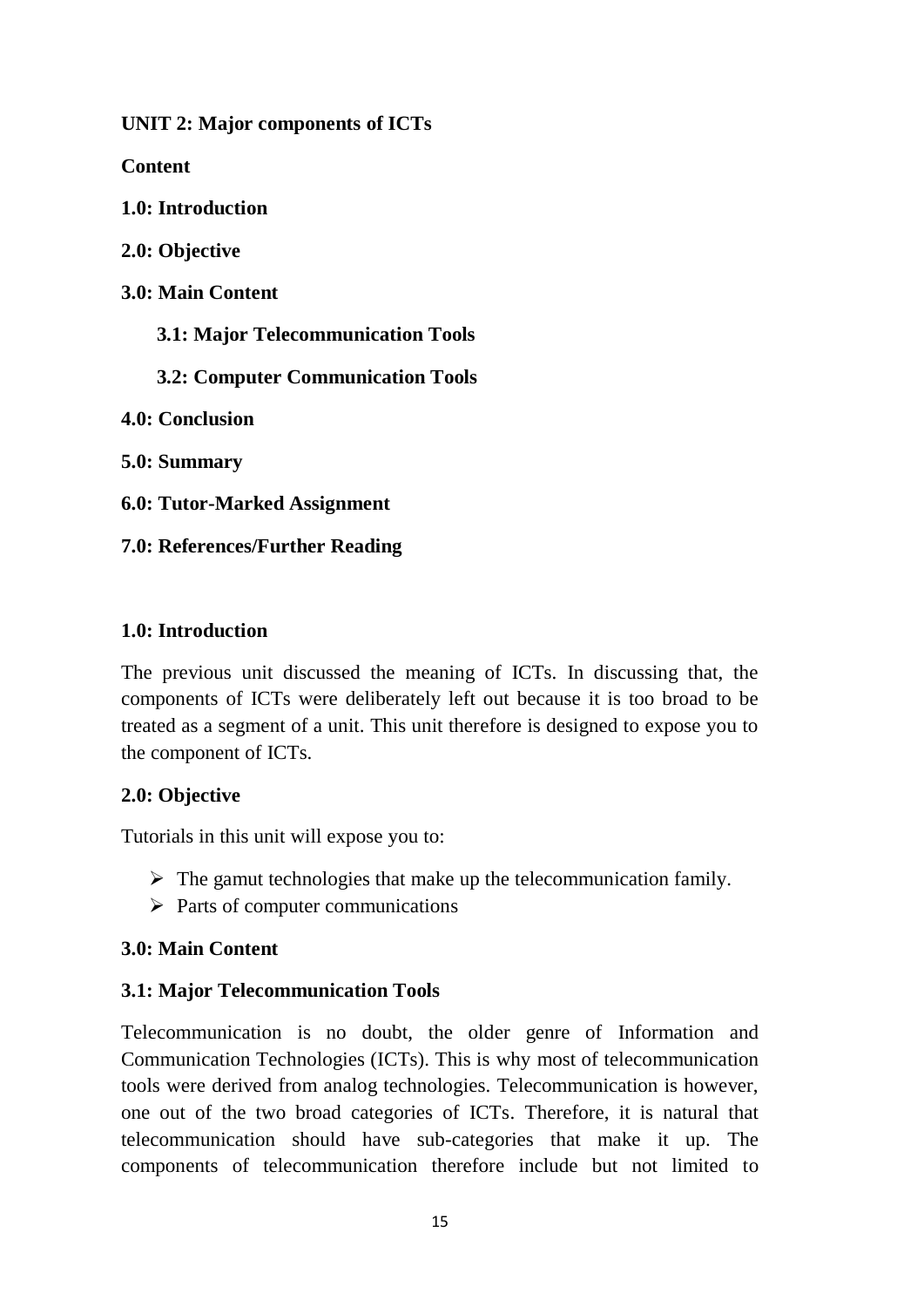telegraphy (now telex), teletext, telephone (which developed from analog to digital telephone/cellular phones like GSM), fiber optics, microwave, technology, wireless passing intercom system, satellite and cable networks. We shall further explain a few of these that are considered most relevant in the study and applications of multimedia journalism. These are:

### **Satellite**

Satellite communication according to Nwodu and Ukozor (2003; 76) is "designed to carry television signals across borders by the way of international broadcasting via cable networks". Agba (2002) earlier observes that the power of satellite communication in shaping the image of the world was highly manifested during the Gulf war. Then, people who have access to satellite broadcasting watch up to date account of action in the battle field to the extent every scud missile fired was captured from the point it was fired to the targeted destination.

Satellite is therefore 'operates by receiving electronic messages from the ground 'up-link' on earth stations and re-transmitting them through 'downlinks' to other earth stations' (Agba, 2001:35). According to Hollins (1984:1), it is the most significant piece of news hardware in the telecommunication revolution. With a pizza-size satellite dish on roof top, one can easily 'receive data at the rate of 400kbps from a communications satellite, a space station that transmits radio wave called microwaves from earth-based stations' (Williams and Sawyer, 2003:42). The import according to DeFleur and Davis (1988:255-6) is that satellite provide cheaper means of communicating business transaction over long distances from roof-top to roof-top. This has enabled easy transmission of pictures and sound via both fixed and mobile transmitters, foster electronic business meetings and what Benson-Eluwa and Kajing (2012) described as "direct-to-have networks"

### **Cable System**

Cable system varies from other wireless transmission devices like radio and television devices because of its ability to relay information in both analog and digital forms. Hollins (1984:1) describes it as:

> …the vanguard of technological revolutions, the nervous system of an information centered society and a means by which the old limitations, in the radio spectrum will be overcome, allowing a tremendous expansion in our communication capacity.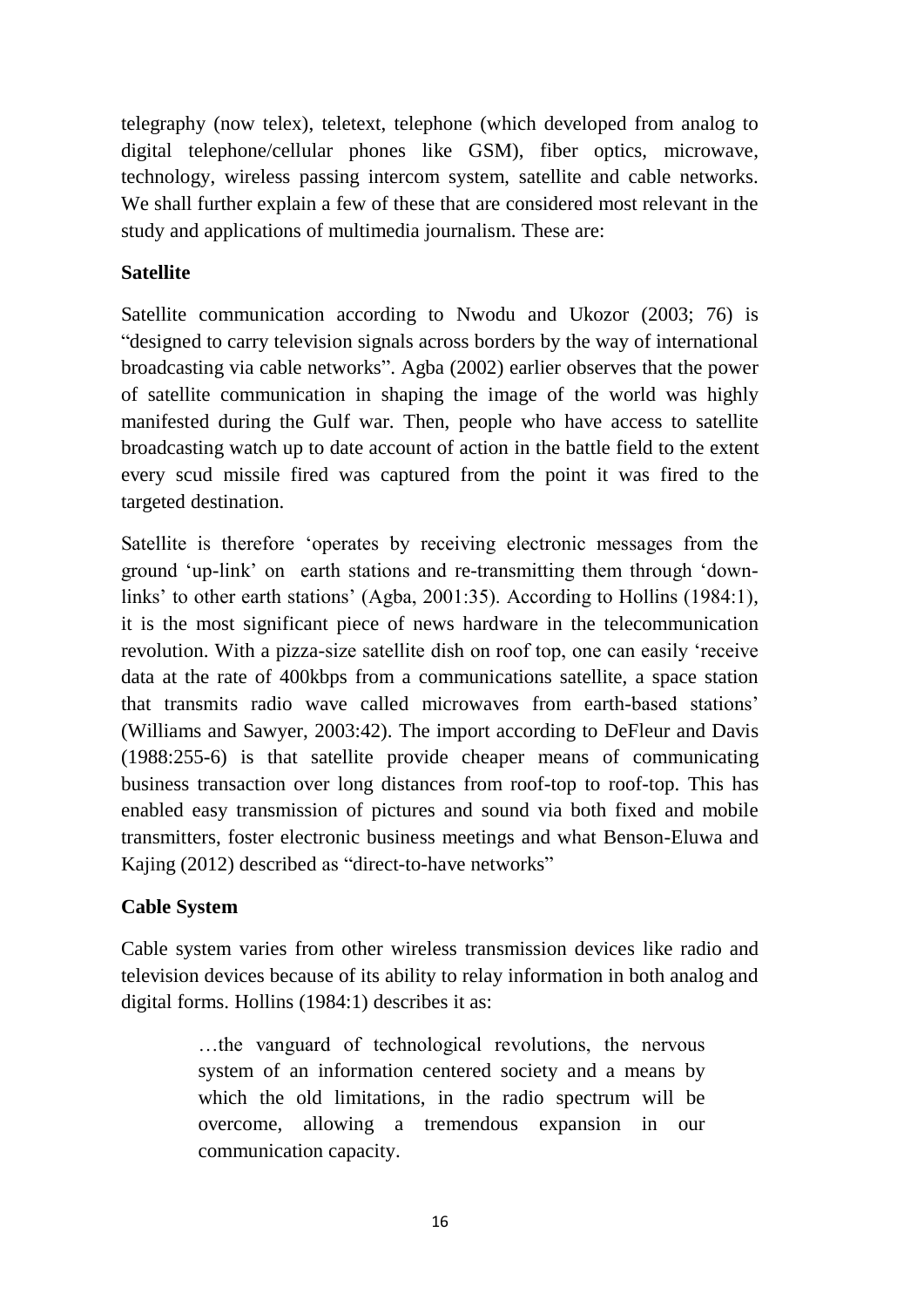To Ume-Nwagbo (1994:147), "of all mass-oriented communication systems currently in public domain, the cable system offers the greater access channels to the public". In this context, wire or cable connection is essentially used in the distribution of radio and or television news, programmes, images and sound from a given distribution centre. With the aid of satellite dish, the audience members now receive signals of any form directly from supper stations or networks.

## **Mobile Telephone**

Mobile telephone has made news reporting and feedback mechanism very easy and faster. With the facilities in the user device, citizens are even active participants in information gathering and disseminating. Today, concepts like 'citizen journalism' and 'citizen consciousness' have emerged as perfect description of citizens' participation in news gathering and dissemination. The technology also serves as a potent tool for audience participation in media programmes like phone-in programmes.

### **3.2: Computer-Assisted Communication Tools**

Oettinger (1989) describes computer communication as "compunication". Communication according to the scholar is a graphic description of:

> The nexus of computer and communication; computer accessing, processing and distributing bits of information, computers talking to each other; bouncing messages from earth stations …around the world.

Computer has the rare capacity to keep signals in its memory and provide audio and visual interpretation of such signals (Nwodu and Ukozor, 2003).

The hub of computer assisted communication however, is the internet described by scholars as 'mother of all networks". Internet is responsible for the evolution of concepts like information society; information age and information revolution.

According to Williams and Sawyer (2003:5), "the internet (NET) is a worldwide network that connects hundreds of thousands of smaller networks. These networks link educational, commercial, non-profit, and military entities". As a link between different computer networks in the world, the internet has wide variety of functional parts which perform verity of functions. Some of these internet offerings that have facilitated multimedia communications are: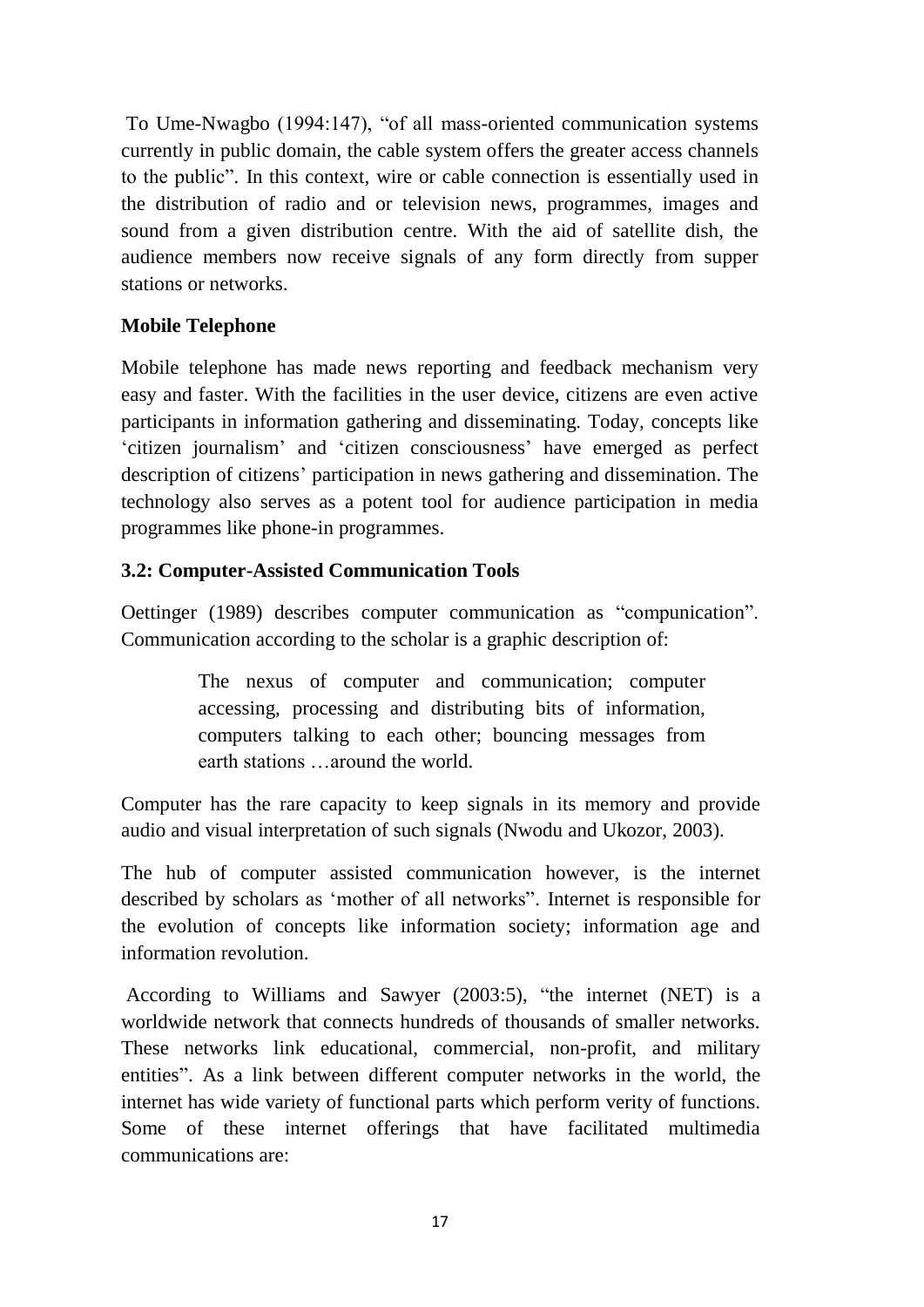- i. World Wide Web (WWW) which is "an interconnected system of computers all over the world that store information in multimedia form" (Williams and Sawyer; 2003:5).
- ii. E-mail which was introduced in 1981 refers to a message transmitted via computer network that is connected to the internet. It is most commonly used mode of computer-assisted communication. This is why Williams and Sawyer (2003) argue that "one of the first thing new computer users learn is how to send and receive e-mail".
- iii. Wireless Application Protocol (WAP) which is the interface between mobile phones and internet. WAP therefore enables easy and speedy delivery of information from the internet to mobile phone. This is why digital phones are often called WAP phones. According to Williams and Sawyer (2003:285), WAP is "...the main set of communications conventions for connecting wireless uses the world wide web. Both Bluetooth and Wifi use WAP, which require websites to strip out graphics and shorten stories".

It is pertinent to explain what we mean by Bluetooth and WiFi here. Bluetooth is a short range wireless digital means through which cell phones, PDA, Computers and peripherals are linked up to distances 30 feet for purpose of news and information sharing. On the other hand, WiFi according to Williams and Sawyer (2003:285) is:

…shot-range wireless digital standards aimed at helping machines inside offices to communicate at high speeds and share Internet connection at distances up to 300 feet; it connects to a kind of local area network known as the **Ethernet** 

iv. Multimedia Message Service (MMS) which combines different forms of message – verbal and non-verbal, still and animated images and pictures, sound, video and text in a single communication experience. Multimedia is the main thrust of this course and as such, the details of the nature, theory and application shall be discussed in subsequent modules of this course.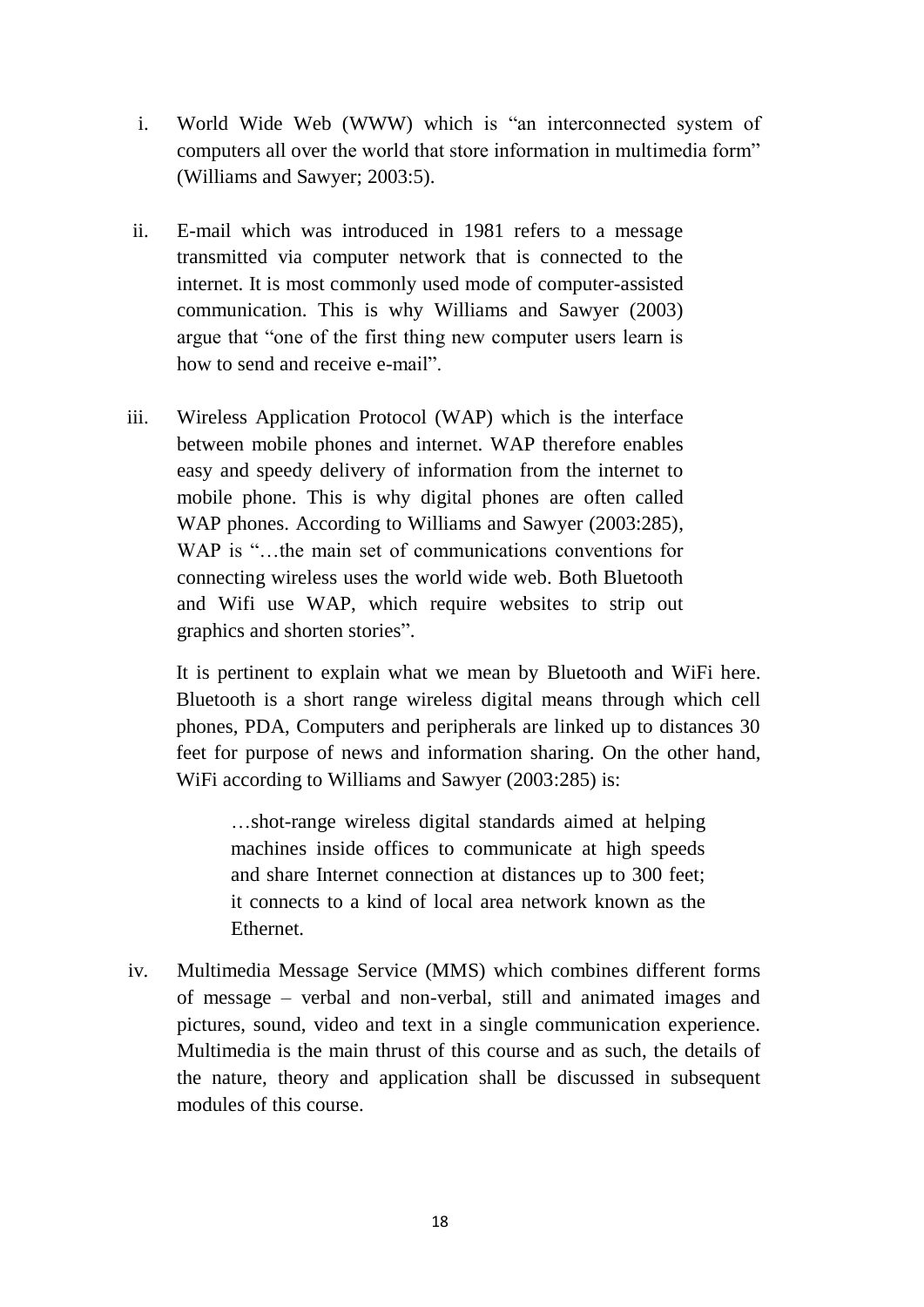- v. Short Message Service (SMS) which is used to reach out to specific GSM user or user(s) with specific message. The message contents vary from personal to group interests which could be:
	- $\triangleright$  Expression of love and or feeling
	- $\triangleright$  Notice of meeting date, venue, time and material requirements.
	- $\triangleright$  Invitation to social events like marriages, burials, conferences, anniversaries etc.
	- $\triangleright$  Reminder to an on-coming event.

There are other computer-assisted communications that are internet based. Some of these mode of communications which time and space could not permit we discuss them here are online press room; online media conference, online data and information collection centre, to mention a few.

## **4.0: Conclusion**

A study of multimedia communications requires sound knowledge of the meaning, forms and uses of ICTs. This is because ICTs are the forces that drive multimedia communications. This explains why we have taken time here to expose you to major components of ICTs in this unit.

### **Self Assessment Exercise**

Mention and explain the two categories of ICTs.

## **5.0: Summary**

This unit clearly explained various ICTs' components and applications. Thus, the elements of telecommunications and computer communications were discussed

## **6.0: Tutor-Marked Assignment**

Mention and discuss various form computer communications known to you.

## **7.0: References/Further Reading**

Agba, P.C (2001) *Electronic Reporting: Heart of the New communication Age;* Nsukka: University of Nigeria Press Ltd.

Hollins, T. (1984) *Beyond Broadcasting: Into the Cable Age;* London: BFI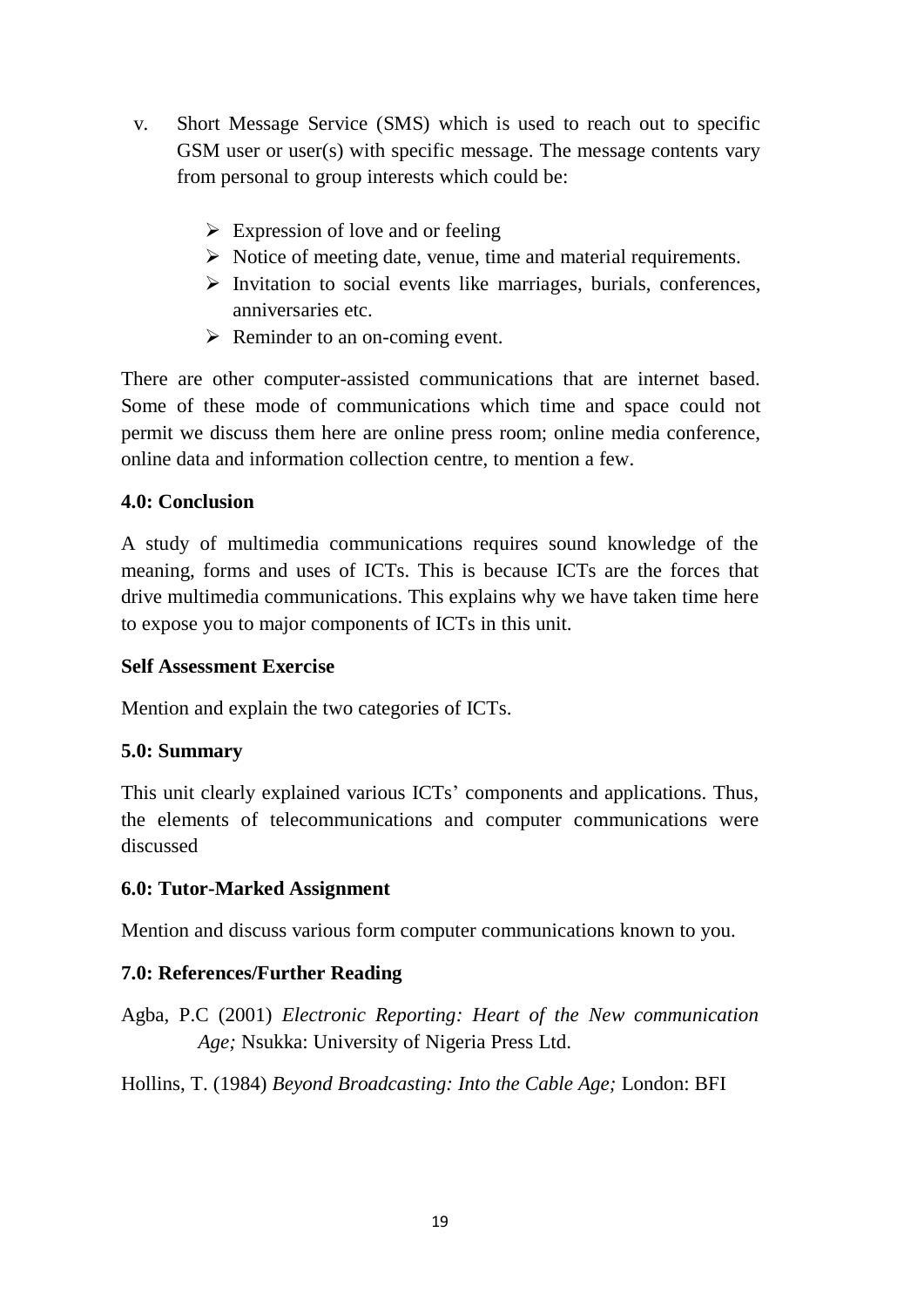- Nwodu, L.C. and Fab-Ukorzor, N.T.(2003) New Communication Technologies and Global Information Flow: Realities and Options for Developing Countries; *Nigeria Journal of Research and Production* Vol 2 No 5.
- Ottinger, A. (1990) The Information Evolution Building Blocks and Bustle Bundles", *Mass Programme on Information Resources Policy,* Harvard: Harvard University.
- Ume-Nwagbo, E.N. (1994) "The Cable System: Statues and Prospects in Developing Economics", *Nsukka Journal of Humanities No7.*
- Williams, B.K. and Sawyer, S.C. (2003) *using Information Technology: A Practical Introduction to Computers and Communications Boston: McGraw-Hill.*
- Ajah, J. U. (2011) Information and Communication Technology and Contemporary Public Relations Practice in Nigeria, in I.S. Ndolo. (ed.) *Contemporary Issues in Communication and Society; Enugu: Rhyce Kerex Publishers.*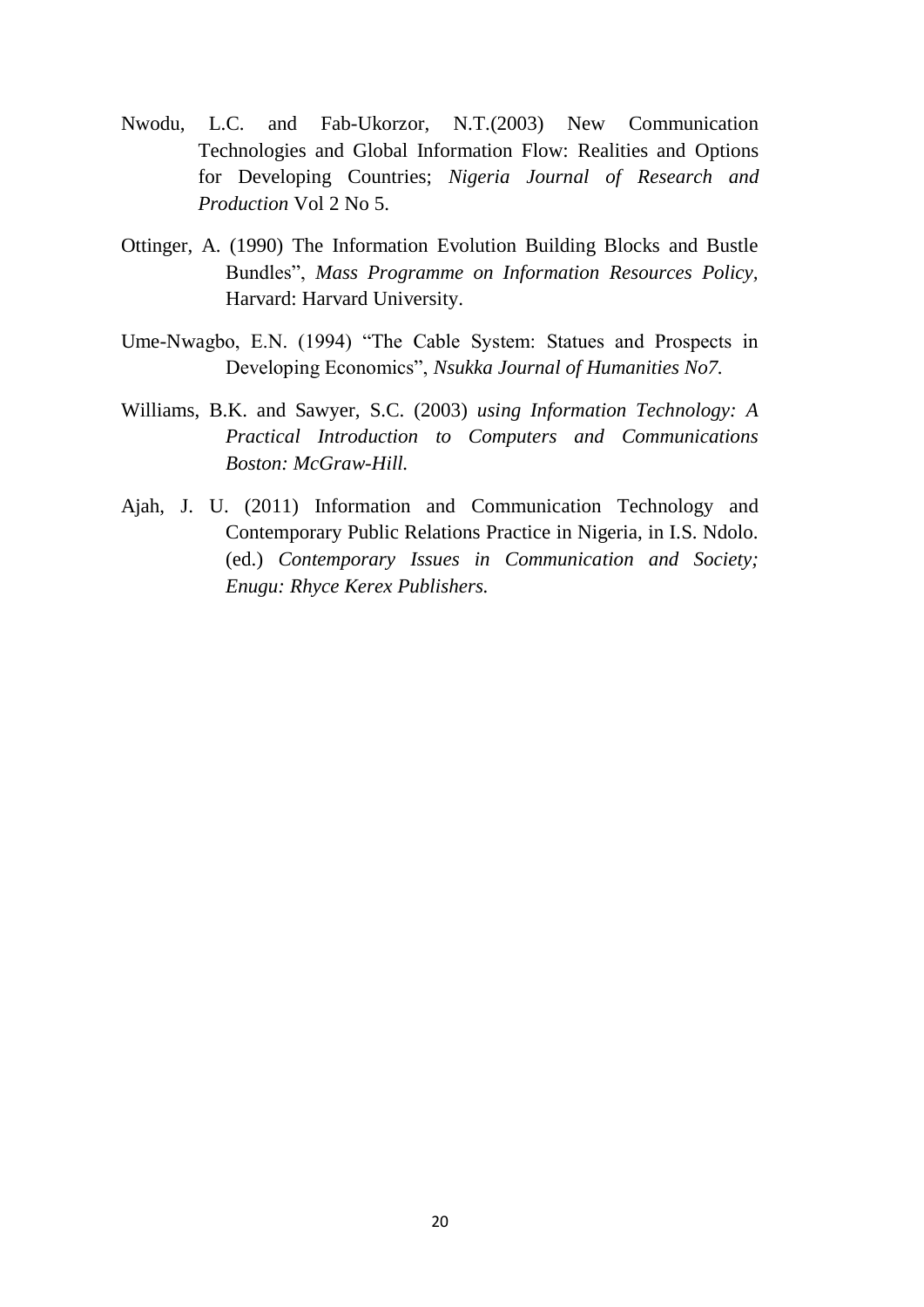## **UNIT 3: ICTs AND GLOBAL INFORMATION FLOW**

**Content**

**1.0: Introduction**

**2.0: Objective**

**3.0: Main Content**

 **3.1: Concept of Information Flow.**

 **3.2: Global Information Flow Controversy**

 **3.3: ICTs Impact on Global Information Flow.**

**4.0: Conclusion**

**5.0: Summary**

**6.0: Tutor-Marked Assignment**

**7.0: References/Further Reading**

### **1.0: Introduction**

It is incontrovertible that the invention and uses of ICTs in information management has altered the pattern, volume and speed of global information flow. These technologies have made the transmission of radio and television signals, and the spread of data and graphics around the world most possible. It is important therefore that we understand clearly, how these technologies impact on global news and information flow. This is the essence of this unit.

### **2.0: Objective**

At the end of tutorial in this unit, you are expected to learn;

- $\triangleright$  The meaning of Information Flow
- $\triangleright$  How ICTs drive global information flow and the attendant problems.

### **3.0: Main Content**

### **3.1: Concept of Information Flow.**

In organizational set up, we talk about information flow in terms of where information originates and where it is targeted. In that case information can flow from a superior to a sub-ordinate and vice versa, which is called vertical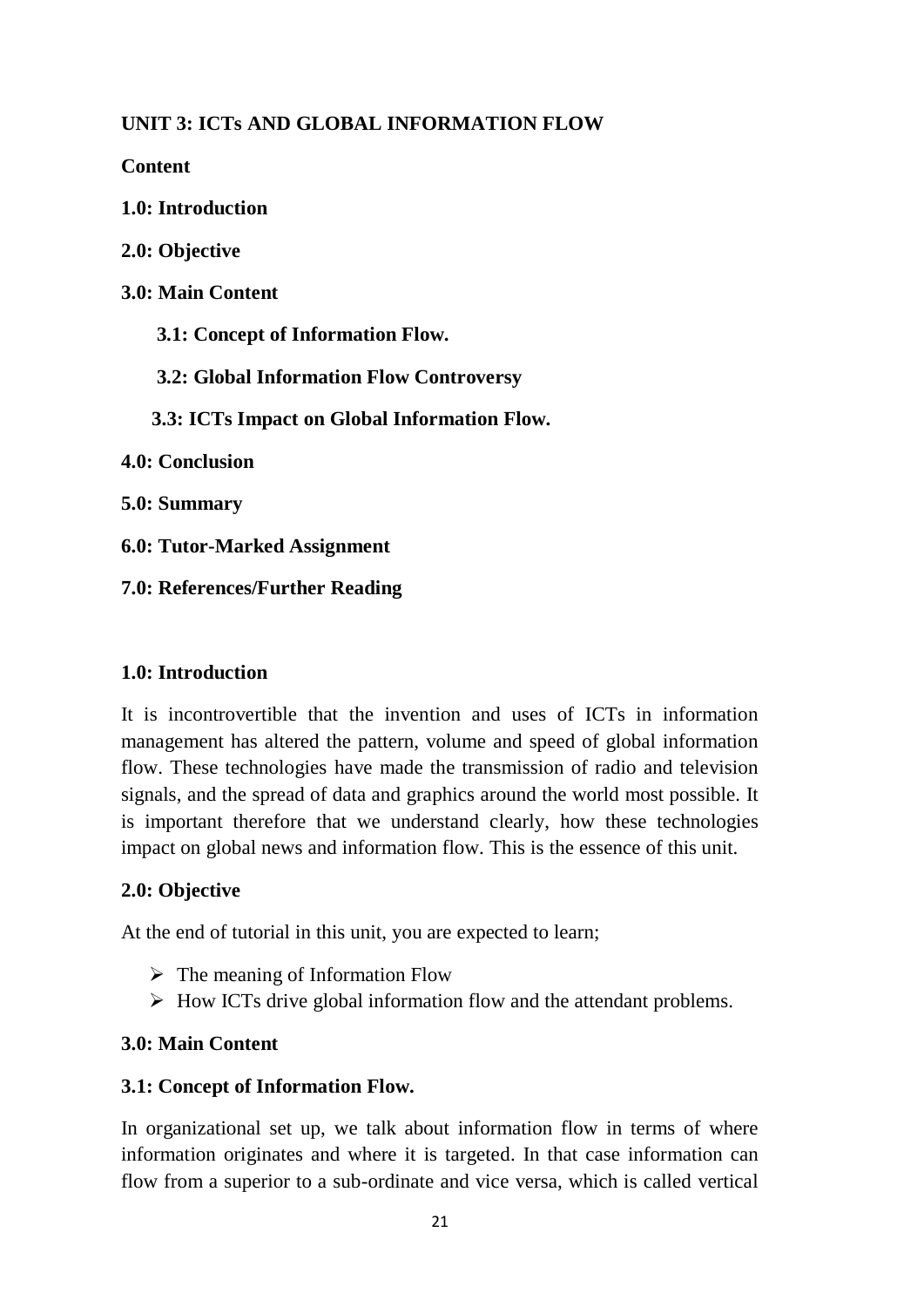flow of information. It can also flow horizontally when the information emanates from the one staff to another of equal cadre.

Building from the above, we can therefore conceptualize global information flow in terms of how news and information flows across different parts of the world via communication technologies. Precisely, global information flow refers to how news and information flow from one geographical region of the world to another (eg from the Northern hemisphere to the Southern hemisphere or from Developed nations to Developing nations and vice versa). It also refers to the patterns of international communications which could be free or restricted flow of information. It is free flow when there is no order in the quality and quantity of international news coverage. In other words, there is no control over what is to be covered, how it should be covered and the magnitude to be covered. On the other hand, restricted flow means imposition of order in international communication. By implication there should be control in global news coverage. This control therefore may require a kind of regulations on what should be covered including the aspect and slant of it to be covered.

### **3.2: Global Information Flow Controversy**

It is pertinent to note that in the early 1980s, the call for restriction in world information and communication flow gained momentum. Mass communication and journalism scholars from developing nations called for the imposition of New World Information and Communication Order (NWICO).

This call which negates the Western free flow orientation threw up serious controversy between the scholars and practitioners in the developing nation and their colleagues in developing nations.

The bone of contention as articulated by communication scholars from developing nations then, were that:

- i. There is imbalance in global news and information flow.
- ii. This imbalance is in favour of the North who dominates global news and information to the detriment of the South.
- iii. In view of this dominance, issues affecting the interest of the South (developing nations) are hardly reported in the Western media.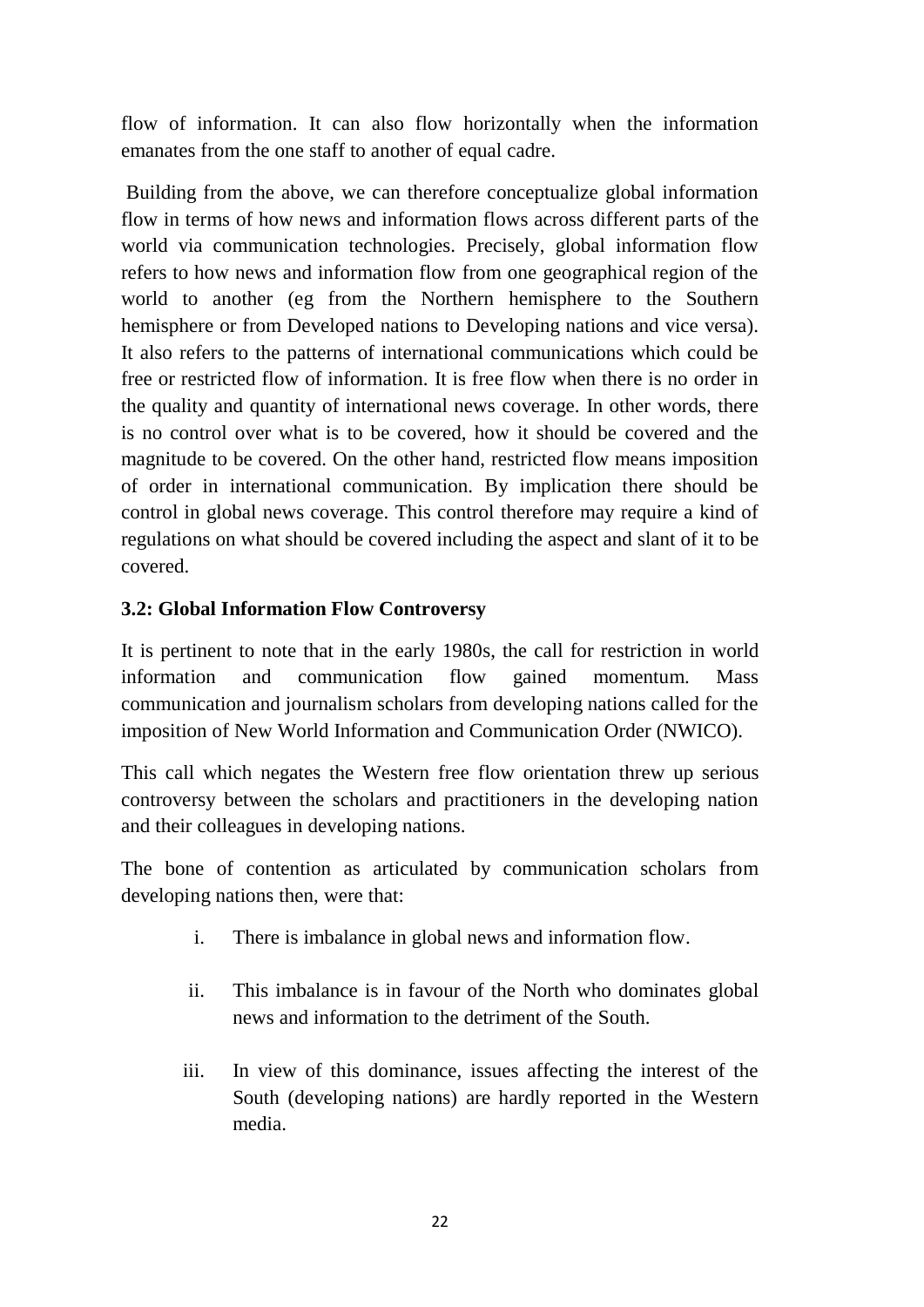iv. Only negative report about the South like hunger, HIV/AIDS, war, natural disasters are usually reported in the Western media as if nothing good ever happen in the South.

For these reasons and more, the developing nations, riding at the back of UNESCO, called for an order in global communication flow. Although MacBride Commission set up by UNSECO to ascertain whether imbalance actually exist in global news flow confirmed the plight of developing nations, nothing has been done to reverse trend till date. You can read more about this in UNSECO (1980), Nwosu (1990), Asante (1992), McChesney (1997), Nwodu and Fab-Ukozor (2003) and Udeze (2011).

### **3.3: ICTs Impact on Global Information Flow.**

Mowlana (1984) reviewed international research with particular reference to global information flow and technology and found that:

- i. There has been a directional information flow from North to South.
- ii. Cultural and ideological distortion and biases have been predominant during the last several years.
- iii. The growth of technology is not necessarily increasing the access of all peoples to information nationally and internationally (Hester, Richstad, Agee, and Lule; 1985: 32-33).

The third point above holds a lot of lessons for us here. It means that though advancement in information and communication technologies constitute the wheel upon which global information flow revolves; increment in the technologies has not enhance global access to information and communication. Only those who have the means to acquire the enabling facilities gain access to global information. Incidentally, the developing nations have over the years grappled with low technological know-how and uses, epileptic power supply whereas electricity is needed to keep ICTs going wherever they exist; poor network and sundry problems that have hampered effective use of the technologies. Hester (1985:17) foresees these problems where he writes:

> …but there are some real dangers …to the revolution which is underway in communication technologies especially for citizens of the third world. These dangers may see an increase in the disparity between the third world and the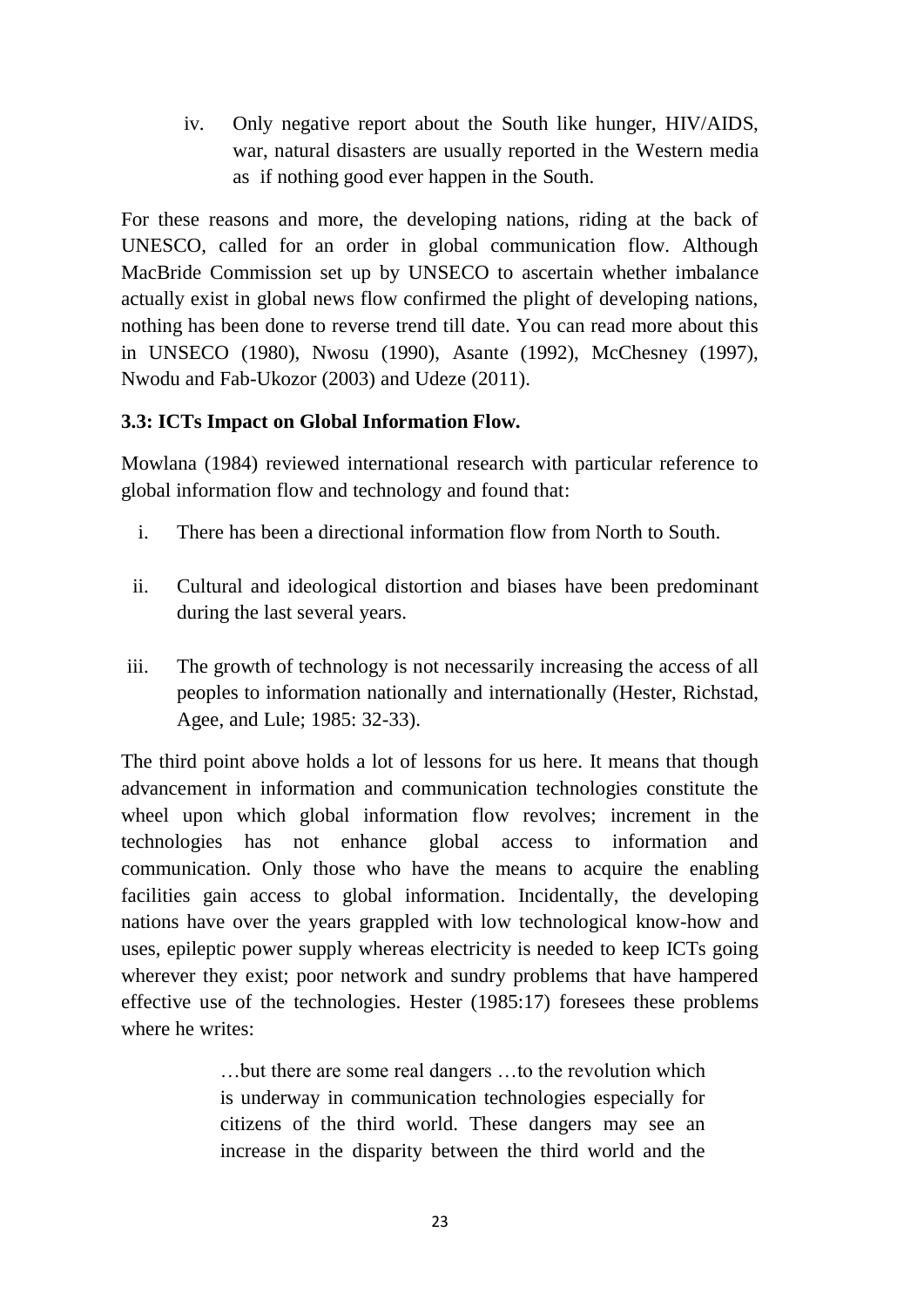developed world in the ease and efficiency in communication.

The implication is that though the technology is increasing, various communities of the world are not benefiting from it equally. For instance, at April 2000, the number of internet users on-line in the whole of Africa was 2.6 million with Middle East trailing behind with 1.9 million. Asia/Pacific recorded 69.0 million, Europe 83.4 million; Canada/USA, 137.0 million and South America 10.8 million (see Dublin Consultancy Limited). Although the statistics has improved in recent times, the numbing question as Law (2000;38) puts it is whether each village in the developing nations has at least a single internet connection, accessible to all according to an agreed set of rules at affordable prices.

The above poser according to Nwodu (2007:93) is relevant given that over 95 percent of the bulk of internet users in Africa, Middle East and Latin America are mainly urban residents with insignificant few rural residents getting access at a higher cost. No doubt, Africa and other developing nations, as Edward Deng cited in *Communication 2002* (October/November, p.24) observes, need revolutionary access solution to face the Next Generation Network (NGN).

This is why the study of ICTs with particular reference to multimedia will remain relevant in mass communication and journalism education, training and research. And as trainee journalists, you need to understand the need for effective use of ICTs and multimedia in information gathering and dissemination to remain relevant in the contemporary global journalism practice.

## **4.0: Conclusion**

Today, concepts like information super highway, information society, information overload etc have emerged as consequences of information revolution precipitated by the introduction and uses of Information and Communication Technologies (ICTs) in global news flow. Mass communication and journalism teachers, students, researchers and practitioners need adequate familiarity with "the characteristic strengths, and limitations of these new communication technologies" (Nwosu, 1990:38) to remain relevant in the contemporary global media practice.

### **Self Assessment Exercise**

Explain the concept of information flow.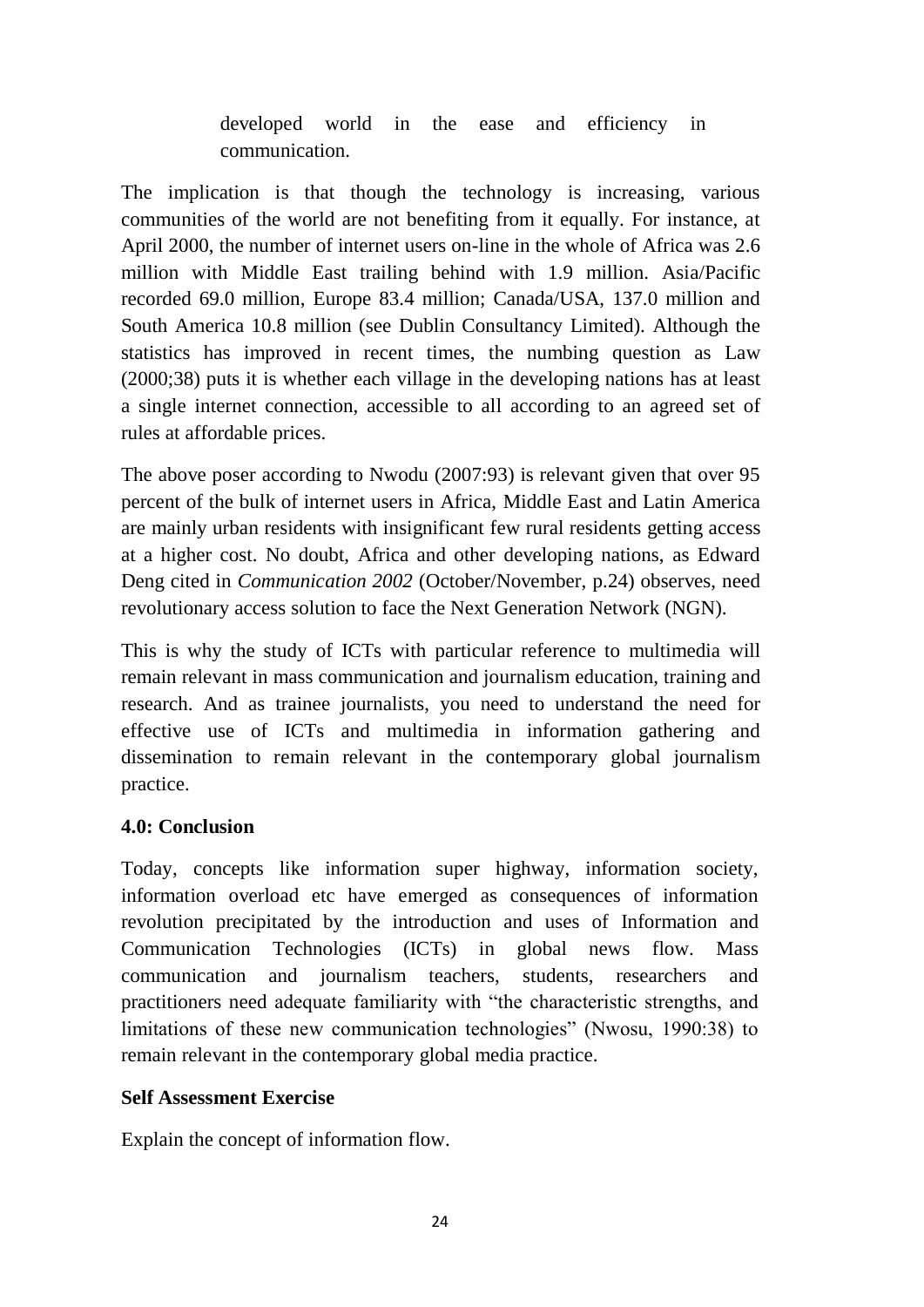#### **5.0: Summary**

This unit dealt with an exploration of major influences of information and communication technologies (ICTs) on global information flow. In line with the objective of the unit therefore, the concept of global information flow controversy and how ICTs impact on global information flow were discussed.

#### **6.0: Tutor-Marked Assignment**

Discuss the controversy surrounding global information flow point out how ICTs impact on such flow.

#### **7.0: References/Further Reading**

- Asanta, M. K. (1992) Association: An Alternative in the New Information Schism, in Okigbo, C. and Abubakar, Y. (eds.), *New Perspectives in International News Flow;* Lagos: Communication Research Projects.
- Hester, A; Richard, J; Agee, W; and Luke, J. (1985) *Handbook for 3rd World Journalists;* Tunis: Joint Publication of Advanced Training of Journalists and Centre for International Communication Training Research.
- Hester, A. (1985) The Communication Revolution: Dangerous to 3<sup>rd</sup> World Cultures?, in Hester, A; Richard, J; Agee, W; and Luke, J. (1985) *Handbook for 3rd World Journalists;* Tunis: Joint Publication of Advanced Training of Journalists and Centre for International Communication Training Research.
- Law, C. E. (2000) Internet Update; *Communication Africa,* April/ May.
- McChesney, R. W. (1997) *Corporate Media and the Threat to Democracy;* New York: Service Stories Press.
- Nwodu, L. C. (2007) Using Information and Communication Technologies (ICTs) to Check Electoral Fraud in Africa; *Media Review;* Vol.1, No.3.
- Nwodu, L. C. and Fab-Ukorzor, N. T. (2003) New Communication Technologies and Global Information Flow: Realities and Options for Developing Countries; *Nigeria Journal of Research and Production* Vol. 2, No. 5.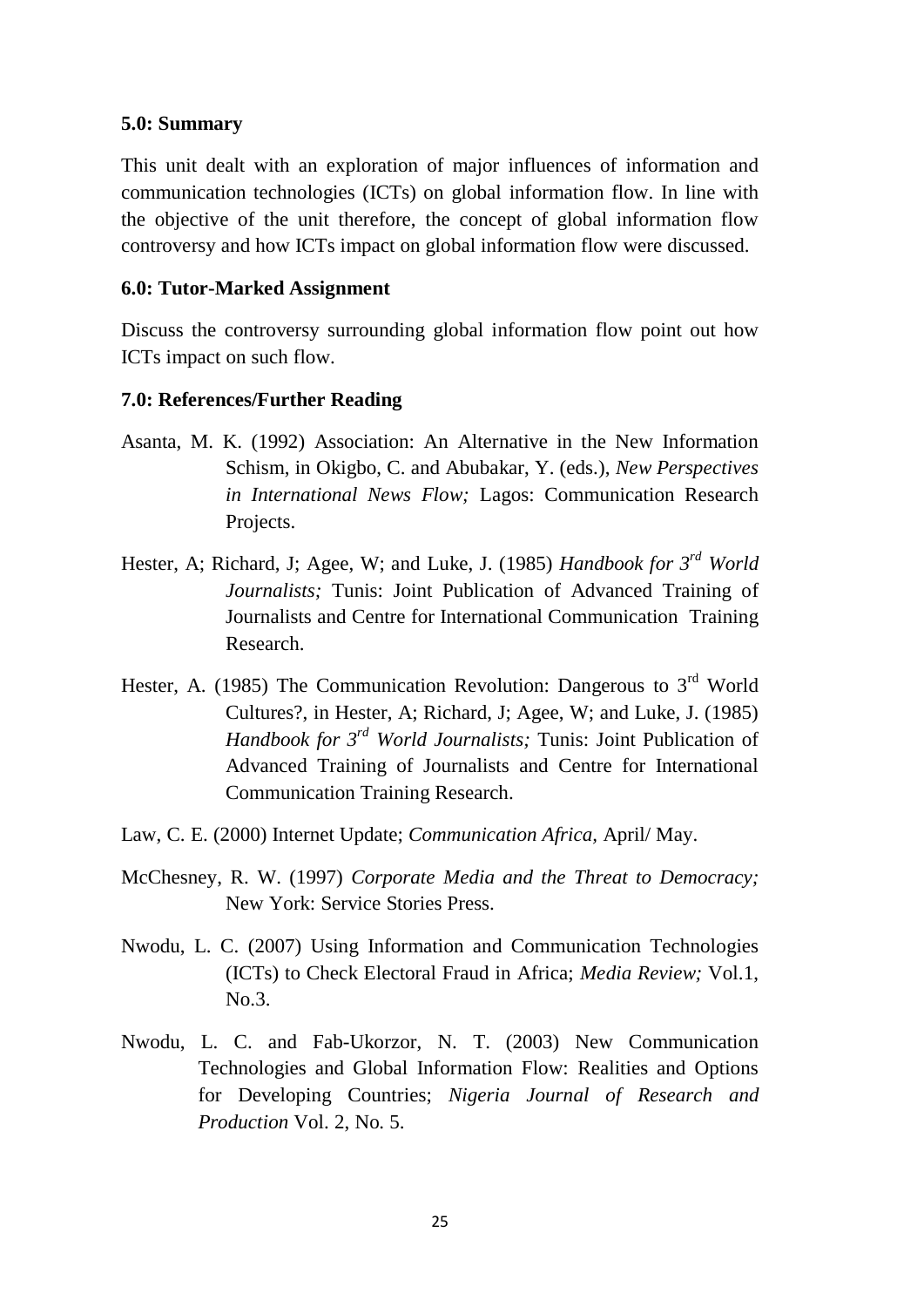- Nwosu, I. E. (1990) Mass Media and Political Mobilization During Elections: Towards Improved knowledge and Skills; *Nigeria Journal of Mass Communication (NJMC) Vol.1 No 1.*
- Udeze, S. E. (2011) *After the Whirle wind: A Discuss on International Communication;* Enugu*:* Rhyce Kerex Publishers.
- UNESCO (1980) *Many Voices; One World*; Ibadan: Ibadan University Press.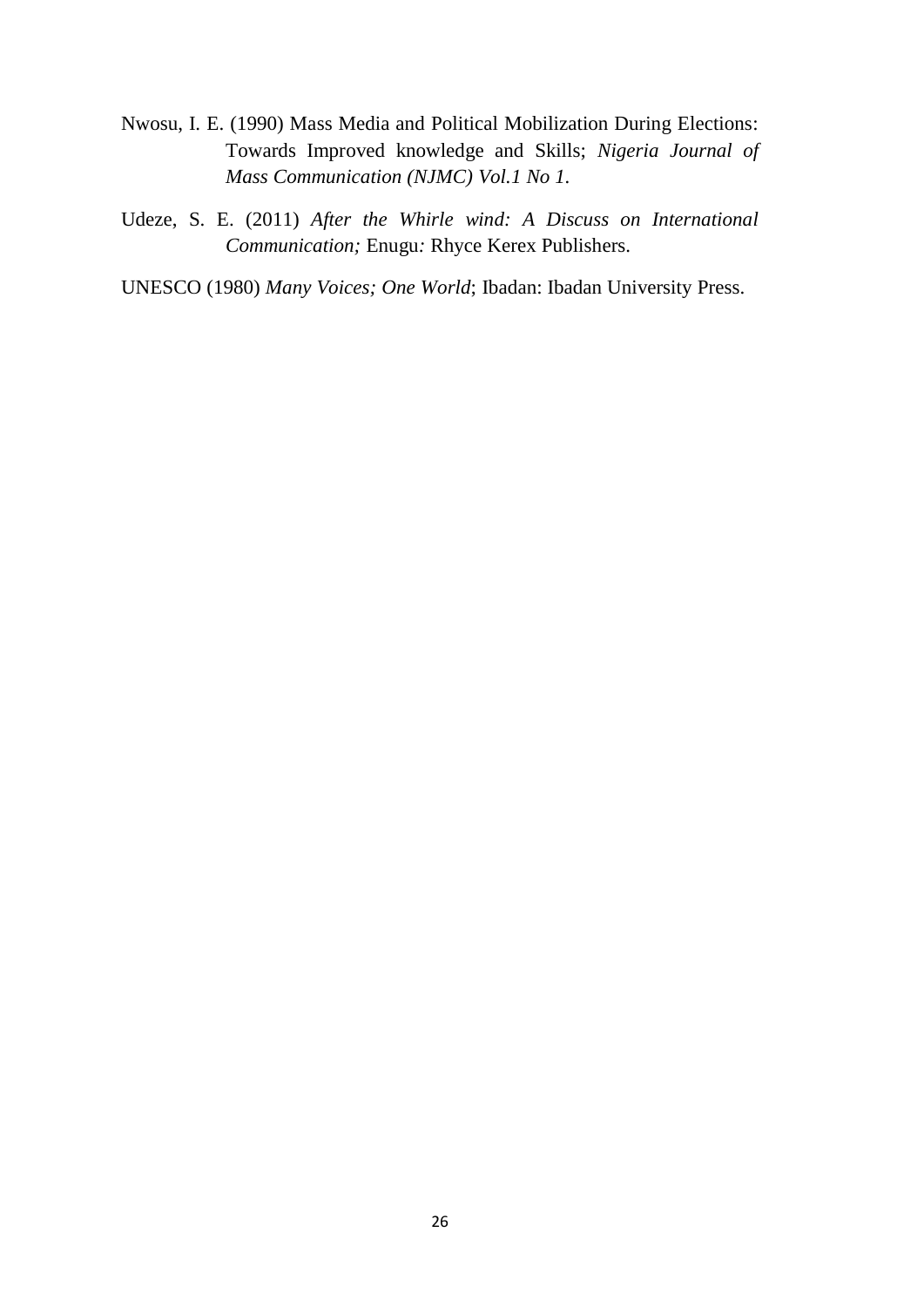## **MODULE 2: MULTI-MEDIA: AN HISTORICAL AND CONCEPTUAL OVERVIEW**

A futurist was once quoted by Njoku (2009:1) as saying that "information has the magic wand to change cultures, influence thought and re-engineer human society". This statement no doubt, explores the relevance of information in human, infrastructural and physical development. It all suggests that information has "affected our attitudes and our world of application"(Njoku, 2009:1). This is where the idea of information society springs up. The implication is that modern man lives in a social environment that is enmeshed in information overload. In spite of the geographical divides that separate parts of the world, human beings are ever getting closer than before by sharing all sort of information even without physically coming together. This is the very motive behind the advancement in information technology – the wheel that propels information society. A study of the nature and dimension of information technology therefore is considered worthwhile in that it helps us to understand the dynamics of global information and data flow. This module therefore aims at acquainting you with the basic knowledge of multimedia technology. The module is couched in four units aimed at exposing you to the rudiments of multimedia communications. The units are:

### **Unit 1: History of Multimedia Technology**

### **Unit 2: Definition and Explanation of Multimedia**

**Unit 3: Nature of Multimedia**

**Unit 4: Advantages of Multi-Media** 

#### **Reference**

Njoku, N. L. (2009) "The Information Society: A Brief Historical Perspective" in D. E. J. Konkwo (ed.) *Mass Communication in The Emergent Information Society;* Owerri: Alphabet Nigerian Publishers.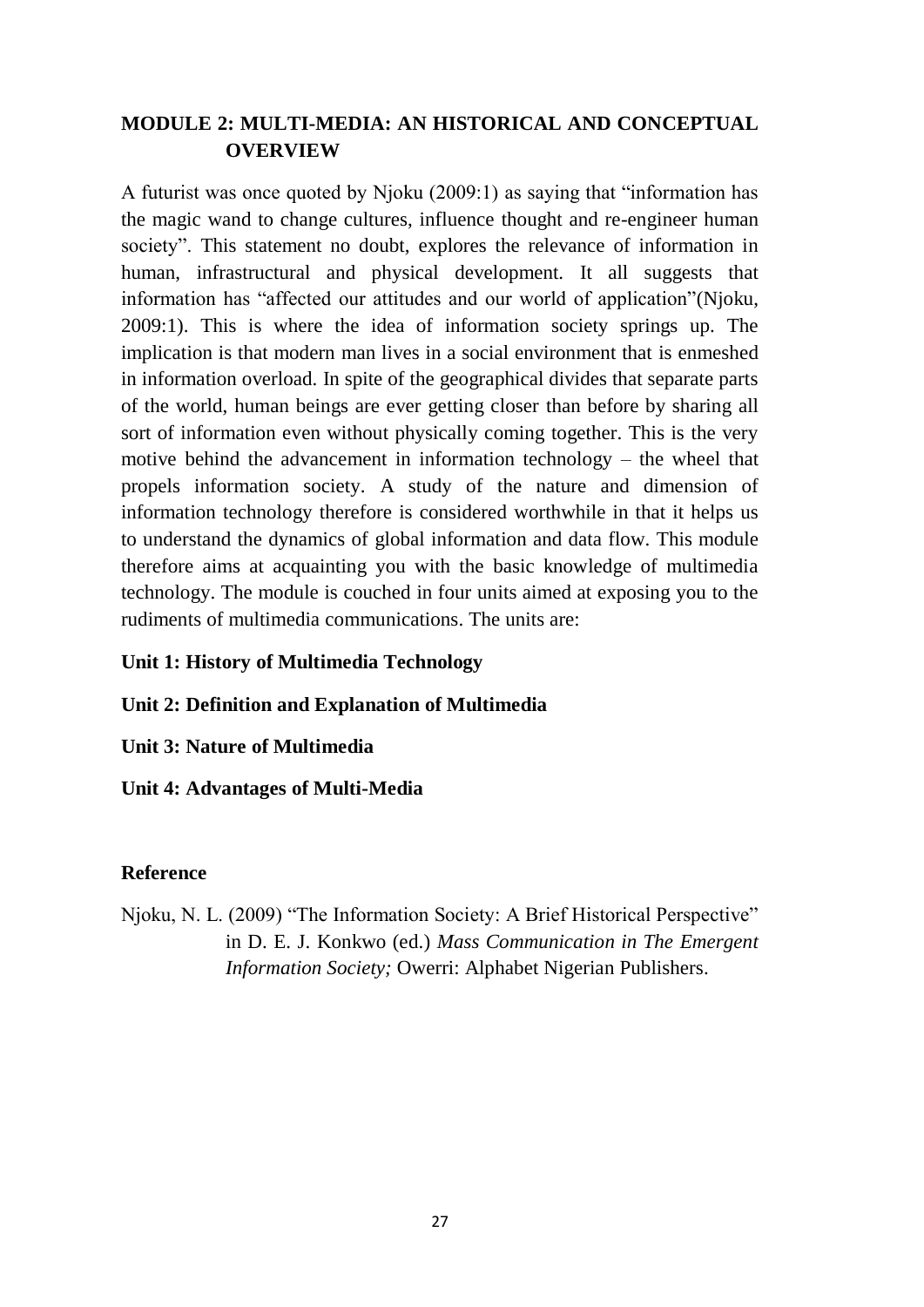**Unit 1: History of Multimedia Technology**

**Content**

**1.0: Introduction**

**2.0: Objective**

**3.0: Main Content**

 **3.1: History of Multimedia Technology**

 **3.2: The Nigerian Experience**

**4.0: Conclusion**

**5.0: Summary**

**6.0: Tutor-Marked Assignment**

**7.0: References/Further Reading**

### **1.0: Introduction**

The term 'multimedia' did not emerge from the moon. Like every other concept or idea, it has its root. This unit therefore, discusses the history of multimedia communications. You need this historical background to deepen your knowledge of the concept, what it represents and how it functions.

### **2.0: Objective**

At the end of tutorial in this unit, you should be able to understand:

- $\triangleright$  How the concept originated
- $\triangleright$  The situation in Nigeria

### **3.0: Main Content**

## **3.1: History of Multimedia Technology**

The term, 'multimedia' originated from musical and performing art world. It was coined in July, 1966 by a singer and artist called Bob Goldsteinn who later changed his name to Bobb Goldesteinn. Then, Bobb used the term to describe his show business – "LightWorks at L'Qurism" situated in Southampton, Long Island.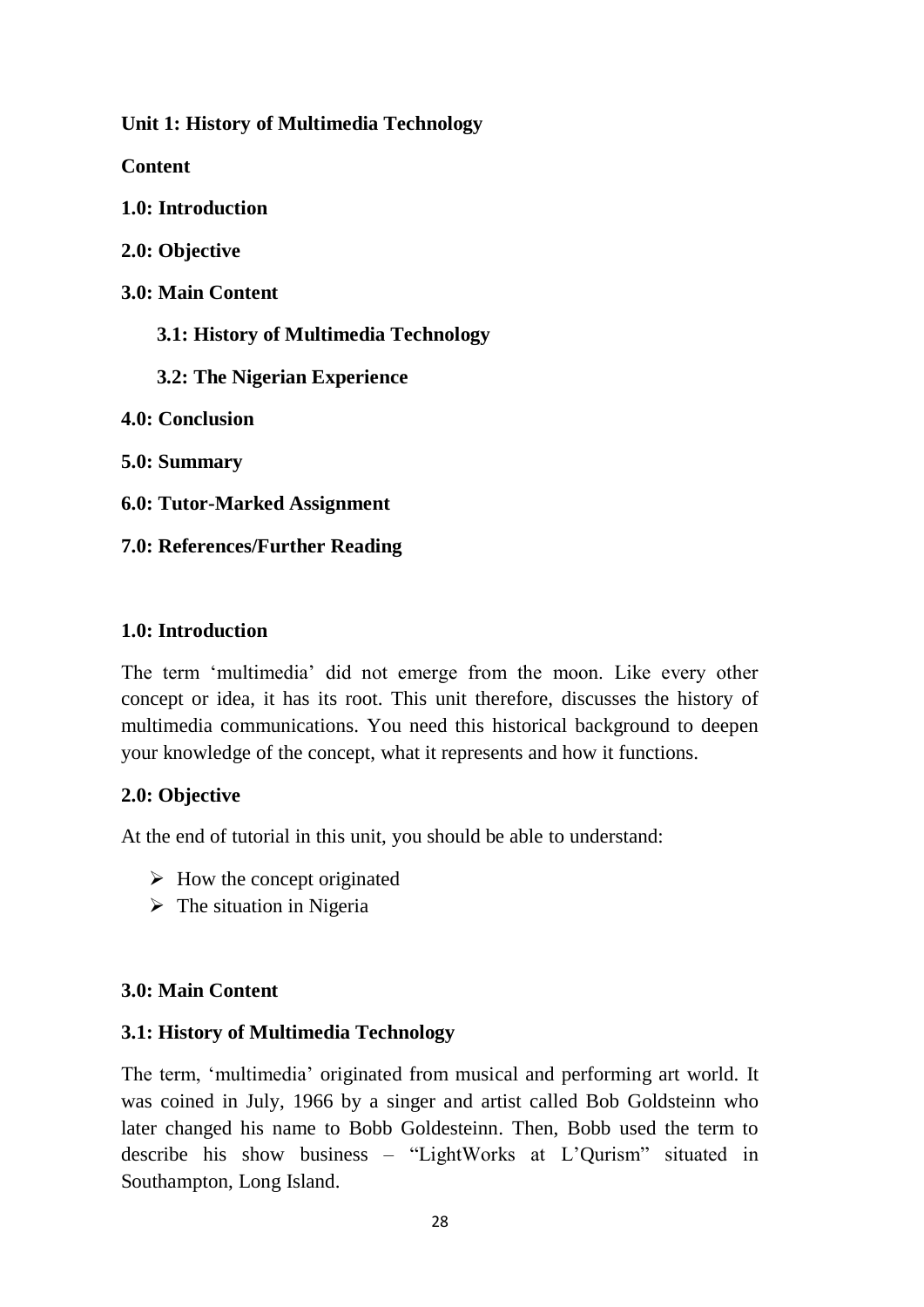Before Bobb's new approach to art making, the British artist, Dick Higgins had in 1964 brought to fore, a call to new approach to film art making. This new approach was termed by Dick as 'intermedia'(Zuras, 2010) which in my view, means series of media working together towards a common purpose – creation of greater impact.

So with the coinage, multimedia as first conceptualized by Bobb was used to describe a combination of verbal and visual accompaniment in musical performance. However, Albrino (1966) helped to formally introduce the concept 'multimedia' in journalism literature where he writes that Bobb Goldsteinn's "the 'Light works' is the latest multimedia music-cum-visuals to debut as discotheque fare".

Over time, the conceptualization of multimedia has undergone series of evolution to assume the present status. For instance, way back in the 1970s, any presentation that used a multi-projector timed to an audio track was viewed as a multimedia channel. But in 1993, the idea changed. According to Vaughan (1993:3), the idea of multimedia changed to "any combination of text, graphic art, sound, animation, and video that is delivered by computer". Vaughan (1993) further adds:

> When you allow the user – the viewer of the project – to control what and when these elements are delivered, it is *interactive media.* When you provide a structure of link elements through which the user can navigate, interactive multimedia becomes hypermedia.

Since then 'multimedia' has gained global attention - a common word in computer assisted communication that explains electronically delivered interactive communication that combine images (still and motion), audio, text, and graphics in a single communication experience. The concept became so ubiquitous in the 1990s to the extent the German Language society, *Gessllschaft fur deutsche Sprache,* recognized it as the "1995 word of the year" for being 'the central word in the wonderful new media world"(*Variety,*  1996).

### **3.2: The Nigerian Experience**

Since its epoch, multimedia technology-cum-communication has been in greater use in Nigeria in recent time. However, most multimedia and journalism literature in Nigeria were silent as to when multimedia communication experience debuts in the country. What really dominated the literature as far as advancement in communication technology is concerned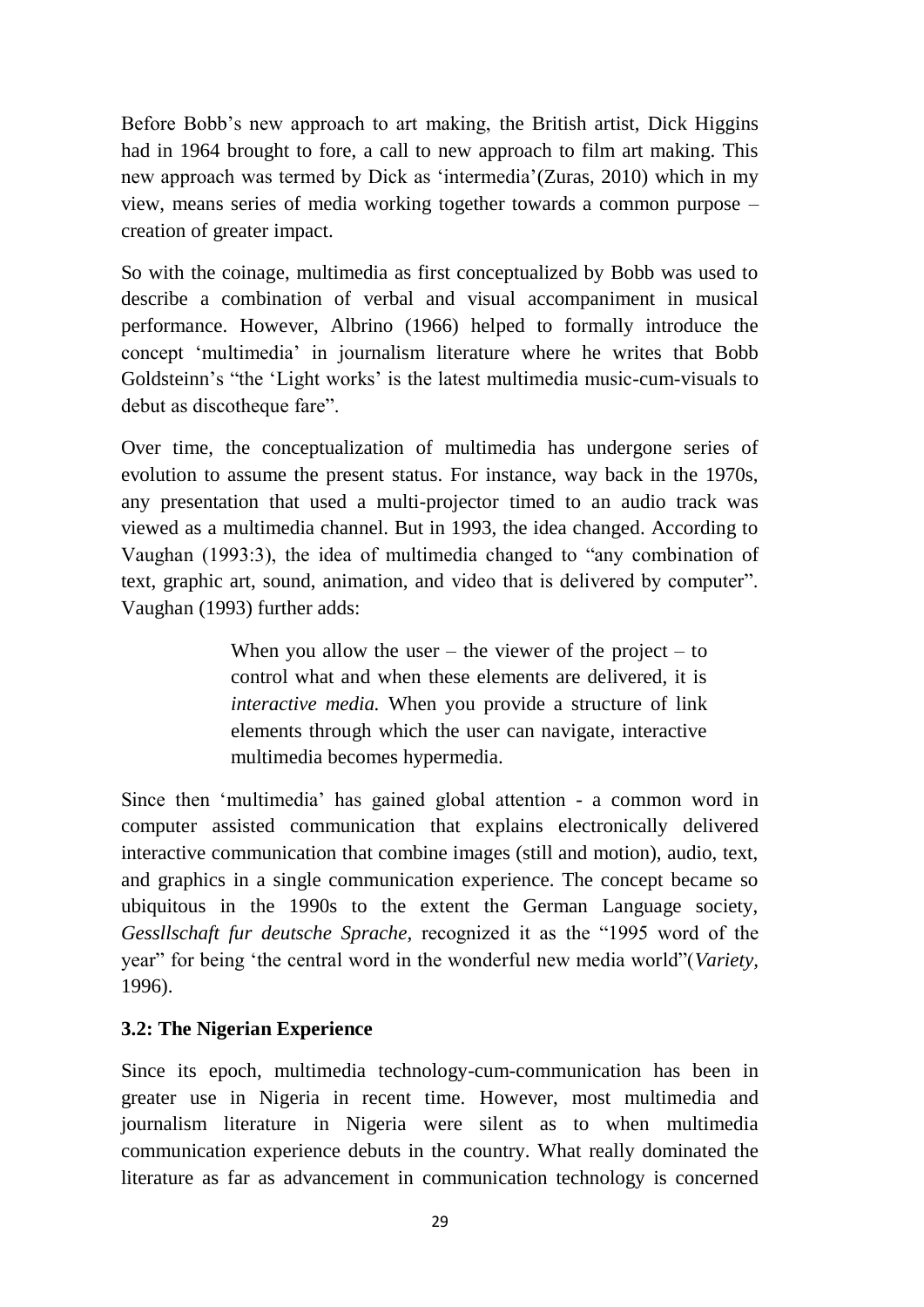were the facts about the introduction, application/uses and consequences of Information and Communication Technologies (ICTs). Emphases were therefore placed on telecommunications and computer assisted communications like the internet.

However, this apparent oversight does not mean that multimedia communications do not thrive in Nigeria. Late 1990's for instance, witnessed a harvest of wide application of multimedia in virtually all facets of human endavours in the country. Today, multimedia applications thrive well in almost every professional practice to include journalism, medicine, advertising, public relations, academic etc. The entertainment industry particularly, the music and other performing arts spheres are not left out. In fact, most live shows now thrive on the use of multimedia technology to the extent that holds great promise for the future.

Journalists in particular are making optimum use of multimedia approach to enhance the quality, aesthetic and credibility of their news reports. The technology offers practitioners wide latitude of opportunity to effectively combine text, audio, video, and graphics contents in a single communication experience. And these to a large extent, enhance news worthiness, acceptability and credibility by the audience members. In the broadcast industry, for instance, Nwodu (2009:158) writes:

> …the in thing now is digital broadcasting which allows for the transmission of audio, video, and other data without distortion or errors, since its description is not changed or disturbed by factors such as noise. Digital broadcasting is considered more fashionable than the rather very drab analogue system in view of the fact that it delivers well-defined highly qualitative audio and visual signals in addition to having the potentials for carrying wide range of multimedia services.

In fact, most broadcast stations in the country today have gone digital except some state owned stations that still operate on analogue. The same is the case with print media. Suffice it to say is the words of Fab-Ukozor (2009:146) that:

> … computer has simplified the cumbersome structure of editorial organization. Reporters today can write, typeset and send their stories to the editor using the computer.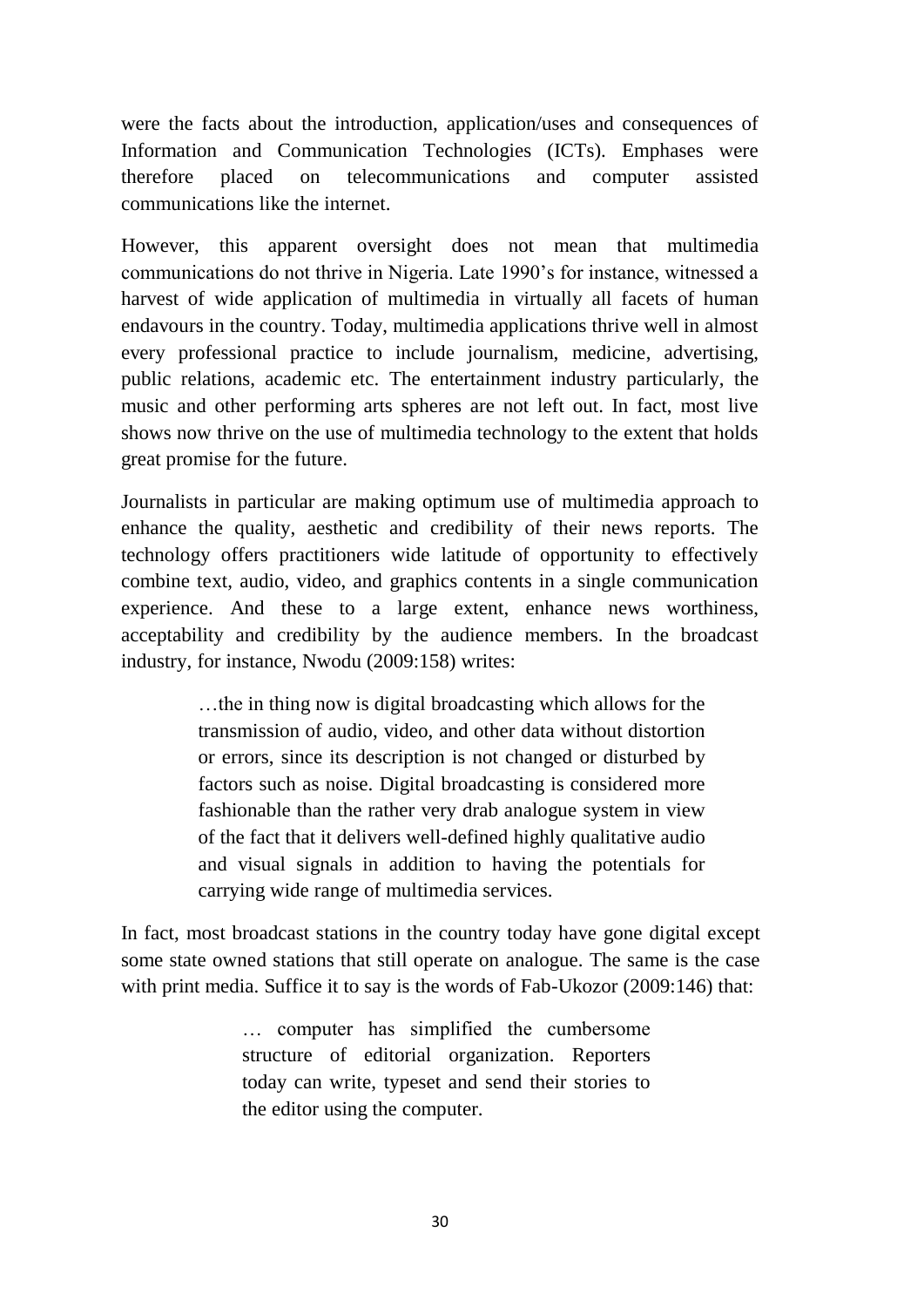#### **4.0: Conclusion**

Technology, no doubt is moving towards convergence and interactivity. This movement obviously has some implication in the multimedia training and professional practices. Multimedia technology (and communications) is one of such technologies that have affected the practice of journalism. We may not appreciate how these technologies impact on professional practices without understanding the origin. This is simply the purpose this unit is meant to serve.

### **5.0: Summary**

We discussed here brief history of how multimedia concept began. Precisely, the concept was traced to a singer, Bobb Goldstainn who used the concept to describe his studio light works that added glamour to his musical performances. Also discussed here is a brief and the Nigerian situation with reference the epoch of multimedia uses in Nigeria.

#### **Self Assessment Examination**

Briefly explain multimedia experience in Nigeria.

#### **6.0: Tutor-Marked Assignment**

Discuss the history of the concept, multimedia.

### **7.0: References/Further Reading**

- Albrino, R. (1966) Goldstinn's Lightworks at South Hampton, *Variety*, August 10, Vol.213 No. 12 p.13 retrieved 07-10-13.
- Fab-Ukozor, T. (2009) ICTs and Print Media Development: Newspaper in Perspective; in D.E.J. Konkwo (ed.) *Mass Communication in the Emergent Information Society;* Owerri: Alphabat Nigeria Publishers.
- Nwodu, L. C. (2009) Mass Communication In An Era of ICTs-Induced Globalization: The Nigeria Experience in D.E.J. Konkwo (ed.) *Mass Communication in the Emergent Information Society;* Owerri: Alphabet Nigeria Publishers.

*Variety*, (1996) January 1-7; p.5 (07-10-13)

Vanghan, T. (1963) *Multimedia: Making it Work;* Berkeley: Ostorne / McGraw-Hill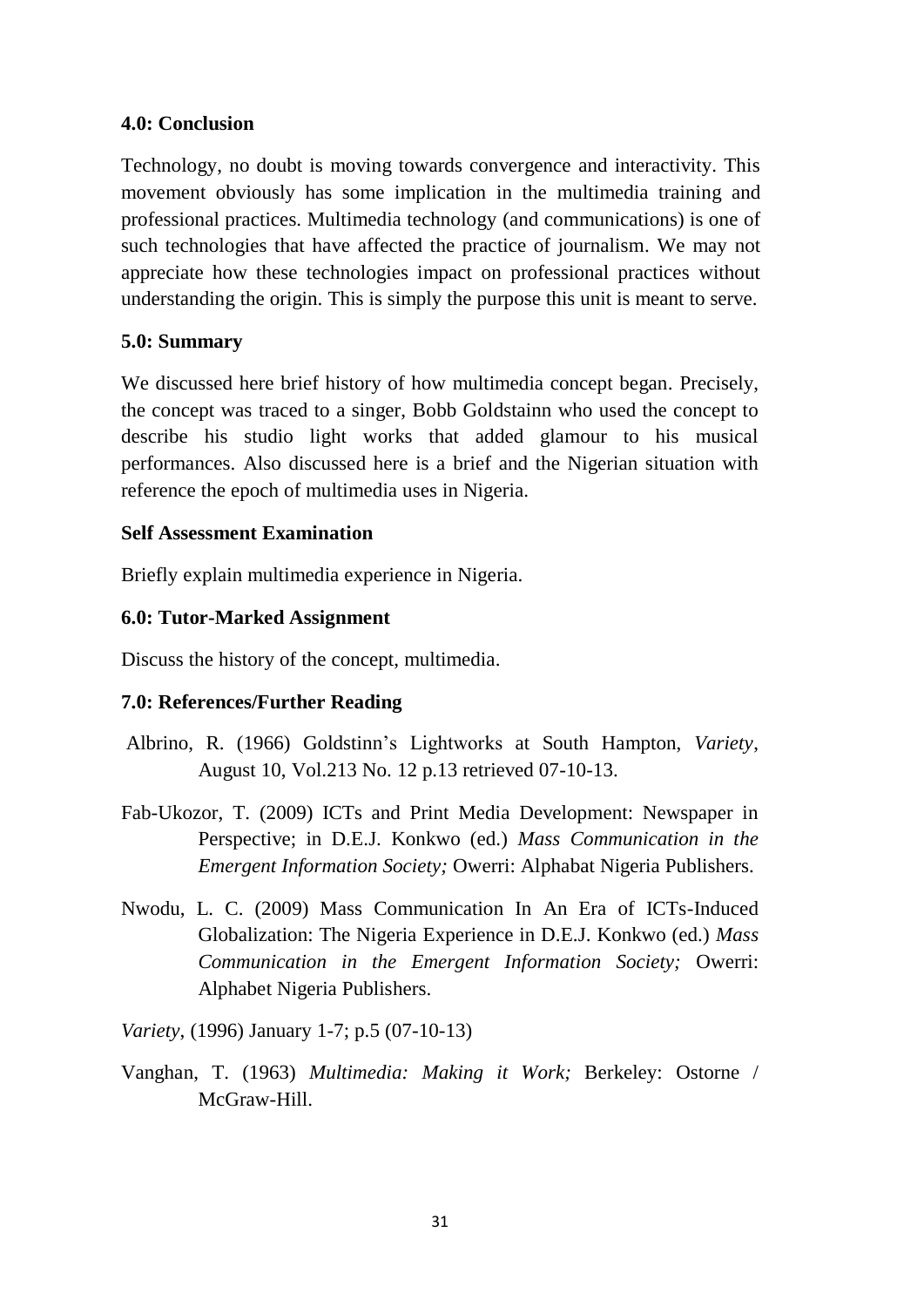**Unit 2: Definition and Explanation of Multimedia**

**Content**

**1.0: Introduction**

**2.0: Objective**

**3.0: Main Content**

 **3.1: Definition of Multimedia**

 **3.2: Issues Arising From the Definition**

**4.0: Conclusion**

**5.0: Summary**

**6.0: Tutor-Marked Assignment**

**7.0: References/Further Reading**

# **1.0: Introduction**

It is germane to begin this unit of multimedia elements and theory with clear understanding of the meaning of multimedia. This is necessary in view of the fact the peculiar nature of multimedia technology marks it out from other media genre known to you as students. This unit is therefore meant to expose you to the meaning and essence of multimedia communication.

# **2.0: Objective**

At the end of tutorials in this unit, you will be expected to learn:

- $\triangleright$  Technical and definition of multimedia.
- $\triangleright$  Clear explanation of the technical/working definition multimedia.

# **3.0: Main Content**

# **3.1: Definition of Multimedia**

The term, multimedia ranks among the most essential offerings of Information and Communication Technologies (ICTs.) which Nwodu (2007) describes as the marriage of computer and telecommunications. Multimedia are therefore an aspect of ICTs that combines sound and visuals to deliver a message. It a product of "processing and presentation of information in a more structured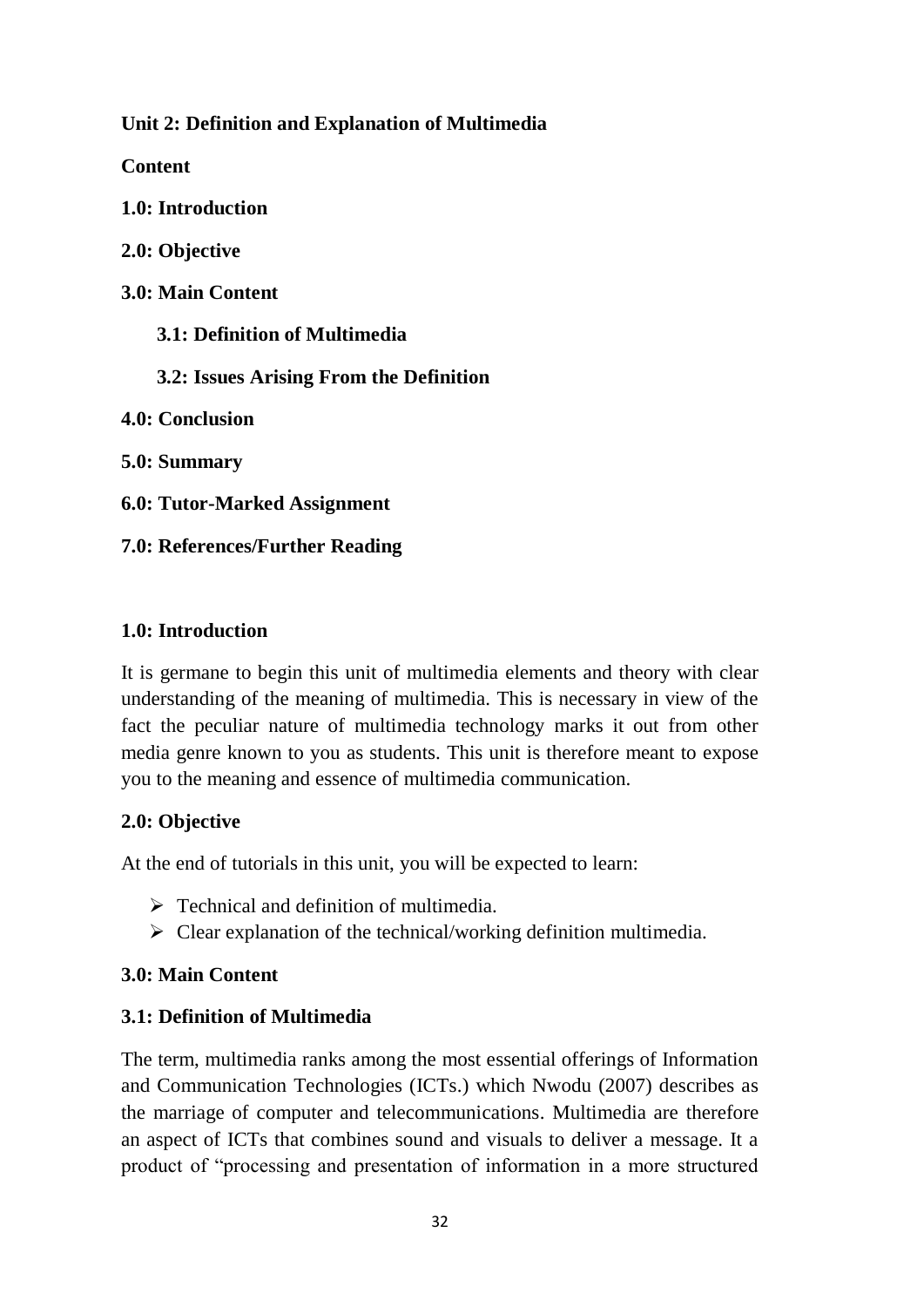and understandable manner using more than one medium…"(Adum and Ekwugha; 2011:1).

Ilicheva (2009) perceives multimedia environments as consisting of "verbal and visual representations that if appropriately processed allow for the construction of an integrated mental model of the content". Multimedia environments therefore involve the integration of verbal and visual representations which when properly processed allow for effective mental depiction of the content.

# **3.2: Explaining the Definition**

Implicit in the above definition is that a communication experience cannot easily pass for multimedia communication unless it is integrated with multiple contents in a communication exposure. By implication, a multimedia content often combine sound (music and other sound effects), text (written words of different styles) and visuals (graphics or animation, video and graphs or illustrations) in a single communication encounter.

This explains why Adelabu (2011:23) identifies multimedia tools as digital camera, digital phones, ipod and sundry technologies. The import is that the on-going transition from analogue to digital communication technologies is the driving force behind multimedia technology. With the digitalization of information and data, it has become possible to combine different forms of information (text, graphics, illustrations and images) together in a single communication experience.

The essence of multimedia approach to communication and or information sharing therefore is to facilitate audience ability to "view moving pictures, listen to sounds and read the report simultaneously" (Adelabu; 2011:23).

## **4.0: Conclusion**

Global information and communication flow is undergoing intensive digitalization. This phenomenon is highly desirable. It is considered desirable given that it allows for multimedia approach to information and communication sharing across parts of the world. You therefore need depth knowledge of the concept and rudiments of multimedia to benefit from the wide latitude of opportunities offered by the technology.

## **5.0: Summary**

This unit dealt with multimedia as a concept. In line with the objectives of the unit therefore, the definition of multimedia as key concept in this course was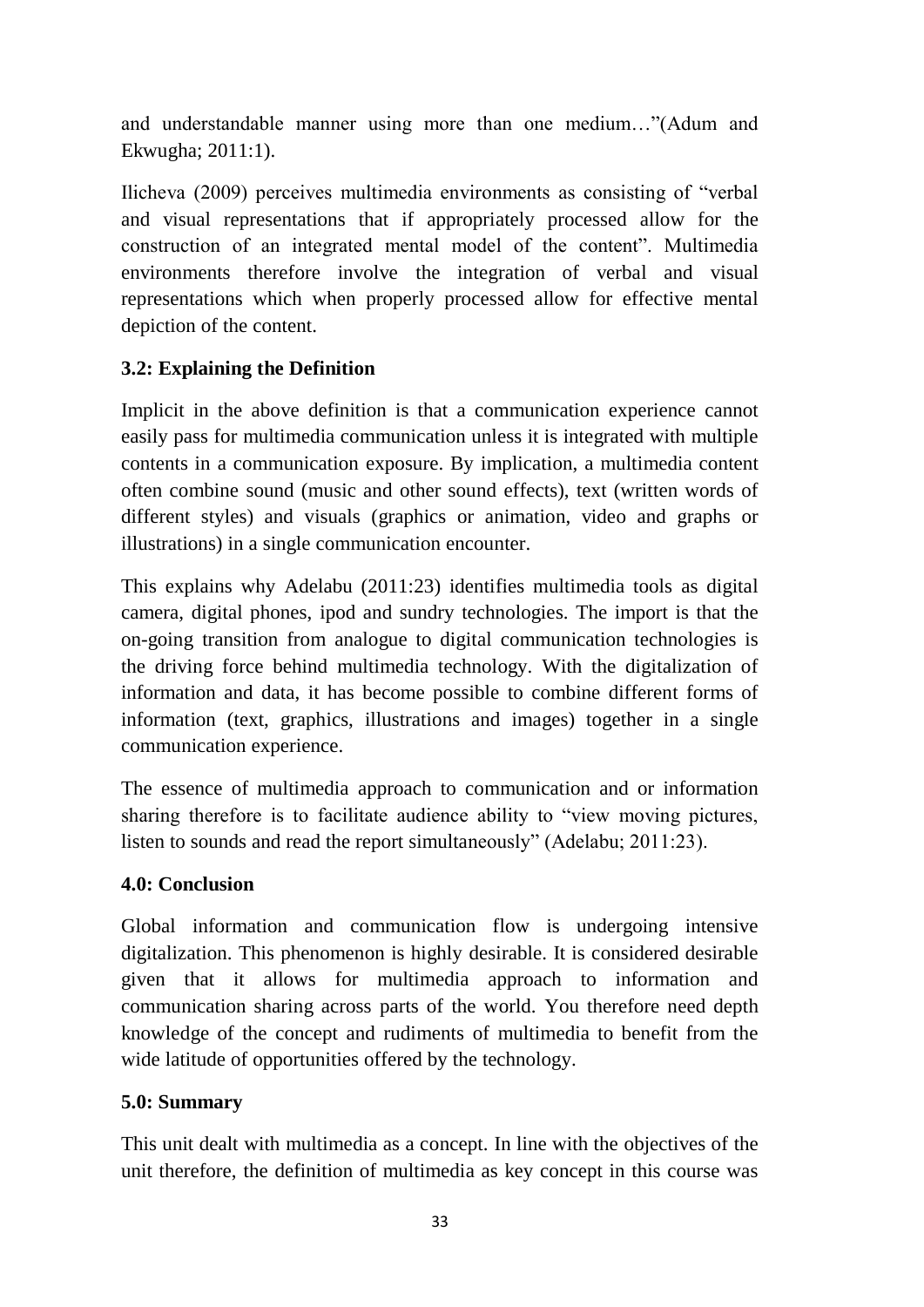treated and explained. The essence is to further equip you with basic knowledge of multimedia elements.

### **6.0: Tutor-Marked Assignment**

Define and explain the concept, multimedia.

### **7.0: References/Further Reading**

- Adebayo, O. (2011) "One Hundred and Fifty Years of Journalism in Nigeria: Embracing Online and Multimedia Challenges" in D. Wilson (ed.) *Communication for Social Change and Development;* Uyo: ACCE Nigeria.
- Adum, A. N. and Ekwugha, U. P. (2011) "Multimedia Literacy: A Communication Imperative for a Developing Society: in D. Wilson (ed.) *Communication for Social Change and Development;* Uyo: ACCE Nigeria.
- Ilicheva, S (2009) "Cognitive Functions of Multimedia Learning" www.nationalresearchuniversityofinformation.com 25/09/13.
- Nwodu, L. C. (2007) "Research and ICTs Relevance in Innovation Diffusion" *The Nigerian Journal of Communication* Nol.4, Vol.1&2.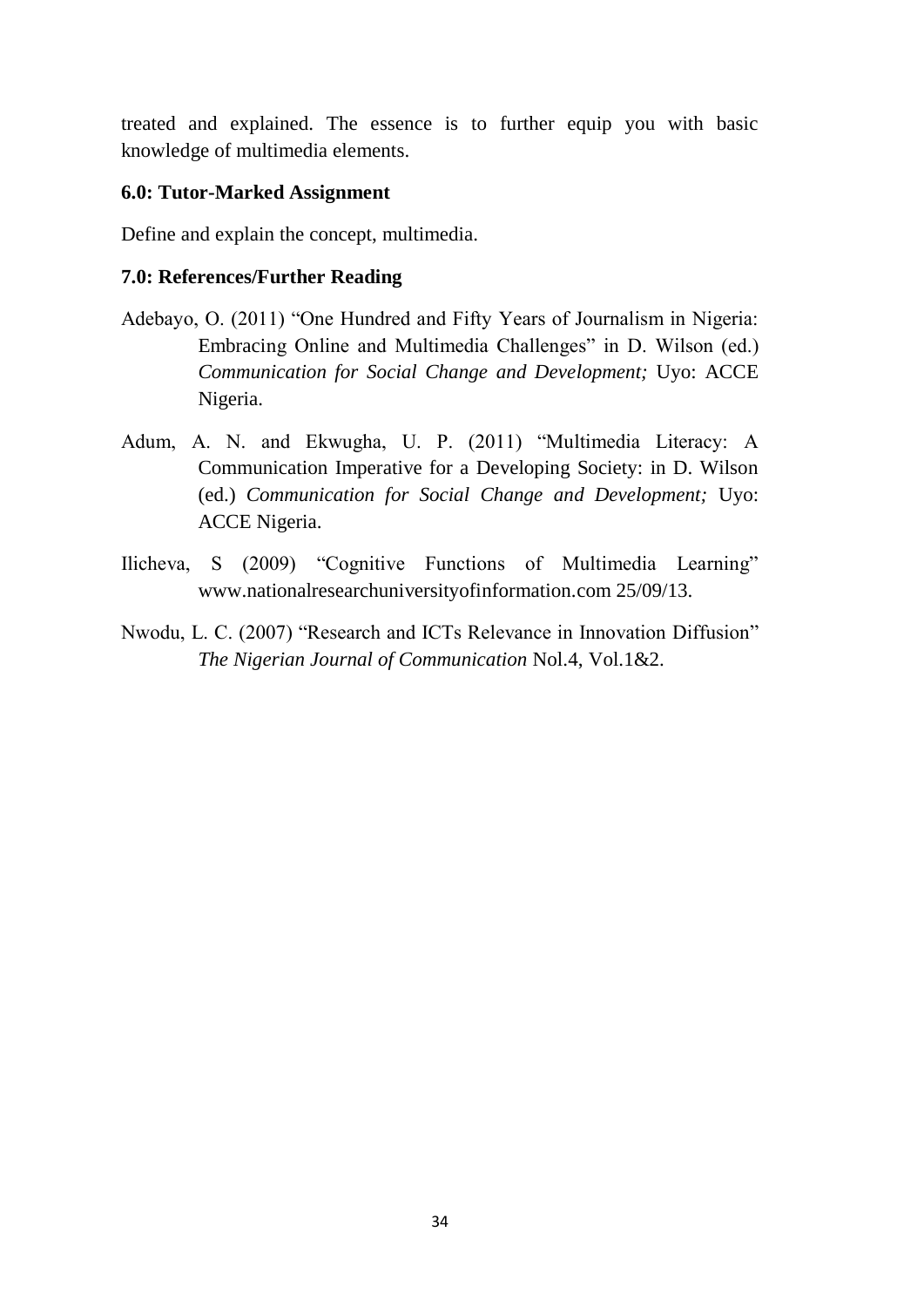**Unit 3: Nature of Multimedia**

**CONTENT**

- **1.0: Introduction**
- **2.0: Objective**
- **3.0: Main Content**
	- **3.1: Text**
	- **3.2: Graphics**
	- **3.3: Animation**
	- **3.4: Audio**
	- **3.5: Video**
	- **3.6: Interactivity**
- **4.0: Conclusion**
- **5.0: Summary**
- **6.0: Tutor-Marked Assignment**
- **7.0: References/Further Reading**

### **1.0: Introduction**

The definition of multimedia as stated in unit 2 above clearly suggests that multimedia deals with integrated content – a combination of verbal, visual and graphic contents in a single communicative exposure. This therefore clearly defines the nature or elements of multimedia. This unit therefore, is designed to teach you those elements that make multimedia unique form of communication. It is importance to note that the nature of multimedia as will be discuss here is the same as the elements of multimedia. Hence the two terms will be used interchangeably as they are treated as the same in this context.

### **2.0: Objective**

At the end of tutorial in this unit, you will able to know:

 $\triangleright$  Various elements of multimedia.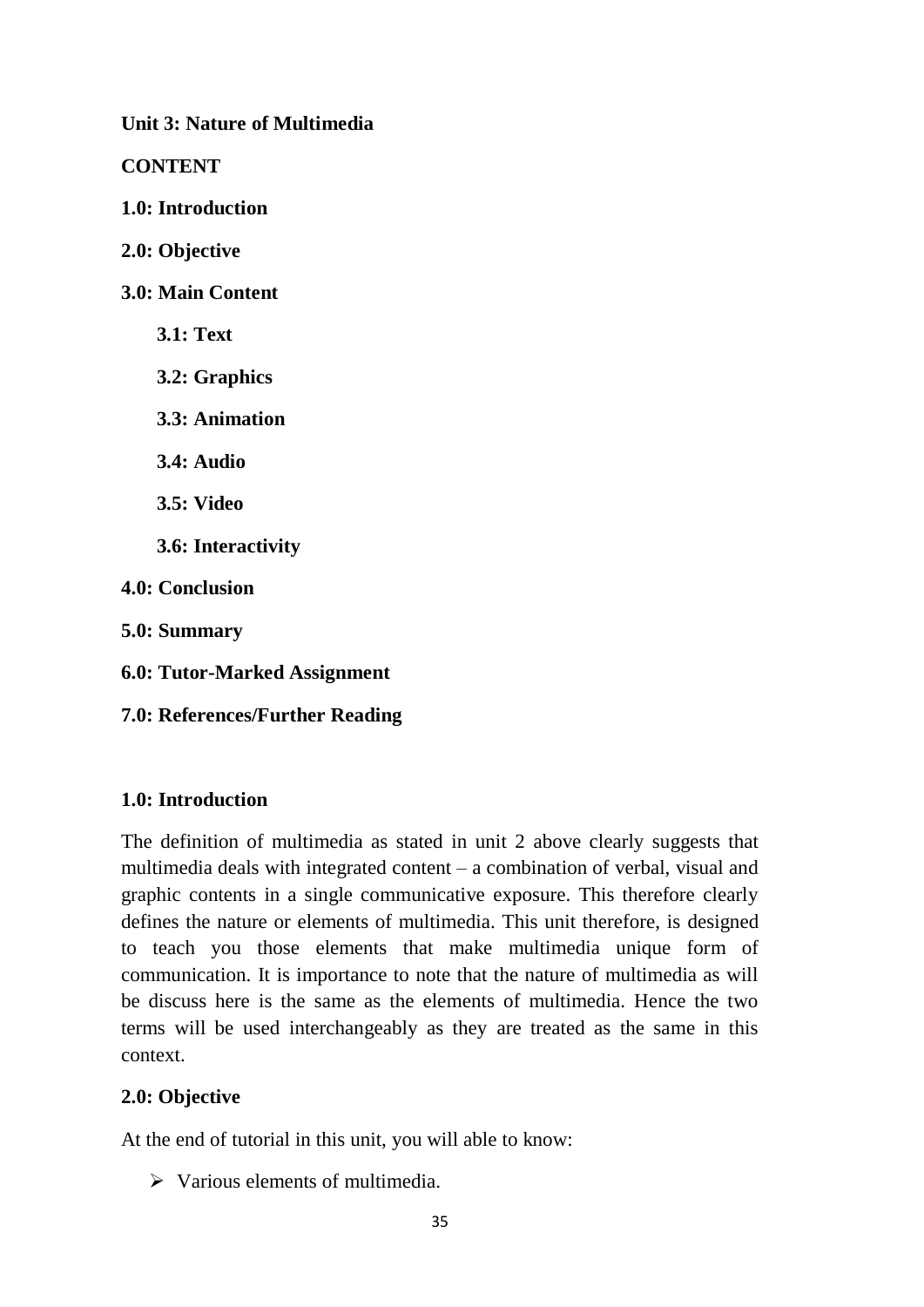$\triangleright$  How the element impact on information sharing.

# **3.0: Main Content**

# **3.1: Text**

Text is one of the major elements or nature of multimedia. Text in this context refers to letters a, b, c, and so on. Letters are used to form words and words in turn, are used to form sentences that convey information in hand or type written form. In the multimedia journalism context, letters can be manipulated to achieve varying effects. It can also be used to emphasize, clarify and or beautify news and or information presentation by:

- $\triangleright$  Varying the type face
- $\triangleright$  Using a particular or combination of type sizes
- $\triangleright$  Using different colours
- $\triangleright$  Achieve varied effects like making the text to bounce, shadow, fade, blink or shaky depending on the desired effect.

# **3.2: Graphics**

Multimedia also allows for the use of graphics in multimedia presentation. In this case, graphics like charts, photographs and drawing are used to digitally present news and information in a manner that enhances comprehension and appreciation of the news and information presented. Graphics representation often helps to reduce the number of text used in a message because it often allows for instanenours and vivid relay of information more than text. In essence, graphics also tell stories on their own with or without textual elements.

# **3.3: Animation**

Animation is a form of virtual reality. It creates an illusion that still pictures and graphics can actually move. It is usually packaged in a manner that inanimate objects do actually move in virtual reality. This is what happens when the audience members watch cartoons. Here series of drawings are virtually animated to the extent they appear to audience members as images that can walk, run, fly, talk and do other things normal human beings do in real physical world. Animation therefore works better in multimedia broadcast journalism as it affords practitioners opportunity to emphasize news presentation by manipulating the inanimate objects.

# **3.4: Audio**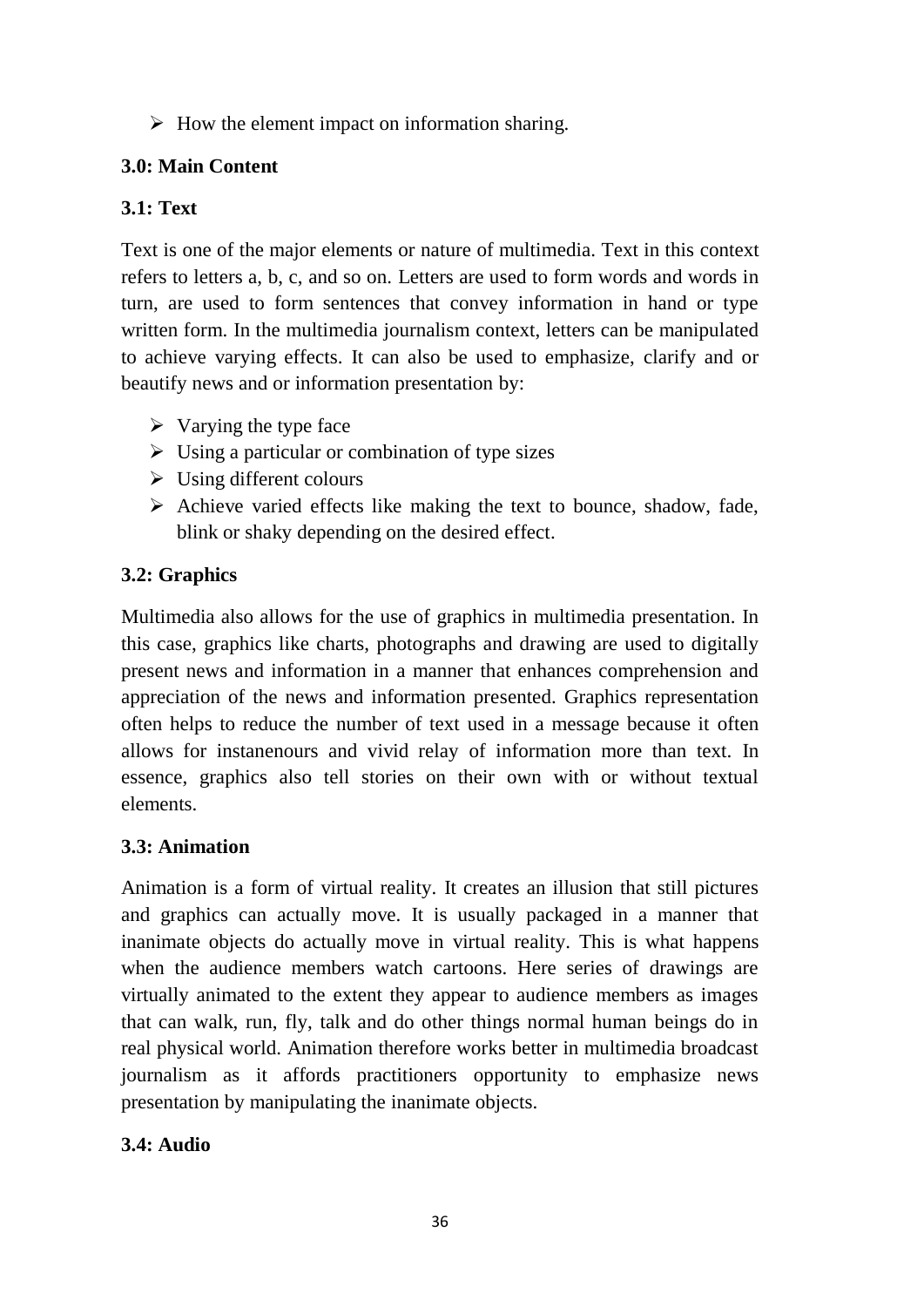The audio aspect of multimedia environment refers to the use of sound and speeches in communication – communications that appeal to sense of hearing. It could be music, spoken words, and other sound tracks. According to Adum and Ekwugha (2011;p.3) "audio for multimedia could be obtained by capturing the sound using a microphone, CD-Rom, radio, musical device or any other audio input device that is plugged into a port on a sound card". In multimedia environments, sound could be used to achieve a number of effects to include:

- $\triangleright$  Speech
- $\triangleright$  Audio effects like applause, booing, shouting, clapping, singing, etc.
- $\triangleright$  Ambient or background sound like the roaring of sea, closing and opening of the door, dashing object on the floor, groaning, screeching of car tier, etc.
- $\triangleright$  Music which is rhythmic organized sound embellished with words arranged with song.

# **3.5: Video**

Video in this context is "photographic images that are played back at speed of 15-30 frames per second and provide the appearance of full motion" (Adum and Ekwugha; 2011:3). It differs from graphics in that here, real photographs of the objects are taking while in motion. The photographs which are captured while in motion are first digitalized if taken by analogue device. But where digital camera was used in capturing the scene (or images) they do not need further digitalization that follows thereafter. Next is the editing of the captured images. Editing here is facilitated by the use of special video production devices (hardware and software). These devices allow for screen blending of different multimedia contents in a single presentation. In other words, it allows for the incorporation of text, sound and image in a harmonious manner that provides eye and ear comfort during the news presentation.

# **3.6: Interactivity.**

Interactivity is certainly one of the major directions of communications development. According to Williams and Sawyer (2003:20) interactivity is about two-way communication; a user can respond to information he or she receives and modify the process". The scholars further agree that: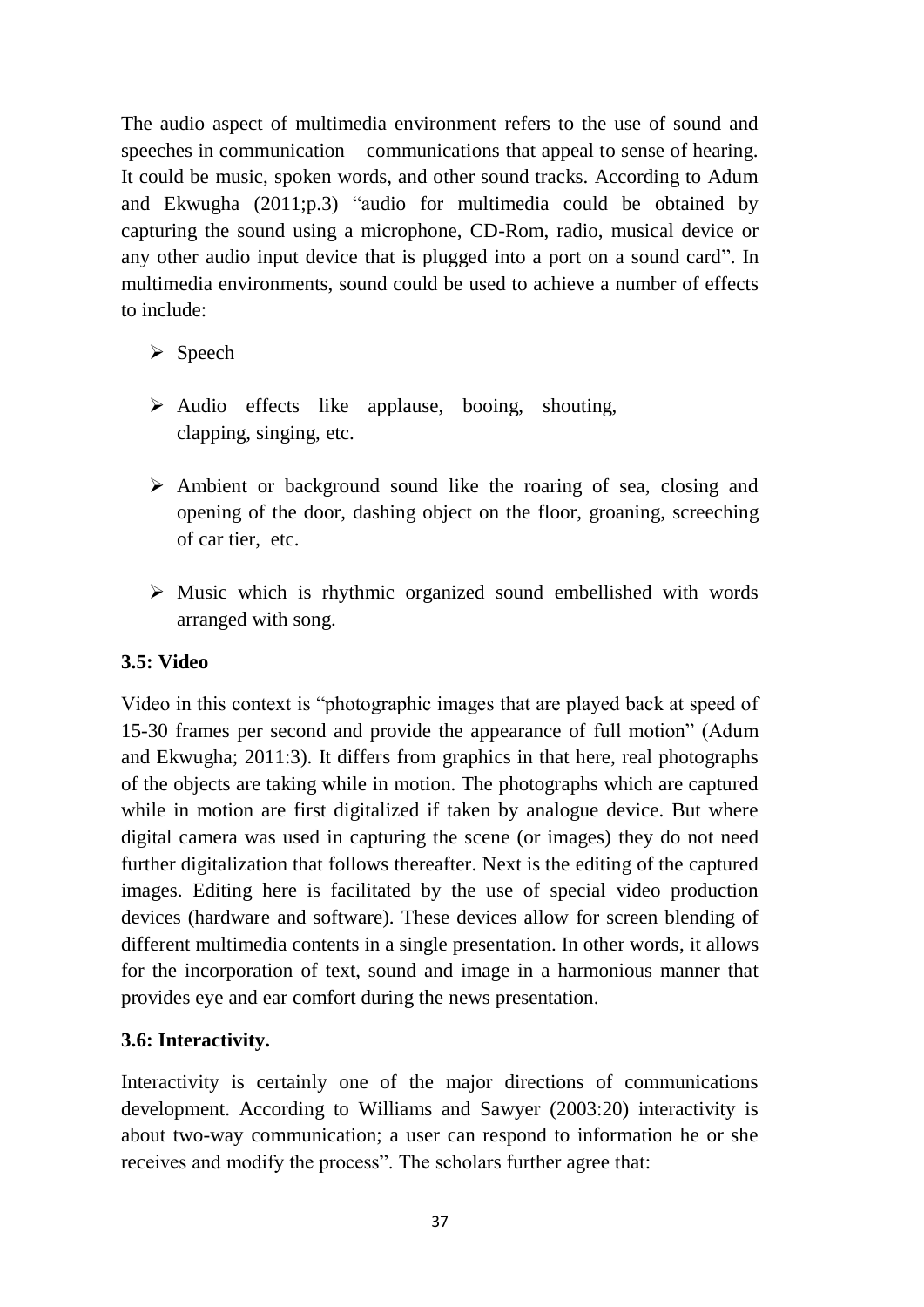…there is an exchange or dialogue between the user and the computer or communication device. The ability to interact means users can be active rather than passive participants in the technological process.

The interactivity nature of multimedia journalism therefore allows the audience to effectively participate in shaping media content. In recent times, most broadcast stations can be tracked through internet-based softwares like the *twitters, Youtube, facebook*, etc. Audience members can explore any of these to receive radio or television signals as well as make input in a radio or television news progamme.

### **4.0: Conclusion**

Multimedia as the name implies, serve multiple purposes. It combines many features to shape a single communication experience. These features, nature or elements as discussed in this unit are text, audio, images, video, animation and interactivity. Students should strive to master these elements of multimedia and how they function.

### **5.0: Summary**

This unit treated various aspects of the elements of multimedia as part of the basis of multimedia study. From the discussed elements, it is obvious that multimedia is mainly associated with electronic devices.

### **6.0: Tutor-Marked Assignment**

Identify and explain the six basic elements of multimedia.

- Adum, A. N. and Ekwugha, U. P. (2011) "Multimedia Literacy: A Communication Imperative for a Developing Society: in D. Wilson (ed.) *Communication for Social Change and Development;* Uyo: ACCE Nigeria.
- Williams, B. K. and Sawyer, S. C. (2003) U*sing Information Technology: A Practical Introduction to Computers and Communications Boston: McGraw-Hill.*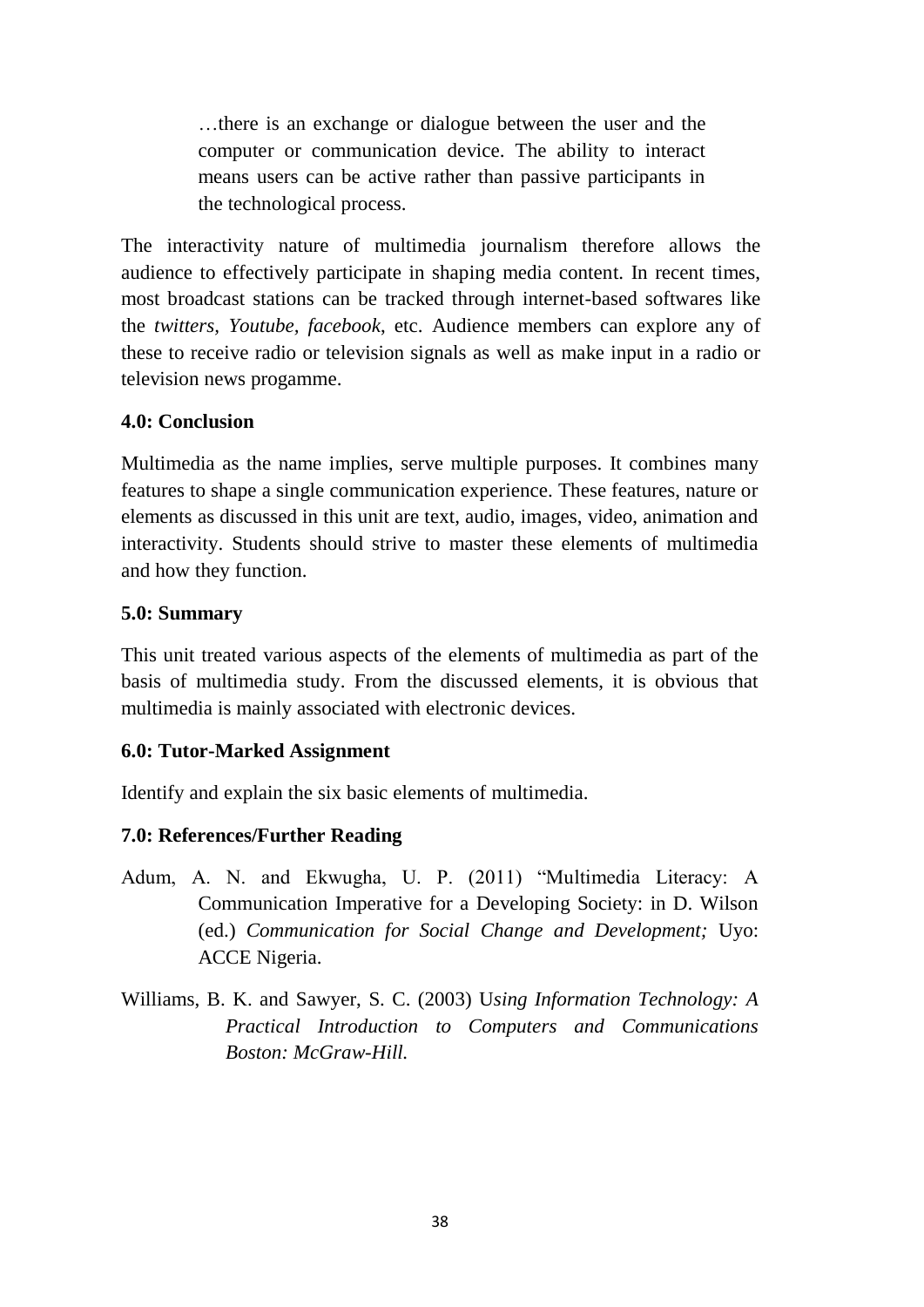**Unit 4: Advantages and Uses of MultiMedia** 

**1.0: Introduction**

**2.0: Objective**

**3.0: Main Content**

 **3.1: Multimedia and Advertising practice**

 **3.2: Multimedia and Public Information**

 **3.3: Multimedia and Entertainment**

 **3.4: Multimedia and Education**

**4.0: Conclusion**

**5.0: Summary**

**6.0: Tutor-Marked Assignment**

**7.0: References/Further Reading**

## **1.0: Introduction**

Every media technology or content has a unique purpose it serves. So it is with multimedia technology and its combination of contents. This unit is therefore designed to briefly teach you some of the advantages of multimedia as they pertain to mass communication practice.

# **2.0: Objective**

At the end of tutorial in this unit, you should be able to know the benefits of multimedia journalism.

- $\triangleright$  Multimedia applications
- $\triangleright$  Uses of Multimedia

# **3.0: Main Content**

# **3.1: Multimedia and Advertising practice**

Advertising is a professional practice that involves the production of advertisement, - that is, commercial message. Most advertisements are usually packaged with combination of textual and graphic contents. By implication, a piece of advertisement meant for broadcast medium usually requires speech,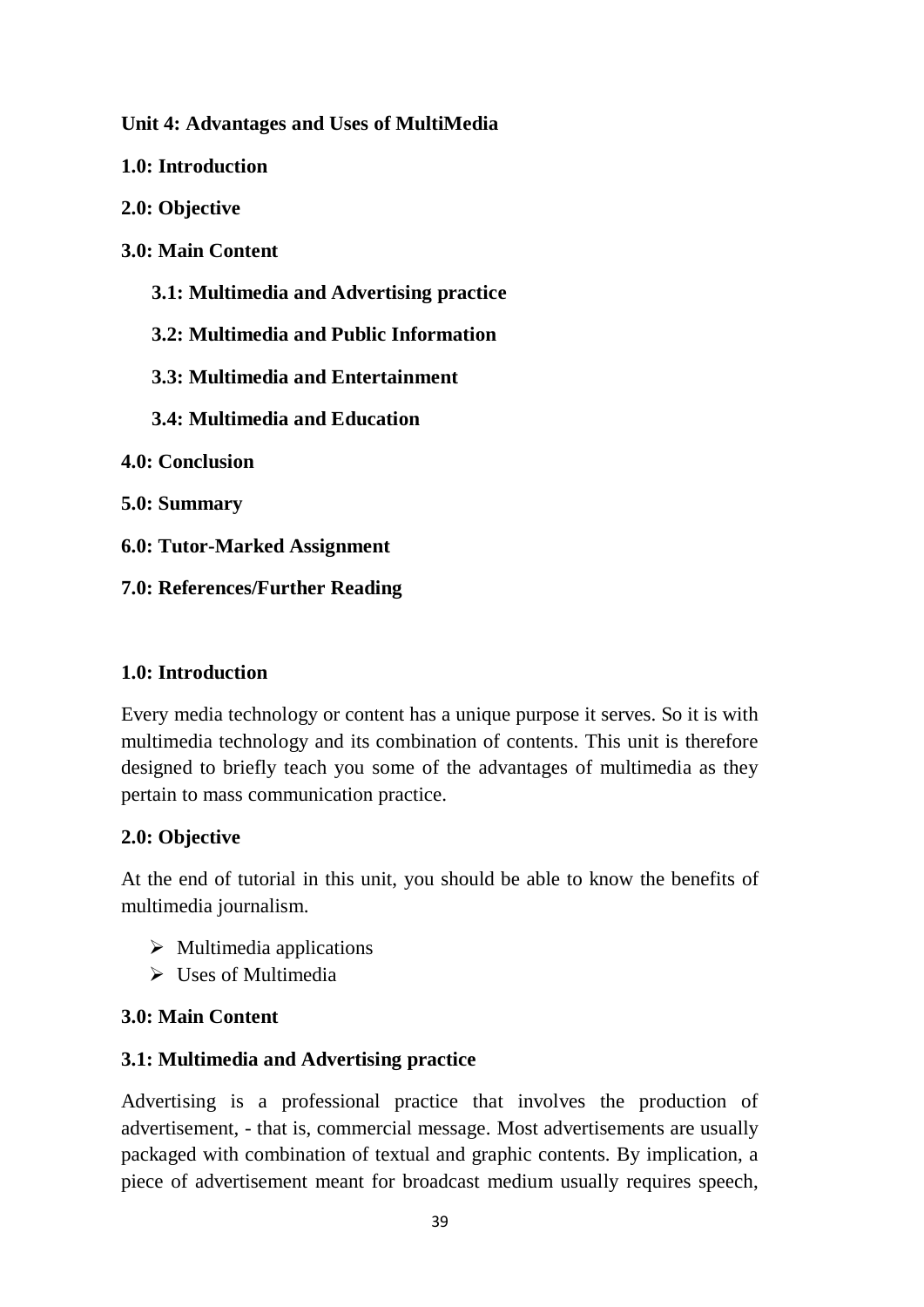sound and demonstration and these are at the root of multimedia communications. Multimedia therefore help to facilitate the work of advertising professionals particularly those in creative department of advertising agencies. Multimedia therefore helps to combine spoken and written words; graphics and any form of demonstration (no matter how dangerous) into a single simulated advertisement that can appeal to the target audience members' sense of reality. Multimedia technology has enhanced advertising practice by enabling the simulation of demonstration that are impossible in real life most possible.

## **3.2: Multimedia and Public Information**

Research evidence has shown that modern media consumers are becoming more active than before (Nwodu, 2006:73). This has serious implication in public information packaging and delivery. Targets of public information delivery now need facts to convince them that the content of public information is authentic and credible. For this reason, public information is no long embellished with rhetorics or words alone. It is now rooted on verifiable data, facts rather than fiction or prose-like verbal presentation. It is often presented with good blend of verbal, graph, charts, and maps (where necessary). Multimedia has made the combination of all these not only possible but also interesting and with less friction.

# **3.3: Multimedia and Entertainment**

One of the boring aspects of the global economy in modern times is entertainment. Citizens of the world are fast realizing the importance of getting entertained, escape from the ordinary and avoid much stress. The entertainment industries are not oblivious of this development. In Nigeria today for instance the industry is booming to the extent different genre of entertainment are booming. Multimedia has helped and is still helping to add glamour to entertainment production. With multimedia, the entertainers can now achieve different kinds of effects including making an object appear larger, fly or give impression of a ghost depending on the kind of effect desired. With multimedia's ability to create virtual reality, the unimaginable can be created and made to appear real before the targets.

## **3.4: Multimedia and Education**

Scholars have over the past two decades found strong link between multimedia and learning. Ilicheva (2009:3) for instance found that "students learning is greatly enhanced when each student's prior knowledge is made visible (that is, cued from long term memory into working memory. It is at that point the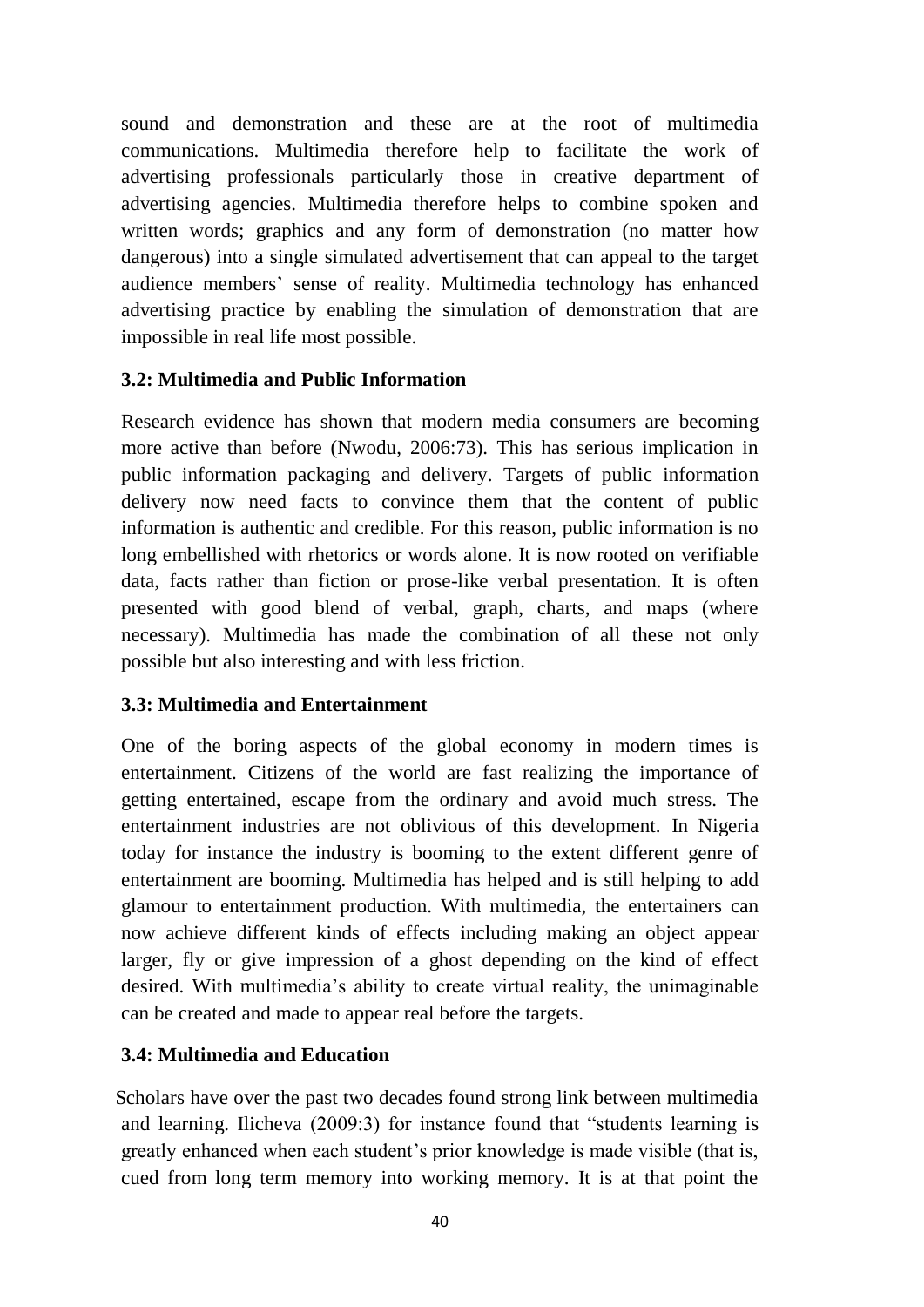student has the opportunity to correct misconceptions built on prior knowledge, and create schemas of understanding around a topic".

The implication is that through multimedia communications students tend to deepen their knowledge of a subject. The communication therefore offers a window of opportunity to organize relevant facts, theories and applications that ended a topic or course in a graphic presentation that enhance learning. Education is therefore made easy by organising ideas into a graphic framework or schema. The in thing is simply: students learn from words and pictures than from words alone (Ilichera, 2009:4).

## **4.0: Conclusion**

Multimedia communication serve a lot of functions in various field of learning and professional practice that the advantages and applications cannot be exhausted in a unit. Suffice it to say in the words of Adum and Ekwugha (2011:5) that multimedia communication have the potential of increasing productivity and efficiency by reducing unproductive travel time, preventing meeting days, creating shorter and more structured meetings, allowing for greater reach of a message since individuals can obtain information when it is convenient for them, and faster exchange of information.

## **5.0: Summary**

This unit discussed the advantages of multimedia communications. Since, the advantages cannot be exhausted in a volume, what we have done is to explore the advantages with particular reference to media practice and learning. The unit therefore discussed the relevance of multimedia in the areas of advertising, public information, entertainment and education.

## **6.0: Tutor-Marked Assignment**

Mention and discuss the relevance of multimedia in media practice.

- Adum, A. N. and Ekwugha, U. P. (2011) "Multimedia Literacy: A Communication Imperative for a Developing Society: in D. Wilson (ed.) *Communication for Social Change and Development;* Uyo: ACCE Nigeria.
- Ilicheva, S (2009) "Cognitive Functions of Multimedia Learning" www.nationalresearchuniversityofinformation.com 25/09/13.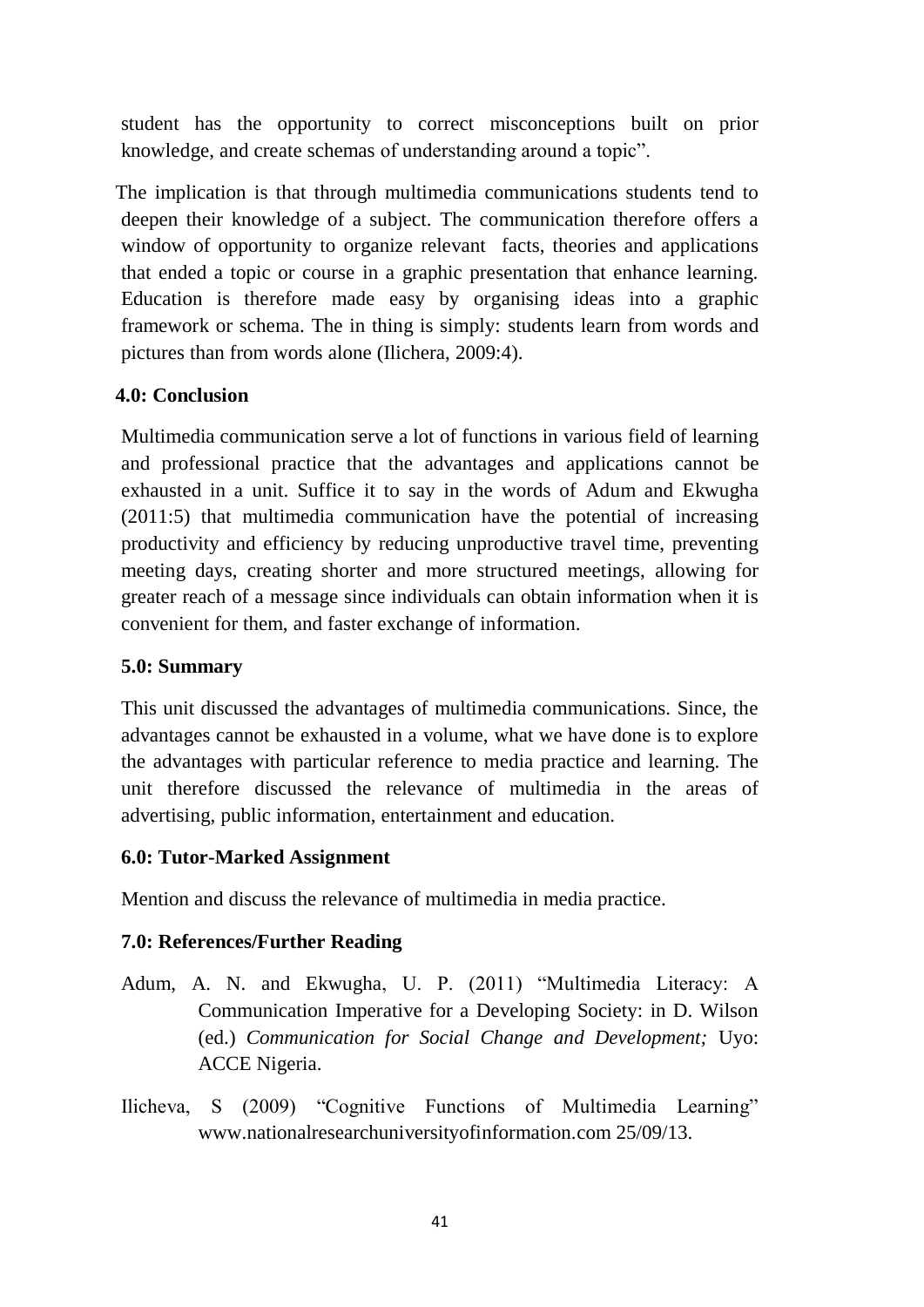- Nwodu, L.C. (2006) Research in Communication and other Behavioral Sciences; Enugu: Rhyce Kerex Publishers.
- Williams, B. K. and Sawyer, S. C. (2003) U*sing Information Technology: A Practical Introduction to Computers and Communications;* Boston: McGraw-Hill*.*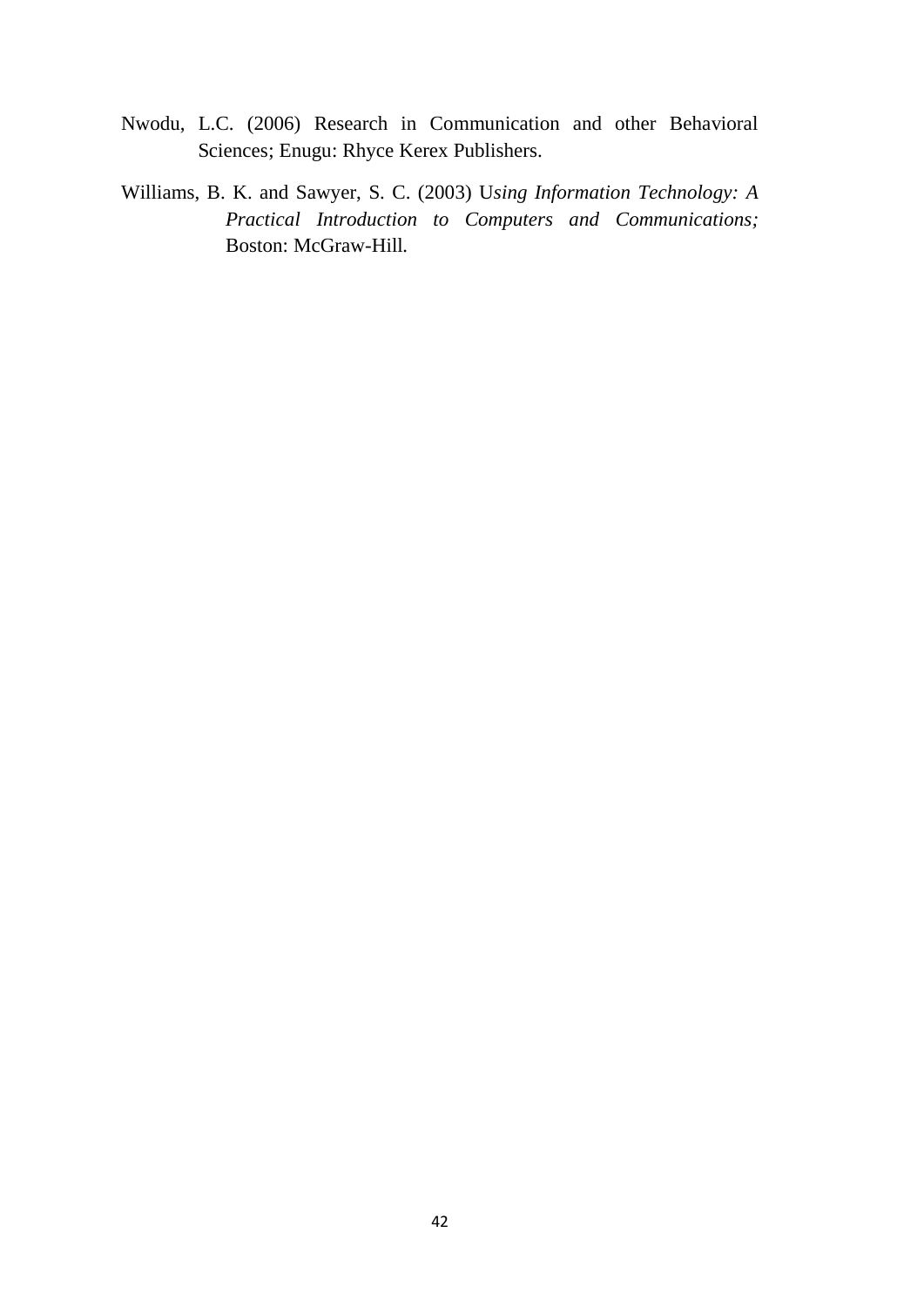### **MODULE 3: THEORIES OF MULTIMEDIA**

Broadly defined, a theory is a "set of interrelated generalizations, combined in such a way that they form a logical system of explanation in which one generalization does not contradict another" (DeFleur et al, 1971:196). It is simply a "set of related propositions that presents a systematic view of phenomenon by specifying relationship among concepts" (Wimmer and Dominick; 1987:11). A good theory should clearly explain why a particular concept should behave in a particular way. This is why Griffin (1991:4) argues that "a good theory explains an event or behaviour. It brings clarity to an otherwise jumbled situation. It draws order out of chaos".

A good theory must therefore clarify confusing situations. It should of necessity, "ventilate a situation or event that appears nebulous to the extent that would guarantee concrete, precise and detailed understanding of the situation or event" (Nwodu; 2006:32). In this module therefore we shall be discussing theories that are related to our understanding of multimedia communications. In order words, various units that sum up the module will treat one form of multimedia theory or the other. The module shall therefore discuss the following units.

#### **Unit 1: Paivio's Dual Coding Theory**

**Unit 2: Baddeley's Working Theory**

**Unit 3: Engelkamp's Multimodal Theory**

**Unit 4: Sweller's Cognitive Load Theory**

**Unit 5: Mayer's Multimedia Theory**

# **Unit 6: Some Communication Theories Relevant in Multimedia Journalism Practice**

#### **References**

- DeFleur, M. L.; D'Antonio, W. V.; and DeFleur, L. B. (1971) *Sociology: Man in Society;* Illinois: Scott, Foresman and Company.
- Griffin, E. A. (1991) *A First Look At Communication Theory*; New York: McGraw-Hill, Inc.
- Nwodu, L.C. (2006) *Research in Communication and other Behavioral Sciences*; Enugu: Rhyce Kerex Publishers.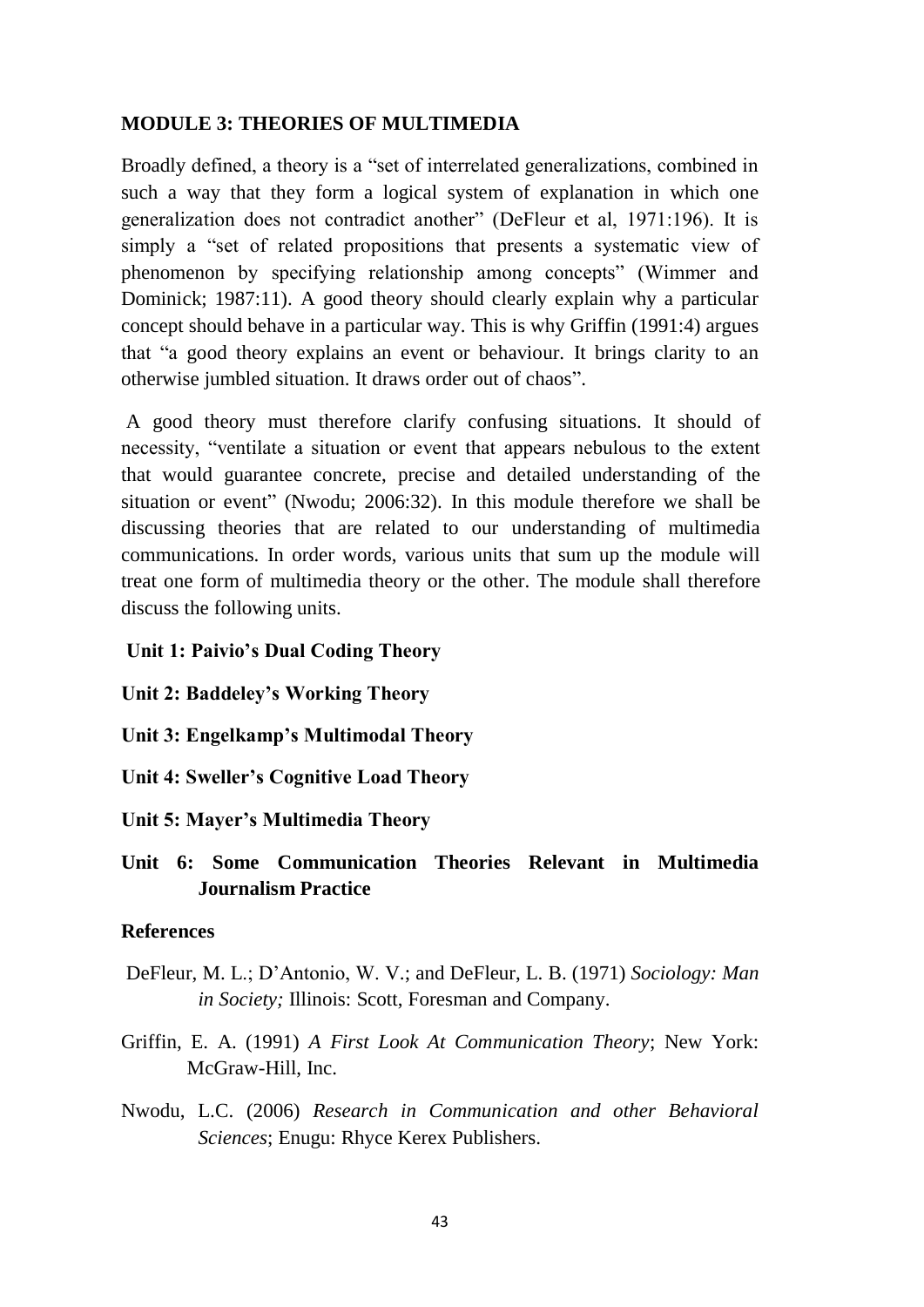Wimmer, R. D. and Dominick, J. R. (1987) *Mass Media Research: An Introduction;* California: Wadsworth Publishing Company.

**Unit 1: Paivio's Dual Coding Theory**

**1.0: Introduction**

**2.0: Objective**

**3.0: Main Content**

 **3.1: Background of the Theory**

 **3.2: Major Postulations of the Theory.**

 **3.3: Paivio's Dual Code Theory and Multimedia** 

**4.0: Conclusion**

**5.0: Summary**

**6.0: Tutor-Marked Assignment**

**7.0: References/Further Reading**

## **1.0: Introduction**

Multimedia theories according to Ilicheva (2009), provide empirical guidelines that may help us to design multimedia instructions and more effectively. This unit is designed to teach you one of those theories that help us to understand how multimedia communications work. The theory we are going to discuss in this unit is called Paivio's Dual Coding.

# **2.0: Objective**

Tutorials in this unit, it is hoped will equip you with:

- $\triangleright$  Knowledge of the theory.
- $\triangleright$  How it applies to multimedia experience.

# **3.0: Main Content**

# **3.1: Background of the Theory**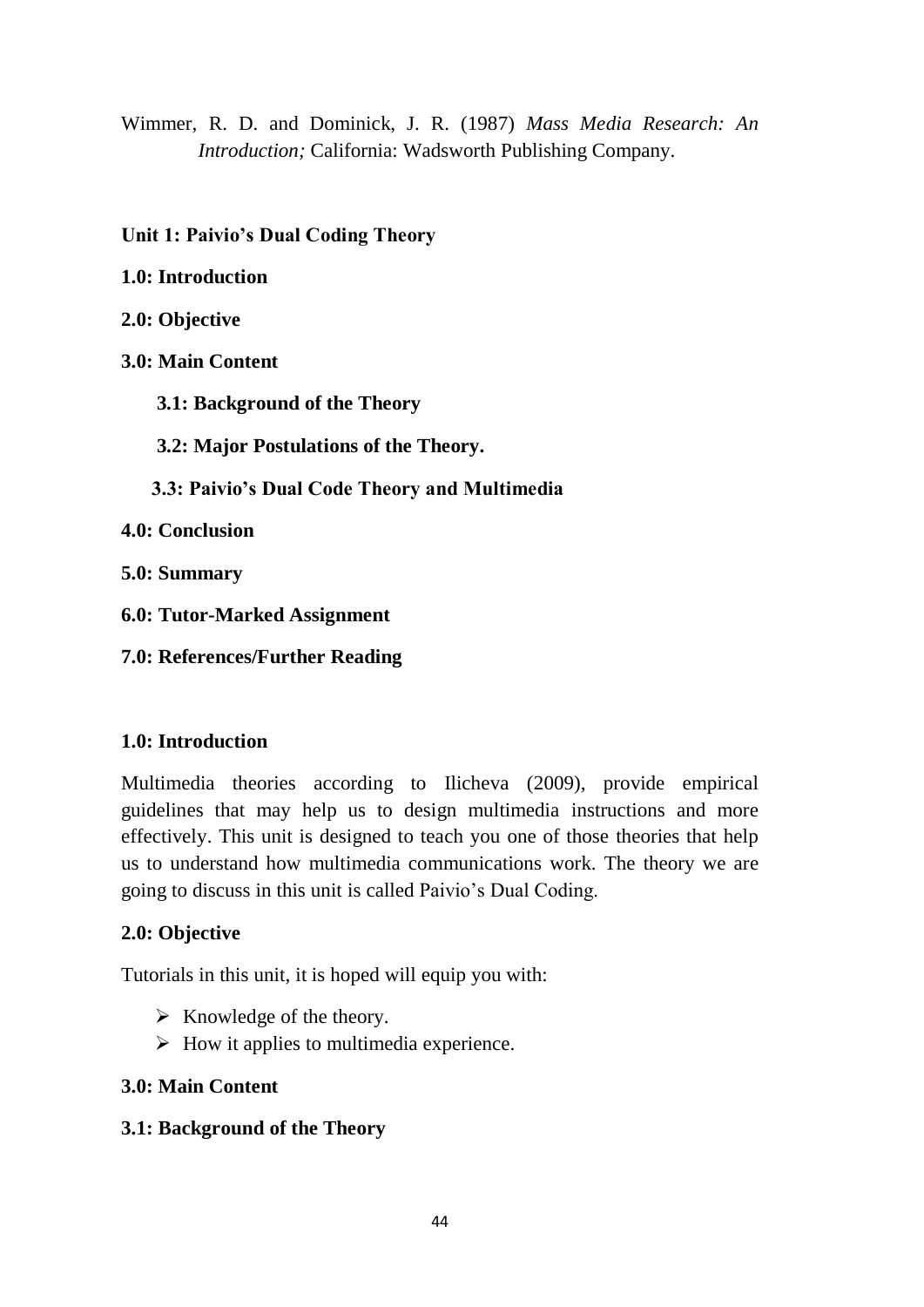Theories do not emerge from the moon. Every theory therefore must have somebody or group of individuals who theorize it. The same is the case of Dual Coding Theory. The theory is one of the theories that are grouped under multimodal theories otherwise called theories of cognition.

The proponent of the theory is Allan Paivio – the reason it was named Paivio's Dual-Coding theory. The theory is concerned with the clarification of how visual and verbal information are processed and presented in most meaningful manner.

# **3.2: Major Postulations of the Theory.**

Paivio's Dual-Coding theory as earlier mentioned emphasizes the process of information processing with particular reference to visual and verbal contents. According to Ilicheva (2003) the theory postulates that:

> …both visual and verbal information are processed differently and along channels with the human mind creating separate representations for information processed in each channel.

Sorden (2005) adds that both visual and verbal codes that represent given information often serve as a veritable tool for organizing incoming information into a body of knowledge. By extension, the body of knowledge can be acted upon, stored and retrieved for further use.

# **3.3: Paivio's Dual Code Theory and Multimedia**

We have noted in module 2 that multimedia combine different forms of information (visual, verbal, graphics etc) in a signal communication experience. This theory therefore helps to explain how best to use multimedia elements to achieve and or enhance meaning.

In deciding verbal cue that will combine with visual element in a given multimedia communication, the message designers or encoders of necessity, need to carefully select visual cue or codes that blend with the verbal cue or codes. In other words, there should be agreement between the visual code and the corresponding verbal code to make meaning or clearly understandable representation.

It is also pertinent to note that in combining verbal and visual codes to represent an idea, the encoder must carefully ensure that he/she knows where the limitations lye. This is because if the verbal and visual cues or both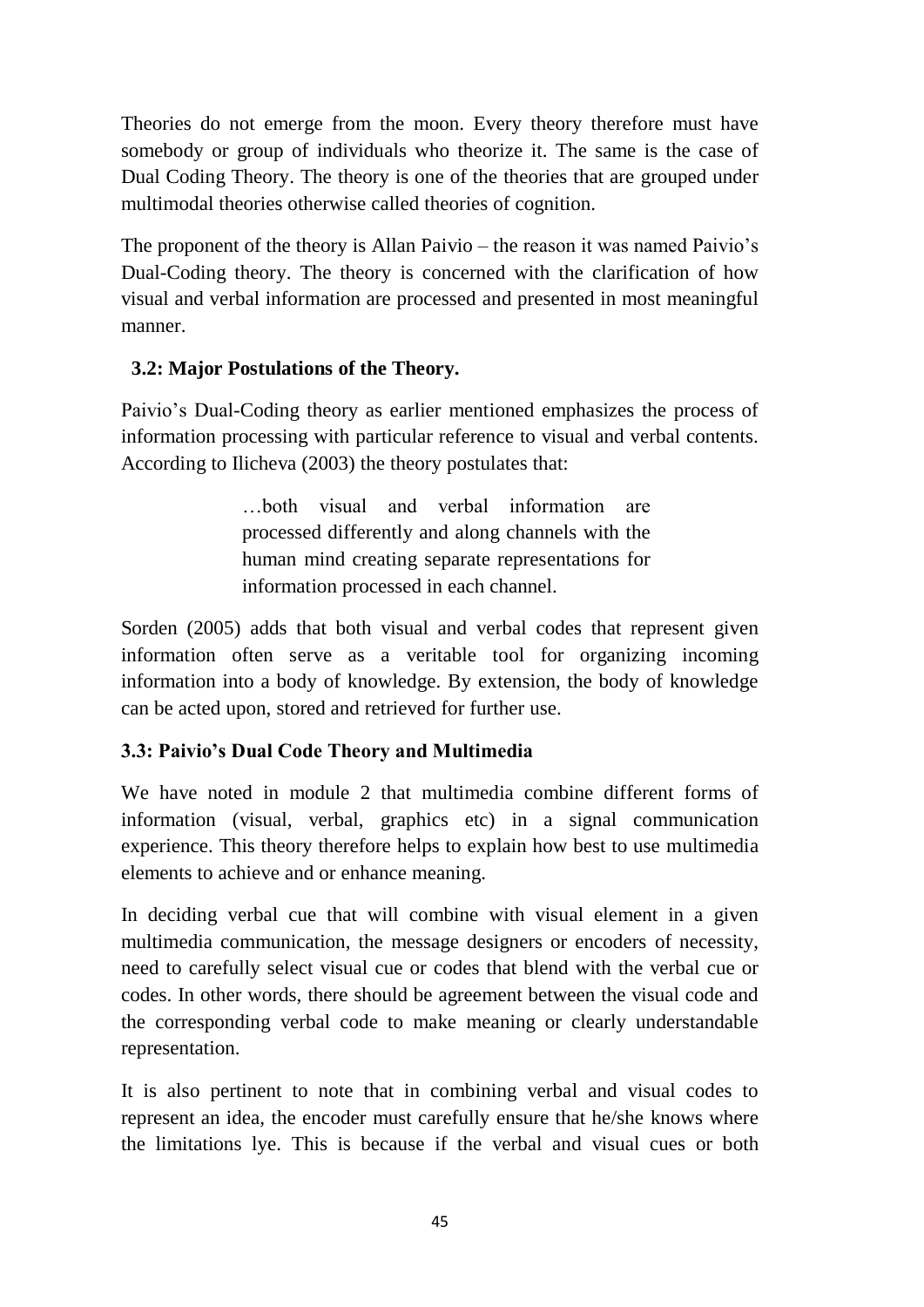become multiple, they will certain confuse the audience by confounding rather than enhancing the meaning.

The coding of both the verbal and visual cues must therefore be in measures that are commensurate. This is the only way, according to the theory one can achieve clarity in multimedia communications. Buttressing this point, Ilicheva (2003) says "humans have difficulty simultaneously attending to multiple auditory or visual cues, depending on expertise, with the task or prior knowledge with the subject area". The theory therefore presupposes that, to match a word with visual element the word and the visual will represent similar idea not opposing idea. For instance, the words 'burning fire' should best be visually represented in a multimedia news package with 'ferocious tongue of fire' only to be effective.

By the time it is combined with tongue of fire and amber of fire, you create multiple cues that may blur the intended meaning and by so doing, confuse your audience. The knowledge of this theory therefore, will help multimedia journalists to fathom how to choose appropriate words to vividly describe a situation and how to blend such words with suiting and corresponding visuals that aid audience news consumption and appreciation. When the visual and verbal elements correspond rather than contradict each other, the multimedia news becomes appealing, interesting and impactfull to the extent the audience what to learn most from the news and information..

## **4.0: Conclusion**

Learning becomes an interesting exercise when representations of abstract ideas are made vivid, concrete and exciting. So it is with news item that is properly garnished with visual and verbal elements that fit and or correspond. Multimedia communications try to make abstractions vivid rather than vague. As such, dual coding of an idea in terms of visual and verbal representation, no matter how abstract they may seem, should be well organized in such a way that when the idea sticks, it can become an identifiable, easy to store and retrievable knowledge. This is the main thrust of dual coding theory.

## **Self Assessment Exercise**

Explain the background to Paivio's Dual Coding Theory.

# **5.0: Summary**

This unit discussed the background and major postulation of Paivio's Dual Coding theory. It is also discussed how the theory applies to multimedia communications and journalism.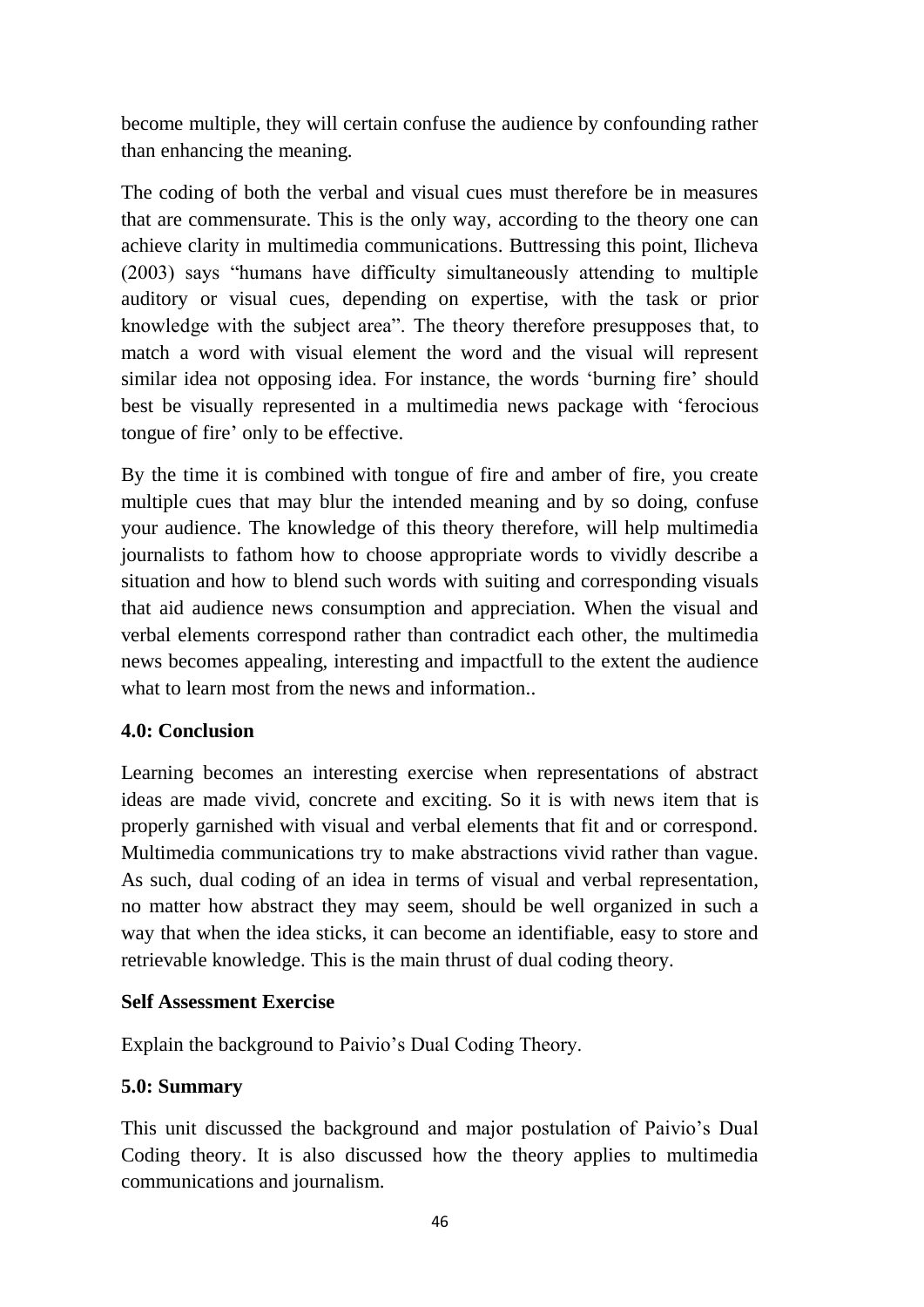### **6.0: Tutor-Marked Assignment**

Discuss the major premise of Paivio's Dual Coding theory pointing out its relevance in multimedia communications and journalism practice.

- Ilicheva, S (2009) "Cognitive Functions of Multimedia Learning" www.nationalresearchuniversityofinformation.com 25/09/13.
- Sorden, S.D. (2005) A Cognitive Approach to Instructional Design for Multimedia Learning; *Informing Science Journal,* 8, p 263-279.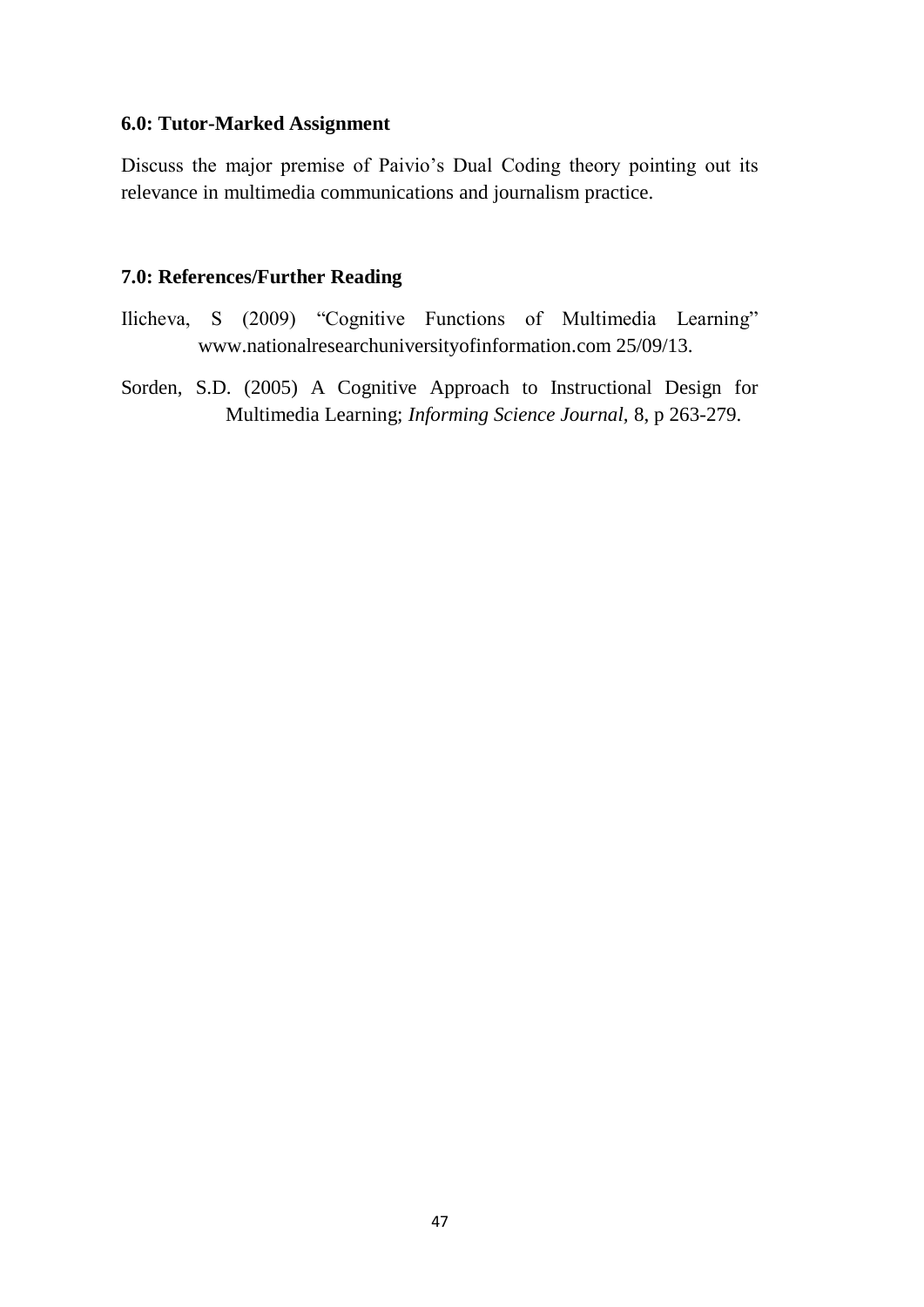**Unit 2: Baddley's Working Theory**

**Content**

**1.0: Introduction**

**2.0: Objective**

**3.0: Main Content**

 **3.1: Introducing the Models**

 **3.2: Main Thrust of the Model.**

 **3.3: Lessons from the Models** 

**4.0: Conclusion**

**5.0: Summary**

**6.0: Tutor-Marked Assignment**

**7.0: References/Further Reading**

## **1.0: Introduction**

A model according to Summers et al (1998:917a) is a "simple descriptions of a system or structure that is used to help people understand similar systems or structures". To Deutsch (1952:356) it is a "structure of symbols and operating rules which is supposed to match a set of relevant points in an existing structures or process". You may therefore ask: why the inclusion of this model in a module meant to discuss theories of multimedia? The question becomes relevant considering the fact that models differ from theories.

However, the inclusion of the model in this module is justified given that both theories and models help us to understand a very complex phenomenon or process. While models use simple abstraction to offer symbolic description of a concept and/or a natural phenomenon, a theory offers an explanation of the relationship that exist among the concepts (Nwodu, 2006). It is for this reason that this unit is designed to discuss Baddley's Model of work memory to enhance our understanding of multimedia communications.

# **2.0: Objective**

At the end of tutorial in this unit, you should be able to explain: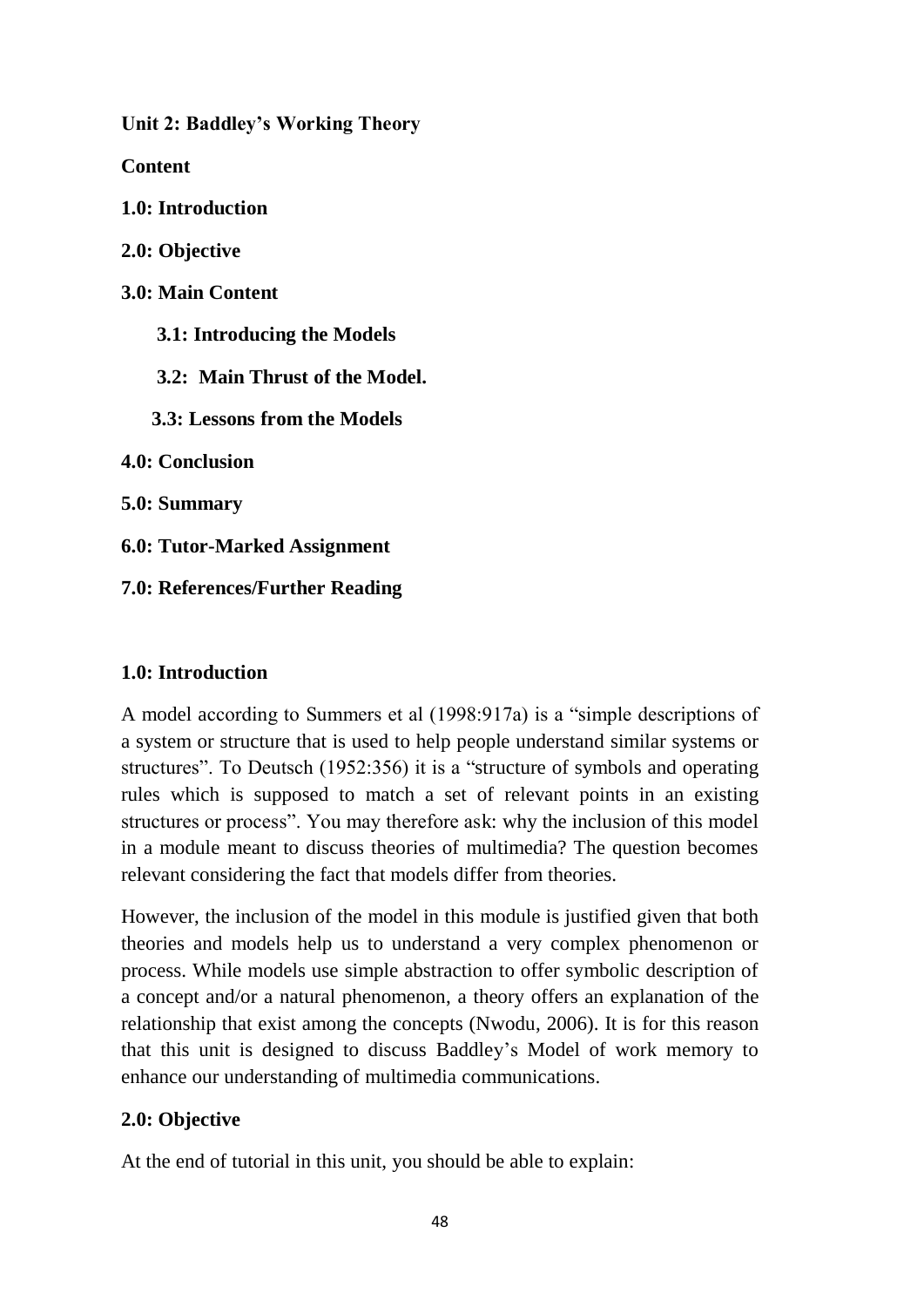- $\triangleright$  What the model is all about.
- $\triangleright$  How the model applies to multimedia communication experience.

# **3.0: Main Content**

## **3.1: Introducing the Model**

The proposition of working memory model began in 1974. Then, Alan Baddle and Graham Hitch tried to capture in more concrete term, the short-term memory. The interest was primarily to fathom what can make communication content memorable in the short-term. In other words, emphasis was on how to make given communication impactful to the extent the targets can memorise the content within few moments of exposure. The search for the how therefore, led to the evolution and validation of what we know today as Baddley's working model which we are going to discuss below.

# **3.2: Main Thrust of the Model.**

On daily bases, people get exposed to numerous and diverse communication contents. Incidentally, not all the content one gets exposed to that is stored. Certain things can make news or a bit of information to be unique to the extent the content can be easily memorized faster than other contents. Baddley and Hitch's original model aimed at understanding what makes a message content more memorable than the others. The model is therefore composed of three major components. These components are:

- i. The central executive which, acts as supervisory system and controls the flow of information from and to its slave system (Ilicheva, 2003). The scholar further argues that the slave system in this context "are short-term storage systems dedicated to a content domain (verbal and visual-spatial, respectively).
- ii. The phonological loop which is concerned with the verbal content of the information and the visual-spatial sketchpad which refers to the visual element representing the information.
- iii. The episodic buffer which explains the experimental findings with the dual-task model. The emphasis here is on performance. Thus, the performance of two simultaneous tasks based on two separate perceptual domains - visual and verbal tasks are to large extent as efficient as when each of the performances is done in isolation of the other.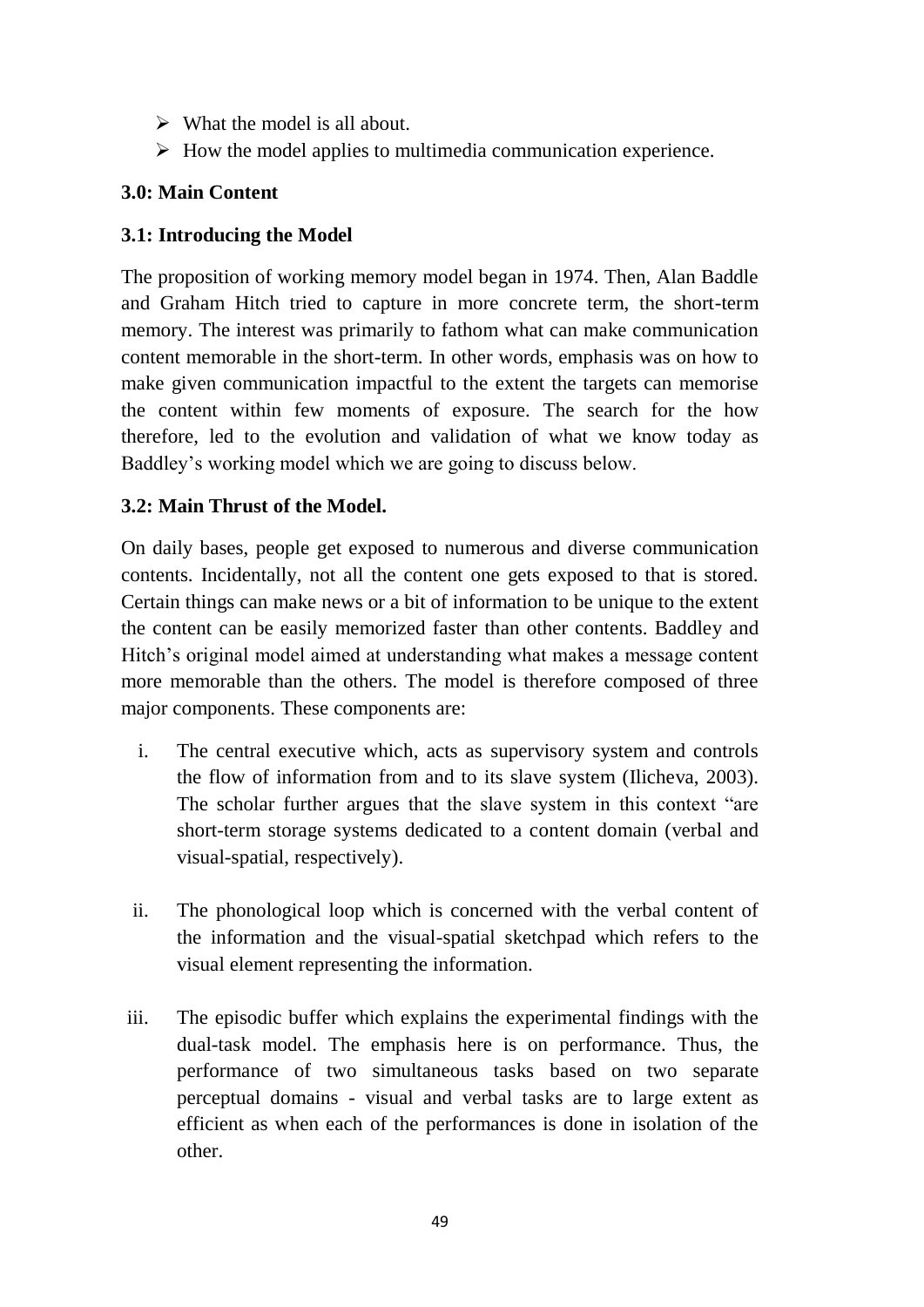# **3.3: Lessons from the Model**

The implication of the model is clear. It simply means that perceptual domain is very important in making given information memorable. The import in the context of multimedia communications therefore is that in designing an information that require verbal and visual spatial slaves (codes), the designer must ensure that the perceptual domain of each of the codes must vary. When the perceptual domain of the verbal content varies from the perceptual domain of the visual content, the performance level will be high to the extent that would enhance memorability.

However, where the perceptual domain for the verbal element and the visual element are the same, the efficiency in performance will be low. Baddley (2003) therefore submits that when people are made to carry out two tasks simultaneously using the same perceptual domain, performance is less efficient than when performing the tasks individually.

The lessons derivable from this model as far as multimedia communication is concerned are:

- i. Designing multimedia content that combines verbal and visual contents require that each of the contents should reinforce rather than contradicting each other.
- ii. If the two tasks are to be carried out simultaneously, then there is need to weave different perceptual domain around them to enhance efficient performance and by extension, achieve higher message or information memorability.

The implication of the above is that visual and verbal contents of multimedia communications should be used in a manner they would complement each other. This is done by ensuring that each element tells specific aspect of the same story in a manner that complements the other rather than repeating and or contradicting each other. If for instance, the verbal element tells the story of project commissioning by the President, the visual element should simply show the President cutting the tape as a dipiction of actual project commissioning.

# **4.0: Conclusion**

According to Nwodu (2006:20), by pointing out the similarities and linkages or combinations between organized data (information), a model helps in drawing attention to a phenomenon that is until hitherto, not perceived. Thus,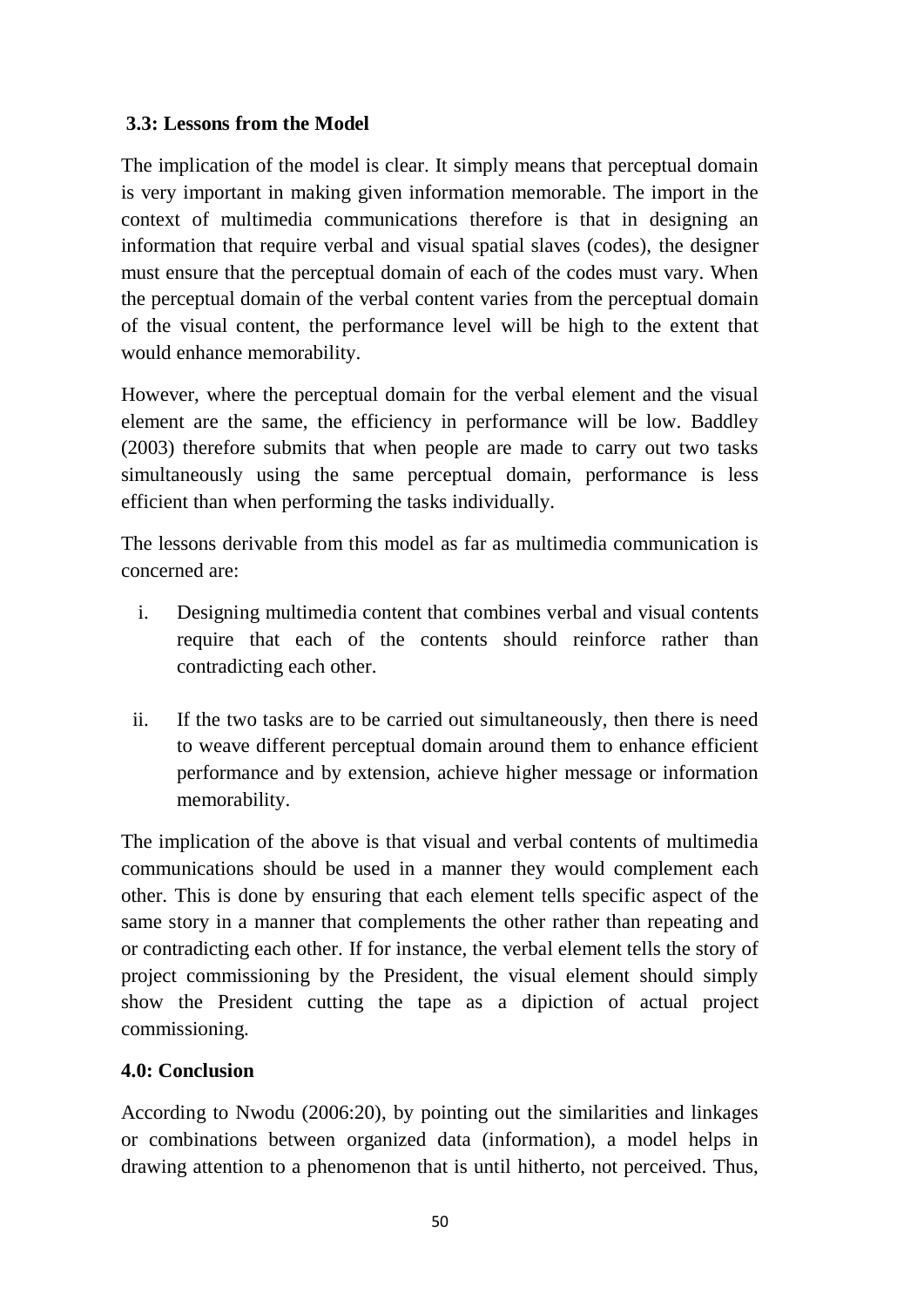Baddley's working memory model ranks among the models that have helped our understanding of abstract ideas around us. No doubt, it has helped us to understand how communicative tasks (verbal and visual) combine to bring out efficiency in performance via different perceptual domains.

### **Self Assessment Exercise**

Explain the differences and similarities between theory and model.

### **5.0: Summary**

This unit discussed Baddley's working memory model. In doing this, the meaning of model; the main thrust of Baddley's working model; and the lessons derivable from the model were discussed.

### **6.0: Tutor-Marked Assignment**

Explain the three components of working memory model and stress the implications in multimedia journalism practice.

- Baddley, A. D. (2003) Working Memory: Looking Back and Looking Forward; *Nature Reviews Neuroscience,* 4 (10), 829-839.
- Deutsch, K. (1952) On Communication Models in the Social Science; *Public Opinion Quarterly,* 16.
- Ilicheva, S (2009) "Cognitive Functions of Multimedia Learning" www.nationalresearchuniversityofinformation.com 25/09/13.
- Nwodu, L. C. (2006) *Research in Communication and other Behavioral Sciences;* Enugu: Rhyce Kerex Publishers.
- Summers, Dellas et al (1995) *Longman Dictionary of the Contemporary Enghlish;* England: Longman.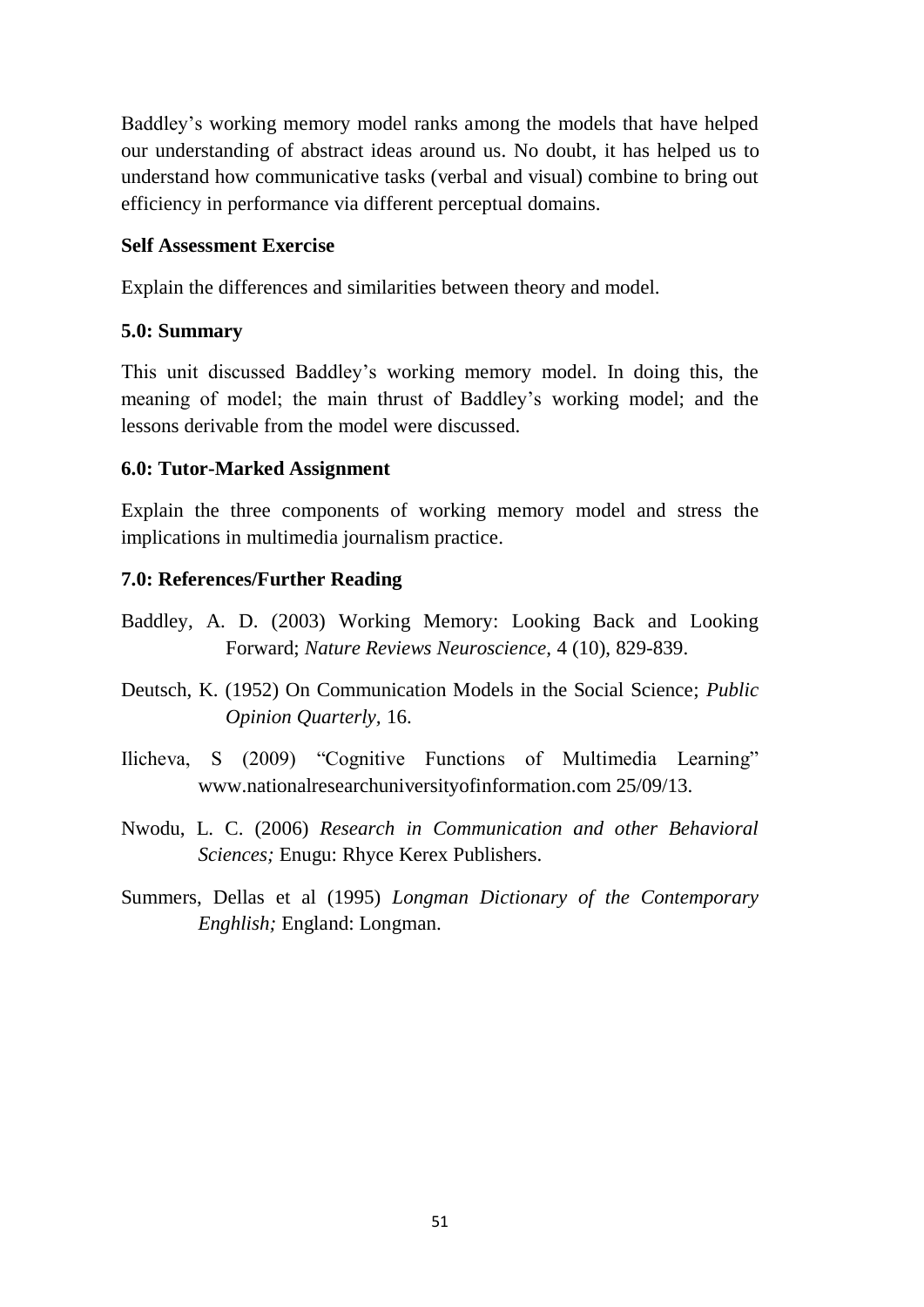**Unit 3: Engelkamp's Multimodal Theory**

**Content**

**1.0: Introduction**

**2.0: Objective**

**3.0: Main Content**

 **3.1: The Theory**

 **3.2: Implication of the Theory to Learning.**

**4.0: Conclusion**

**5.0: Summary**

**6.0: Tutor-Marked Assignment**

**7.0: References/Further Reading**

# **1.0: Introduction**

Most multimedia theories focus greater attention to explaining the interface between words and pictures. Emphasis therefore was more on how to combine visual and verbal elements to enhance meaning and learning and by extension, news appeal. Engelkamp's multimodal theory is however, concerned with capturing the missing link. This missing link is action. The theory therefore is concerned with explaining role actions (demonstrations) play in instructions and learning? This is the essence of this unit.

# **2.0: Objective**

Tutorial in this is designed to equip you with:

- The theoretical underpinning of multimodal theory.
- The impact of the theory on learning and communications.

# **3.0: Main Content**

# **3.1: The Theory**

According to Reed (2006:90) "the role that action plays in instructions has been understanding and is only recently attracting(sic) greater interest among cognitive scientists". Engelkamp is one of the cognitive scientists that is well attracted to this aspect of inquiry.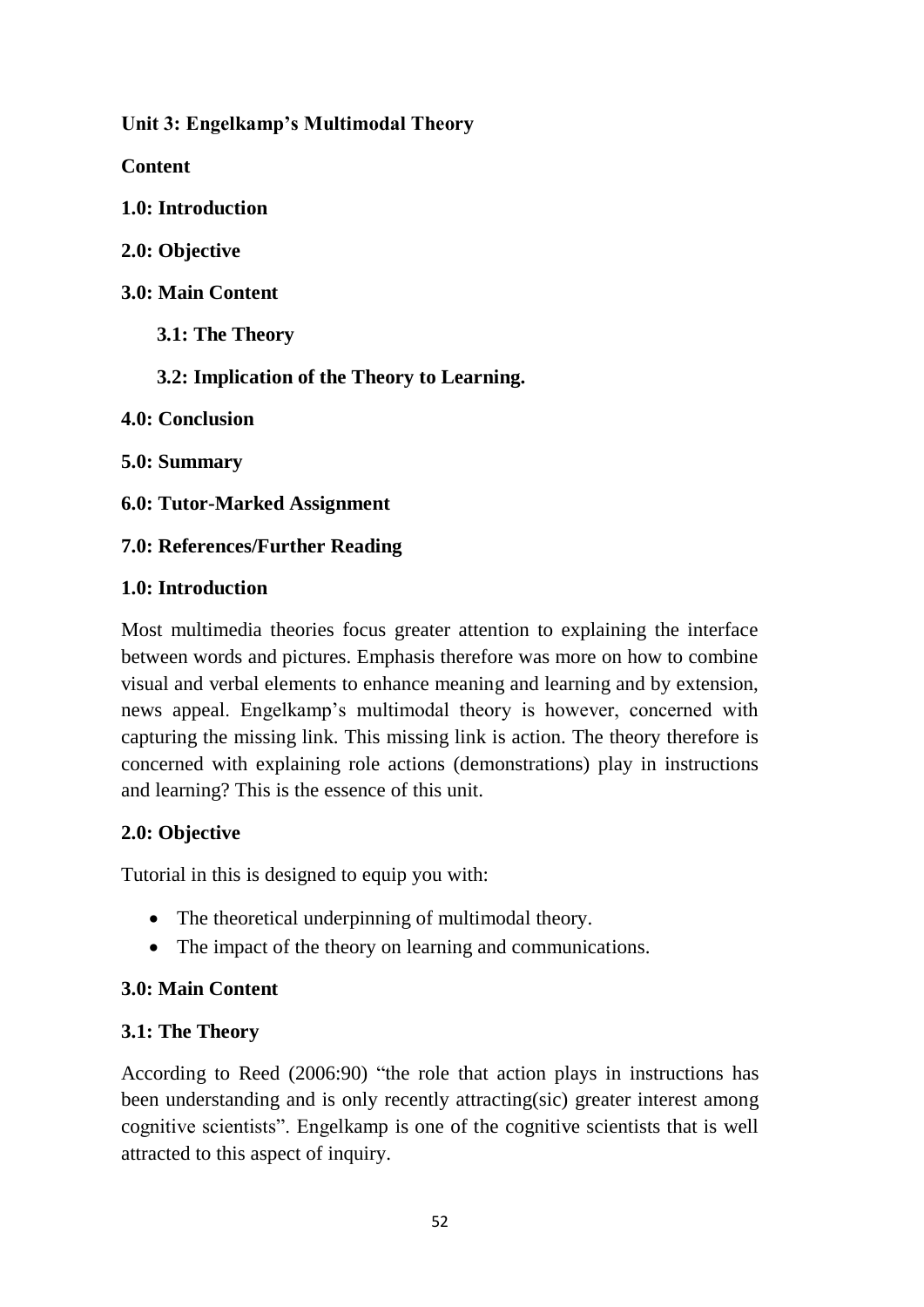Engelkamp's multimodal theory therefore provides well informed theoretical insight into clear understanding of the relevance of action in instructions and information sharing as well as retention. According to Engelkamp (1998) media content that is embellished with actions tend to stick in the memory more than the one that merely emphasizes words and pictures. After series of empirical studies on the subject, Engelkamp (1998) concludes that action (enactment) gains far superiority over other conditions of instruction. He identifies such actions as but not limited to the following:

- $\triangleright$  Short versus long lists.
- $\triangleright$  Pure versus mixed lists.
- $\triangleright$  Real versus imaginary objects

Engelkamp's experimental work on multimodal theory according to Reed (2006:90) therefore consisted of presenting participants with a list of 12 to 48 action phrases such as 'nod your head' or 'bend the wire' followed by the free recall phrases, the action calls for acting out the phrases.

Simply put, the theory emphasizes that verbal and visual input to learning are facilitated by enactment (action). The theory therefore helps us to understand "the relation of verbal and visual input to enactment and to the conceptual system (Reed; 2006;90). This is illustrated below.



### **Figure 1: Illustration of Engelkamp's Multimedia Theory (Source: Engelkamp: 1998:36).**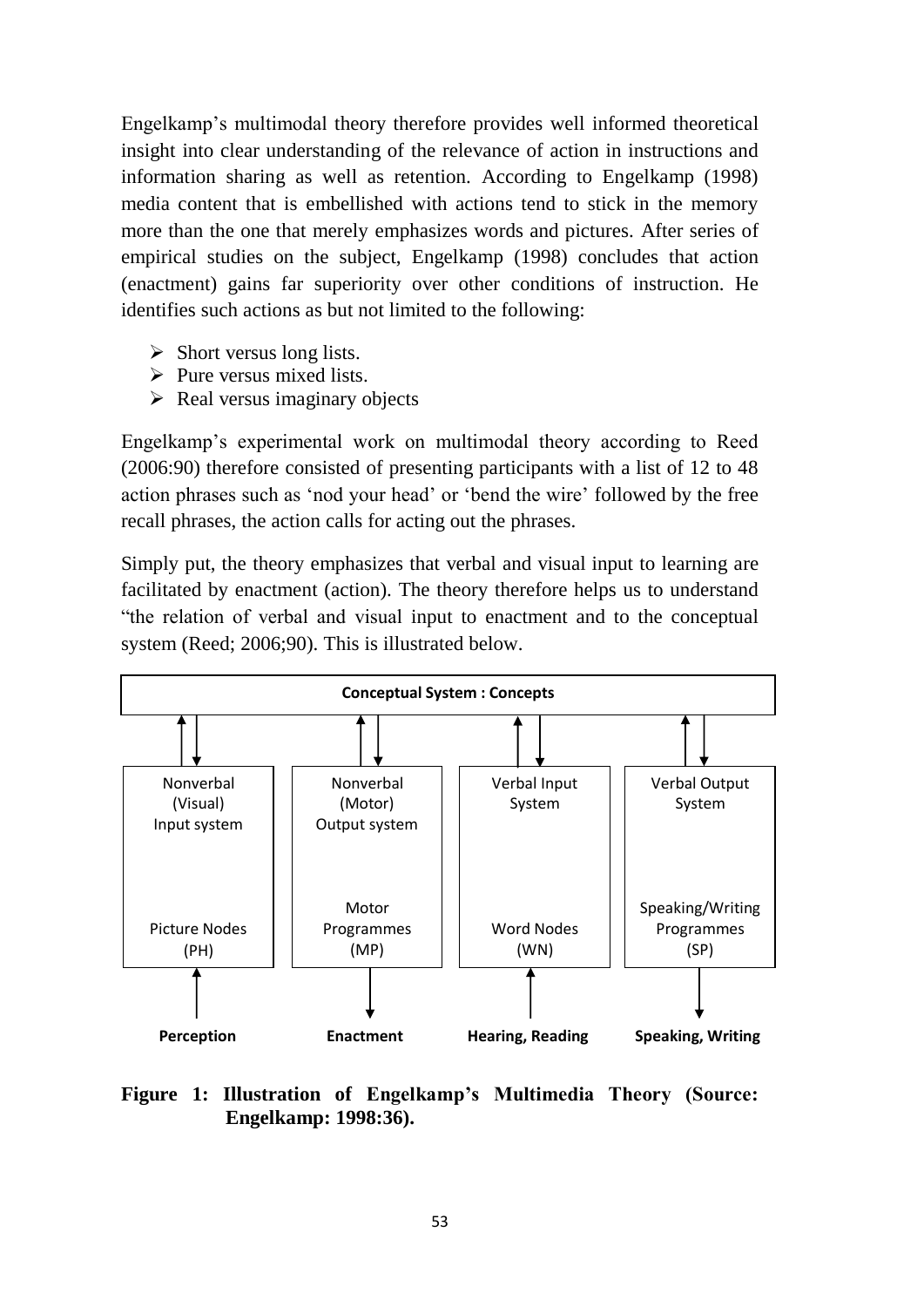# **3.2: Implication of the Theory to Learning**

Figure one above offers a graphic picture of Engelkamp's multimodal theory. It simply shows that multimodal theory operates on two differing input and two differing output systems. Reed (2006:90) puts it more succinctly where he says that the theory differentiates between two modality - specific entry systems and two modality-specific output system. Reed (2006) further adds:

> The two input system consist of the visual system (pictures, object, events) and the verbal system that are inherent in the other architectures. The major new contribution is the relation of verbal and visual input to enactment and to the conceptual system.

The theory relates more to learning and comprehension. The implications of the theory to learning and comprehension therefore are that enactment increases:

- i. Ability to recall with easy because of the motor-movement similarities of the enactive clustering.
- ii. Clarification of semantic similarities of conceptual clustering (see Reed; 2006; Koriat and Pearlman-Avnion, 2003).

By implication, the visual movement must be compatible and consistent with the actual action phrase expressed in order to be effective. For instance, there will be confusion if the action phrase "close the door" and the motormovement is showing someone "opening" rather than "closing" the door.

The implication of the theory therefore is that meaning of any action phrase can easily be clarified, emphasized, deepened and recalled if the motormovement (that is action taken) is consistent with the command. The implication of the theory to multimedia journalism practice is clear. In blending visuals and verbal components of news contents, multimedia journalists must not ignore to emphasize the action component. In reporting fire incident for instance, it will not be enough to just report that a house was gutted by fire and simply show the house being ravaged by fire. The story will be the memorable if the multimedia journalist is able to capture action being taken to put off the light. That if captured will make the story more memorable.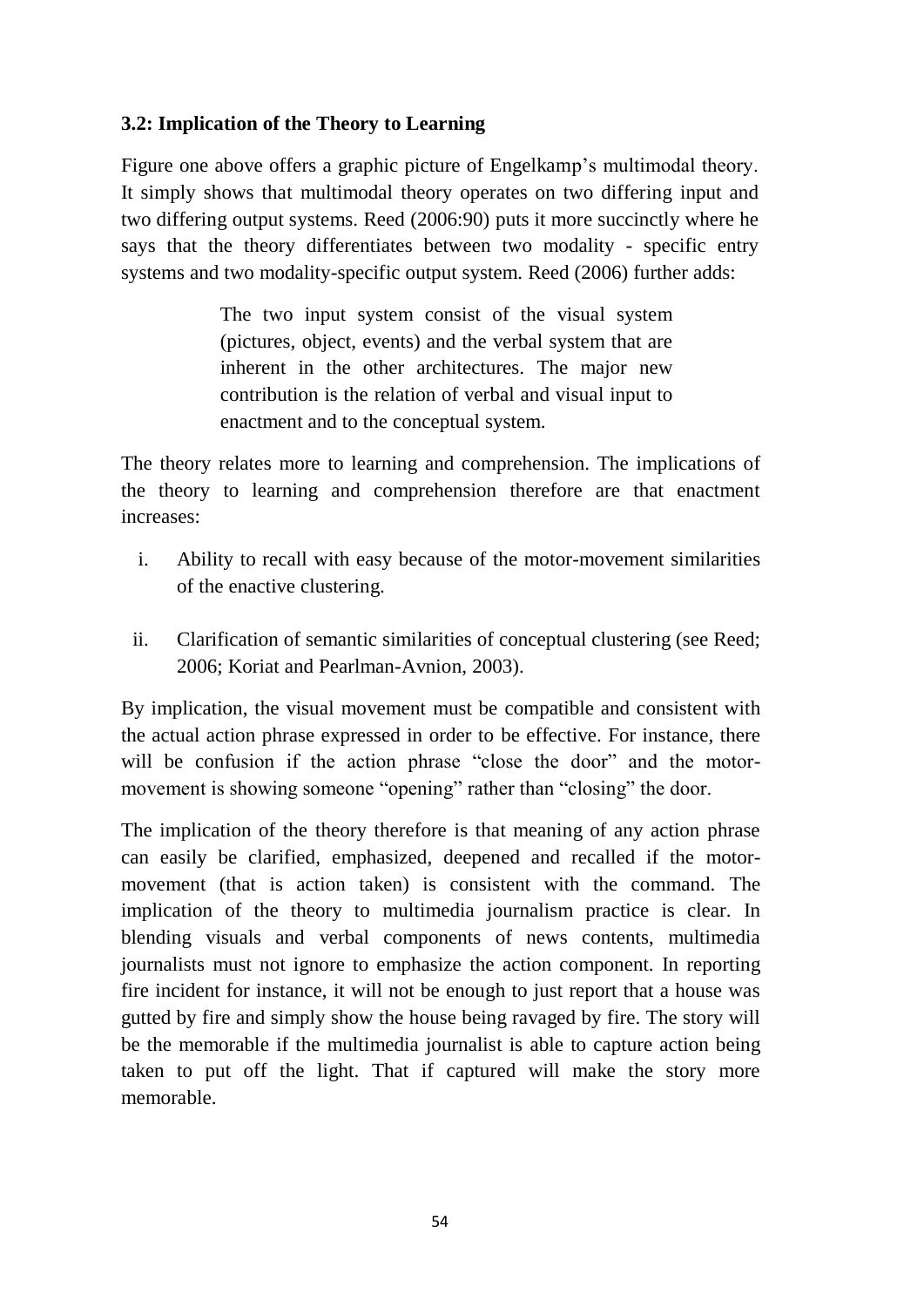### **4.0: Conclusion**

Journalistic writings require lots of clarity, precision and accuracy. When this is the case, piece of writing when published or aired will certainly boost audience understanding and believability of the story. Knowledge of Engelkamp's multimodal theory is therefore relevant for multimedia journalism writings in that such knowledge is required to blend verbal and visual story elements in such a way it can play up the actions that embed the story. This will no doubt, enhance audience interest in the story and by extension, make the story memorable.

### **5.0: Summary**

This unit discussed multimodal theory of multimedia. In consonance with the purpose of the unit, the major premise of the theory and its implication to learning was discussed and illustrated.

## **6.0: Tutor-Marked Assignment**

Explain Engelkamp's multimodal theory stressing the theory's importance to learning vis-à-vis journalism practice.

### **7.0: References/Further Reading**

Engelkamp, J. (1998) *Memory for Actions;* Hove: Psychology Press.

- Koriat, A and Oearlman-Avnion, S. (2003) Memory Organization of Action Events and its Relationship to Memory Performance; *Journal of Experienceal Psychology General,* 132 pp435-454.
- Reed, S. K. and Jazo, L. (2002). Using Multiple Representations to Improve Conceptions of Average Speed; *Journal of Education Computing Research,* 27 pp147-166 retrieved on 23/10/13.
- Reed, S. K. (2006) Cognitive Architectures for Multimedia Learning; *Educational Psychologist;* 41 (2) pp.87-98. Retrieved on 15/10/13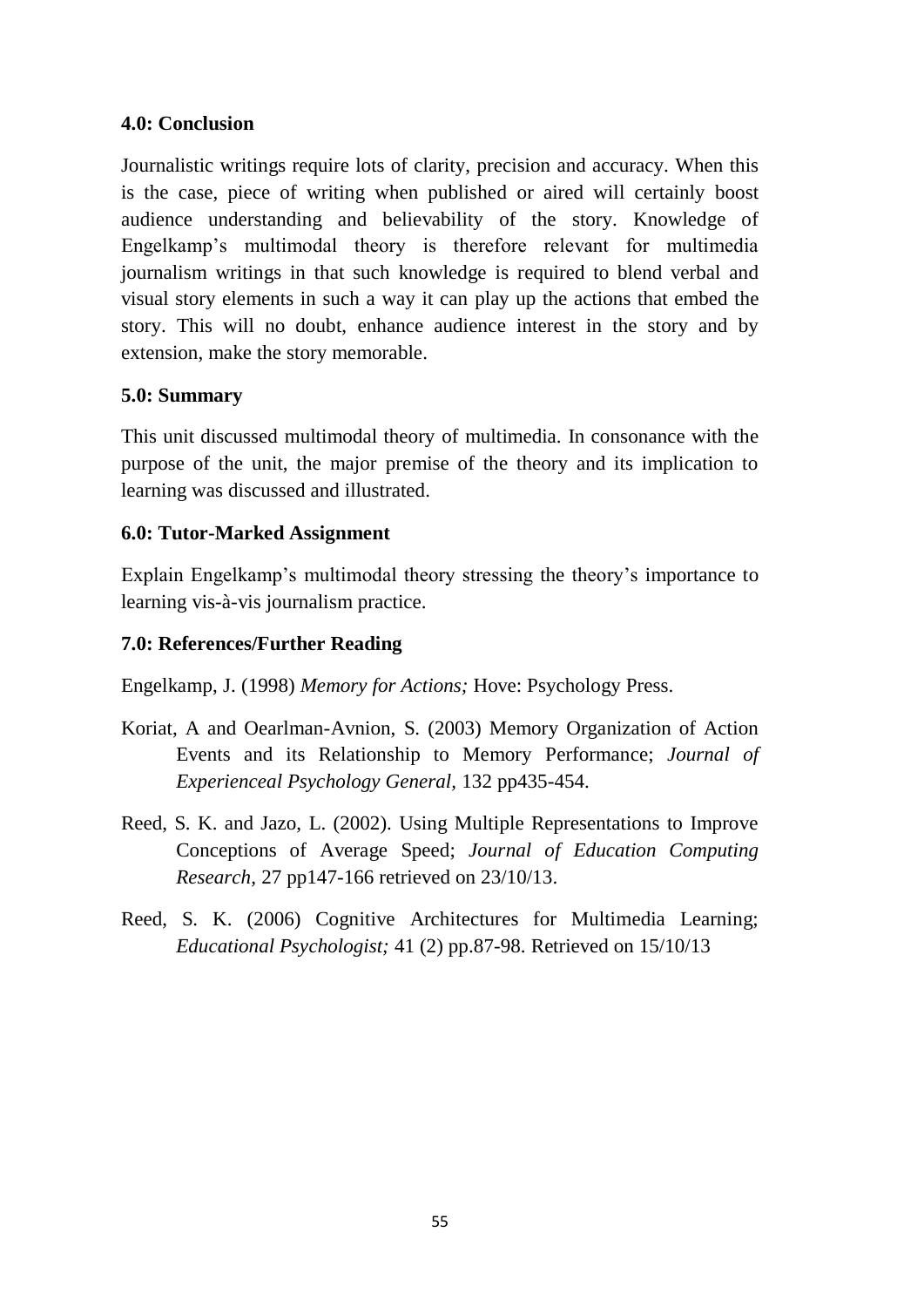**Unit 4: Seller's Cognitive Load Theory**

**Content**

**1.0: Introduction**

**2.0: Objective**

**3.0: Main Content**

 **3.1: Understanding Cognitive Load Theory**

 **3.2: The Theory**

**4.0: Conclusion**

**5.0: Summary**

**6.0: Tutor-Marked Assignment**

**7.0: References/Further Reading**

# **1.0: Introduction**

Paivio, Baddley and Engelkamp's works discussed in the previous units of this module have some implications to instructions. Sweller's cognitive load theory represents a conscious effort to articulate the instructional implications of the work. This unit therefore discusses Sweller's cognitive load theory with emphasis on its instructional implications.

# **2.0: Objective**

After tutorial in this unit, you are expected to learn more about

- $\triangleright$  The Theory
- $\triangleright$  Its instructional implication

# **3.0: Main Content**

# **3.1: Understanding Cognitive Load Theory**

The theory offers understanding of the instructional implications of a limited – capacity working memory. Cognitive load according to Ilicheva (2003) therefore is "a term that refers to the load on working memory during instruction". Continuing, the scholar identified the main or purpose of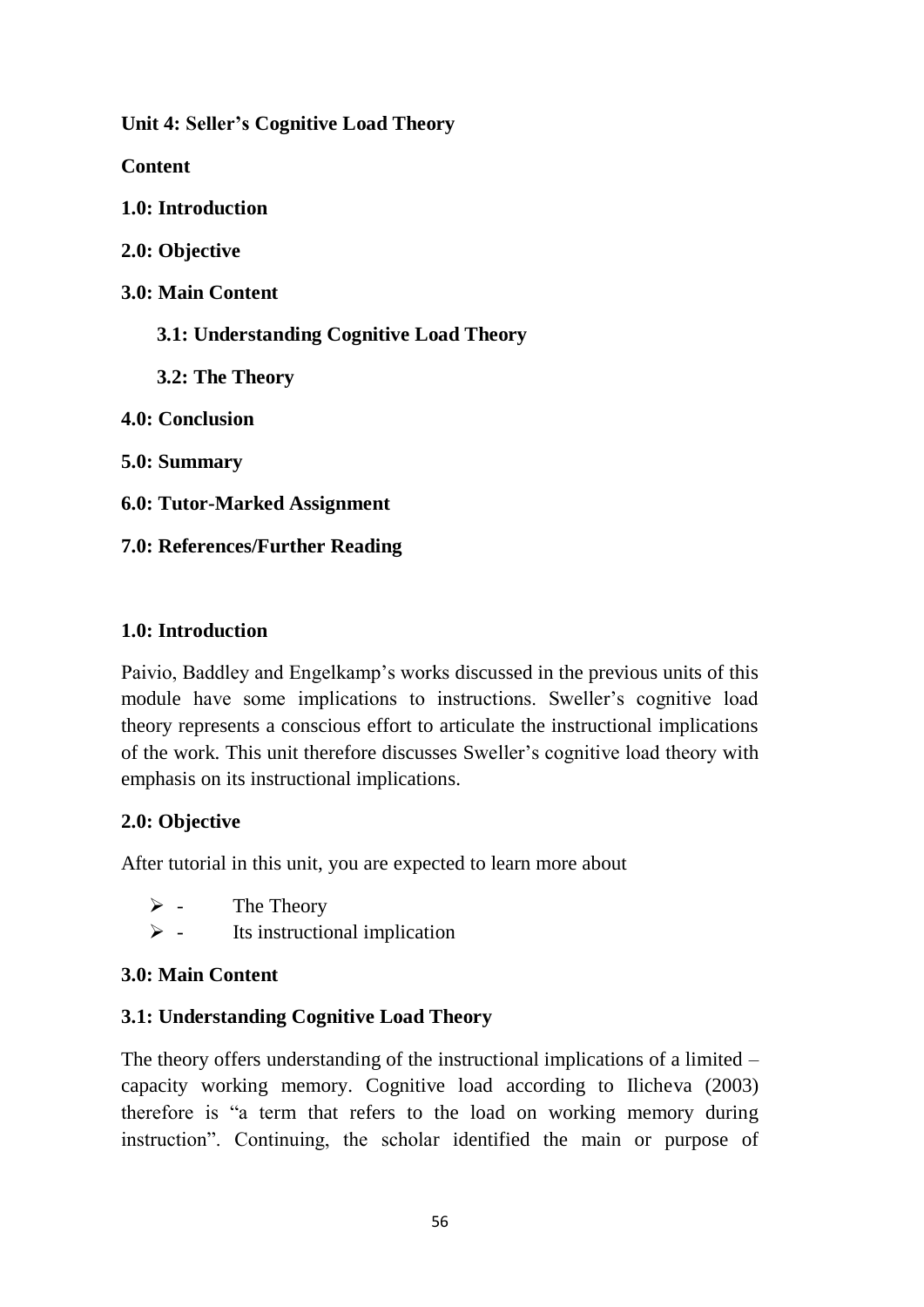instruction as teaching learner's problem solving skills, thinking and reasoning skills (including perception, memory, language etc).

By implication, cognitive load theory is a theoretical construct that explains among other things, how to aid learners to develop informed skills with particular reference to:

- i. Learning superior skills for solving tasking problem.
- ii. Learning superior skills for thinking out bright ideas that help to solve communication problems.
- iii. Learning superior skills for proper reasoning that is developing sense of logic.

# **3.2: The Theory**

The theory according to Sweller cited in Ilichera (2003) has two major postulations with reference to instructional techniques and information processing. These major postulations are:

- (i) That cognitive load is reduced by the use of dual mode (visualauditory) instructional techniques; and
- (ii) That the limited capacity of working memory is increased if information is processed using both the visual and auditory channels.

The import according to Paas, Renki & Sweller (2003) is that cognitive load theory is designed to provide guidelines aimed at assisting in the presentation of information in such way that enhanced learner activities and by so doing, optimize intellectual performance. To facilitate learning therefore the use of schemas are considered veritable tools or unit of analysis for the design of instructional materials.

According to Ilichera (2003) intrinsic, extraneous, and germane cognitive loads form an equation in which the sum total of the three cannot exceed working memory resources if learning is to occur. It is on this strength that the theorist isolates several instructional design techniques imperative for effective information processing based on cognitive theory.

In accordance with the instructional design principles therefore, Sweller (2005) maintains that design whether visuals or audio or both should be structured to achieve specific effects. These effects include but not limited to: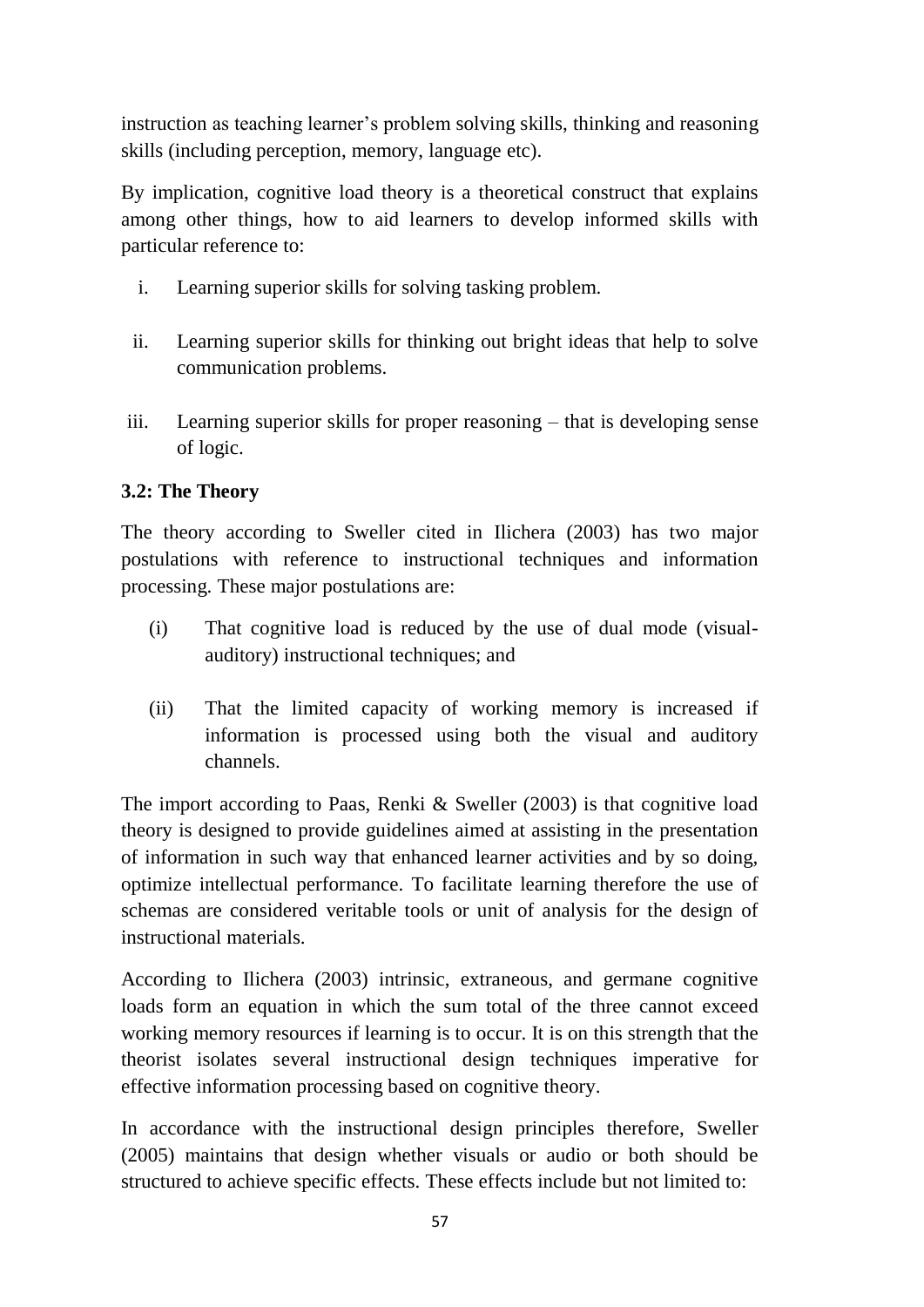- i. Goal-Free Effect the instructional must be designed to achieve intended goal.
- ii. Worked Example Effect it should be meant to demonstrate a given action capable of facilitating learning.
- iii. Completion Problem Effect the design must be a complete work plan capable of solving specific work problem.
- iv. Split-Attention Effect It must have diverse attention getting devices.
- v. Modality Effect Modes of presentations must agree, that is, be in harmony with each other.
- vi. Redundancy Effect It must be capable of repeat exposure.
- vii. Variability Effect Information to be processed must vary e.g. visual, verbal and textual codes.

The import is that multimedia journalism site(s) must show case varied information that is capable of meeting diverse audience members' information needs. The information should also be able to achieve different kinds of effects on the audience members. This is true given that as the audience members as differ in their needs and taste, so their information needs differ. This is in line with the theory of uses and gratifications.

## **4.0: Conclusion**

When properly processed and reinforced with matching instructional schemas, information can enhance learning. By implication, the rate of learning is enhanced when instructional materials and schemas are properly designed and presented. This is so since such design can easily linger in the minds and memories of the learners. Learners therefore easily forget what they learnt when nothing about what they learnt strike their memories. To make learning interesting and memorable therefore, instructional materials should be designed to achieve specific or combination of effects as discussed in this unit.

# **5.0: Summary**

This unit treated one of the instructional theories of multimedia. Precisely, it discussed Sweller's Cognitive Load Theory. In consonance with the object of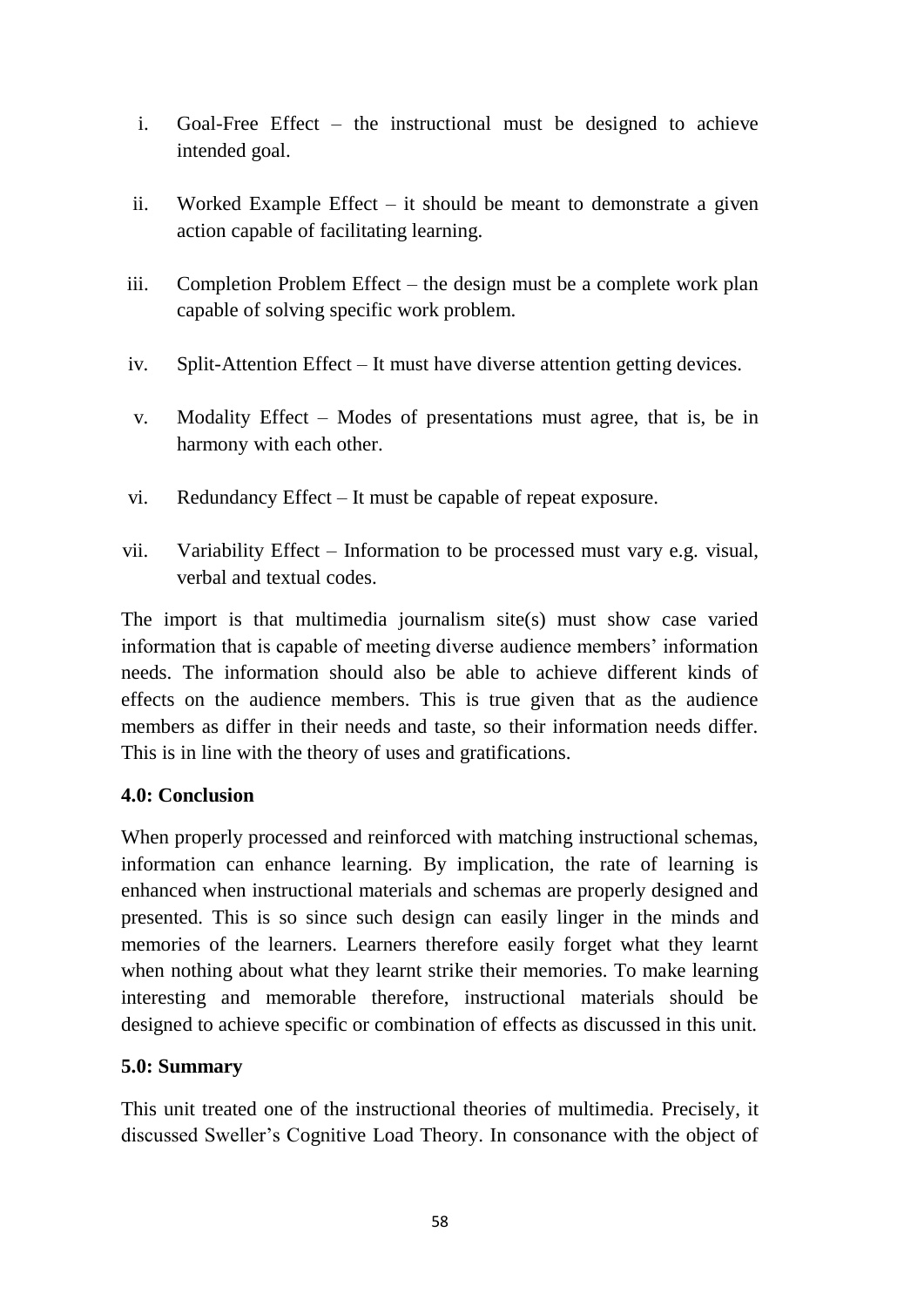the unit, theoretical postulations and the implications in information processing were discussed and explained in details.

### **6.0: Tutor-Marked Assignment**

Cognitive Load Theory refers to the load on working memory during instruction. Explain this taking into consideration, the thoretical premise and its effects on Information processing

- Ilicheva, S (2009) "Cognitive Functions of Multimedia Learning" www.nationalresearchuniversityofinformation.com 25/09/13
- Paas, F.; Renki, A.; & Sweller, J. (2003) Cognitive Load Theory and Instructional Design: Recent Development; *Educational Psychologist,* 38 (1) 1 – 4.
- Sweller, J. (2005) Implications of Cognitive Load Theory for Multimedia Learning, in R. Meyer (ed.) *Cambridge Handbook of Multimedia Learning*; New York: Cambridge University Press, pp. 19 -30.
- Sweller, J. (1988) Cognitive Load During Problem Solving: Effects on Learning; *Cognitive Science*, 12, pp. 257 – 285.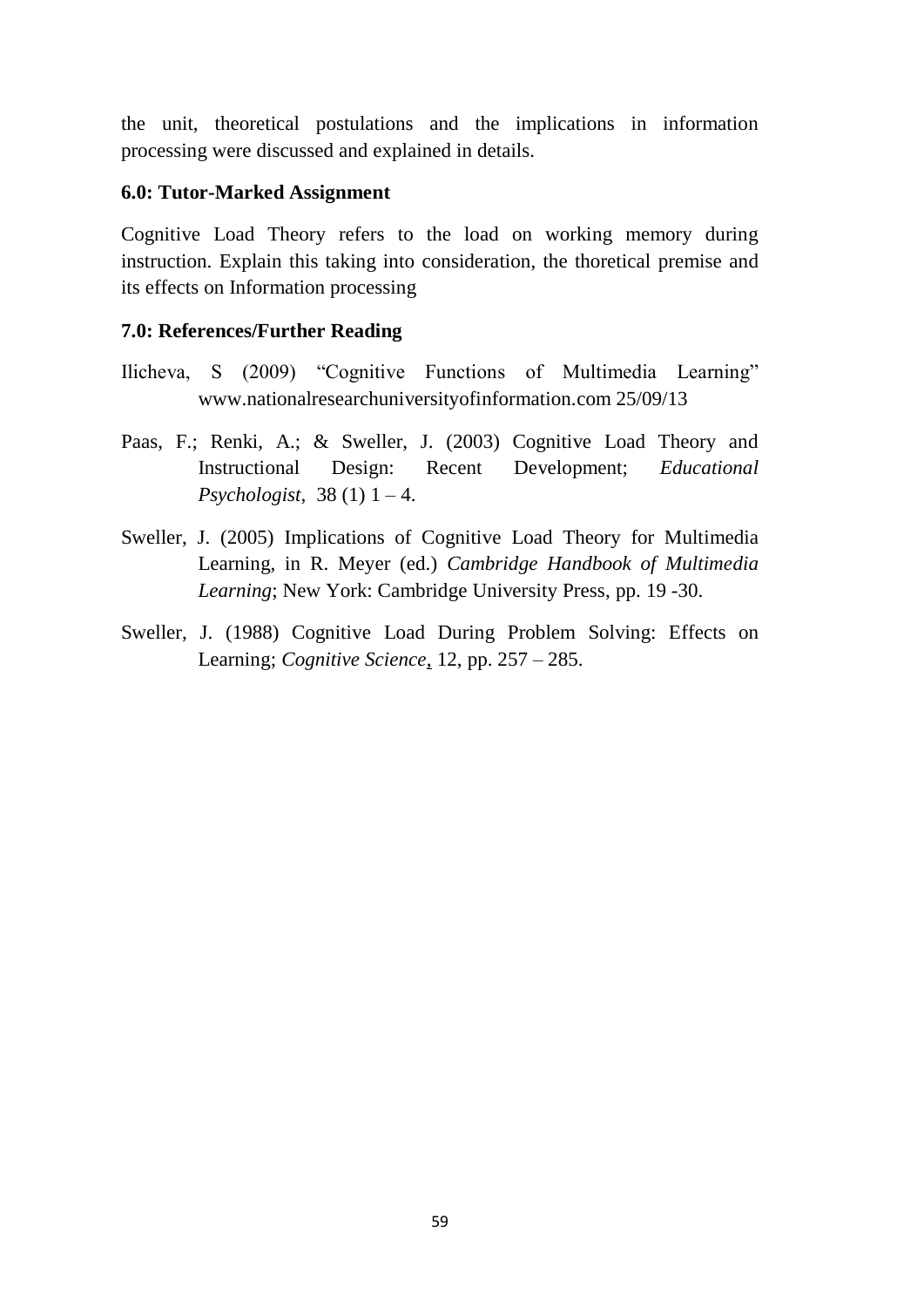**Unit 5: Mayer's Multimedia Theory**

**Content**

**1.0: Introduction**

**2.0: Objective**

## **3.0: Main Content**

 **3.1:** Basic Assumption of Multimedia Theory

 **3.2:** The Principles Underlying the Theory

 **3.3:** Criticisms against the Theory

## **4.0: Conclusion**

**5.0: Summary**

**6.0: Tutor-Marked Assignment**

# **7.0: References/Further Reading**

## **1.0: Introduction**

Mayer's Multimedia Theory is also called Cognitive theory of Multimedia Learning (CTML). In fact, most multimedia literature use the later name more often than the earlier one. The theory tries to explain the Science of learning and the Science of instruction. While the Science of learning is concerned with explaining how people learn, the Science of instruction explains how to design effective didactic instructional material.

## **2.0: Objective**

At the end of tutorial in this unit, you should be able to:

- $\triangleright$  Be familiar with the main postulation of the theory.
- $\triangleright$  Be familiar with the key concepts eminent in the theory.

# **3.0: Main Content**

## **3.1: Basic Assumptions of Multimedia Theory.**

The cognitive theory of Multimedia Learning is hinged on three basic assumptions which are: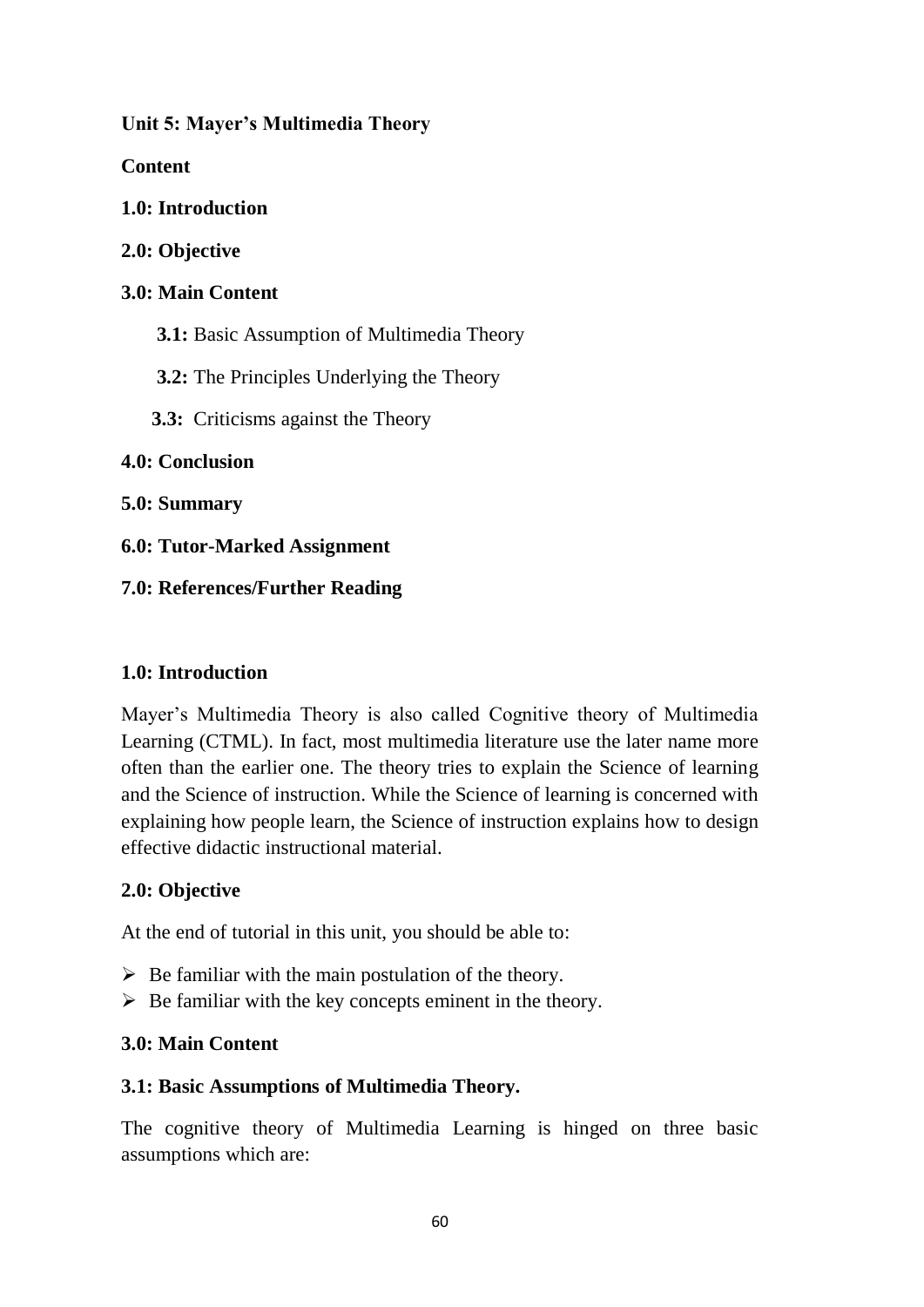- i. The information process flows in two separate channels. The channels are auditory for verbal and sound related information, and visual for all that appeals to the sense of sight.
- ii. Each channel has limited capacity which implies that each channel is structured by nature to receive limited or specific information. For instance the visual channel is limited by its very nature to receive verbal stimulus or information and vice versa. This limitation also extends to quantity of information which the working memory can hold at a time, since we retain a chunk of information at a time, we are therefore limited to choose where to allocate cognitive resources.
- iii. Learning involves active engagement which entails active process of filtering information, selecting, organizing and interpreting the information so selected.

# **3.2: The Principles Underlying the Theory**

The Cognitive Theory of Multimedia Principle states that "people learn more deeply from words and pictures than from words alone" (Mayer, 1998:47). By implication, learning is more effective when words combine with pictures than when only words serve as the instructional material.

Mayers (2008) isolates ten principles of multimedia instruction. These principles are further classified into three broad categories which are:

## **(a) Five Principles for Reducing Extraneous Processing,** which are:

- 1. Coherence Principle which states that people learn better when extraneous materials are excluded from Multimedia lesson.
- 2. Signaling Principle which states that people learn better when essential words are highlighted in a multimedia lesson.
- 3. Redundancy Principle which posits that people learn better from animation with narration than from animation with narration and text "except when the onscreen text is short, highlights the key action described in the narration, and is placed next to the portion of graphic that it describes" (highlight added by Mayer and Johnson, 2008).
- 4. Spatial Contiguity Principle which emphasizes that people learn better when corresponding words and pictures are presented near rather than far from each other on the page or screen.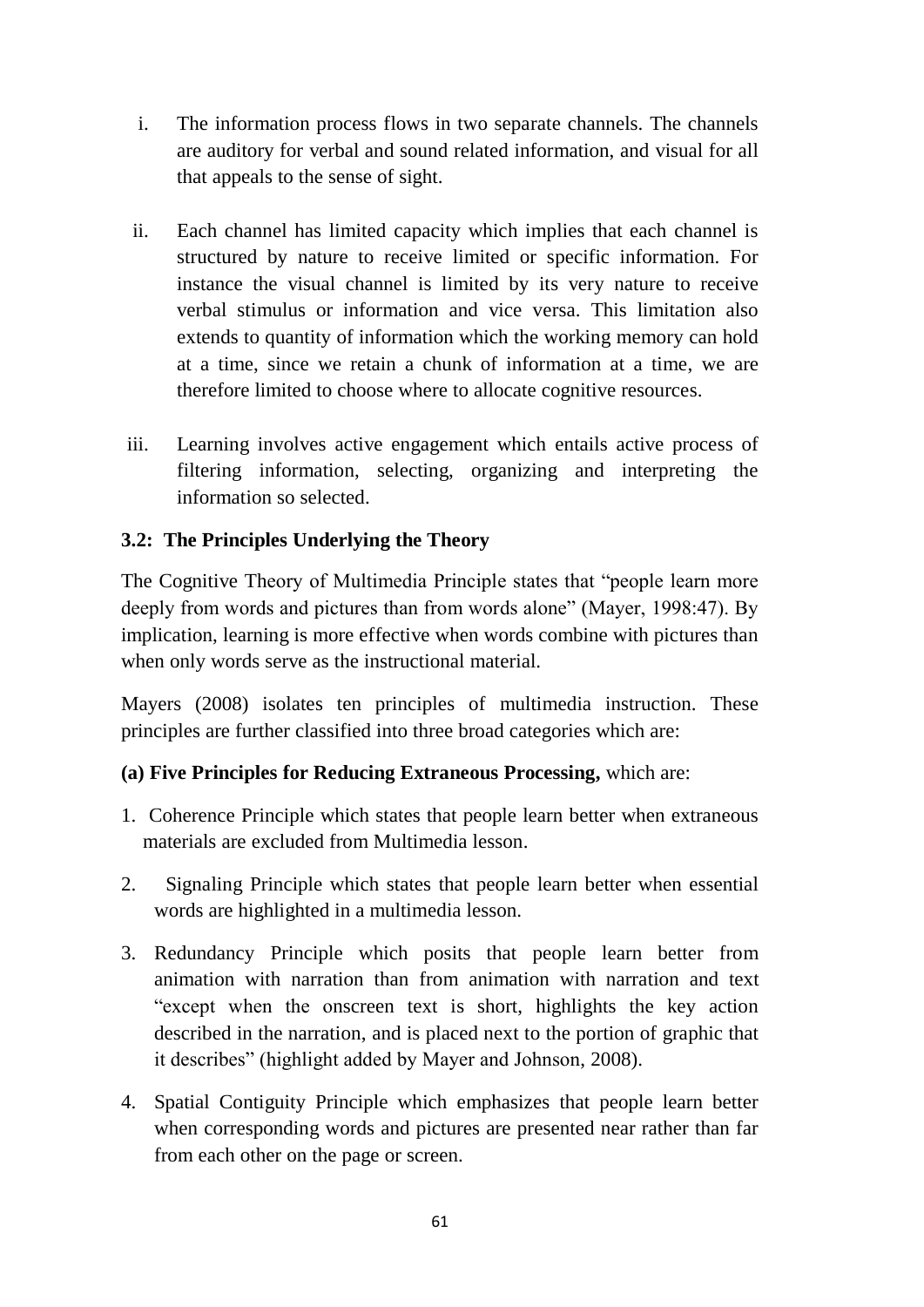5. Temporary Contiguity Principle which states that people learn better when corresponding narration and animation are presented simultaneously rather than successively (i.e. words are spoken at the same time they are illustrated in the animation).

# **(b) Three Principles of Managing Essential Processing,** which are:

- 1. Segmenting Principle which stresses that people learn better when a narrated animation is presented in learner-paced segments rather than as a continuous presentation.
- 2. Pre-training Principle which states that people learn better from a narrated animation when they already know the names and characteristics of essential components.
- 3. Modality Principle which emphasizes that people learn better from graphics with spoken text than graphics with printed text.

# **(c) Two Principles for Fostering Generative Processing,** which involves:

- 1. Multimedia Principle which states that people learn better from words and pictures than from word alone. This allows people to build connections between their verbal and pictorial models.
- 2. Personalization Principle which maintains people learn better from a Multimedia lesson when words are in conversational style rather than formal style. If people feel as though they are engaged in a conversation, they will make more efforts to understand what the other person is saying (Wilttrock, 1974; Moremo and Mayer, 2004; and Mayer, Fennell, Farmer and Campbell, 2004).

# **3.3: Pitfalls of CTML**

Cognitive Theory of Multimedia (CTML for short), as seen from the above holds a promise for the use of multimedia in learning and information management. However, the theory is not entirely free from certain pitfalls. Scholars have over time criticized the theoretical principles as having some snags that are considered serious.

Asteleitner and Wiesner (2004) for instance have criticized the theoretical principle as lacking essentially in the area of motivation. The scholars argue that Mayer failed to consider motivational elements as indispensable factor impacting on learning and consequently, affect cognitive load. The contention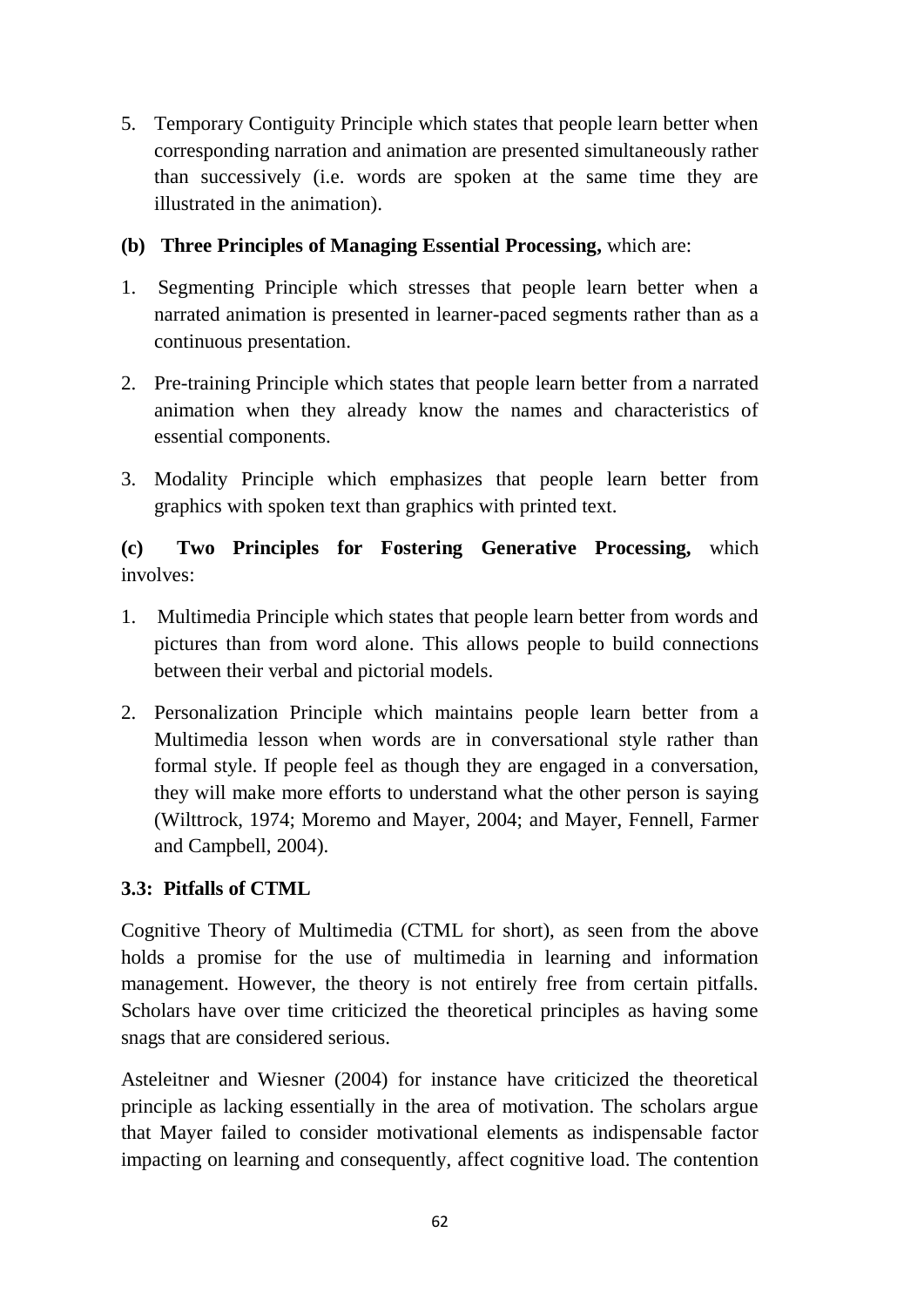is that when people are properly motivated, they are likely to learn more to justify the benefit derived from motivational input.

Another major criticism against the theory is that it concentrated on animation and narrative audio. It therefore failed to consider video and non-narrative audio which are essential elements of multimedia. Based on this snag, Gall and Lohr (2004) doubted the applicability of Mayer's principles of multimedia instruction in other areas even as Reed (2004) raised a concern over the claim that no effort was made to explain the integration process among the theoretical principles.

The numbing questions arising from this apparent lack of explanation for the integration process according to Reed (2004) are:

- (i) How the verbal and visual representations are combined with prior knowledge in the working memory?
- (ii) Are the two representations merged to either verbal or visual, or does it take some other abstract form?

These snags notwithstanding, it is not in doubt that Mayer's CTML is the most elaborated theoretical framework that helps to explain how multimedia communications enhance learning and information management and diffusion.

## **Self Assessment Exercise**

In spite of the detailed nature of cognitive Theory of Multimedia Learning, experts believe the theory is froth with some snags. Identify and explain the snags.

## **4.0: Conclusion**

Learning is a serious business. Yet, learning can be drab, dull and uninteresting if instructional materials are not well developed and or properly organized. The Cognitive theory of multimedia Learning offers well defined principles imperative for effective teaching and learning. The application of the theory to news and information management therefore will help audience of multimedia communications to appreciate news and information contents that are well narrated and embellished with fitting illustration and pictures.

## **5.0: Summary**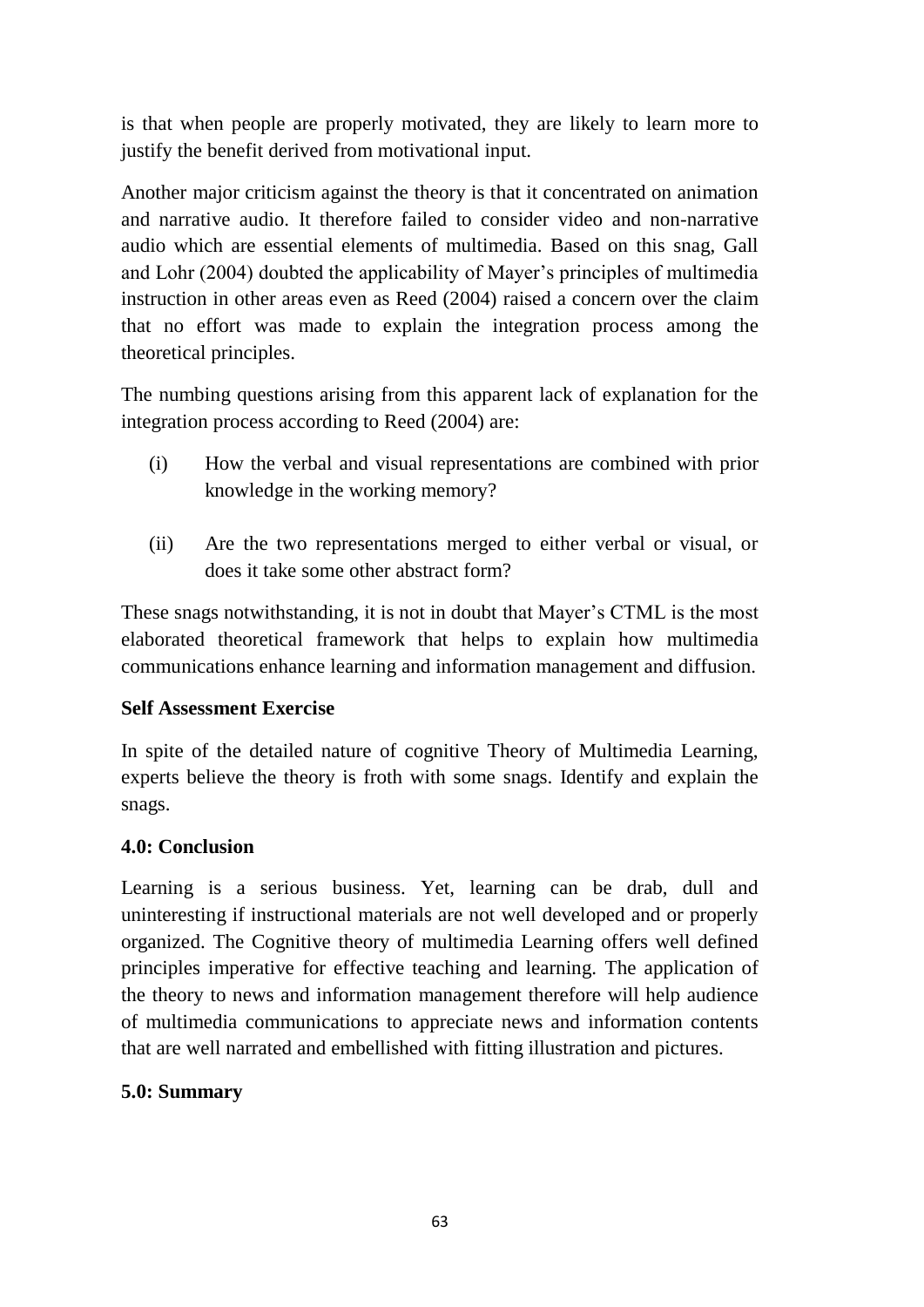The unit explains in simple language what Cognitive Theory of Multimedia means. It also dealt with the principles of CTML that enhance learning and concludes with the major criticisms against the theory.

### **6.0: Tutor-Marked Assignment**

Identify the ten principles of the cognitive theory of Multimedia Learning and explain the implications of each of the principle to how people learn using multimedia information.

- Astleitner, H.; and Weisner, C. (2004) an Integrated Model of Multimedia Learning and Motivation, *Journal of Educational Multimedia and Hypermedia*, 13, pp. 3-21.
- Mayer, R. E. (2008). Applying the Scince of Learning: Evidence-Based Principles for the Design of Multimedia Instruction; American Psychologist 63(8), 760 – 769.
- Mayer, R. E. and Johnson, C. I. (2008). Revising the Redundancy Principle in Multimedia Learning, *Journal of Educational Psychology* 100, pp. 380 – 386.
- Mayer, R. E.; Fennell, S.; Farmer, L. & Campbell, J. (2004). A Personalization Effect in Multimedia Learning. Students Learn Better When words are in Conversational Style Rather Than Formal Style; *Journal of Educational Psychology*, 96, pp. 385 – 395.
- Mayer, R. E. (2008) *Multimedia Learning,* New York: Cambridge university Press.
- Moremo, R. & Mayer, R. E. (2004) Personalized Messages that Promote Science Learning in Virtual Environments, *Journal of Educational Psychology,* 86 pp. 165 – 173.
- Reed, S (2006) Cognitive Architecture for Multimedia Learning, *Educational Psychology,* 41(2) pp. 87 – 98.
- Wittrock, M. C. (1974) Learning as a Generative Process, *Educational Psychology*, 11(2) pp. 87- 95.
- Gall, J. E. & Lohr, l. (2004) "Review of the Book Multimedia Learning, by R. E. Mayer", *Educational Technology Research and Development,*  52(3) pp. 87 - 90.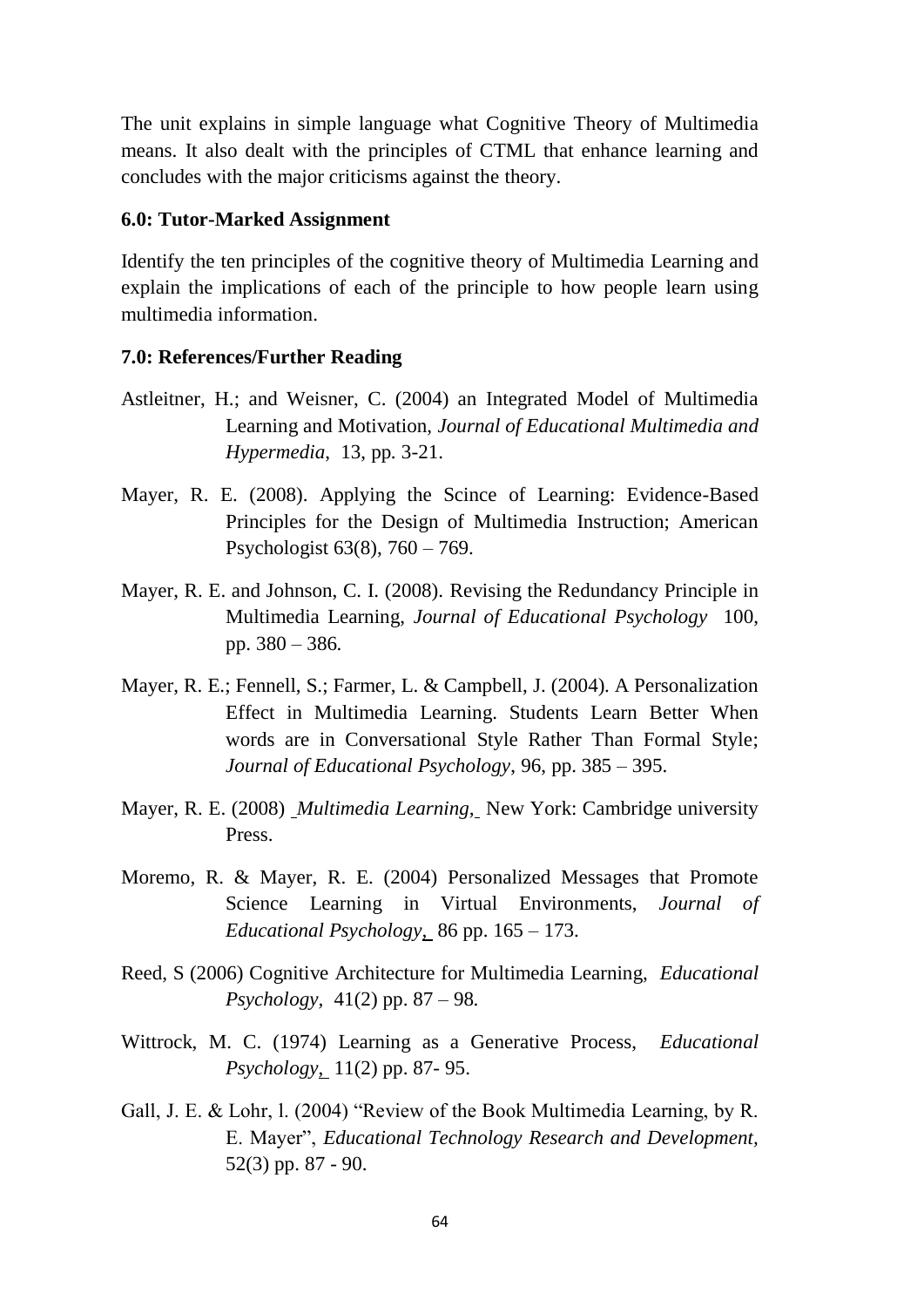# **Unit 6: Some Communication Theories Relevant in Multimedia Journalism Practice**

**Content**

- **1.0: Introduction**
- **2.0: Objective**
- **3.0: Main Content**
	- **3.1: The Relevance of multimedia theories in Journalism Practice**
	- **3.2: Review of Communication Theories Relevant in Multimedia Journalism**
- **4.0: Conclusion**
- **5.0: Summary**
- **6.0: Tutor-Marked Assignment**

### **7.0: References/Further Reading**

### **1.0: Introduction**

We noted at the beginning of this module that theories clarify our understanding of nebulous ideas. So, when we learn theories, we do not learn for learning sake. We learn to understand the philosophy behind a phenomenon. In this unit, therefore, you are going to study the relevance of the multimedia theories already learnt to multimedia journalism practice. You will also learn some communication theories that will help to enhance your knowledge of multimedia communication.

### **2.0: Objective**

At the end of tutorial in this unit, you would have learnt:

- $\triangleright$  Uses of Multimedia theories in Journalism practices.
- $\triangleright$  Few communication theories imperative for multimedia journalism practice.

### **3.0: Main Content**

## **3.1: Multimedia theories and Journalism Practice.**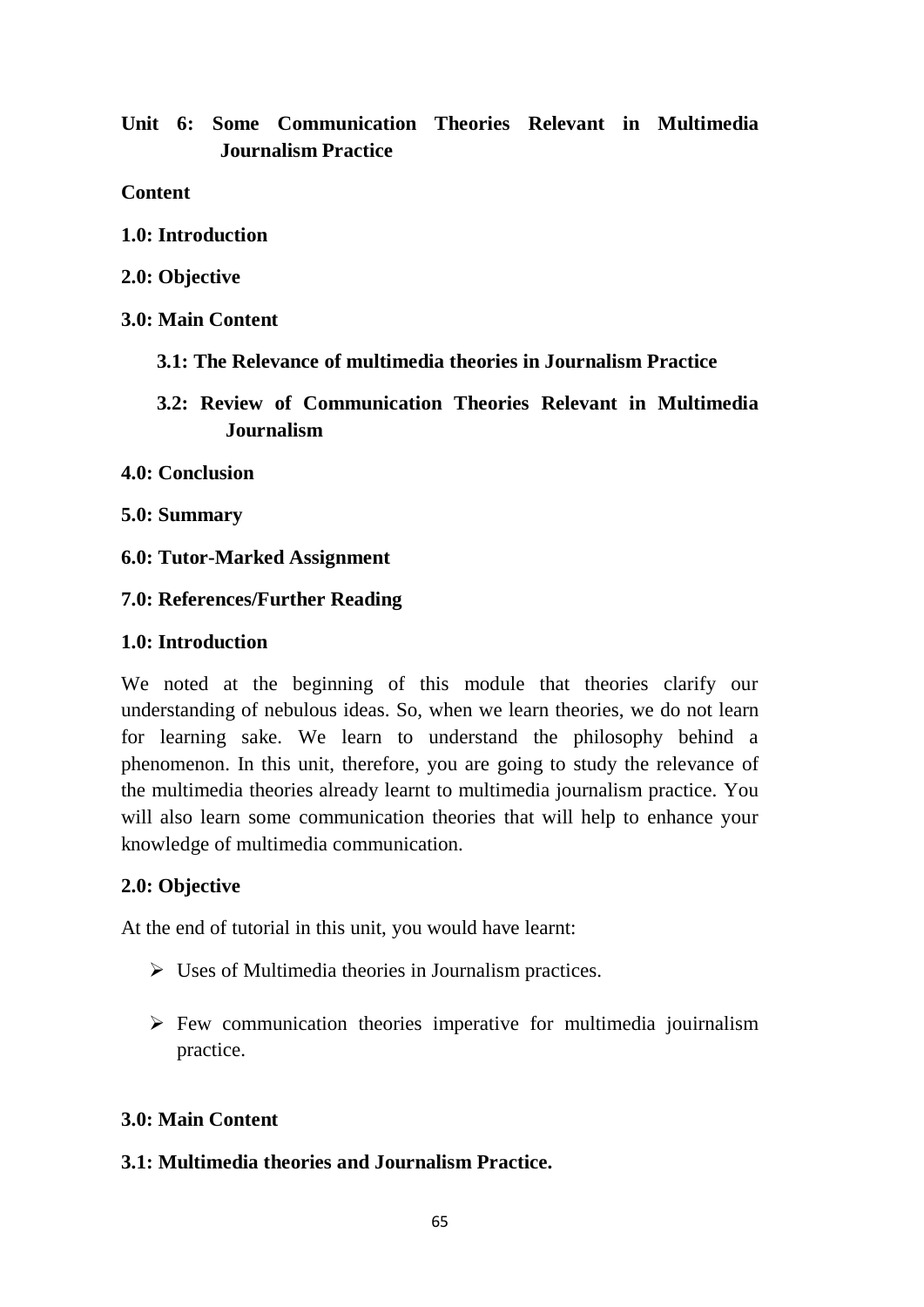Big time print and broadcast stations are fast repositioning their stations to meet global reach, taste and standards. For this reason news reporting has advanced beyond traditional media outlets to the use of new media (including multimedia) to produce and disseminate interesting stories.

Multimedia journalists are therefore, hyper mobile more than the traditional itinerant journalists or reporters know for driving round or combing the town in search of news. Today, multimedia journalists use multimedia enabled tools like digital camera, digital audio and video recorders and WiFi laptop computers to hunt for and package information and images that are news worthy. When they hunt down any, they effortlessly upload the news item and the accompanying images-cum-actions in the reporter's personal or group blogs, from where the audio, visual and textual news spreads.

The implication therefore is that multimedia journalists need to be conversant with theories of multimedia. This is necessary given that it takes clear knowledge of the philosophy behind multimedia communications to be able to design websites and blogs in a manner that will not only allow for the spread of visual, verbal, textual and graphic news and information easily but also making the blogs and websites appealing and attractive to the audience.

Since again, multimedia content is largely consumed online, there is need to ensure that the visual, textual, verbal, graphic and motor (actions) elements that combine to make a single multimedia communication experience are well blended to the extent, none should contradict the other. Knowledge of the theories therefore requires that multimedia journalists should therefore embellish their stories with:

- $\triangleright$  Verbal elements that are vivid
- $\triangleright$  Visual elements that are clear and fitting
- $\triangleright$  Illustrations/graphics that are not boring and drab
- $\triangleright$  Actions that are compatible with the visual and verbal elements.

# **3.2: Some Communication Theories Relevant for Multimedia Communication Experience**

It is important to end our tutorial in this module and unit with brief insight into some communication theories that are relevant for multimedia experience. Some of these theories are:

## **Gate-keeping Theory**

The theory according to Nwodu and Nwodu (2012) is traceable to Lewin (1947), a psychologist who studied how the "theory of channels and gate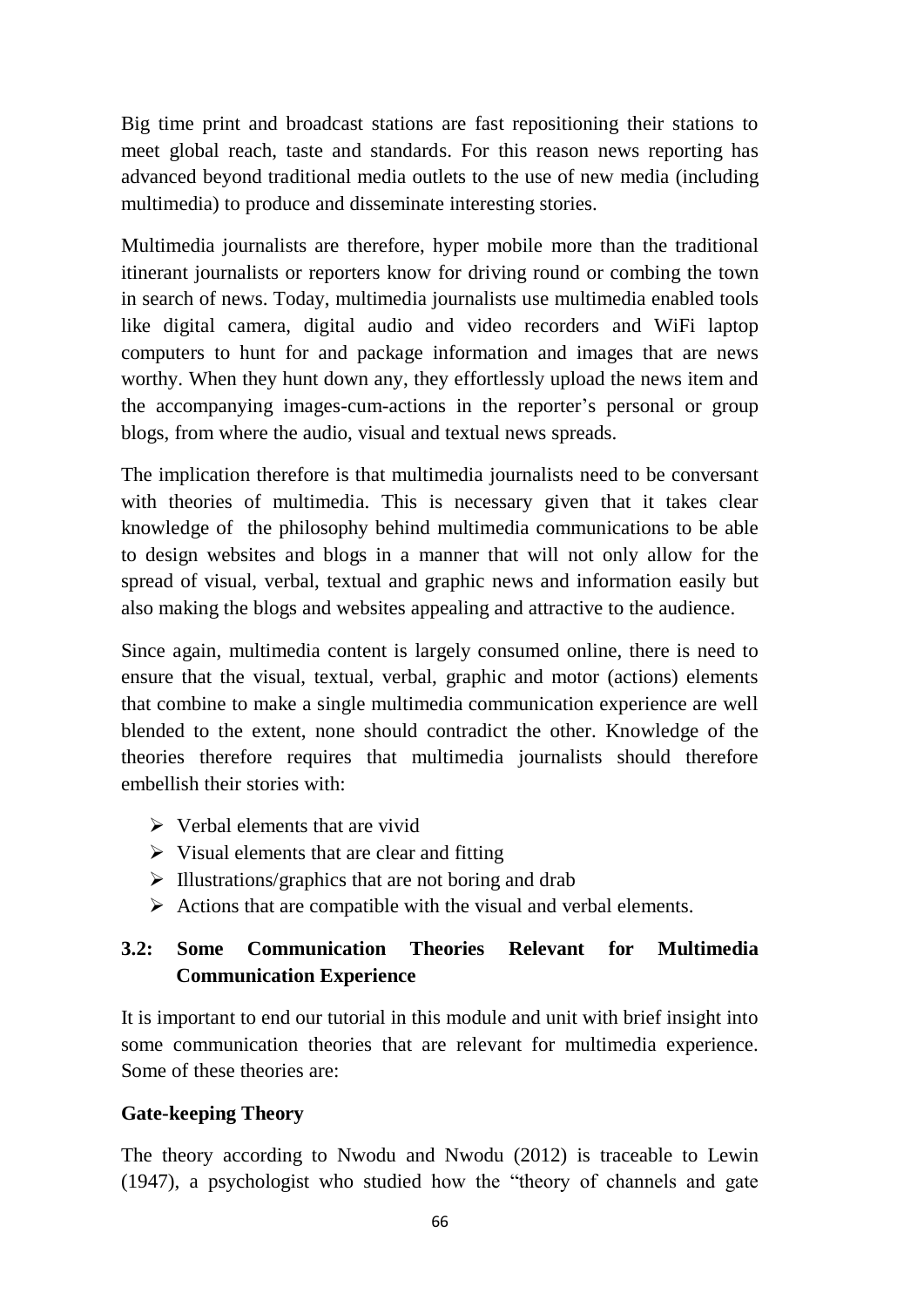keepers" affects social change. Although the theory was developed in the area of psychology, White (1950) adapted and applied the theory to the study of news flow in the editorial unit of newspaper organization. The interest was to understand what guides newspaper wire editors' selection of news.

Applied to journalism with emphasis on information flow, the theory presupposes that "a number of stop gates exist in the process of news reporting which potential news events or items must pass through..." (Nwodu and Nwodu; 2012:46). These gates, Nwodu and Nwodu (2012) further emphasize are:

- $\triangleright$  The source who decides on the nature, quality and quantity of information to volunteer to journalists.
- $\triangleright$  The reporters who decide on which event to report, what and how it should be reported against others numerous events taking place at the same time and which also, demand attention.
- $\triangleright$  The sub-editor who decides which of the numerous reports coming into the newsroom to edit and use, what to cut off or re-shaped and several other editorial decisions.
- $\triangleright$  Editor/Editor-in-Chief who takes final decisions on choosing from an array of news items, few that can make the news of the day.

Applying this to multimedia journalism would mean that a number of stop gates also exist in the process of selecting multimedia news contents. Care therefore needs to be taken to ensure that there is harmony between the visual, verbal, textual, graphic and other multimedia elements that could combine to make up a given communication experience.

## **Innovation Diffusion**

Rogers and shoemaker (1971:19) defined innovation as "an idea, practice or object perceived as new by an individual". Diffusion on the other hand is "the process of spreading of a given new ideas or practice over time, via specific channels through social structure such as neigbourhood, a factory or a tribe" (Katz, 1963:77).

Thus, the amalgam, 'innovation' and 'diffusion' involves "conscious exposure to, adoption, and performance of new idea, practice or object and the process of sharing the new ideas with others by the adopters' (Nwodu, 2006:103). The theory therefore explains the process of adoption of new ideas by potential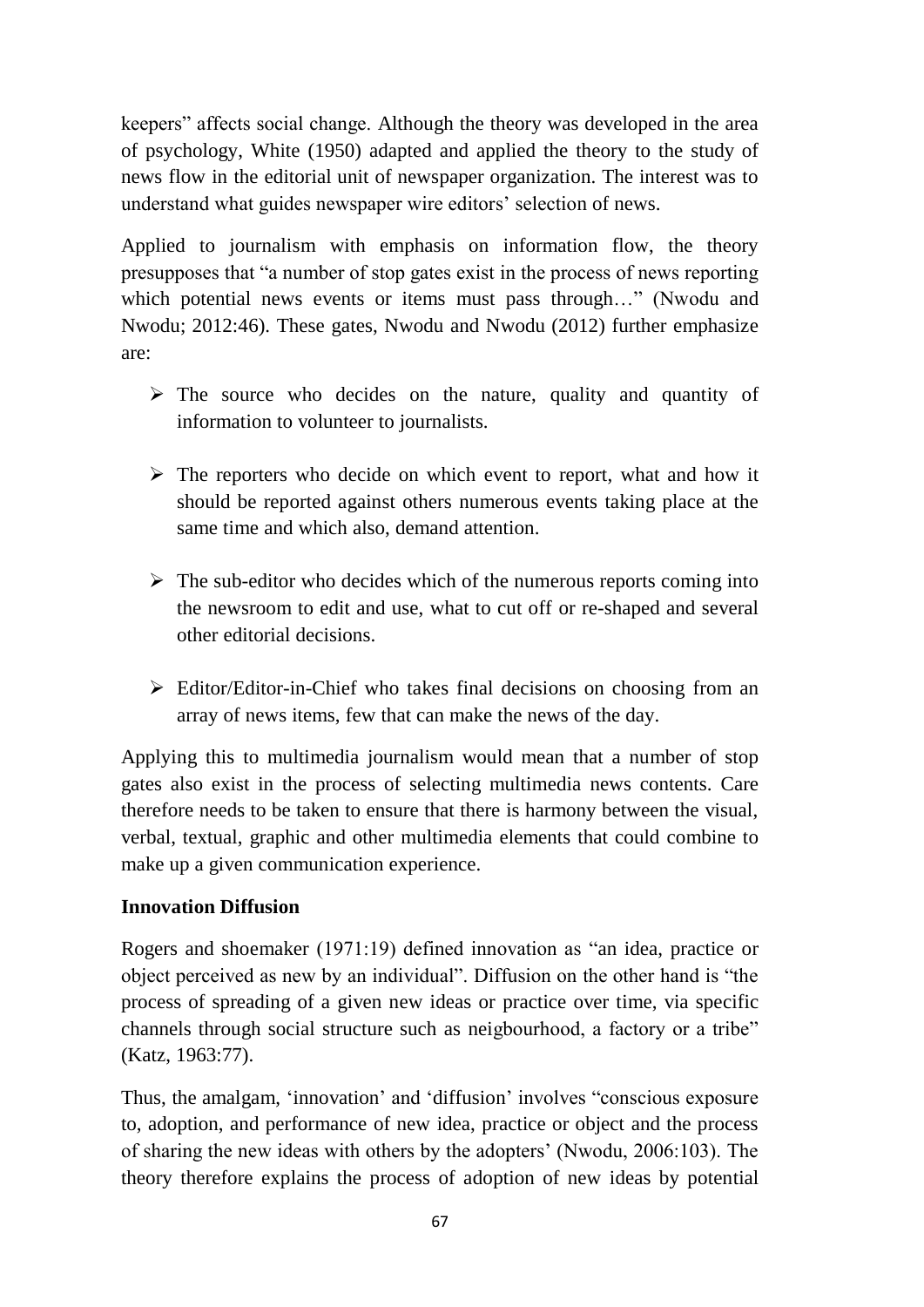adopters. The kernel of the theory is that targets of social change do not usually adopt new ideas at the same time and frequency.

Once a new idea is introduced, there are those who adopt the ideas earlier enough upon introduction, and those who adopt later. Since this segment is not meant to delve into the nitty-gritty of the theory, it will be proper to briefly state the import of the theory to multimedia journalism.

In all respect, multimedia journalism is an innovation in journalism practice. It is a brand of journalism that has deviated from the traditional use of reporter's diary, pen or pencil, midget and note pad to gather and report news. The innovation has brought into fore, digital journalism - use of digital technology to gather, process and disseminates multimedia contents (verbal, visual, audio, textual etc elements) to produce and disseminate news. To remain relevant in the new approach therefore, journalists need to adopt the new technology in the discharge of their professional responsibilities and duties. As technology is changing, journalists need to respond to that change by ensuring conformity to the new technology.

# **Technological Determinism Theory.**

Technological Determinism is one of the theories that easily come to mind when discussing communication technology. The theory according to Nwodu (2004:73) probes 'the causal relationship between media technology and culture'. Propounded by Canadian scholar, Marshal McLuhan, the theory stipulates that technology more than any other factor influences social behavior to change. According to Agbanu (2013: 179) technological determinism states that 'technology shapes how individuals in a society thinks, feels, acts and how a society behaves as it moves from one technological age to the other:.

By implication, multimedia technology not only influences the way modern journalism is being practiced, it also influences the way audience members receive, appreciate, interpret and evaluate multimedia journalism contents.

# **4.0: Conclusion**

Technological is fast changing the way we do things – both as individuals and as professionals. For us to understand and appreciate technological innovations and to effectively apply such innovations in the discharge of our professional duties and responsibilities, it is important to also understand the theoretical understanding of such technology. That is what we have done in this unit.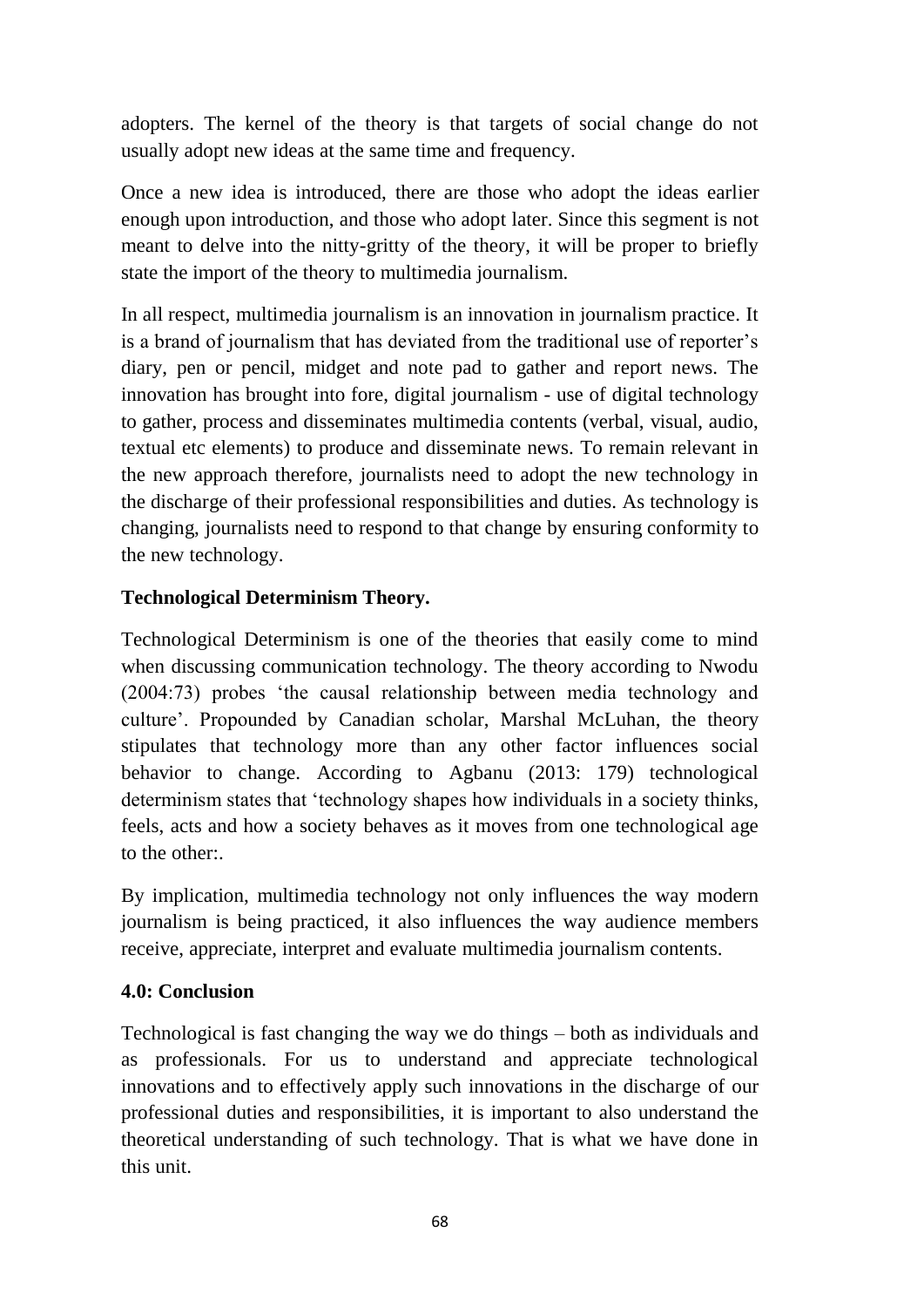### **Self Assessment Examination**

Explain in your own way the gate-keeping theory stating how it applies to multimedia journalism practice.

#### **5.0: Summary**

This unit discussed some communication theories that are relevant to our knowledge of multimedia journalism. Specifically, the gate-keeping theory, innovation diffusion and technological determinism theories were discussed. Also discussed in this unit is their relevance in multimedia journalism practice.

#### **6.0: Tutor-Marked Assignment**

Discuss the relevance of innovation diffusion and technological determinism theories in multimedia journalism practice.

- Agbanu, V.N. (2013) *Mass Communications: Introduction, Techniques and Issues;* Enugu: Rhyce Kerex.
- Katz, E. (1963) The Diffusion of New Ideas and Practices, in W. Schramm (ed.) *The Science of Human Communication; N*ew York: Basic Books.
- Lewin, K.(1947) Frontiers in Group Dynamics, *Humans Relation,* 1(2).
- Nwodu, L. C. and Nwodu, G. E. (2012) Empirical Assessment of Nigeria Press Coverage of Rebranding Nigeria; *Fort Hare Papers,* Vol. 19, No. 1, pp 30-64
- Nwodu, L. C. (2006) Research and ICTs Relevance in Innovation Diffusion, *The Nigeria Journal of Communications;* Vol. 4, Nos. 1&2. pp72-83.
- Nwodu, L.C. (2004) Technological Determinism and Media Practitioner's Perception of Cultural Influence of ICTs on Developing Nations; *The Nigeria Journal Communications;* Vol. 1 No 4 pp 100-108.
- *Rogers, E. M. and Shoemaker, F. F. (1971) Communication of Innovations: A Cross- Cultural Approach;* New York: The Free Press.
- White, D. M. (1950) The 'Gate-Keeper': A Case Study in Selection of News, *Journalism Quarterly,* 27 (Fall). Pp.383-390.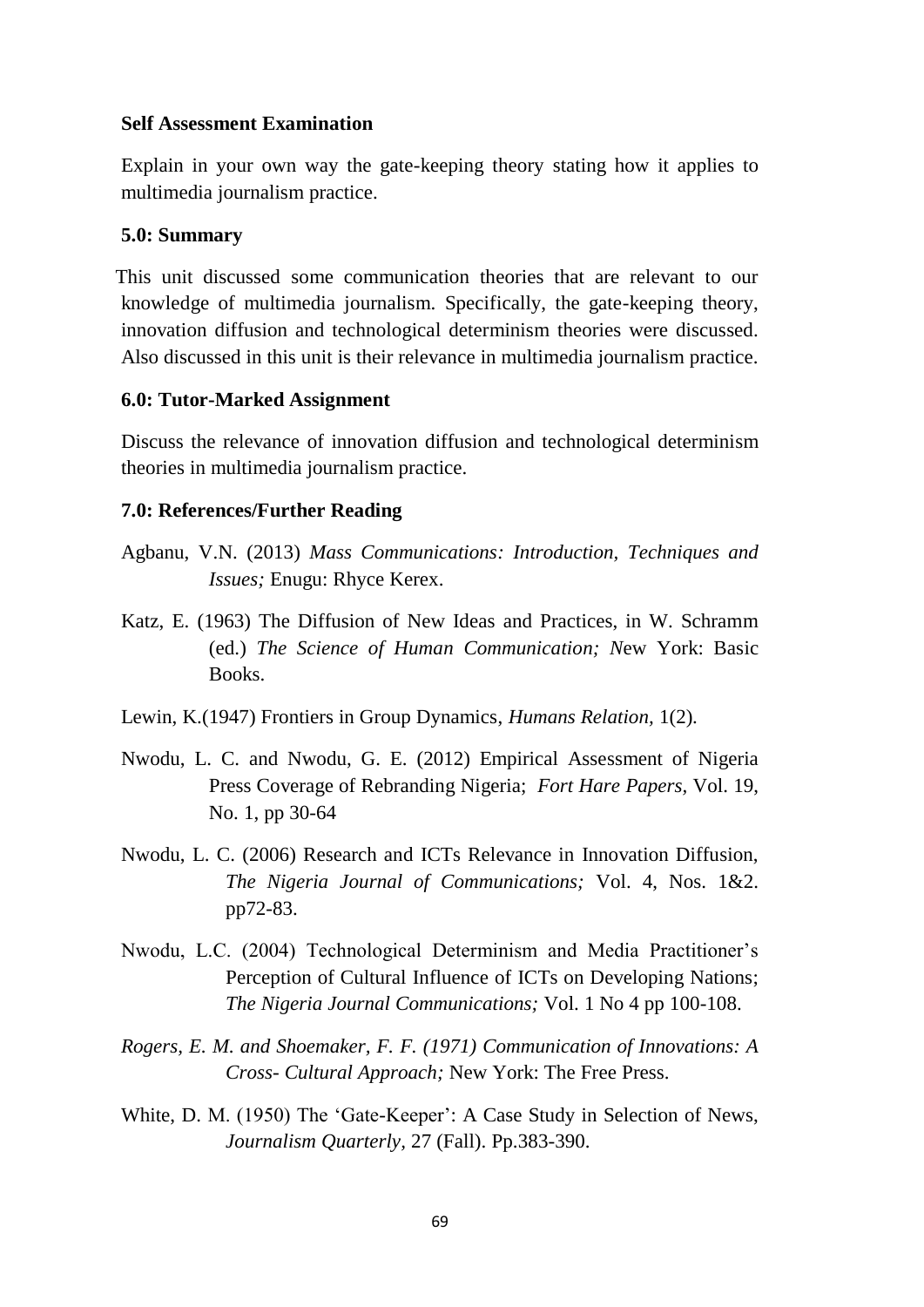## **MODULE 4: FUNDAMENTAL MULTIMEDIA JOURNALISM:**

Journalism, in its simplest form, is a profession for news managers. It is all about the gathering, processing and distribution-cum-dissemination of news and information. The patterns of news gathering, packaging and dissemination have over time, undergone and is still undergoing tremendous changes. These changes no doubt, affect the technology of news gathering as well as the technology and forms of news presentation. It is not out of place therefore that the introduction of multimedia journalism will mark a shift from traditional mode of news gathering and presentation/dissemination to entirely a new mode that combines a number of contents in a given communication experience. This remarkable shift has made multimedia journalism most relevant and widely acceptable among practitioners and news consumers called the audiences. This module is therefore designed to explore different dimensions of multimedia journalism with particular emphases on the concept, forms and technologies. In line with the object of the module, the following units shall be explored:

### **Unit 1: Understanding Multimedia Journalism**

**Unit 2: Trends in the Use of Multimedia News**

**Unit 3: Characteristics of Multimedia/Online Journalism**

**Unit 4: Major Multimedia Journalism Technological tools.**

**Unit 1: Understanding Multimedia Journalism**

**Content**

- **1.0: Introduction**
- **2.0: Objective**
- **3.0: Main Content**
	- **3.1: Conceptualizing Multimedia Journalism**

 **3.2: Characteristics of Multimedia Journalism**

- **4.0: Conclusion**
- **5.0: Summary**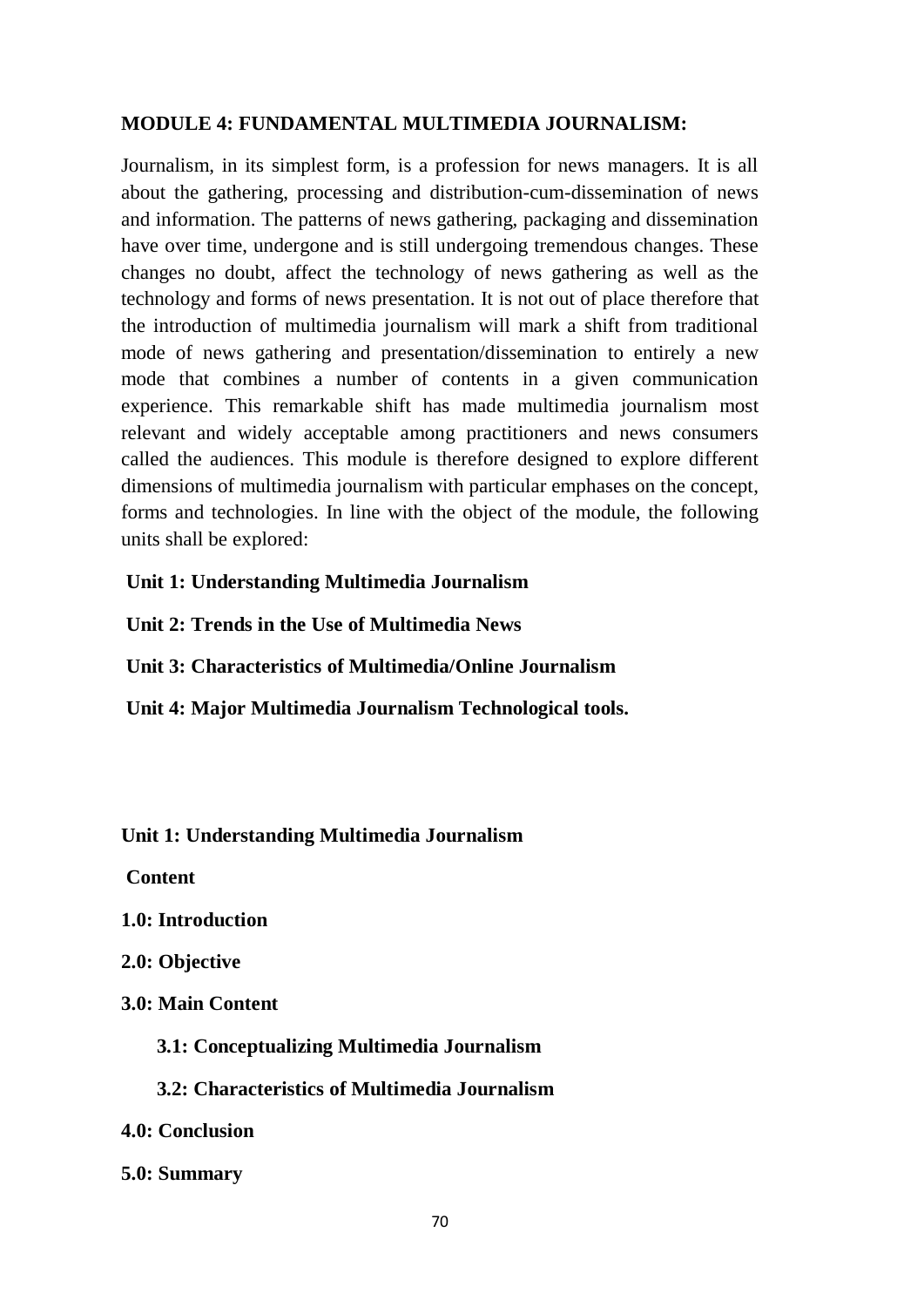## **6.0: Tutor-Marked Assignment**

# **7.0: References/Further Reading**

## **1.0: Introduction**

The need for news and information cannot be over emphasized. From the epoch of traditional journalism to modern times, information gathering and dissemination have continued to evolve to the extent we can talk of interactive communication. It is this interactivity which is lacking in traditional journalism practice that has given multimedia journalism significant edge over the former. In this unit, you will be taught the meaning and nature of multimedia journalism as a distinct form of journalism practice.

# **2.0: Objective.**

At the end of tutorial in this unit, you would have learnt.

- $\triangleright$  The meaning of multimedia journalism.
- $\triangleright$  What distinguishes multimedia journalism from traditional journalism practice.

# **3.0: Main Content**

# **3.1: Conceptualizing Multimedia Journalism**

The term, multimedia, has been severally defined and explained in previous modules and unit of this course. The interest here therefore, is not to regurgitate those definitions and explanations. This segment is rather meant to explore what the amalgamation of 'multimedia' and 'journalism' meant.

In other words, when we add 'journalism' to 'multimedia' to derive another concept of 'multimedia journalism', what do we mean? The import therefore, is that the concern here is to explain what multimedia journalism means to journalism practitice and the practitioners. The question, simply put however is: what is multimedia journalism? Dauze (2003) offers two distinctive ways of defining multimedia journalism as:

 $\triangleright$  Presentation of news story package on a website using two or more media format such as (but not limited to) spoken and written word, music, moving and still images, graphics, animations including interactive and hyper textual elements. In this case, as Nwodu (2007) points out, a web site is created and serviced specifically for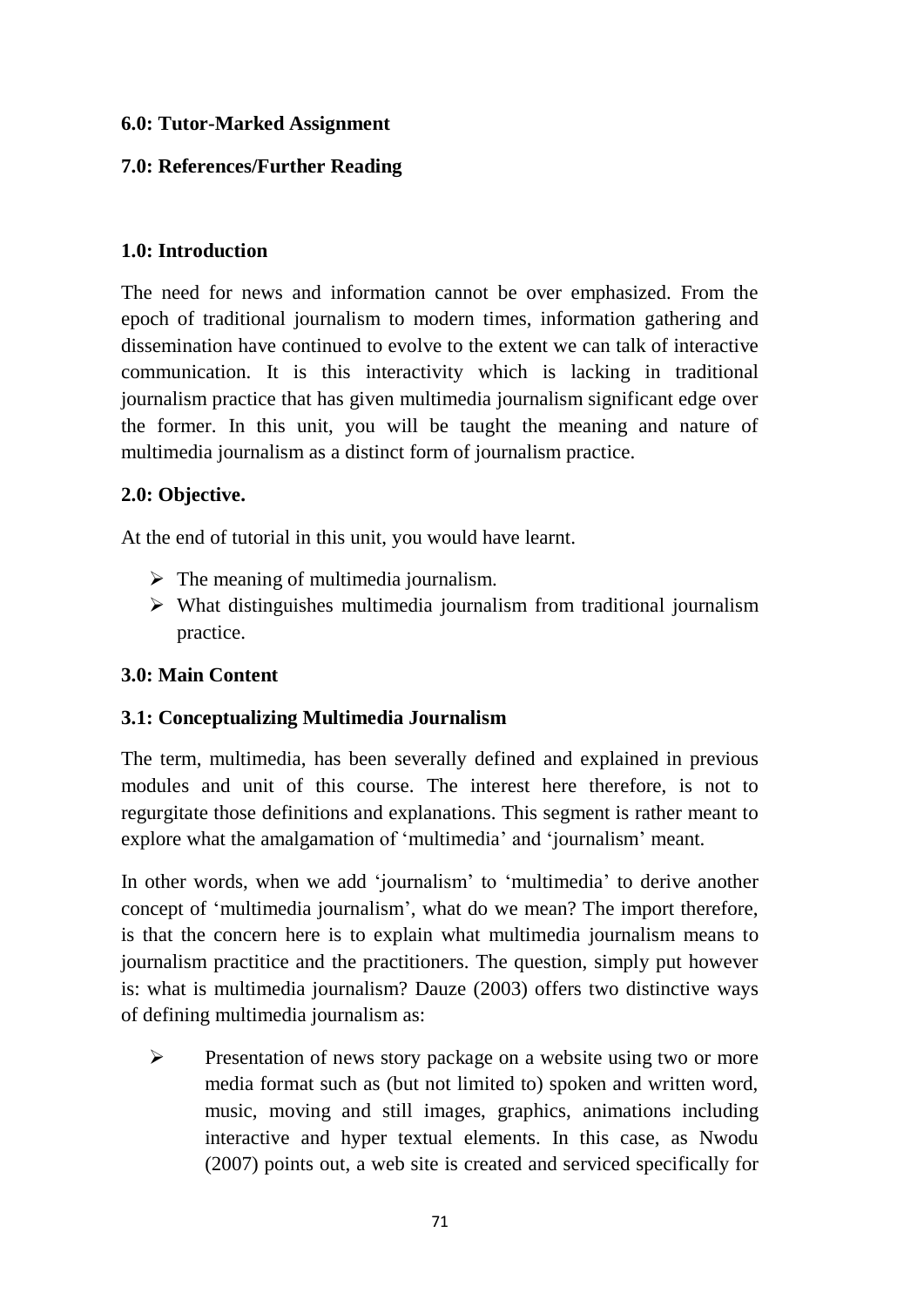continuous uploading of current news, information and other relevant data (images, graphics and animations) for the purpose of meeting information needs of those who log on to the website.

 $\triangleright$  The integrated (although not necessarily simultaneous) presentation of a news story package through different media, such as (but not limited to) a website, a usenet newsgroup, e-mail, SMS, MMS, radio, television, tele-text, print newspaper and magazine. The emphasis is on the use of multimedia channels or outlets to package and present news story. This is often regarded as horizontal integration. It is considered horizontal integration in the sense that it entails the sharing of similar multimedia content via a combination of independent media organs that are highly digitalized.

# **3.2: Characteristics of Multimedia Journalism**

The above definitions of multimedia journalism clearly point to the fact that this brand of journalism allows for continuous media convergence.

Convergence continuum here assumes that sooner than later, all media organizations moved towards a stage where integration of different parts of the news-making process (including audio, video, text, images, graphic, but also marketing, cross-promotion, sales, redistribution and interactivity with publics) is achieved. The convergence nature of multimedia journalism technology has however influenced the direction of development in communications. Williams and Sawyer (2003), and Nwodu (2007) agree that communications development with emphasis on multimedia journalism is tending towards three major directions which characterize it. These are:

- i. Connectivity which is the ability to connect computer to one another by communication line and by so doing, provide online information access.
- ii. Interactivity which is a live-way communication that allows a user responds to information received and modifies the process. Through this way the user contributes to information sourcing, gathering and sharing.
- iii. Multimedia presentation of information in more than one medium such as text, video, sound and animation in a single integrated communication. The end point according to Nwodu (2007) is that multimedia journalism-cum-communication has symbolized itself as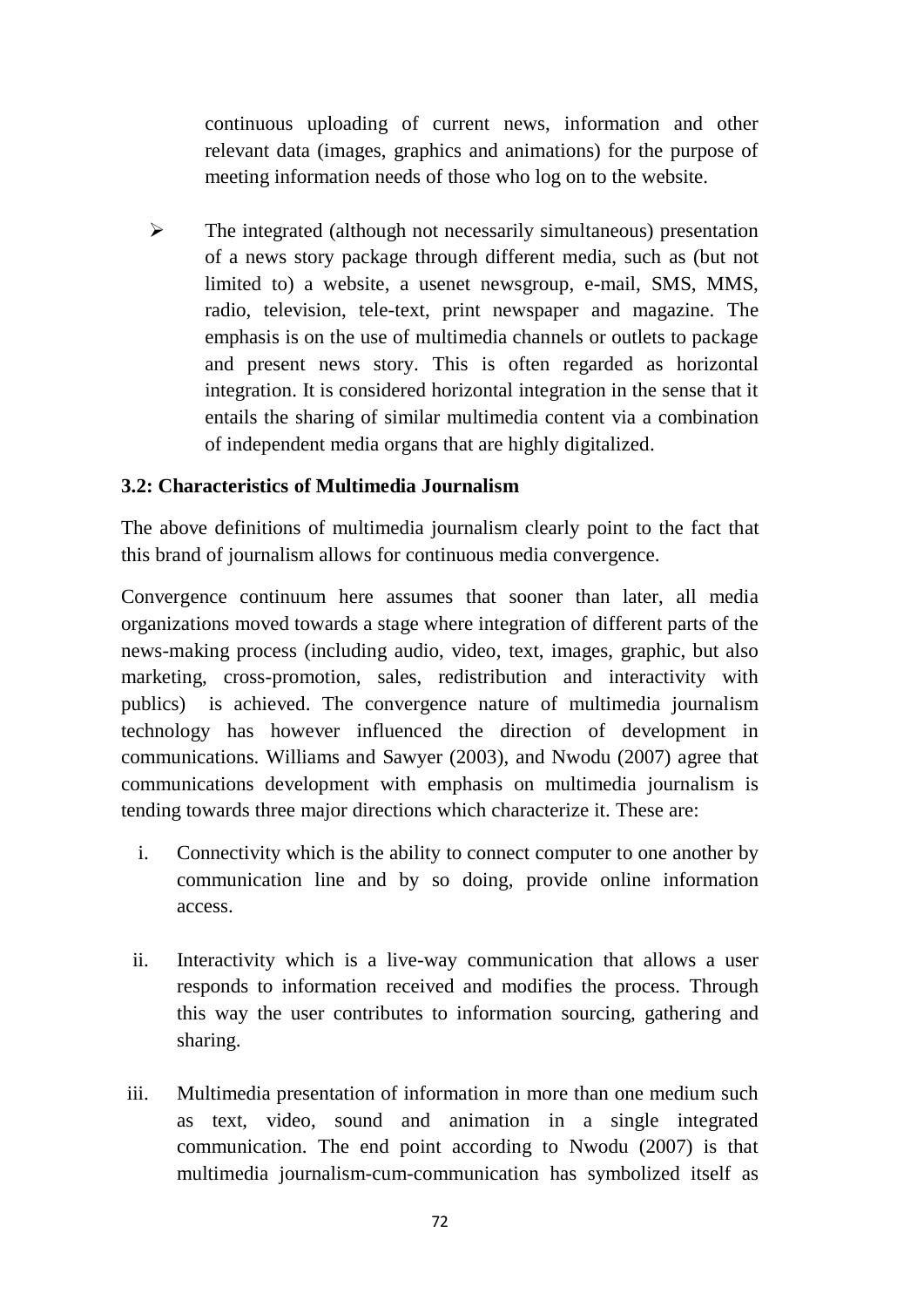the converging points where social, cultural and scientific news, data and other relevant information are shared between and among individuals, nations, organizations (particularly media organizations) and industries.

### **4.0: Conclusion**

It is incontrovertible to note that the core of journalism practice is the process of news and information gathering and dissemination using the instrument of mass media. This process is fast changing with the introduction of multimedia approach to journalism practice. In this brand of journalism therefore, verbal (audio), visual, graphic and animated contents are conveniently combined to achieve special effects in a single communication experience.

#### **Self Assessment Examination**

What does multimedia journalism mean to you?

### **5.0: Summary**

This unit discussed the concept of multimedia journalism. It also explained the characteristics of multimedia journalism with emphasis on connectivity, interactivity and multimedia communication.

### **6.0: Tutor-Marked Assignment**

Define multimedia journalism and explain the factors that characterize it.

### **7.0: References/Further Reading**

- Deuze, M. (1997) Journalism and the Web: An Analysis of Skills and Standards in an Online Environment; *Gazette* 61 (5) pp.373-390.
- Deuze, M. (2003) The Web and its Journalisms: Considering the Consequences of Different Types of News Media Online, *New Media and Society*, 5(2), pp 203-30.
- Nwodu, L.C. (2009) Mass Communication In An Era of ICTs-induced Globalization: The Nigerian Experience, in D. E. J Konkwo (ed.) *Mass Communication in The Emergent Information Society*; Owerri: Alphabet Nigeria Publishers.
- Williams, B. R. and Sawyer, S. C. (2003) Using Information Technology: A Practical Introduction to Computers and Compunication; Boston: Mc Graw-Hill.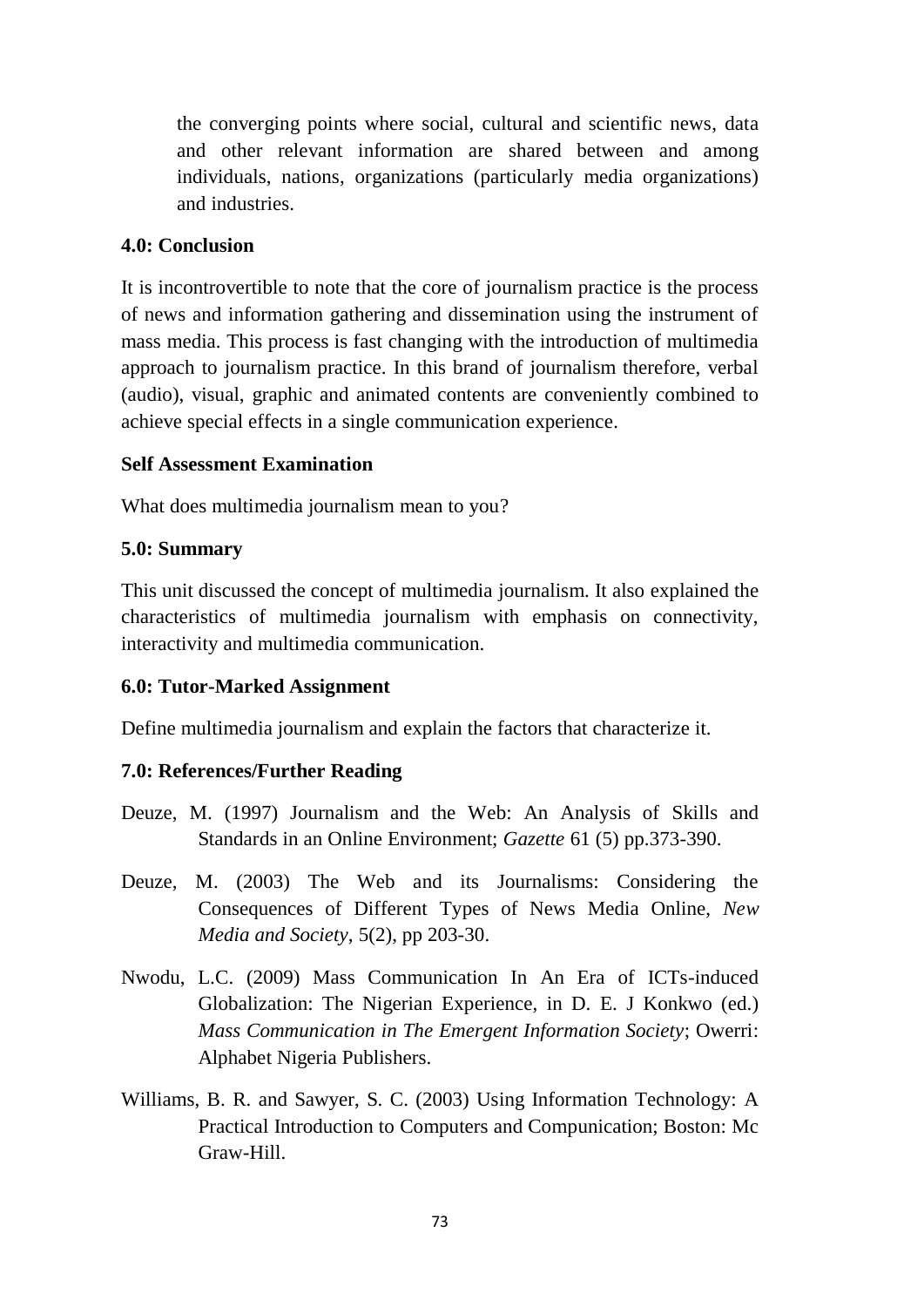**Unit 2: Trends in the Use of Multimedia News and Information**

**Content**

**1.0: Introduction**

**2.0: Objective**

**3.0: Main Content**

 **3.1: More about Media Convergence**

 **3.2: Trends in Multimedia News Production**

**4.0: Conclusion**

**5.0: Summary**

**6.0: Tutor-Marked Assignment**

**7.0: References/Further Reading**

## **1.0: Introduction**

Arguably, the consumption pattern of the product of journalism (news and information aspects of the products) is undergoing drastic changes. The cause of this habit and expectation changes is obviously the on-going advancement in communication technologies. Today, reading newspapers, magazines and books; listening to radio; and watching televisions and movies online are considered more fashionable than the traditional approach to media consumption.

In fact, media historian, Stephens (1998) observes that media sphere is witnessing a sporadic "rise of the image, and fall of the word". This according to Deuze (1999) implies that "our understanding of events and the way we perceive the world around us are increasingly contextualized by the manipulation of high speed editing of images and video". The kernel of the matter therefore is that media exposure is highly becoming an online phenomenon. This obviously poses a challenge to the traditional approaches journalists use to get news and information across to the audience members. The essence of this unit is to discuss these new trends in the use of multimedia news and information.

# **2.0: Objective**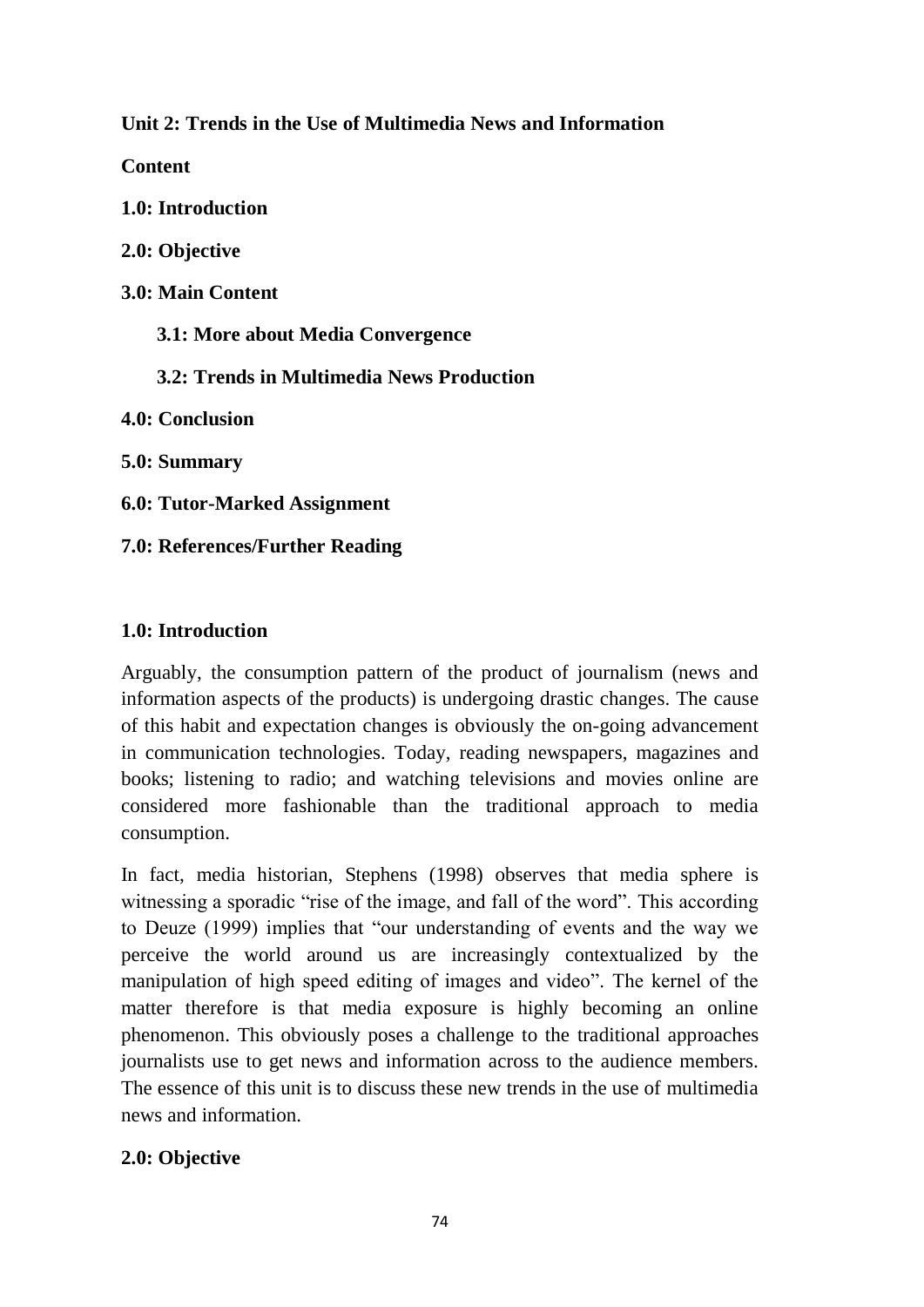At the end of tutorial in this unit you will be able to learn more about:

- $\triangleright$  The shifting pattern of media consumption
- $\triangleright$  How journalists and their media are responding to this shifting pattern.

## **3.0: Main Content**

## **3.1: More about Media Convergence**

The shift towards "voluntary engagement" by media audience may be understood better by refreshing your mind on media convergence which Roger Fidler cited in Agbanu (2013) termed "media morphosis". Media convergence is therefore a handy term for describing the dynamic and the increasing interreliance or interdependence among various mass media forms and organizations. As Biagi (2003) cited in Agbanu (2013: 145) notes, media convergence theory involves:

- i. Economic convergence in which several media organizations decide to legally come together either as mergers or acquisition for purpose of dominating the market share in the industry.
- ii. Digital convergence in which, media organizations are linked or intersected via integrated digital technologies for purpose of achieving a well integrated conglomerates and by extension, enhance multimedia information sharing and open access.

According to Shade (2003), media convergence "is the artful combination of texts, images and time-based media (sound and motion video) on a single digital platform, delivered for interactive use by consumers - typically via the web". The implication is that both professional (and non-professional) communicators and the communicatees are now tied or glued to digital information technologies. Agbanu (2013:147) puts it this way: "presently, all the devices people use for communication and all the kinds of communication have started crashing together into one massive mega media industry".

## **3.2: Trend in Multimedia Usage**

As noted above, print media readership and electronic media listenership and or viewership have become more of an online phenomenon than before. This emerging development have therefore turned most contemporary media users (in this context, journalists who cull their stories from other media sources and audience members who get informed via online sources) into what BIGresearch (2002) termed 'multitaskers'.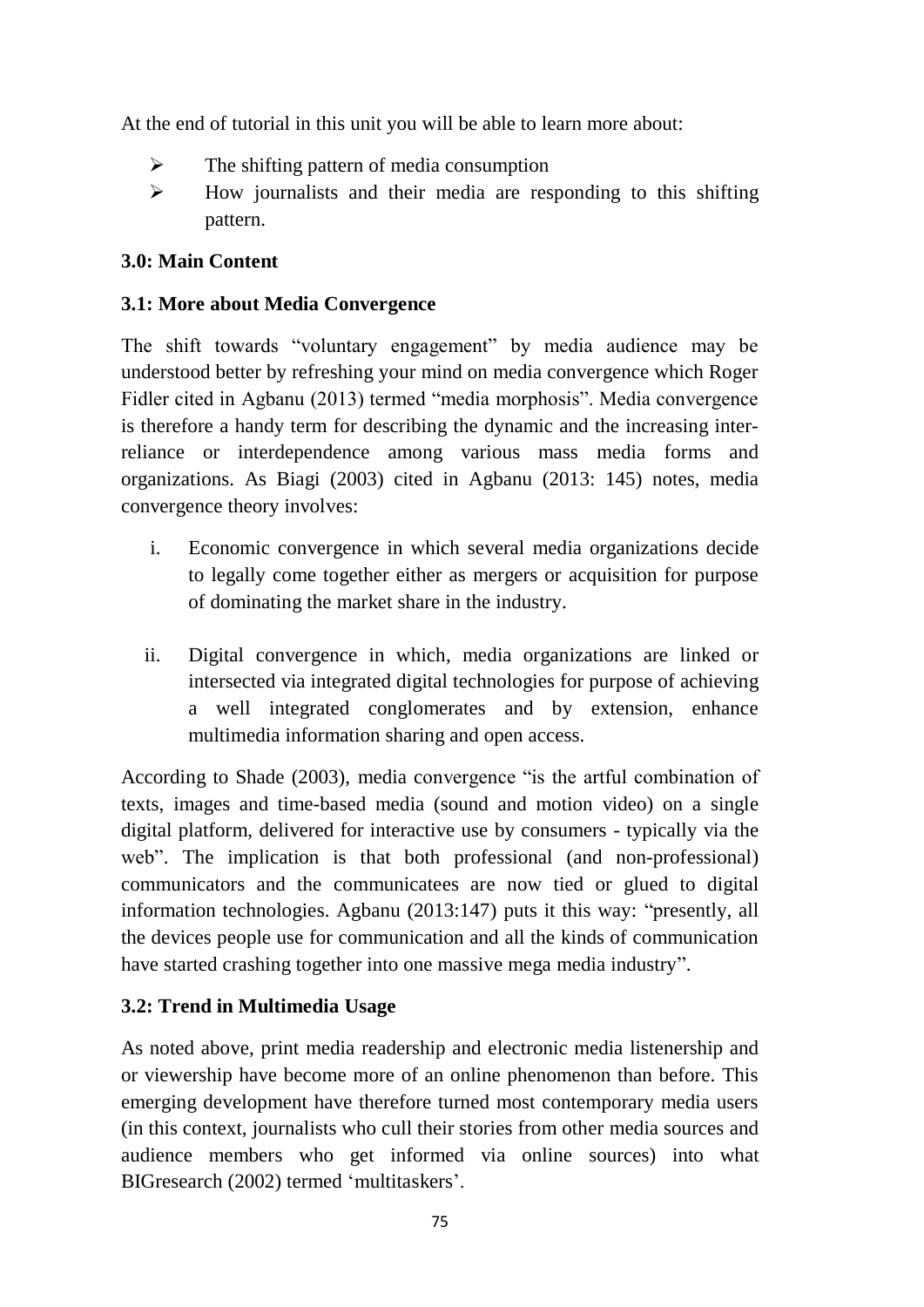Multitaskers therefore, become a handy terminology for describing the chain or web of trends that lie on the way in which people access information under this "changing ritual of media usage" (BIGresearch, 2002). According to Deuze (2003), people become increasingly engaged in the consumption and production of information in different media simultaneously stressing that:

> We watch TV (with the sound muted in order to be able to have a phone conservation, browse through a newspaper or magazine, and type inquiries in search engines on topics we feel are relevant to us - all at the same time.

So multimedia journalism do not only offer the audience members multimedia contents but also turn them into multitaskers who have to go through a series of simultaneous activities (visual, verbal, audio, textual and motor) in order to access and consume news and information.

This multitasking approach to multimedia usage has two peculiar problems. One as Zerbra (2003) observes is the apparent difficulty most users experience while accessing, using and interacting with online multimedia information. This is why Deuze (2003) argue that using and understanding digitized visual information is difficult. This difficulty may therefore, arise either because of lack of technical know-how on the side of the users (both journalists and their audiences) or mechanical faults. Whichever is the case, the fact remains that the approach poses a problem which multimedia journalists should brainstorm on how to fix the problem.

The second major problem or challenge lies on the fact that "a listing of media usage habits ignores the reality that people are becoming increasingly active participant in media production. For this reason, they want to be part of the journalistic activities that culminate in the construction of meaning, gathering, production and dissemination of news and information as is the case with citizen journalism. The snag here is that the audience definition of news worthiness and or technical approach to news production will be at variance with standardized professional view. To solve the problem, Deuze (2004) suggests the recombinant realization of:

- i. Their ritualized preference to be perfectly happy to lean back and consume anything that is offered to them by mass media through existing channels in a multitasking way.
- ii. Their willingness and ability to at times, actively engage in the news demand context multiple perspectives on topics of interest and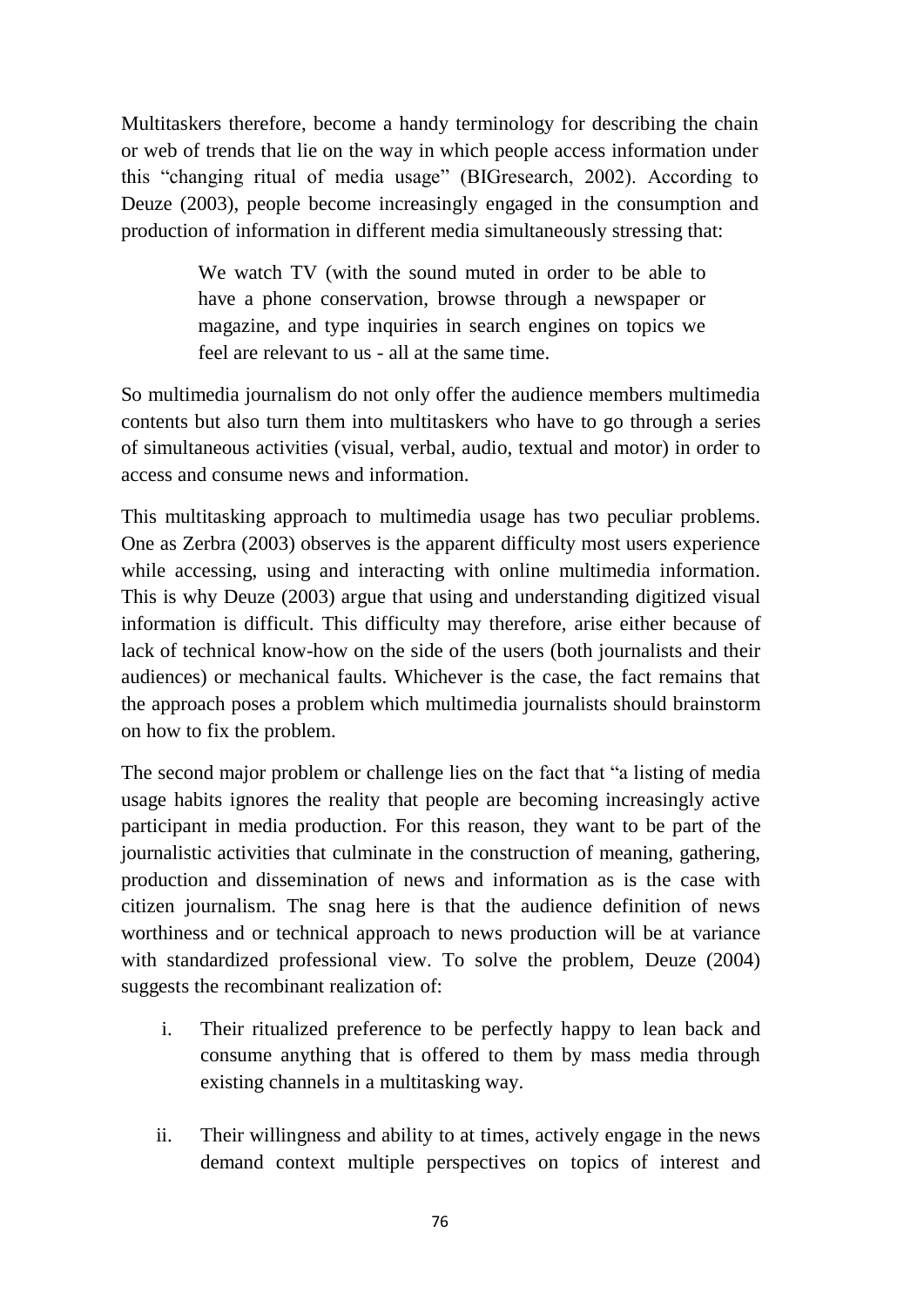participate in all kinds of collaborative storytelling (ranging from participation in polls, mailing, listening, discussion forums and chat sessions to publishing their own web-sites, contributing their news or views on the news of individual or group weblogs, disintermediating journalists by going directly to sources of the news and so on).

## **4.0: Conclusion**

Multimedia journalism is pointing towards participatory way of doing news work. It has ushered a brand of journalism in which convergence of users and producers of news (including news organizations, departments and technologies for news gathering) is the in thing. In this case, everyone is a potential news carrier, news reporter, news commentator and news consumer. Modern journalism scholars, researchers, practitioners, and students must of necessity key into this usage ritual trend in order to remain relevant in this evolving brand and era of journalism practice.

### **5.0: Summary**

This unit was designed to teach you the emerging trends in the use of multimedia news. To this end, the institutional, technological, organizational, and producer/user dimensions of convergence were tightly discussed. Also, the trend in multimedia news was discussed. You are advised to read the avalanche literature in this evolving area of journalism practice for greater insight.

### **6.0: Tutor-Marked Assignment**

What do you understand by the concept 'multitaskers'? Explain how the concept relates to the web of trends affecting access to and uses of multimedia news.

### **7.0: References/Further Reading**

- Agbanu, V. N. (2013) *Mass Communications: Introduction, Techniques and Issues;* Enugu: Rhyce Kerex.
- Biagi, S. (2003) *Media Impact: An Introduction to Mass Communication;* Belmont: Wadsworth/Thomson Learning.
- BIGresearch (2003) *BIGresearch Study Finds Simultaneous Media Usage Makers Traditional Planning;* Fasse: BIGresearch Press Release. [Http://www.bigresearch.com/news/simm112102.htm 13/10/13.](http://www.bigresearch.com/news/simm112102.htm%2013/10/13)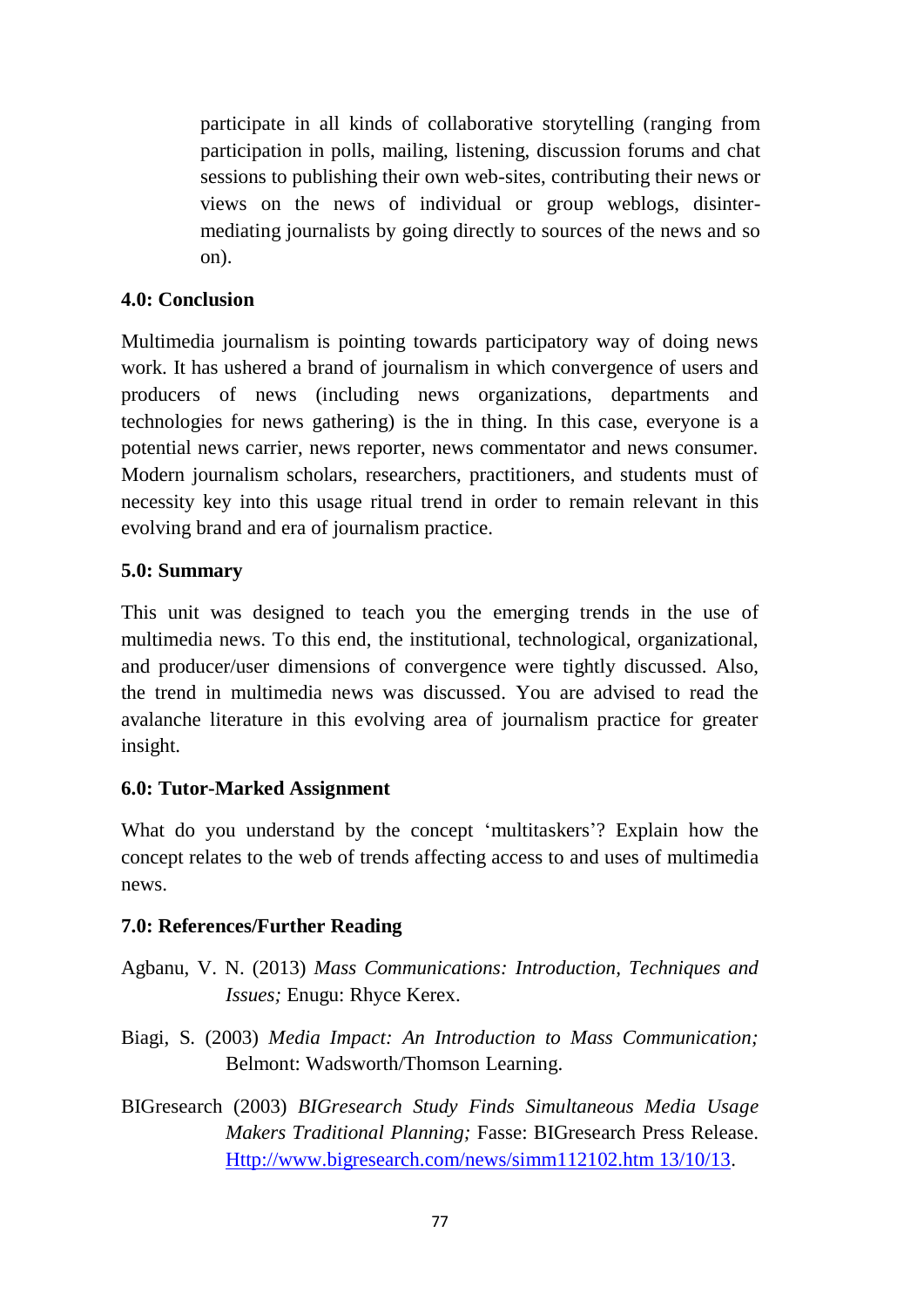- Deuze, M. (1997) Journalism and the Web: An Analysis of Skills and Standards in an Online Environment; *Gazette* 61 (5) pp.373-390.
- Deuze, M. (2003) The Web and its Journalisms: Considering the Consequences of Different types of News Media Online; *New Media and Society* 5(2) pp 203-30.
- Deuze, M. (2004) What is Multimedia Journalism? Online Publication (pdf) issn146/-070xprint/issn1469-9699online/04/020139-14, retrived on 17/10/13.
- Shade, L. R. (2005) Aspergate: Concentration, Convergence and Censorship in Canadian Media, in D. Skinner, J. Compton and M. Gasher (eds.) *Converging Media, Diverging Politics;* Lanham: Rowman and Little Field Publishers.
- Stephens, M (1998) *The Rise of The Image, The Fall of the World*; New York: Oxford University Press.
- Stevens, J. (2002) TBO.com: Faces of convergence, *Online Journalism Review.* [http://cms.mit.edu/conf/mit2/Abstracts/janBicrhoff.pdp.](http://cms.mit.edu/conf/mit2/Abstracts/janBicrhoff.pdp.%2030/10/13)  [30/10/13.](http://cms.mit.edu/conf/mit2/Abstracts/janBicrhoff.pdp.%2030/10/13)
- Zerba, A. (2003) Perceived Motives for Clicking on Multimedia Features on News Web Site: An Exploratory Study, Paper Presented at the 86th Annual Convention of The AFJMC, Kansas City July 30- August 2, retrieved 30/10/13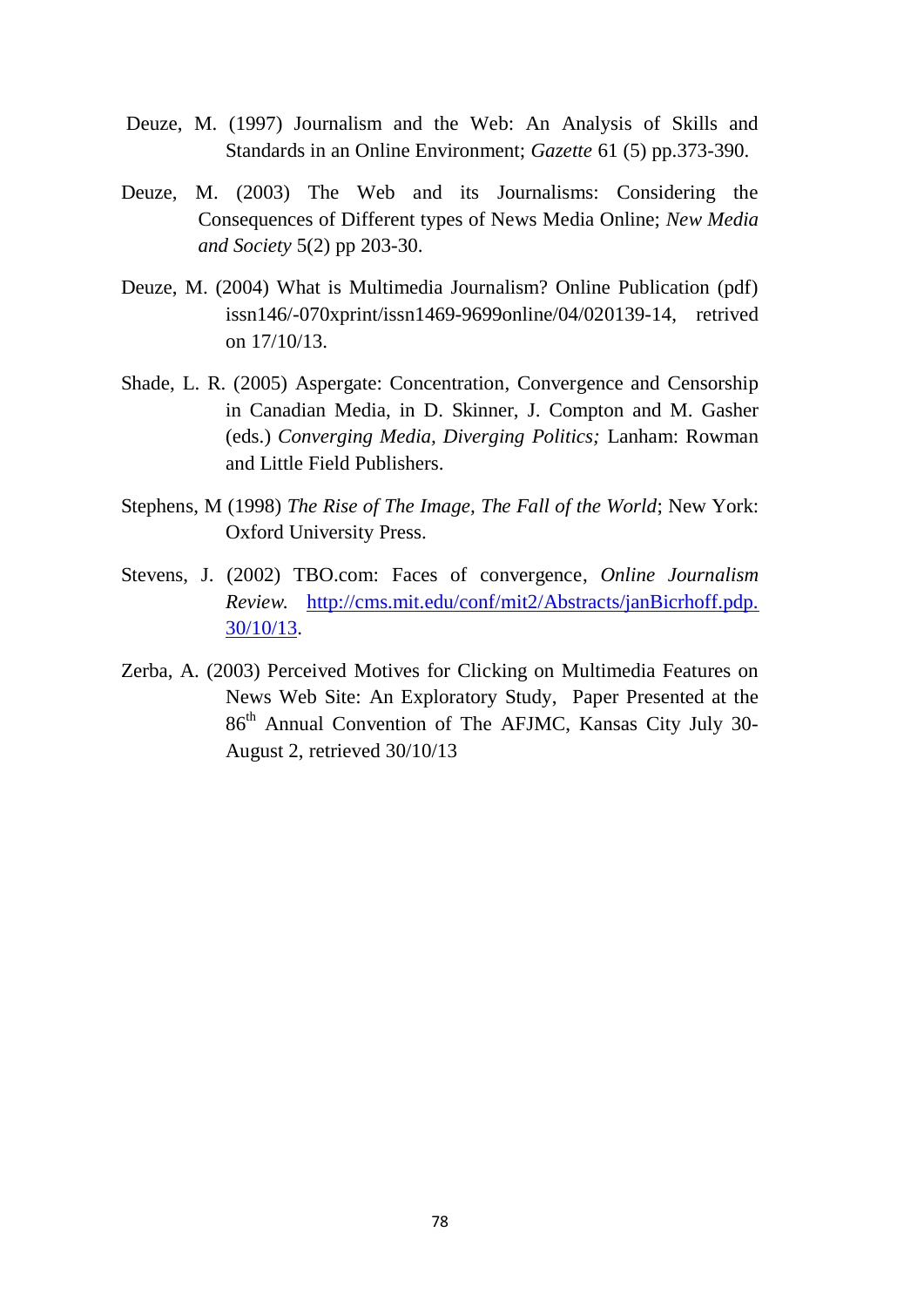**Unit 3: Recipes for Multimedia News Production.** 

**Content**

**1.0: Introduction**

**2.0: Objective**

**3.0: Main Content**

 **3.1: Gathering the News** 

 **3.2: Packaging the Multimedia News** 

 **3.3: Tips for Multimedia News Writing** 

**4.0: Conclusion**

**5.0: Summary**

**6.0: Tutor-Marked Assignment**

**7.0: References/Further Reading**

### **1.0: Introduction**

News is at the core of journalism practice. Irrespective of the brand of journalism, news remains the major article in trade. Journalists therefore exhibit greater care and skill in gathering, packaging and dissemination of news. Multimedia journalism is therefore, not an exception to this professional norm. In this unit, effort shall be made to expose you to the rudiments of news gathering and reporting in the context of multimedia journalism practice.

### **2.0: Objective**

Tutorial in this unit aims at exposing you to multimedia news production. It is therefore expected that at the end of the tutorial in this unit, you will learn multimedia technique for:

- $\triangleright$  News gathering
- $\triangleright$  News production.

## **3.0: Main Content**

## **3.1: Gathering the News**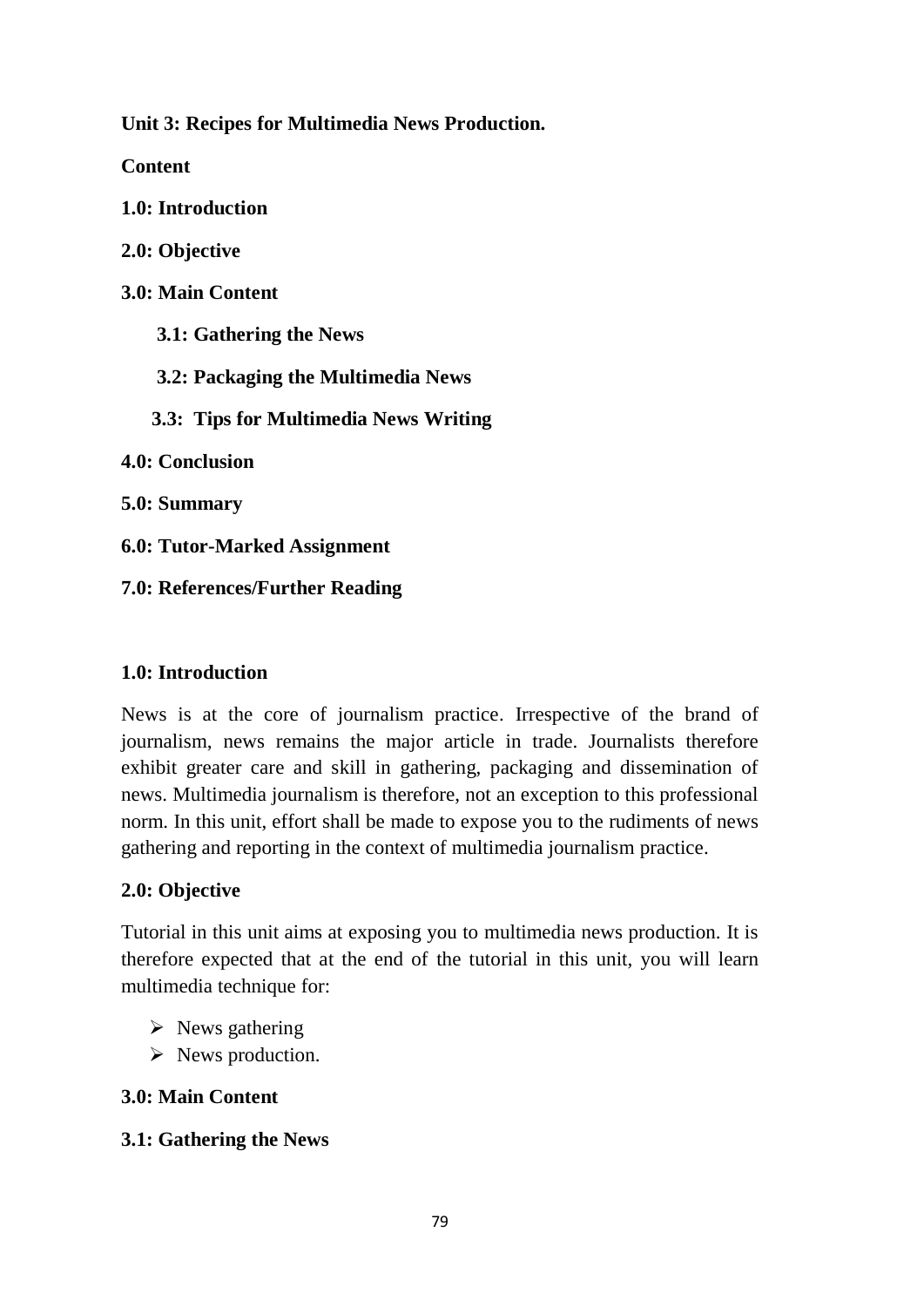Way back in 1852, the famous editor of the *Times* (John Thaddeus) was quoted as saying: "the first duty of the press is to obtain the earliest and most intelligence of the events of the time and instantly, by disclosing them, make them the common property of the nation… the press lives by disclosure" (Thaddeus cited in Hodgson; 1984).

What the above witty statement means is that journalists are like the sniffer dog trained to find out hidden explosives wherever they may be by smell. By implication and by the nature of training received, journalists are meant to sniff out latest happening in town and bring such happening to the attention and knowledge of the public called audience members. The process of news gathering is therefore very crucial to professional journalists. In gathering the multimedia news therefore, the journalists or reporters need to follow certain steps to be successful. The steps are but not limited to:

- i. Develop a sense of news judgment to know events, actions, images, and statements that are news worthy.
- ii. Focus attention on the aspects of the actions, images and statements that are more likely to attract greater audience interest. According to Nwodu (2006), place an eye on the unusual and emphasize that unusual in your report.
- iii. Identify and maintain links with other multimedia news sites (like Usenet) for sustained exchange of both emerging and emerged events as well as other relevant data/information.
- iv. Always be armed with the necessary multimedia tools so as to be able to capture (both in words and pictures) the unexpected. Most events that attract the interest of multimedia journalists often happen unexpectedly. So, if a journalist is not well prepared for the unexpected, he/she will miss the juicy aspect of the occurrence. That is why you need to be combat ready like a gallant soldier.
- v. Organizations often use cyberspace for news releases and announcement of press conferences. Identify such cyberspaces belonging to institutions around your locality. The essence is for you to know organizations within your locality and to gather and upload information about happenings within the organizations promptly.

## **3.2: Packaging the Multimedia News**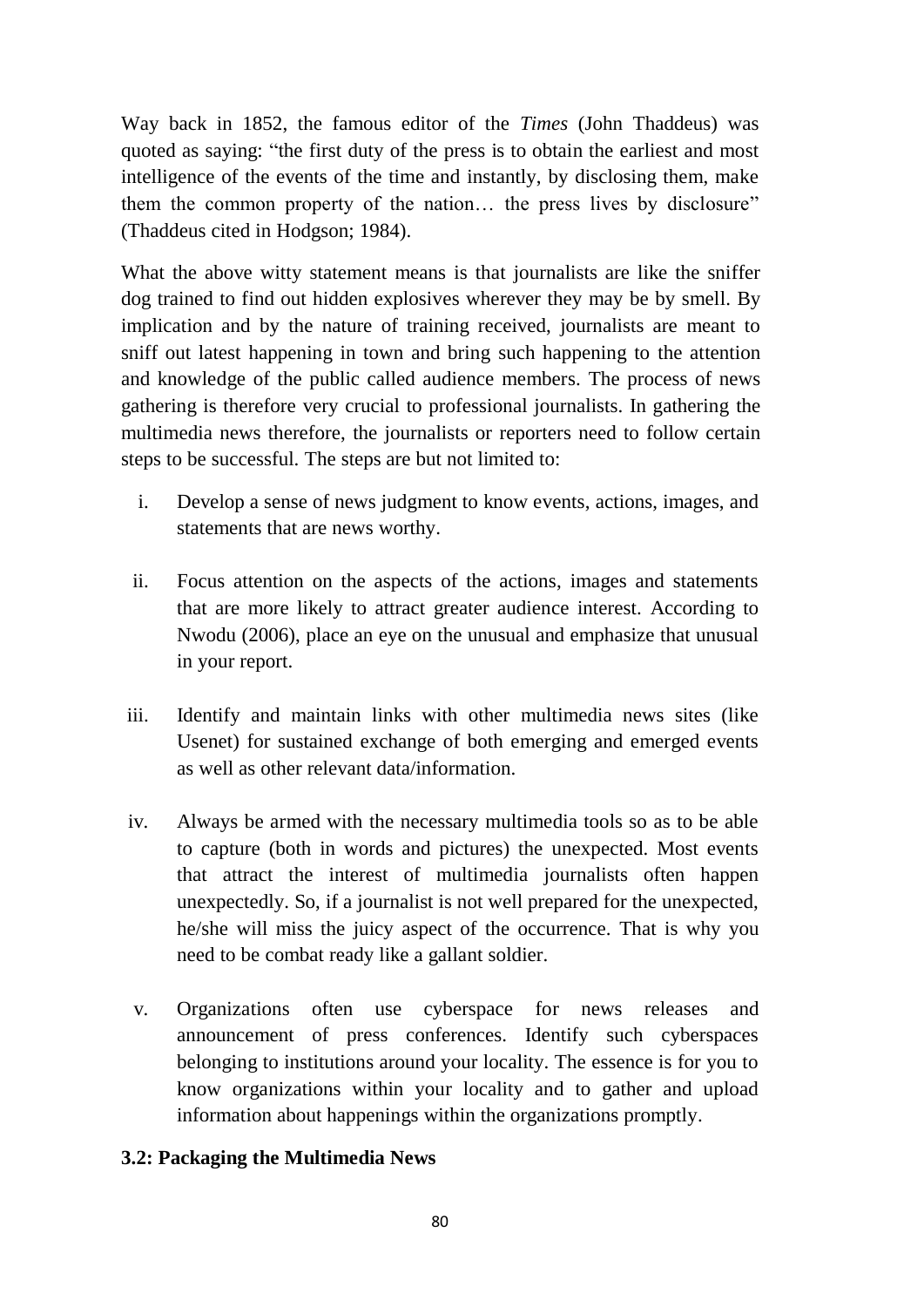News packaging in multimedia environment is more tasking than that of the traditional mass media news package. In newspaper report for instance, all the reporter needs to do is to write his/her story on a piece paper or Microsoft word and send to the editor either through fax or e-mail respectively. In this case, photographs are simply scanned and sent online as e-mail attachment.

In the context of multimedia, the textual form of the story, the audio, the video and or other graphic elements are packaged electronically and sent at once as a single communication experience. For this reason, the textual or audio elements are usually packaged in such a way they will complement rather than repeating the visual component of the story. In packaging the multimedia story therefore, the elements shall complement each other, telling distinctive aspects of the story without contracting each other. Assuming the President of the Federal Republic of Nigeria (Dr Goodluck Ebele Jonathan) welcomes the President of US in his office. Assuming that in packaging the news story about the event, a multimedia journalist needs to work with:

- $\triangleright$  A news story of ten paragraphs
- $\triangleright$  Two photographs one showing the Nigeria Presidents in a handshake with the US Presidents and the second photograph revealing the two Presidents seated with the flags of their countries respectively displayed at the background (each behind the respective leaders).

The multimedia reporter will make the news appear drab if he/she begin to explain the action in the photographs in his/her textual report. For instance, it is wrong to report that President Goodluck Jonathan had a hand shake with US President when the audience can effortless see the action in the accompanying photographs. All the news writers need to do is write a brief cutline under the photograph. eg



Figure 2: President Jonathan in a handshake with President Obama

Since multimedia news combines audio, video, textual, visual and graphic elements in a single communication experience, there is need to avoid verbosity in the textual component of the news. Too much detail may not be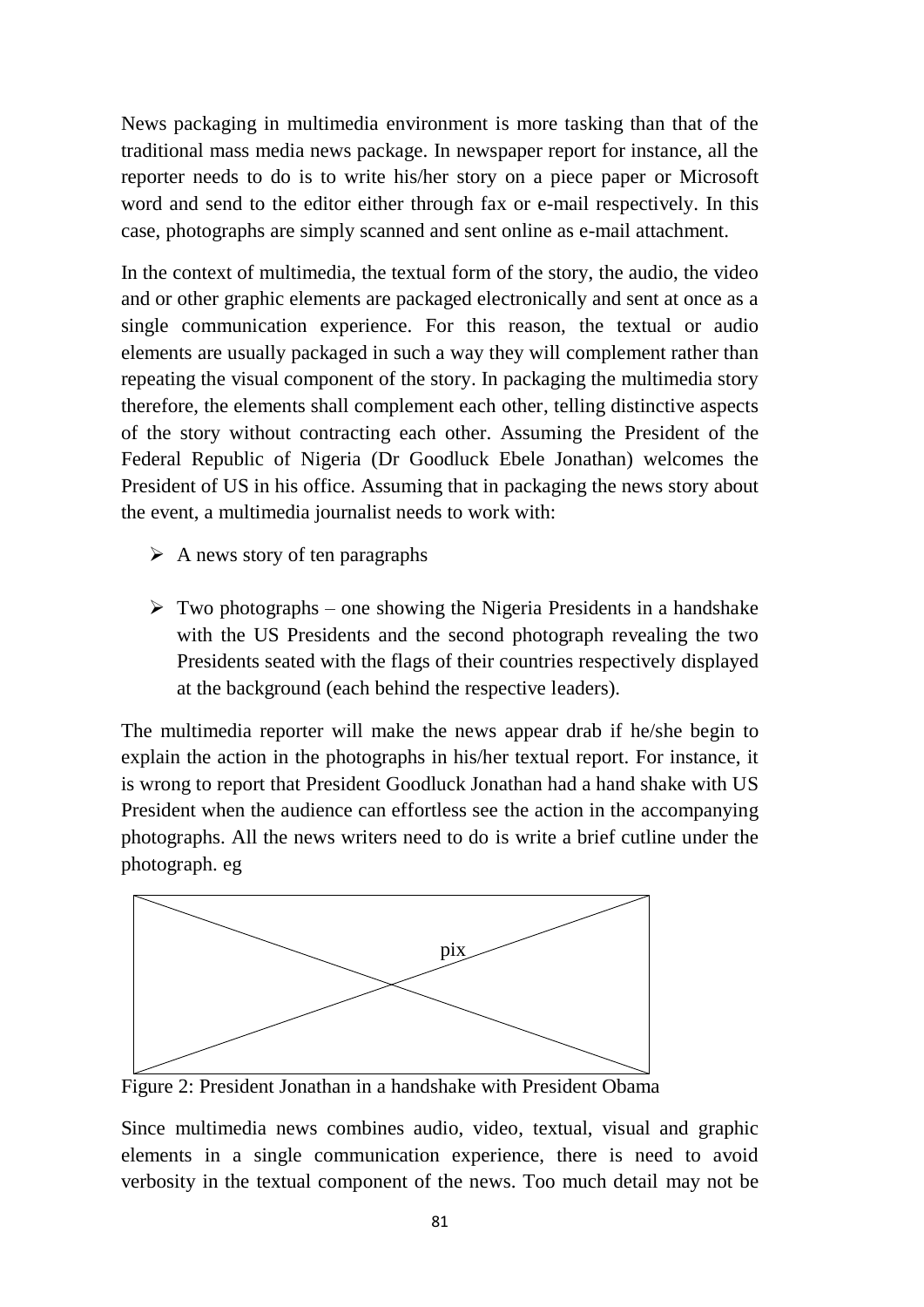necessary in writing the news. The reason is that other accompanying elements in the news also help to tell the story. Therefore too much detail may result in using words to repeat messages already emphasized in the accompanying photograph and or other visual elements.

By implication, the multimedia news should be brief, simple and interesting to attract and hold attention. In addition to these, the writer is advised to ensure that other basic rules of news writing apply to multimedia news writing.

## **3.3: Tips for Multimedia News Writing**

We deliberately avoided going into the tasking nitty gritty principles and process of news writing and reporting here. The reason is obvious. One of the conditions for studying multimedia journalism at this level is that one would have taken at least, courses in news writing and reporting at the undergraduate studies. You are therefore implored to revisit the tutorials you had in those basic courses.

However, emphasis on this unit is to offer a few tips we considered imperative for excellence in multimedia journalism. The tips are:

- i. Do not use pictures for the fun of it. Ensure they justify their use by helping to tell the news.
- ii. Captions for photos must be apt and must according to Newsome and Carrell (2001) carry information that relives the story of some details.
- iii. Present statistic and related data in a glamourised manner that fascinate rather than bore the audience. The more simplified the better. Most times, it could be more attractive when presented in charts (bar or pie) than in tables fully inundated with boring figures.
- iv. Ensure pictures and video are taken and well presented in a manner that will not leave the audience guessing or confused.
- v. Ensure the combination of audio, visual, textual and graphic elements blend well in a manner that will provide eye comfort, pleasing sound and enthralling video to the readers, listeners and viewers.
- vi. In making the multimedia news entertaining, ensure that the entertainment content does not overshadow the news content to the extent audience simply get entertained and miss the news.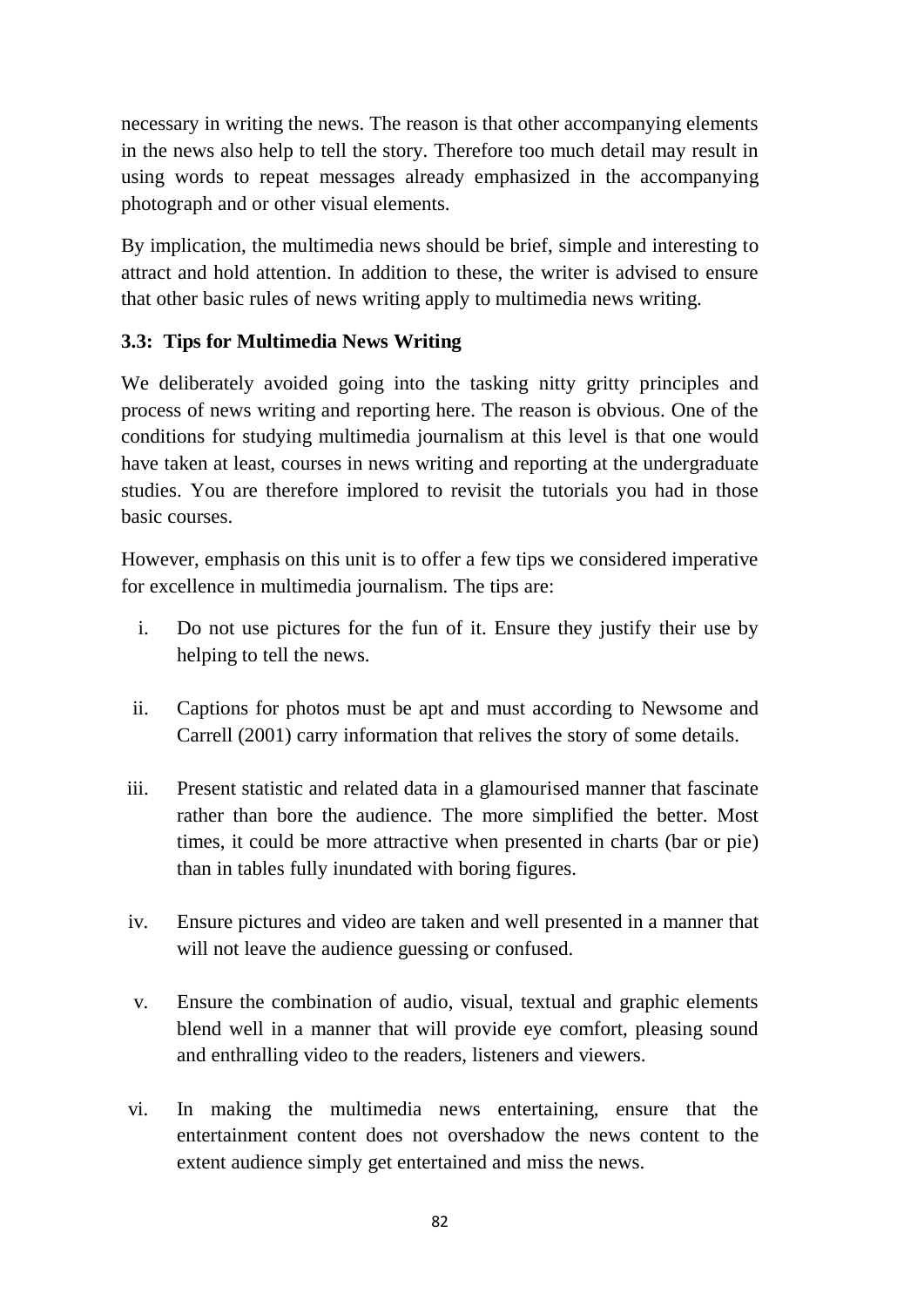- vii. Where you have a personal or group blog ensure the blog is continuously updated with current and interesting news in order to always attract, hold and sustain audience attention.
- viii. Always give priority attention to soft news (human interest stories) known to appeal to people's sense of curiosity, sympathy, skeptism and or amazement (Dominick; 2000). Stories embellished with video clips and pictures as well as audio recording of people's life style (especially social and sexual life), kaleidoscope (or city life), rape (especially by highly placed individuals), teenage pregnancy, as research has shown tend to attract audience attention to multimedia contents more than hard news (Nwodu, 2006).
	- ix. Always look for a scoop. You audience are always interested in news items that are new, distinct and unique.
	- x. Use simple, non-misleading and brief headlines to couch your story. The simpler and shorter the better.
	- xi. Always use simple style of writing to craft your news. Your audience needs to take more in every multimedia communication experience. To facilitate non-confusing textual, audio, visual etc exposure, you need to adopt simple writing style. This style according to Nwodu (2006) makes room for smooth, convenient and pleasurable exposure to multimedia news. Nwodu (2006: 107) further says simple style of writing "creates room for brevity in writing by ensuring that every vocabulary, diction, syntax, phrase, imagery and sentence length is not only simple and short but also, plays significant function in the overall sentence structure".
- XII. Where action photos (still and or motion) are not available, convey your story with literary style by choosing words that are capable of evoking audience members' senses of imagery and aid them to visualize the situation you are reporting. Effective creation of mental pictures in the minds of the targets helps to sustain audience attention to the news.

### **4.0: Conclusion**

Reporting for multimedia channels is not an easy task. It requires a journalist to go a step further to craft stories that combine several elements in a single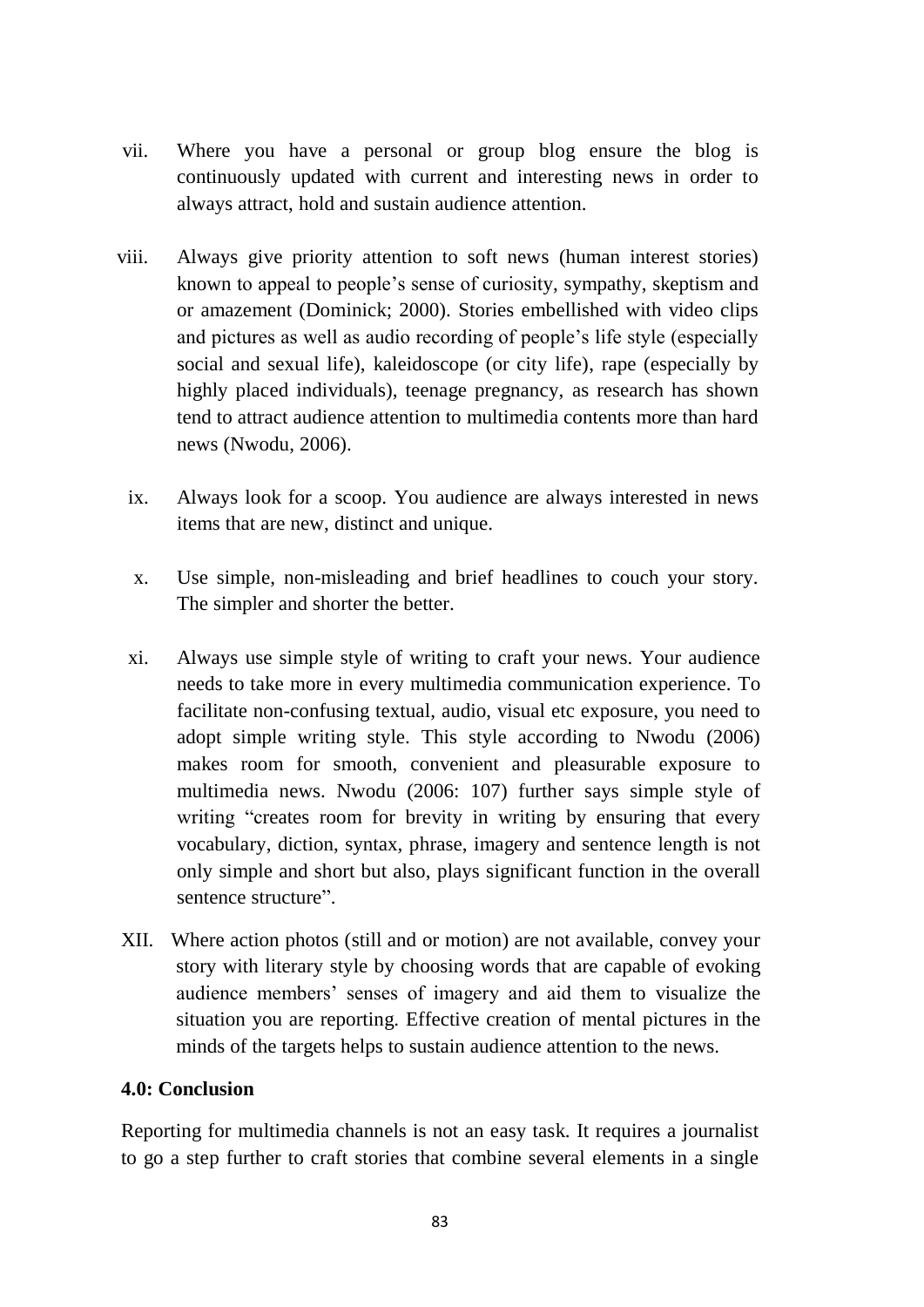communication experience. In doing this, care must be taken to ensure that the elements blend well without contradiction and or confusion.

### **Self Assessment Examination**

Explain the tips you need to know to function well as a multimedia journalist.

## **5.0: Summary**

This unit treated basic principles you need to function well in multimedia news production. It explored specific areas like the process and principles of multimedia news gathering, the process of news packaging and tips for multimedia news writing.

## **6.0: Tutor-Marked Assignment**

Explain the process of news packaging in a multimedia scenario.

## **7.0: References/Further Reading**

Dominick, J.R (2002) T*he Dynamics of Mass Communication: Media in the Digital Age;* Boston: Mc Graw Hill Company.

Hodgson, F.W.(1984) *Modern Newspaper Practice,* London: Heinemann.

Newsome, D and Carrell, B (2001) *Public Relations Writing: Form and Style*; Belmont: Wadsworth/Thomson Learning.

Nwodu, L.C (2006) *Journalism Practice: News Aesthetic, Ethics and Law;* Enugu: Rhyce Kerex Publishers.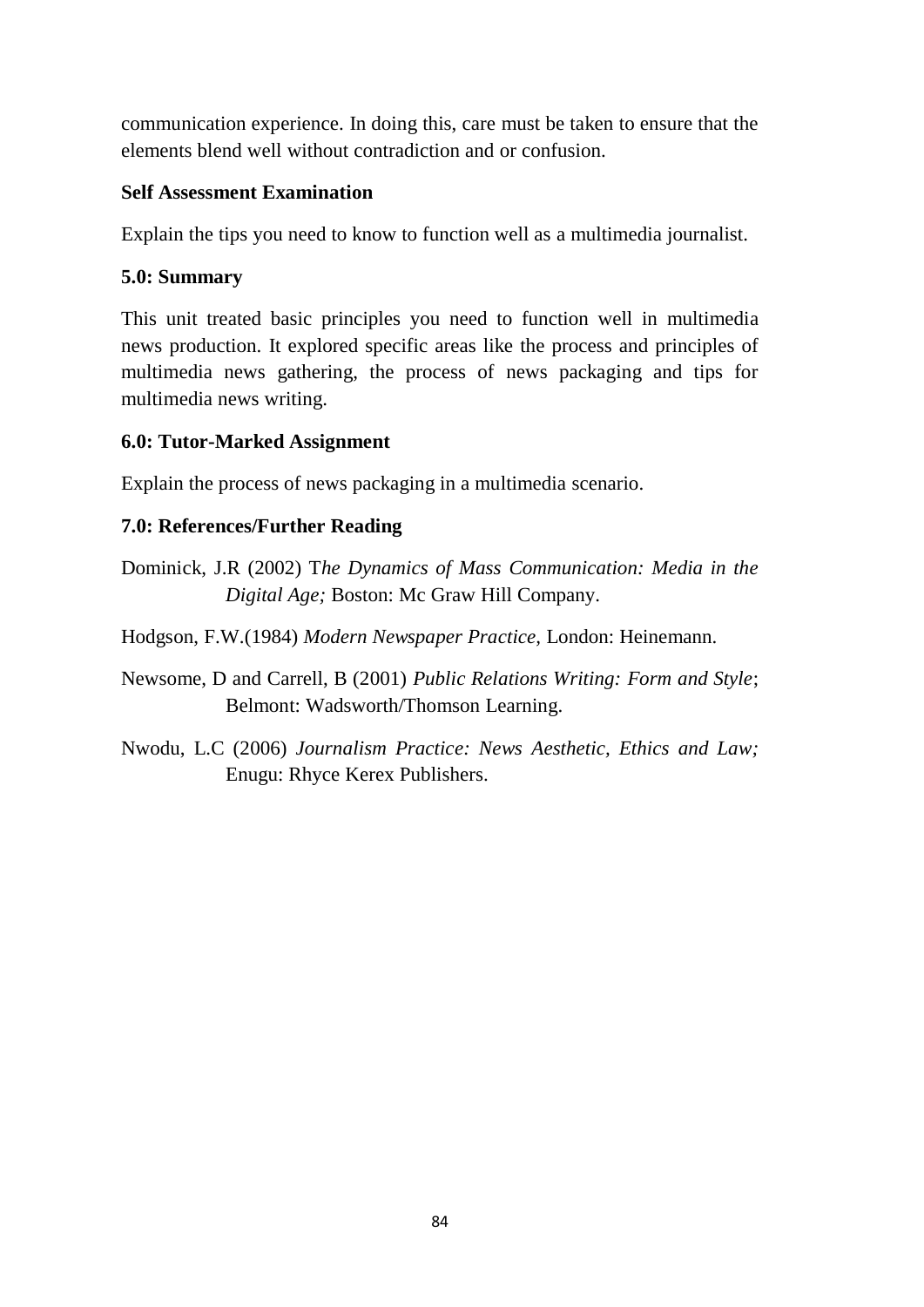**Unit 4: Major Multimedia Journalism Technologies/Tools.** 

**Content**

**1.0: Introduction**

**2.0: Objective**

**3.0: Main Content**

 **3.1: Data Gathering and Entry Devices**

 **3.2: Data Processing and Delivery Devices**

 **3.3: Data Receiving Devices.**

**4.0: Conclusion**

**5.0: Summary**

**6.0: Tutor-Marked Assignment**

**7.0: References/Further Reading**

### **1.0: Introduction**

The contents of multimedia journalism like the conventional journalism contents undergo some processes before reaching the audience. Gathering, packaging, delivery and reception of such contents therefore require special tools. In other words the multimedia journalists require special tools to gather and package their stories. The audience members also need special tools to receive message targeted at them. The question therefore is: what are these tools? The essence of this unit is to briefly x-ray those tools that make multimedia journalism practice possible.

## **2.0: Objective**

At the end of tutorial in this unit, you are expected to learn:

- $\triangleright$  Multimedia tools for information gathering.
- $\triangleright$  Tool for receiving multimedia signals.

## **3.0: Main Content**

## **3.1: Data Gathering and Entry Devices.**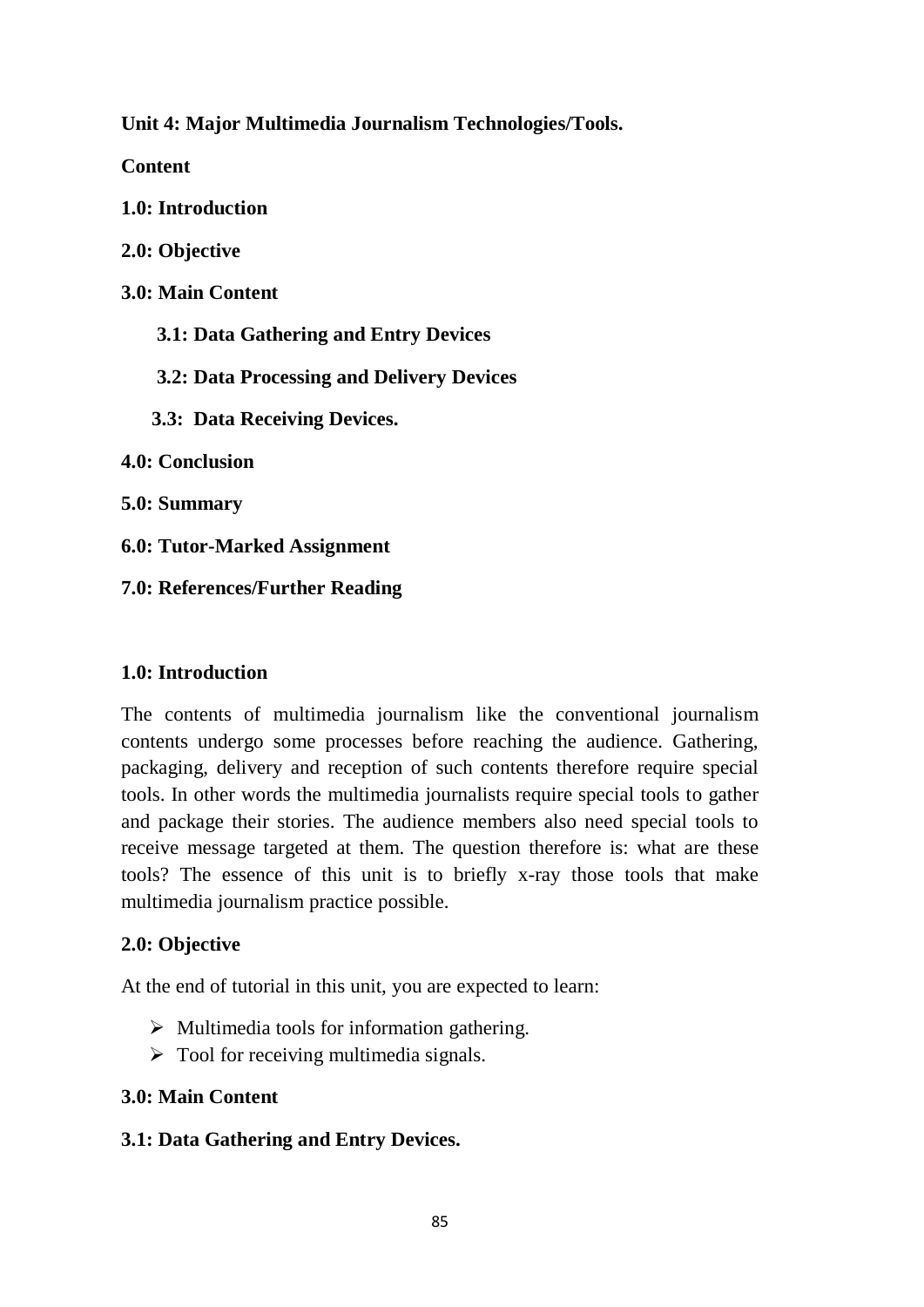A number of digital data gathering and entry devices exist. Some of these devices that are important in multimedia journalism practice are:

**Digital Camera:** This is one of the essential tools for multimedia journalism information gathering devices. Before the invention of digital cameras, motion images or pictures were usually taken in multiples. The analogue videotapes are therefore taken in sequence using chemical films which uses 24 frames per second as a minimal required to "eliminate the perception of moving frames and make the image appear visually fluid to the eye" (Williams and Sawyer; 2003:231).

Today, the presence of digital camera has enabled the digitalization of video shots to the extent the shots can be stored in computer memory and easily displayed in computer screen. It is important to note that the speed of the computer determines the frame rates, that is, how smooth or jerky the movement of the shots will be when displayed.

In contrast to the use of film as is the case in analogue camera, digital camera therefore uses "a light–sensitive processor chip to capture photographic images in the digital form on a small diskette inserted in the camera or on flash-memory chips". As one of the key data capturing and entry devices in multimedia journalism, digital camera allows for captured bits of digital information to be easily copied into a computer hard disk where it can be manipulated as desired and or printed (in case of digital still photographs).

**Scanning Device-Image Systems:** While digital camera is used for taking or gathering images (both motion and still images) in digital form, so the scanner "uses light-sensing equipment to translate images of text, drawings, photos and the like into digital form" (Williams and Sawyer; 2003:226). The scholars further explain, "the images can then be produced by a computer, displayed on a monitor, stored on a storage device, or transmitted to another computer".

It is imperative to note that scanner is a higher level of photocopy machine. However, they differ in the sense that while scanner creates electronic files for storing scanned items, photocopy machine produces paper copies of photocopied items. However, imaging system (also called image scanner or graphic scanner) is a brand of scanning device which "converts text, drawings, and photographs into digital form that can be stored in a computer system and then manipulated, output, or sent via modem to another computer"(Williams and Sawyer; 2003:227). Expanding on this, the scholars add:

> The system scans each image  $-$  color or black and white  $$ with light and breaks the image into rows or color dots,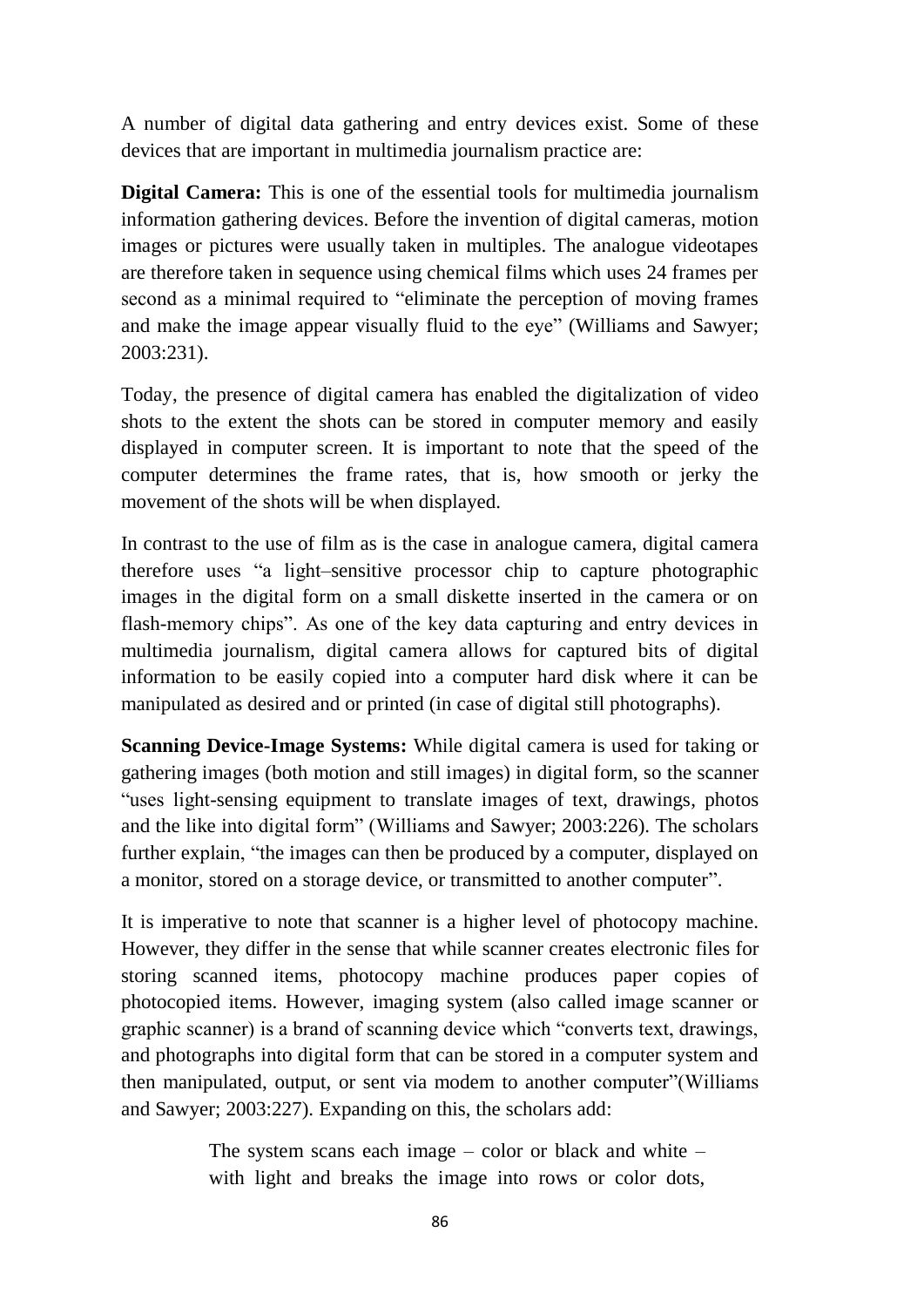which are then converted to digital code called a bitman. The more bits in each dot, the more shades of gray and the more colors that can be representation.

The imaging system therefore helps in capturing textual, graphic and photographic contents in digital manner that allows for easy manipulations for multimedia uses.

**Auditory Input Device:** This device allows for smooth recording of analogue sound and conversion of same into digital form. It is a data gathering device that gathers analogue sound in a continuous variable wave within a certain range of frequency. When the continuous variable waves are fed into computer as digital sound comprising of 0s and 1s, the sound can now be manipulated to produce the desired sound effects. The audio-input devices according to Williams and Sawyer (2003:230) are therefore used essentially to "produce digital input for multimedia computers".

## **3.2: Data Processing and Delivery Devices**

When multimedia data-cum-information are gathered, the next thing is to process and deliver them to the audience members. The process is done essentially with computers and also, delivered or disseminated or uploaded (as the case may be) with the aid of Internet-enabled computers. With computer therefore, the digital textual, visual, audio and graphic data gathered and stored in the system are processed in the manner they ought to be. This processing has to be done with expertise to make the multimedia news to be produced at the end of the processing appear attractive.

However, it is important to re-emphasize that computer (particularly, Internetenabled computer) is the major tool for processing multimedia news. The computer software like Page Maker allows for page design for online newspapers and magazines. With the appropriate software, text, graphs, pictures and other online newspaper contents can be synchronized and produced in a fascinating manner that attracts and holds attention.

In the case of broadcasting, the device allows for the synchronization of audio, visual, textual and graphic elements in a single communication experience.

### **3.3: Data Receiving Devices**

Multimedia journalism signals and or news are usually received electronically with devices that have the enabling facilities. Some of these devices include but not limited to: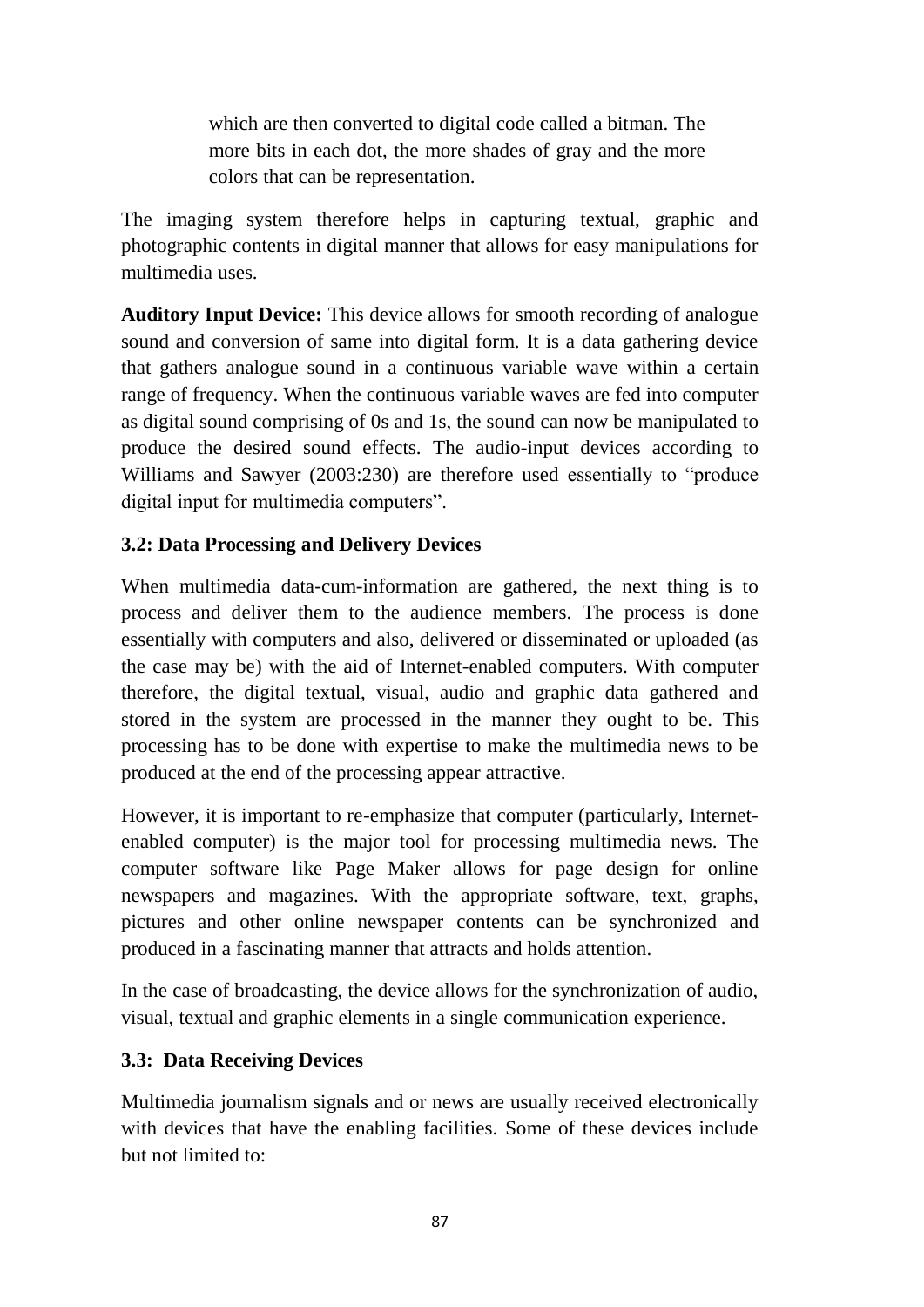- i. Internet enabled computers which allow for Internet broadcasting and online newspapers. In this case, audience members simply log on to a specific medium's website to enjoy continuous multiple news reports, news photos and newsy video clips.
- ii. Mobile phones which double as news gathering and news receiving devices. According to Agu (2011:129), mobile phones serve as veritable instrument that "enhances performance and effectiveness". The scholar adds that the device has made live reporting possible as it has created a "new way of broadcasting in awakening new citizen consciousness". The device enables convenient sound and image recording and uploading either in personal blogs, or the public sphere.

Apart from serving as news gathering device, the mobile phones have doubled as news receiving device – serving multiple functions. Today, people listen to radio, watch television and read multimedia news using their mobile phone enabled handsets. The recent MTN Nigeria powered multimedia news delivery in the users' handsets which combine textual and still photographic news serves as a typical example. Related to this is the satellite videophone which modern journalists use extensively to broadcast and receive reports to and from their networks. This device help journalists to capture, deliver and also receive news and pictures from remote locations at a minimal cost. Other telephones associated with multimedia information receiving devices according to Williams and Sawyer (2003:40-41) are:

- $\triangleright$  Integrated Service Digital Network (ISDN) which consists of hardware and software that allow voice, video and data to be communicated over traditional copper-wire telephone lines.
- $\triangleright$  Digital Subscriber Line (DSL) which uses regular phone lines to transmit and receive data in megabyte per second.
- iii. Cable modem which transmit out going data at 500 kbps and incoming data at 10mbps. It connects a personal computer to a cable TC system that offers Internet connection thereby facilitating the reception of news and other multimedia data via cable networks.

### **4.0: Conclusion**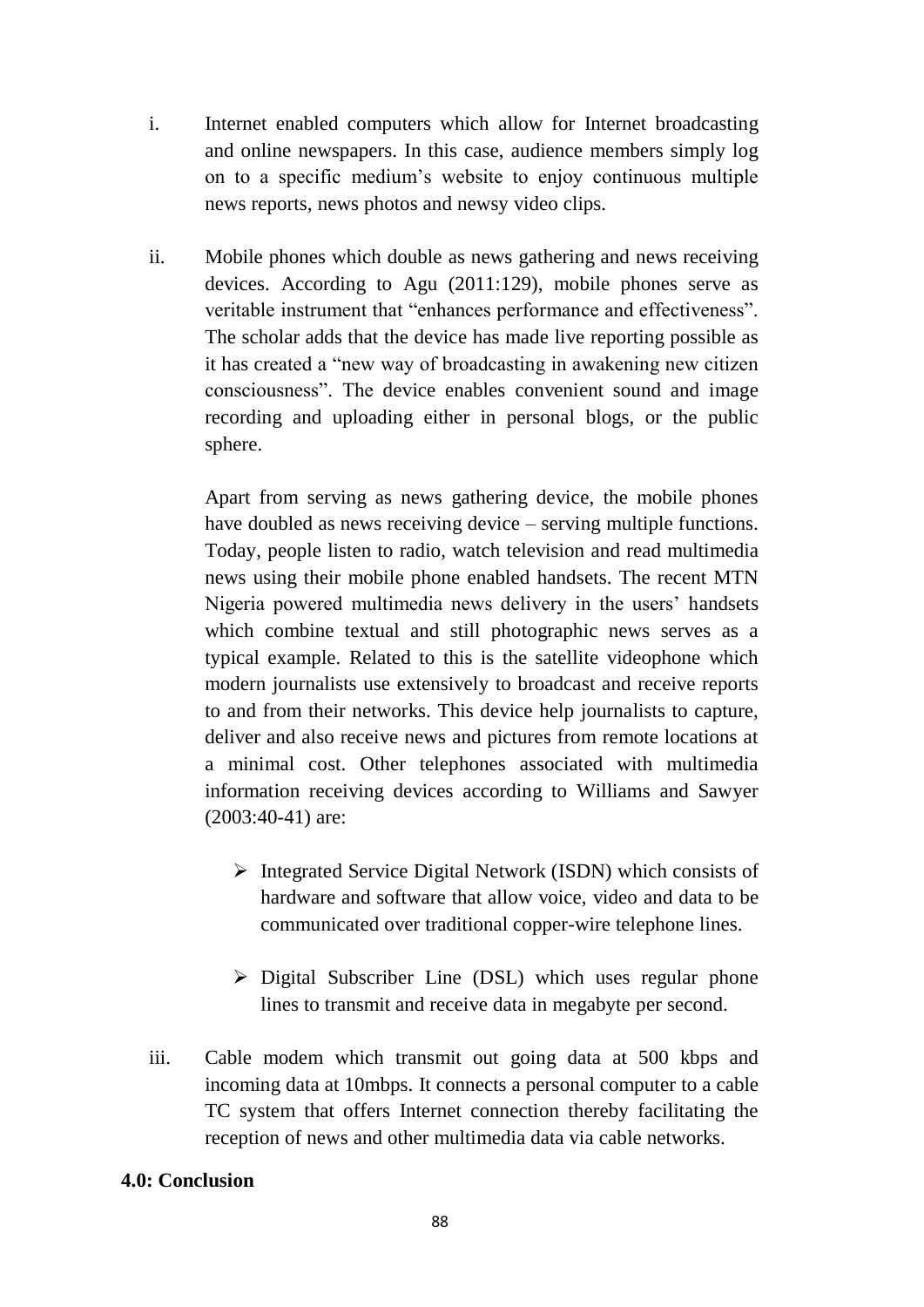Journalism profession is moving far away from the traditional approach in which itinerant journalists roam the city with pen, reporter's diary and archaic analog still camera. Today, news gathering, news processing and news dissemination devices as well as news receiving devices are tending towards holistic digitalization. It is imperative therefore, that journalism educators, researchers, practitioners and students should be conversant with the nature and uses of these devices in order to remain relevant in the profession.

### **5.0: Summary**

This unit dealt with the major multimedia technologies imperative for multimedia news processing. Precisely, the technologies used in the gathering, processing and receiving multimedia news and information were extensively discussed in this unit.

### **Self Assessment Exercise**

Mention and explain the multimedia news and data receiving devices known to you.

### **6.0: Tutor-Marked Assignment**

Discuss the relevance of computer and mobile phones in processing and delivering of multimedia news and information.

### **7.0: References/Further Reading**

- Agu, O. (2011) Uses and Application of Information and Communication Technologies in Broadcasting, in I. S. Ndolo (ed.) *Contemporary Issues in Communication and Society;* Enugu: Rhyce Kerex Ltd.
- Williams, B. K. and Sawyer, S. C. (2003) *Using Information Technology: A Practical Introduction to Computers and Communications;*  Boston: McGraw-Hill/Irwin.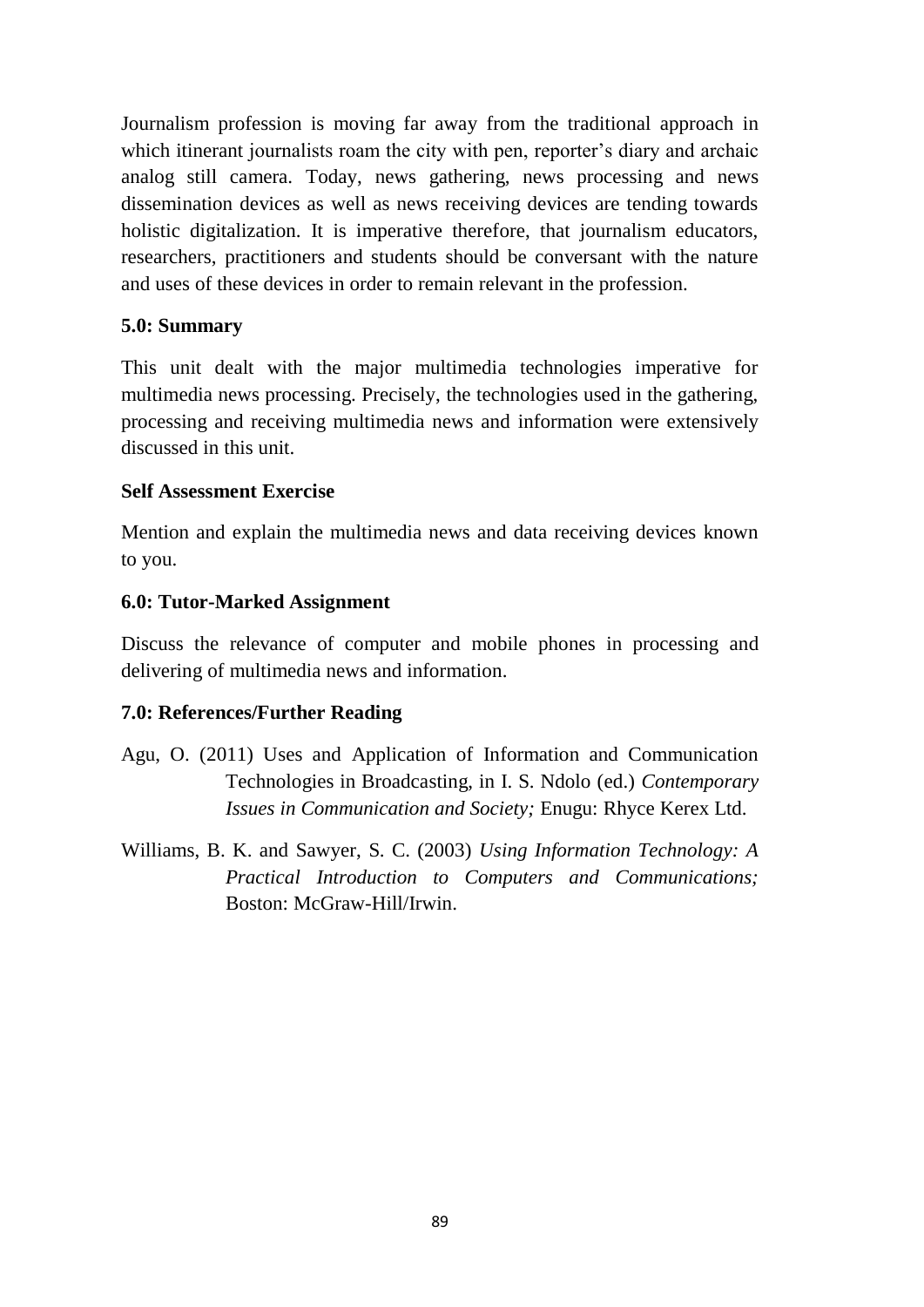## **MODULE 5: RESEARCH, ETHICAL AND LEGAL ISSEUES IN MULTIMEDIA JOURNALISM**

Multimedia journalism no doubt, posses a number of challenges to traditional approach to journalism practice. While some of these challenges are ethical challenges, some are legal challenges. Again the emergent multimedia journalism practice has also raised a number of new research interests in journalism knowledge, practice and inquiry. All these and more are at the root of discussions in this module. The questions this module seeks to provide answers to are: What are the emerging research agenda in the emergent multimedia journalism era? What are the attendants ethical and legal challenges arising from multimedia journalism practice with particular reference to Nigerian social environment? The essence of this concluding module is to expose you to the research, ethical and legal issues and by so doing, stimulate scholarship in these important aspects of multimedia journalism practice. To fulfill the aim of this module therefore, discussions here shall span through four units as follow:

### **Unit 1: Research Interest in Multimedia Journalism**

### **Unit 2: Ethical Issue in Multimedia Journalism Practice**

- **Unit 3: Appraising Legal Issues in Multimedia Journalism Practice**
- **Unit 4: Epilogue: Problems and Prospects of Online Journalism in Nigeria**

#### **Unit 1: Research Interest in Multimedia Journalism**

**Content**

**1.0: Introduction**

#### **2.0: Objective**

- **3.0: Main Content**
	- **3.1: Research: Brief Conceptual Overview**
	- **3.2: Need for Research in Multimedia Journalism Practice**

#### **3.3: Areas of Research Interest in Multimedia Journalism**

#### **4.0: Conclusion**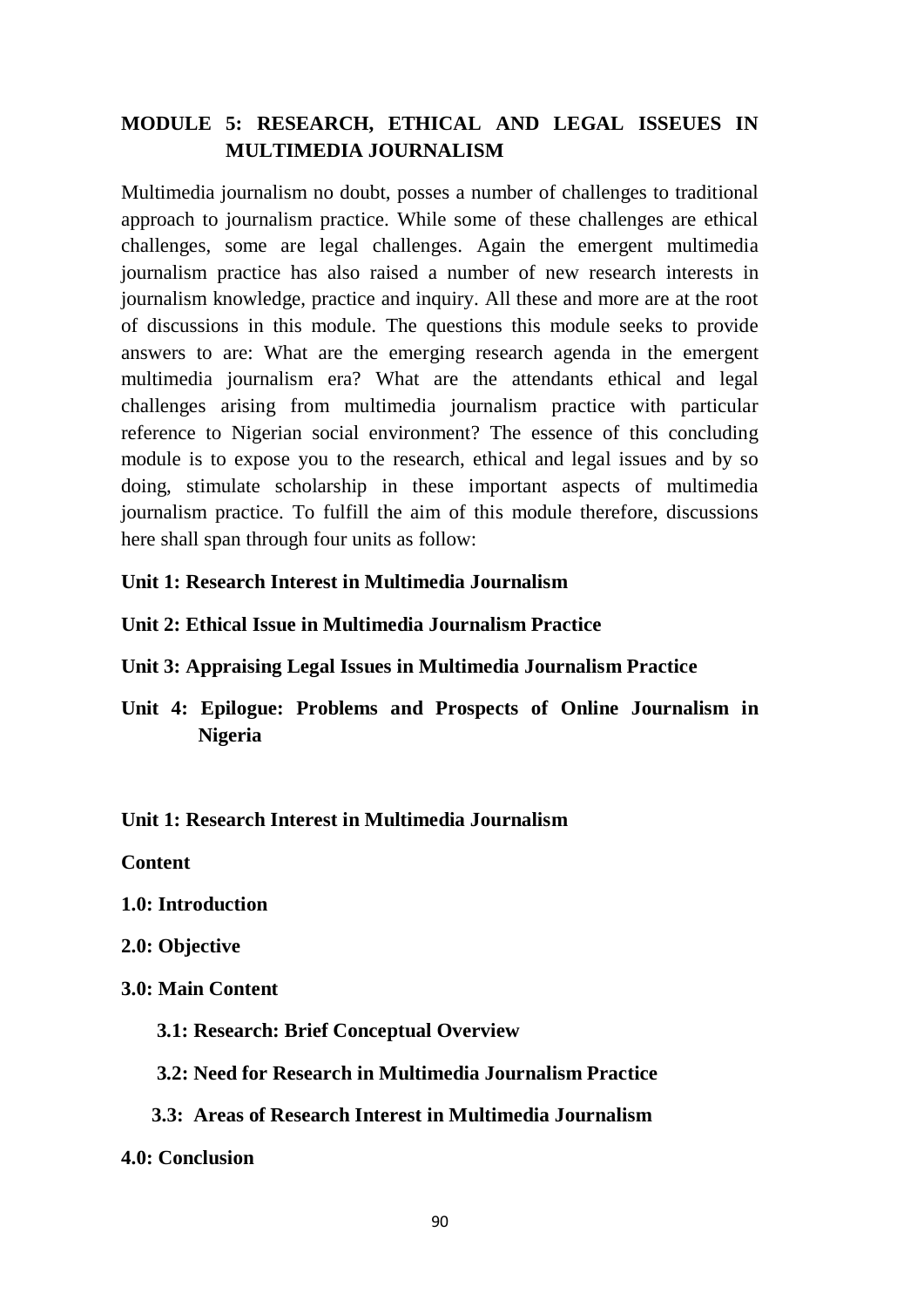### **5.0: Summary**

## **6.0: Tutor-Marked Assignment**

## **7.0: References/Further Reading**

## **1.0: Introduction**

Research is no doubt, relevant in every aspect of professional practice. This is so because research helps professionals to gain deeper knowledge of their profession and the attending challenges. This is why this unit is designed to expose you to research interests in multimedia journalism practice.

## **2.0: Objective**

At the end of tutorial in this unit, you will gain:

- $\triangleright$  Refreshing knowledge of the rubrics of research.
- $\triangleright$  Understanding of the relevance of research in multimedia journalism.

## **3.0: Main Content**

## **3.1: Research: Brief Conceptual Overview**

Many scholars have over the years, offered a number of definitions of research. We shall consider a few of such definitions here to serve as guide to our discussion. These are:

- i. Research is a systematic, controlled, empirical and critical investigation of hypothetical proposition about the presumed relations among natural phenomenon (Kerlinger quoted in Wimmer and Dominick, 1987:8).
- ii. Research is the process of arriving at dependable solutions to problems through planned and systematic collection, analysis and interpretation of data (Osuala, 1987:1).
- iii. Research is a serious study of a subject, which is intended to discover new facts or test new idea (Summers et al, 1995:1205).

There is a commonality in the above definitions. The commonality according to Nwodu (2006) is that research is all about systematic probing of the relationships existing between variables. Research therefore, could be: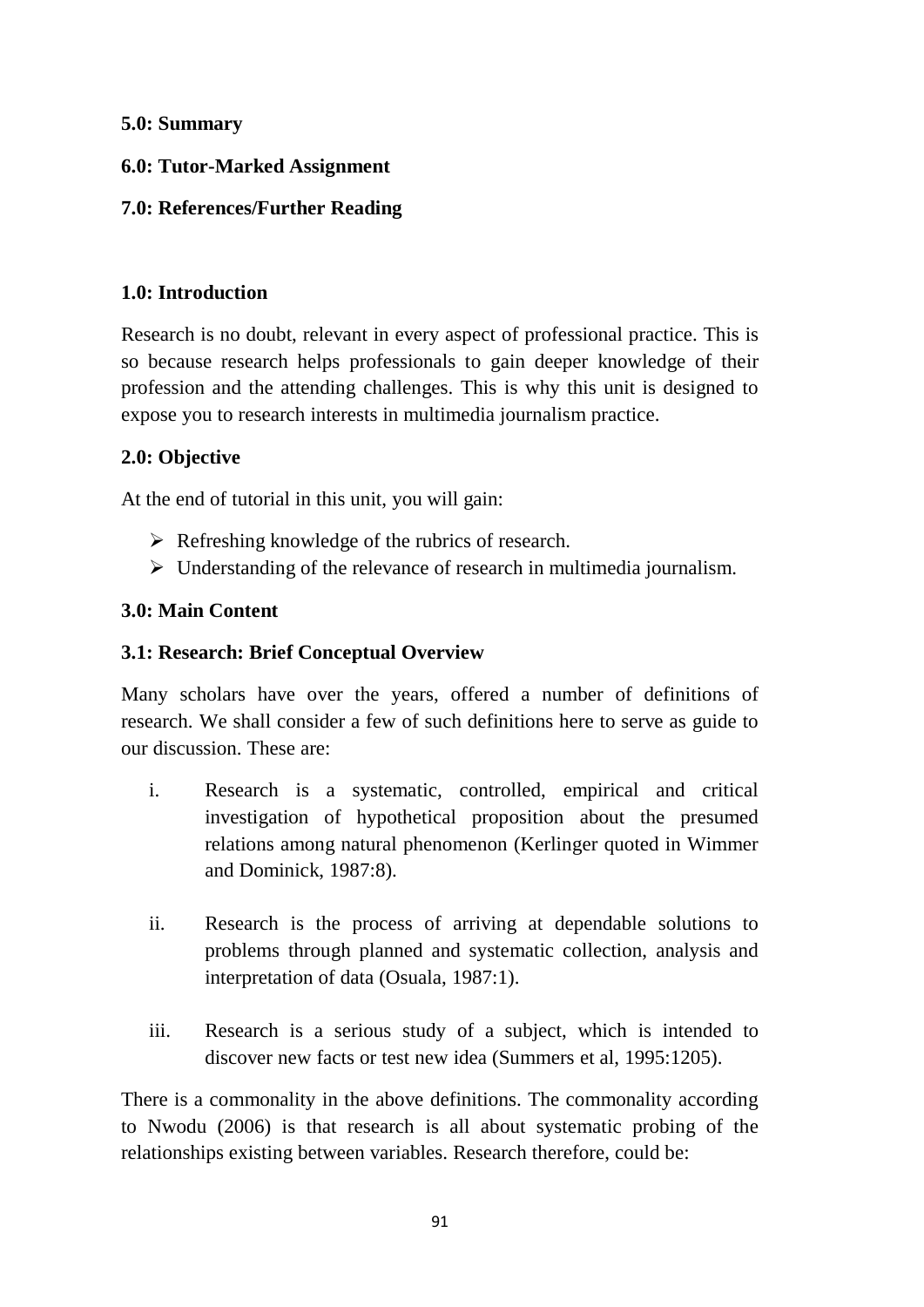- a. Pure research which is knowledge-based or driven research with primary interest in solving academic problems and or adding to theoretical knowledge.
- b. Applied or decision-making orientated research which is industrialdriven with the aim of providing solution to specific problem facing an industry.

Irrespective of the nature, research plays important functions in human endavours. The functions are summarized as follow:

- i. Research offers systematic approach to our understanding of why things happen or fail to happen in certain ways through critical observation; objective questioning of dynamic phenomenal behaviours; and systematic gathering and organizing of observable facts.
- ii. Research enables us to assign meanings to observable facts and offer informed interpretation of the implications of the outcome of research effort.
- iii. Research is cumulative and as such, every research work builds on the strength of previous studies. This cumulative nature helps us to draw from past knowledge to understand the present and by extension, predict the future.
- iv. The outcomes of research not only have futuristic (predictive) values, it also offers theoretical explanation of the "consistency in behavior, situation and phenomenon" (Wimmer and Dominick, 1987:11).

### **3.2: Need for Research in Multimedia Journalism Practice**

Multimedia journalism as we have severally pointed out in this course is all about telling stories with technology. It is therefore, a new addition to the string of news reporting approaches outside the traditional media outlets. It provides new technique for both media producers and the media consumers (audience members).

It is natural that this new technique will certainly pose new challenges in journalism practice. No matter how we may pretend, we may not understand these challenges until we are able to build a body of multimedia journalism knowledge through research. As key to unlock hidden knowledge, research is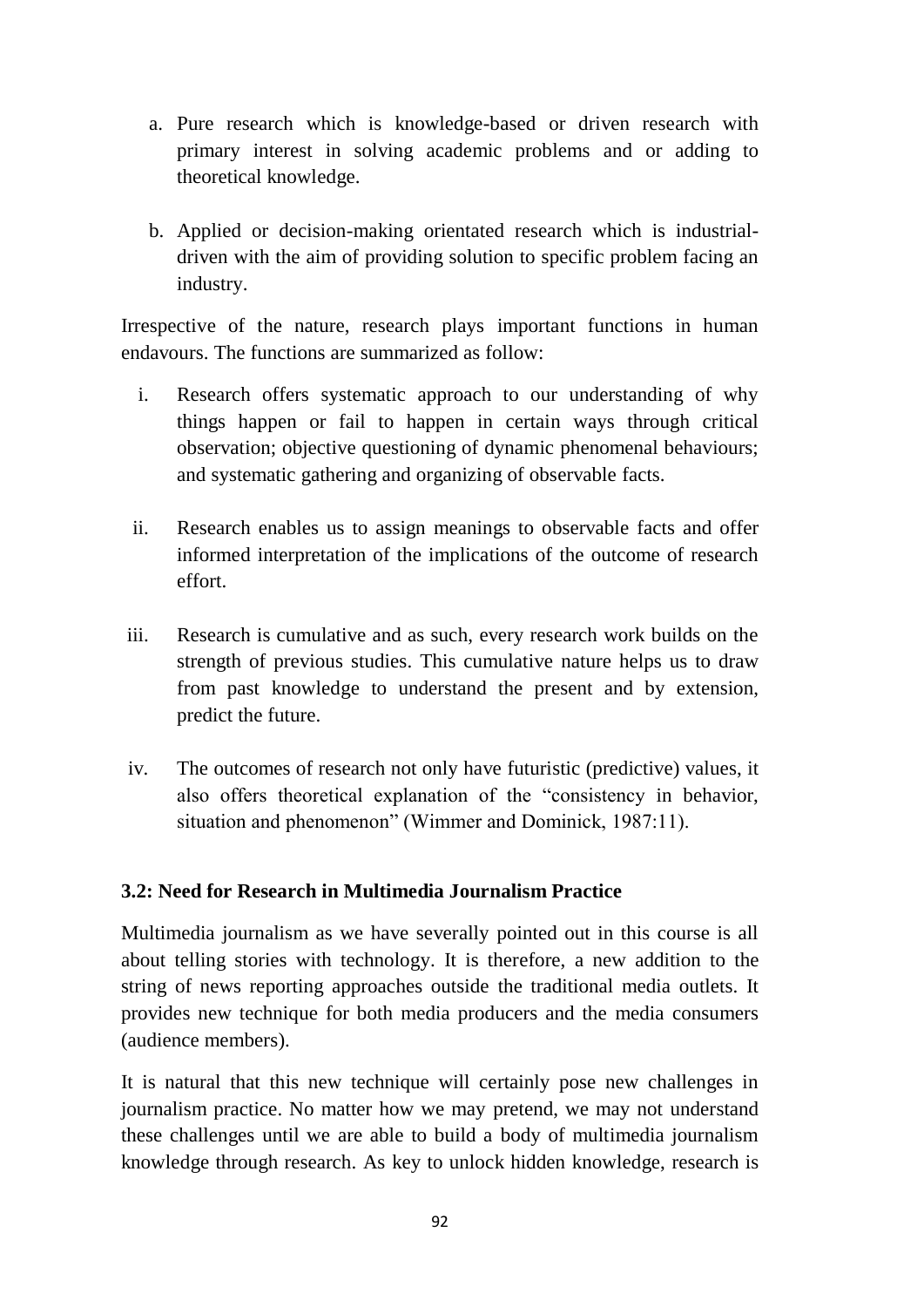therefore needed in the field of multimedia journalism to achieve a number of goals to include:

- i. Expand and enhance the frontier of knowledge of multimedia and journalism practice beyond what is known presently.
- ii. Understand and clarify emerging issues, developments and trends in multimedia journalism practice, training and scholarship.
- iii. Question and understand how various elements of multimedia combine or fail to combine and how such combinations affect audience members' consumption of multimedia news and information.
- iv. Understand the difficulties or otherwise the audience members encounter in the process of accessing and utilizing multimedia news and information.
- v. Develop multimedia journalism-orientated theories and models that can further help facilitate our broad view of this emerging body of professional knowledge and practice of multimedia journalism.
- vi. Understand the extent of cohesiveness or otherwise, is the synergy between different companies, newsrooms or departments that converge and share information in multimedia environment and how such synergy or convergence has affected the nature of information flow.
- vii. Understand better, what should be the practicable and realistic ethical and legal underpinning of this emerging technology-driven brand of journalism.
- viii. Understand how practitioners are responding to the emerging shift from "individualistic single-media journalism to team-based collaborative multimedia journalism" (Deuze, 2004) which multimedia journalism represents.

In all, both pure and applied researches are needed to standardize the knowledge and practice of multimedia journalism as well as the issues arising from the practice.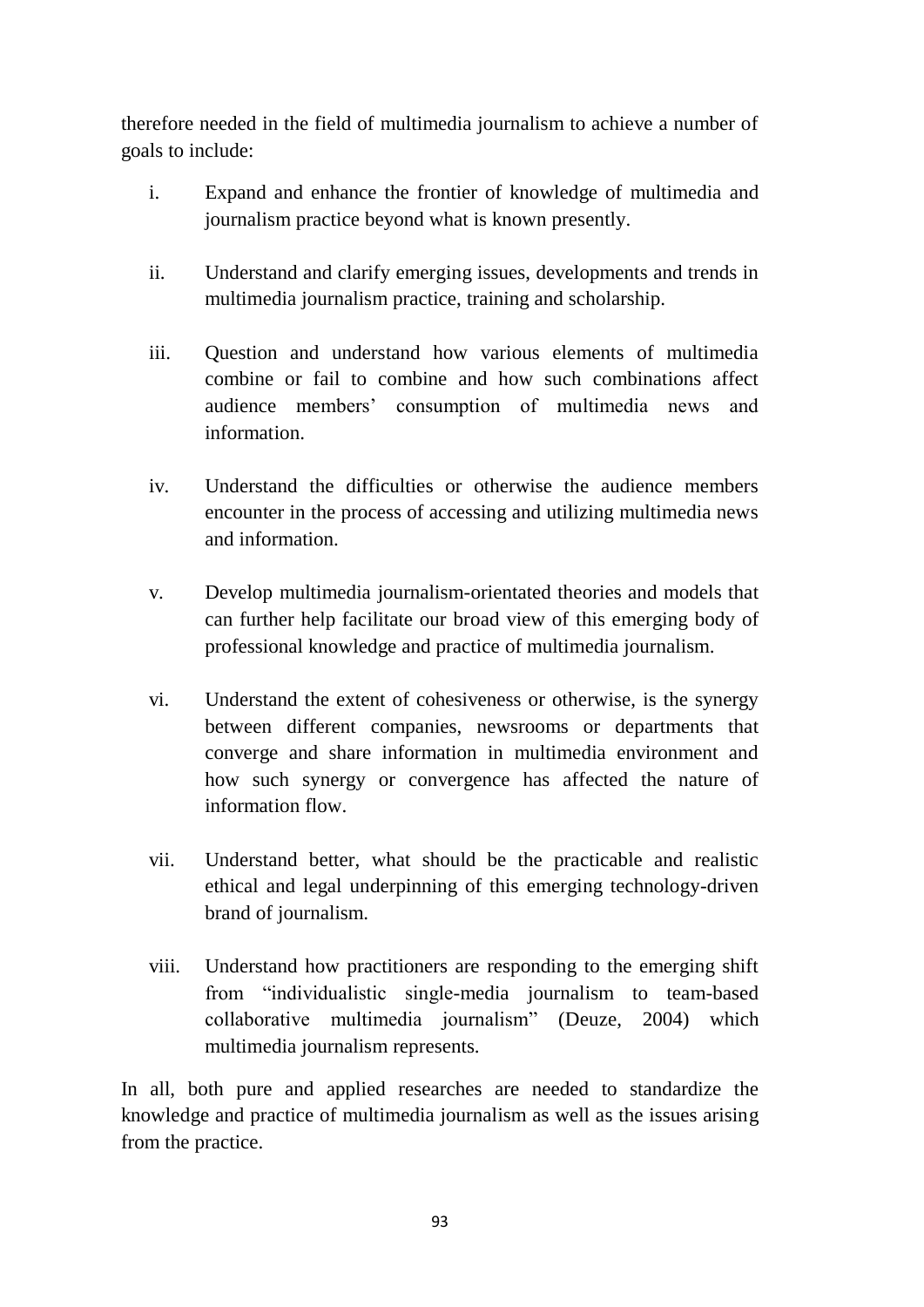### **3.3: Areas of Research Interests in Multimedia Journalism**

Research in traditional mass media and journalism focus essentially on analysis of media content and survey of what the media do for people as well as what people gain or derive from media exposure. Such researches according to Nwodu (2006:125-128) have concentrated on:

- i. Audience profile research which bothers on fathoming the demographic and psychographic profile of mass media audience members.
- ii. Item-selection process which entails determining and selecting media contents that will hold greater interest to the audience members.
- iii. Uses and gratifications studies which focuses on understanding what motivates the audience to deliberately seek out for media information – that is what the audience members look out for in media contents.
- iv. Content analytical inquiry of how issues are covered in the media with emphasis on the quantity and quality of coverage given to the issues. Attention is usually placed on the number of mentions an issue received in the media, how the issue was framed in the media via prominent positioning among other things.
- v. Editor-reader comparison researches which try to evaluate editor's perception or assessment of their news medium against public assessment of the same media.

Since multimedia journalism is more of technology-driven kind of journalism, it follows that it will come with its own areas of research interests. Plausibly, all of the above are also part of the research interest areas in multimedia journalism. There are however, other emerging research interests. We shall therefore, discuss these additional areas of research interests here. But it is important to note that the points we are going to raise do not contradict the traditional areas of research interests already discussed in this unit. Thus the additional research interests are:

i. Basic multimedia journalism research which should focus attention on but not limited to: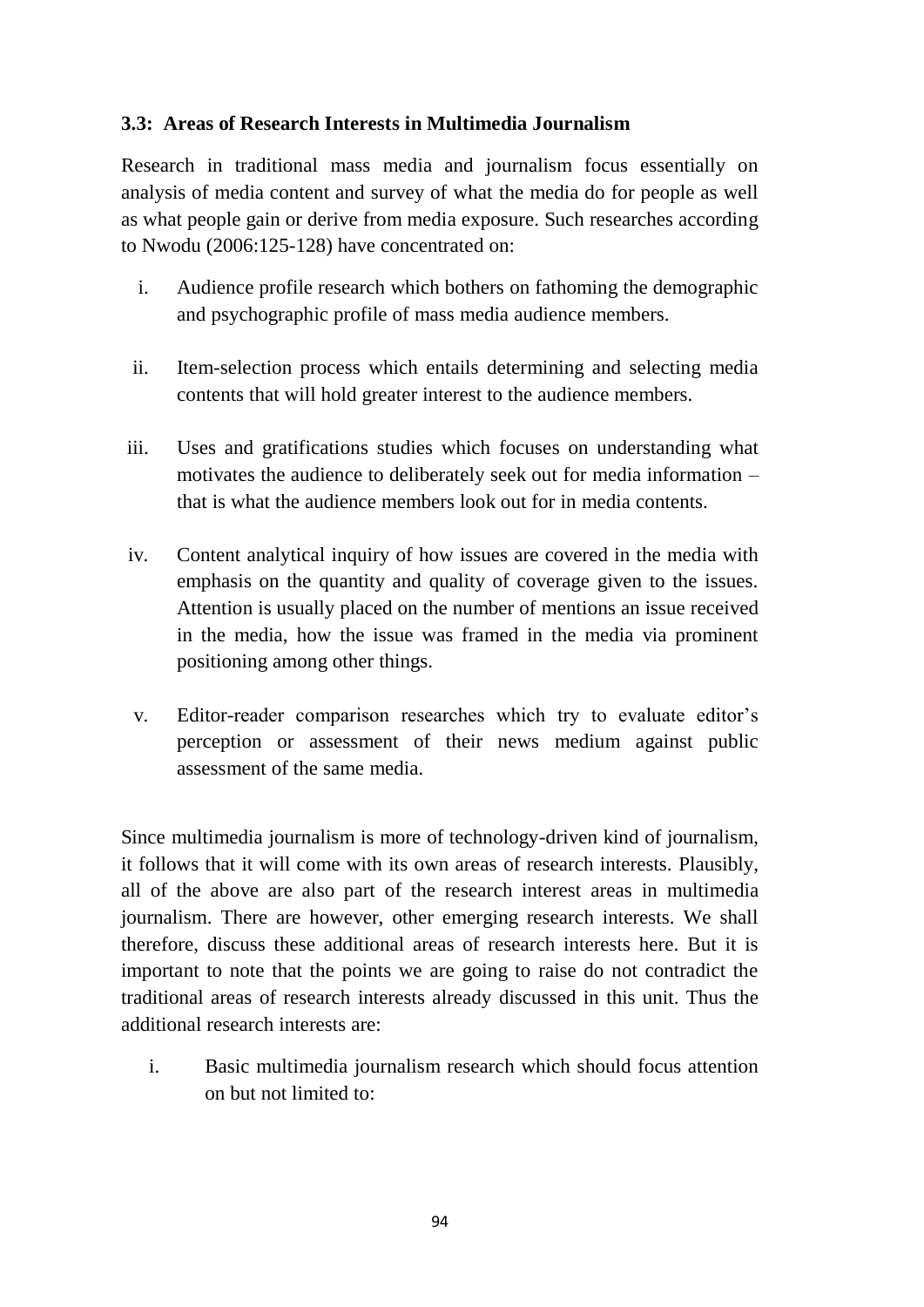- $\triangleright$  Standardized principles, theories, laws, ethics, visual framing and styles of reporting news with greater efficiency and reliability in the context of the changing media landscape.
- $\triangleright$  Evolution of concrete and universally acceptable skills, workflows and distinct forms or types of writing for multimedia as an emerging area of journalism practice.
- $\triangleright$  Investigate how best to develop and sharpen trainees' ability to gather and report news using multimedia format, identify the militating factors impeding on effective use of technology to tell stories; and how to systematically solve the problem and enhance efficiency in multimedia news gathering and dissemination.
- $\triangleright$  Investigate the influence of multimedia convergence in changing journalism practice with emphasis on the implications of information sharing and dissemination.
- ii. Applied research that will concentrate on enhancing our practical knowledge of multimedia journalism practice. Emphases here should be on:
	- $\triangleright$  How mobile connectivity, interactivity and convergence are altering journalism practice vis-à-vis the industry.
	- $\triangleright$  How to effectively tackle infrastructural problems like electricity, limited broadband, technical services and huge costs of procurement and maintenances (peculiar to Nigeria and other developing nations). Related to this, are other physical challenges. Research should address the issue of physical challenges likely to retard the development of multimedia journalism scholarship and practice in Nigeria.
	- $\triangleright$  How to deal with quacks as multimedia and online journalism is currently infested with non-skilled practitioners who lack essential training in journalism skills and practice; and who care less about multimedia and journalism principles like objectivity, fairness, balance and credibility.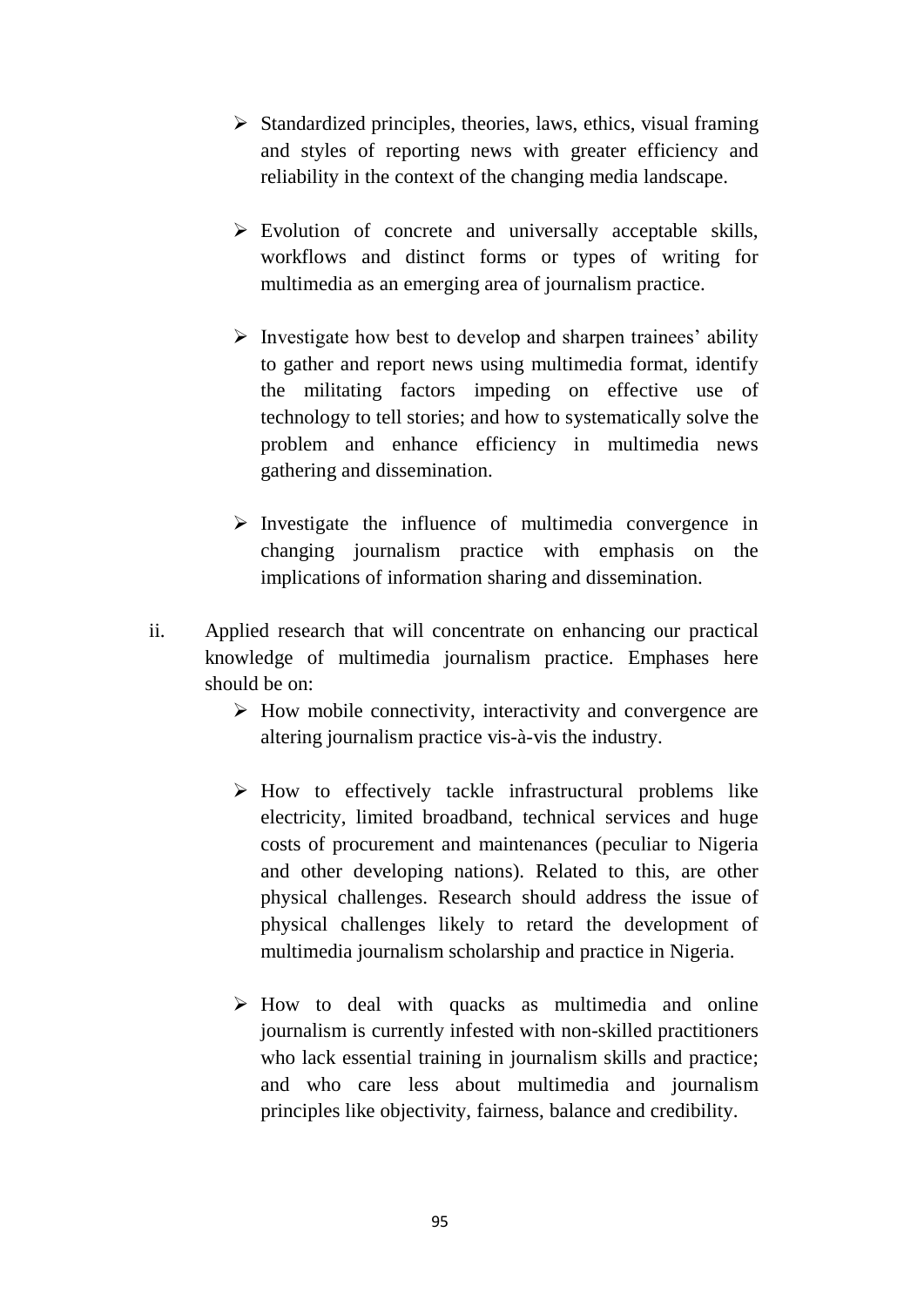$\triangleright$  How best to structure the news in order to carry illiterate audience along especially in developing nations. Increase in telecommunication and computer communication channels and connectivity without adequate training of both the practitioners and the audience (who are largely illiterates) will impede rather than enhance greater participation in multimedia experience. This is true given that the illiterate audience members will be completely cut off from multimedia experience.

Research in these areas should therefore focus on how to make this training participatory, all inclusive and productive. Research in this context should address issues relating to: who should be trained to effectively train other trainees; what should be the key subject of the training; how should the training be made interesting to attract greater participation and by extension, generate interest in multimedia journalism practice; and so on.

### **4.0: Conclusion**

The challenges of multimedia journalism as an emerging aspect of changing media are multifarious and cannot be solved in a study. Continuous and diverse studies are therefore required to understand the challenges as they come, conceptualize and contextualize them; and evolve research-based solutions to the challenges. This is why we cannot effectively undergo tutorial in multimedia journalism practice without recourse to research dimension of the course. This is simply, what we have done in this unit.

### **Self Assessment Exercise**

Why do you think research is necessary in journalism practice?

### **5.0: Summary**

This unit aimed at exploring the relevance of research in multimedia journalism. In line with this aim, tutorial here focused on brief conceptual overview of research, the need for research in multimedia journalism education and practice, and the major areas of research interest in multimedia journalism. You are expected to go through this unit thoroughly and perhaps, identify a gap which you could systematically investigate to serve your final research interest.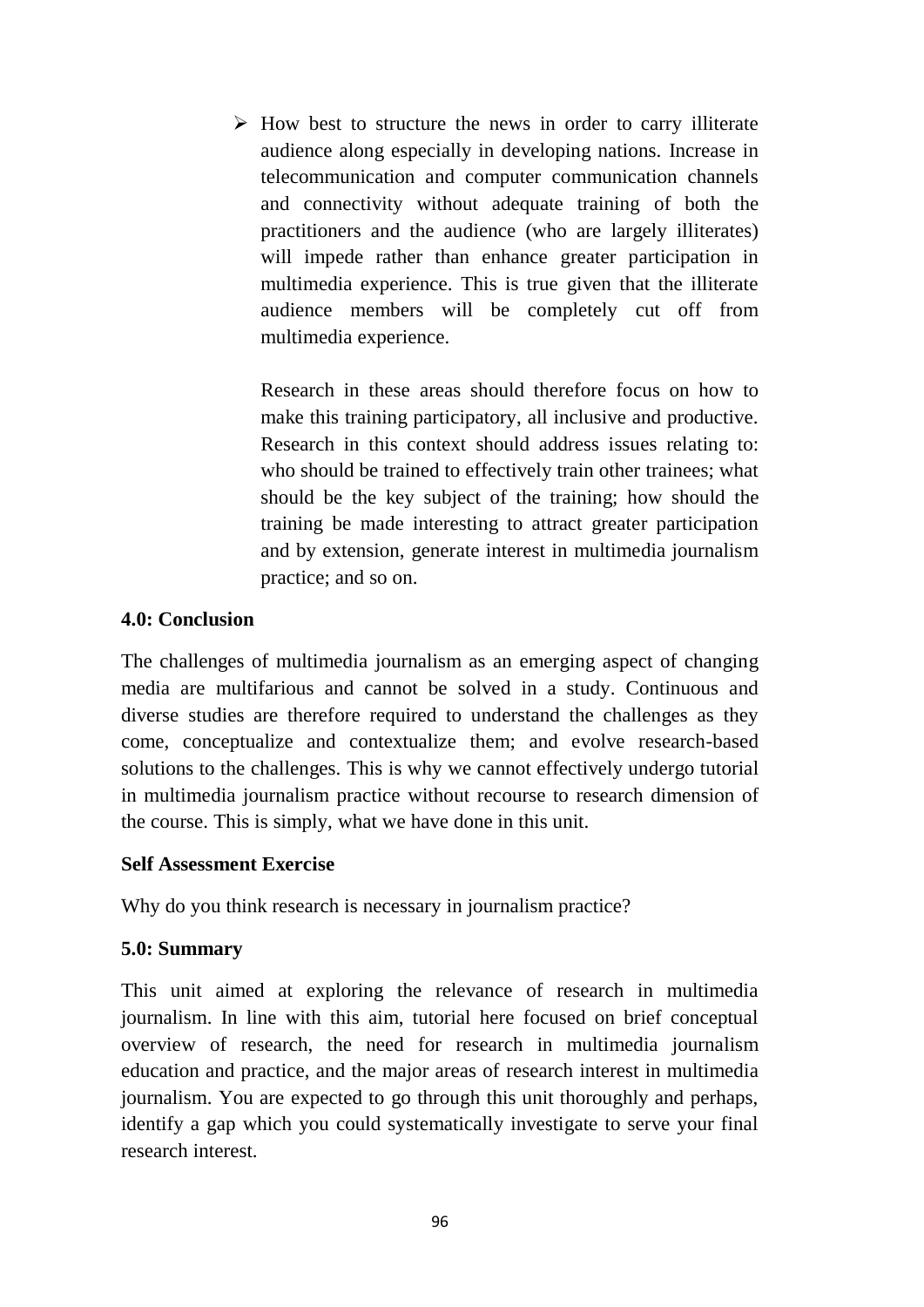#### **6.0: Tutor-Marked Assignment**

Define and explain the concept, 'research' stressing areas of research interest in multimedia journalism scholarship and practice.

#### **7.0: References/Further Reading**

- Deuze, M. (2004) What is Multimedia Journalism? Online Publication (pdf) issn146/-070xprint/issn1469-9699online/04/020139-14, retrived on 17/10/13.
- Nwodu, L. C. (2006) *Research in Communication and Other Behavioural Science: Principles, Methods and Issue,* Enugu: Rhyce Kerex Publishers Ltd.
- Osual, E. C. (1987) *Introduction to Research Methodology;* Onitsha: African-FEP Publishers.
- Summers, D. et al (1995) *Longman Dictionary of Contemporary English;*  England: Longman.
- Wilson, D. (2011) *Communication for Social Change and Development;* Uyo: ACCE Nigeria.
- Wimmer, R. D. and Dominick, J. R. (1984) *Mass Media Research: An Introduction;* California: Wadsworth Publishing Company.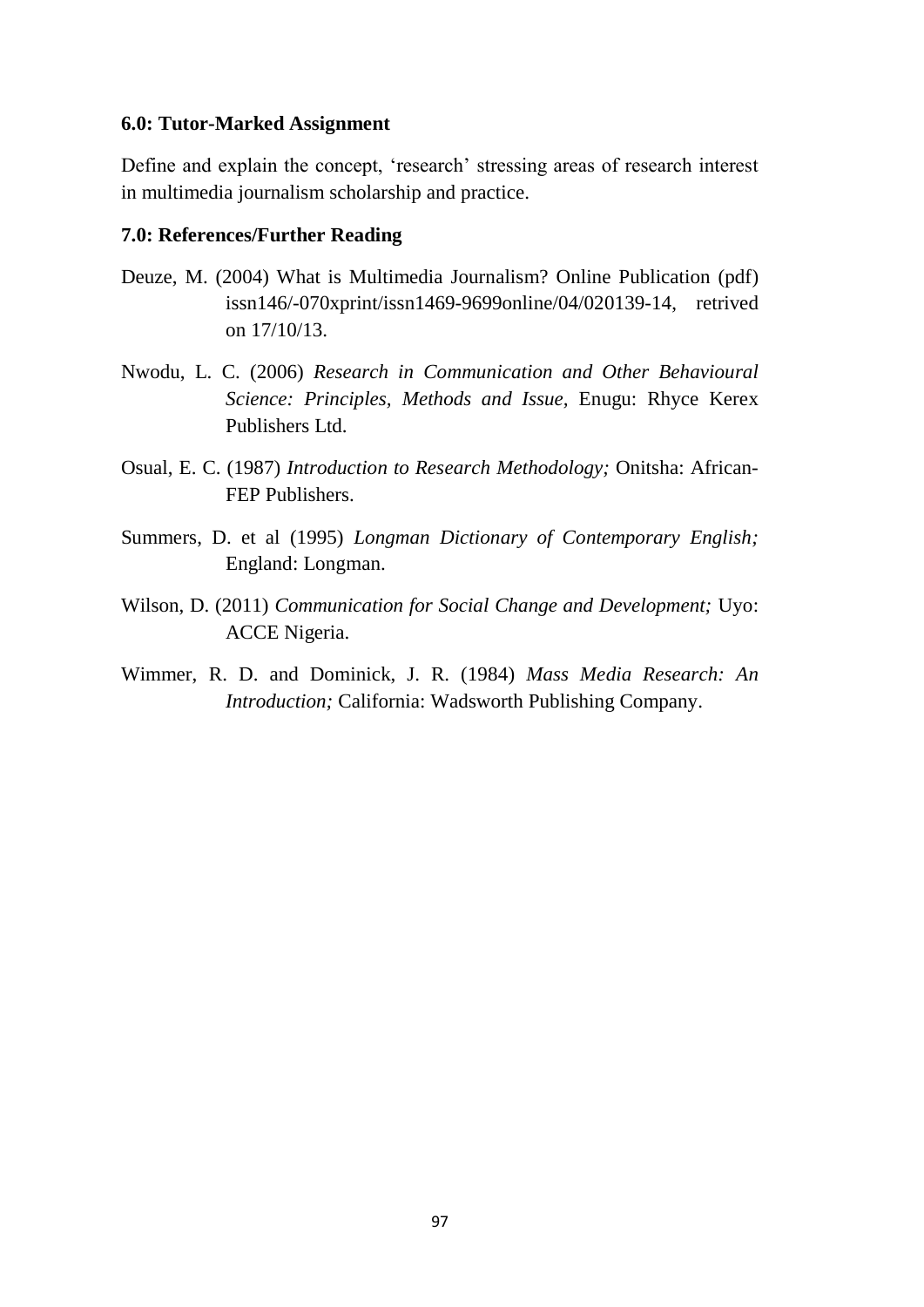**Unit 2: Ethical Issue in Multimedia Journalism Practice**

**Content**

**1.0: Introduction**

**2.0: Objective**

**3.0: Main Content**

 **3.1: Meaning of Ethics**

 **3.2: An Overview of Journalism Ethics**

 **3.3: Ethical Issues in Multimedia Journalism**

**4.0: Conclusion**

**5.0: Summary**

**6.0: Tutor-Marked Assignment**

**7.0: References/Further Reading**

### **1.0: Introduction**

Senam (2011:325) describes journalism as a "profession in transition" likening it to chameleon that changes its colour in line with the environment it finds itself. The driving force behind this apparent and constant change in the nature of journalism practice is obviously traced to the continuous change in communication technologies which multimedia technology is part.. It follows that the invention and introduction of technology of communication certainly comes with new challenges to the professional skill, practice, ethics and law. This explains why this unit is relevant to us. The essence is to fathom ethical issues arising with the introduction of multimedia journalism as an evolving brand of journalism practice.

## **2.0: Objective**

Tutorial in this unit is designed to expose you to:

- Refreshing overview of journalism ethics.
- Ethics issues associated with multimedia journalism.

## **3.0: Main Content**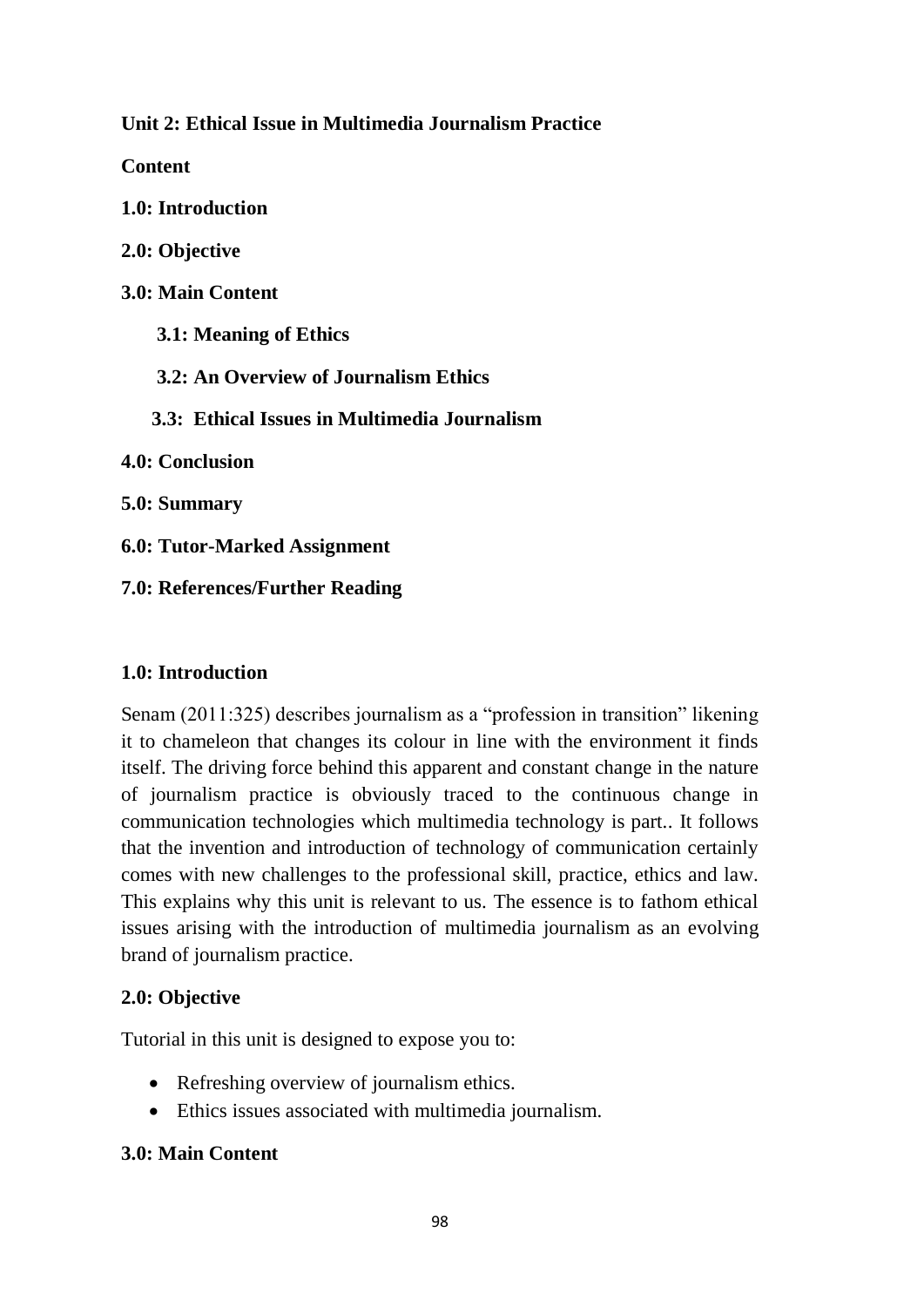## **3.1: Meaning of Ethics**

The doyen of media ethics, Merril (1975) offers elaborate definition of ethics as "a normative science of conduct, which stipulated guidelines, rules, principles and codes that are designed to lead individual to make moral decisions". The implication according to Nwodu (2006:135) is that morality is at the core of ethical discourse-cum-practice. Nwodu (2006) further informs that:

> In the context of ethics therefore, the acceptance or otherwise of human attitudes and behaviors'; actions and inactions; and overall conducts can be based on relative moral uprightness or otherwise of such conducts.

Simply put therefore, ethics is "a moral rules or principle of behavior for deciding what is right and wrong" (Summers et al; 1995: 466). Ethical precepts of any given profession therefore, spell out moral conducts which should guide the actions of the practitioners.

The need for professional ethics is premised on the fact that legal provisions are incapable of providing holistic check against recklessness and excesses in most professional practices. As Nwodu (2006:135) points out therefore:

> By prescribing the dos and don'ts in most professional practices, ethics provide enabling environment that encourages individuals to control their instinct and carry out their professional activities in a rational manner.

Ethics tasks the consciences of practitioners in various professions to practice in most credible and acceptable manner. As a moral philosophy, ethics help to determine what is socially right or wrong.

# **3.2: An Overview of Journalism Ethics**

In the above segment, we conceptualize ethics as a moral philosophy that guides social-cum-professional conducts. Relating this to journalism practice would therefore, means that journalism ethics is a code of moral philosophy that guides journalism professionals in their professional practice and or conduct.

This explains why Ekeli and Enokbahare (2011:341) agree that "when journalists write they are not simply writing for the consumption of others, they do so as self expression…" Impliedly, the way a journalist writes a story clearly depicts his/her level of ethical compliant. The moral dos and don'ts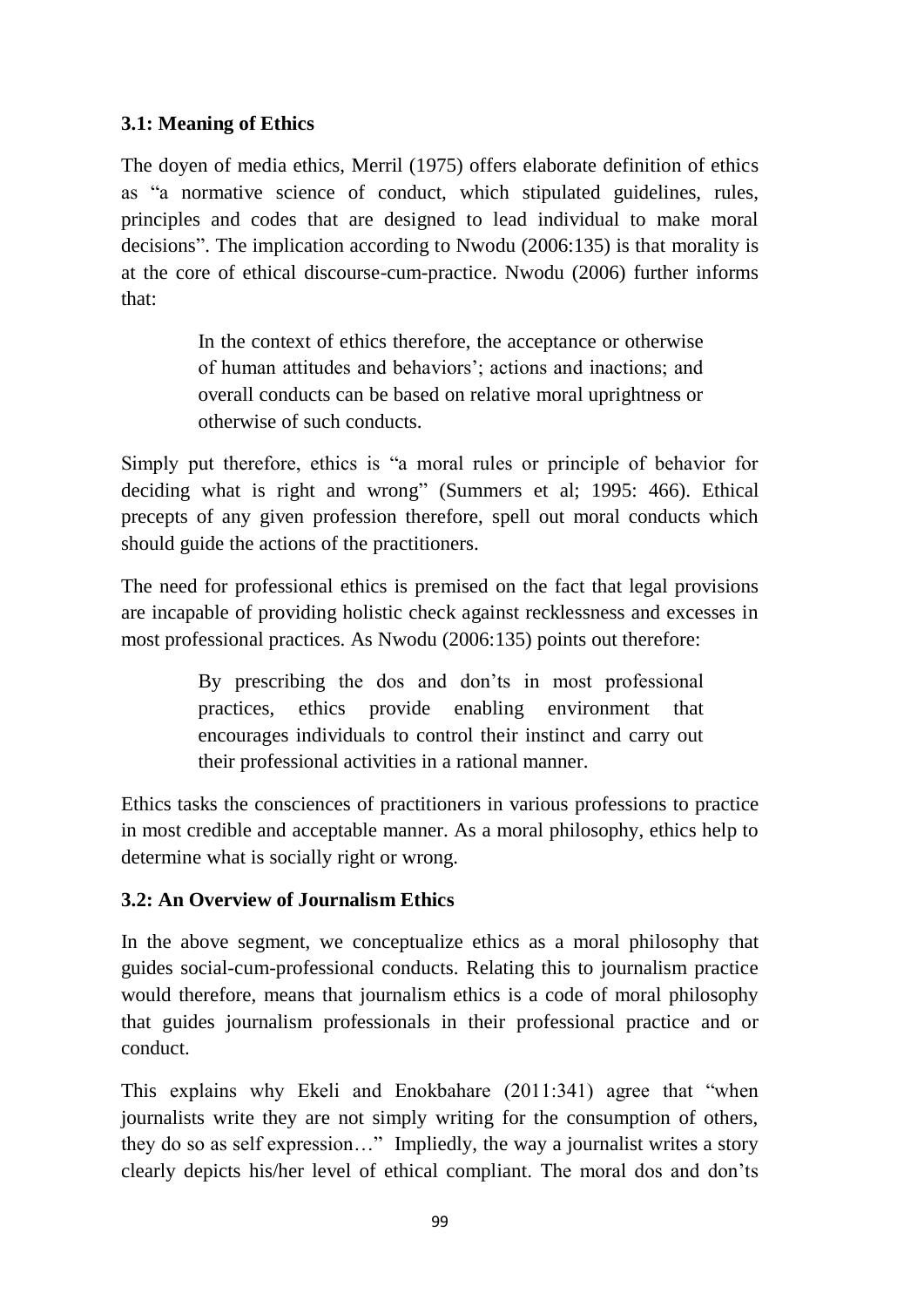guiding journalism profession therefore constitute what we know today as ethical precepts of journalism practice.

Defined in a more technical and media terms, it simply means "the application of rational thought by media professionals when they are deciding between two or more competing moral choices" (Baran; 1999: 391). In applying ethics in the discharge of their duties, journalists are faced with a number of clashing interests. These interests according to Day (1997) cited in Baran (1999:393) are:

- i. Individual conscience that is the journalist's personal interest.
- ii. The interest of the object of the act which affects journalist's actions.
- iii. Financial interests of the media institution which is the corporate interest.
- iv. The interest of the profession concerned with actions that will sustain the profession.
- v. The interests of the society which is concerned with professional social responsibility.

All these interests constitute the ethical burden of journalism profession. To balance these interests and keep the profession going, Nwodu (2006: 147-152) admonishes that journalists should always be conscious of the following ethical issues:

- i. Truth and honesty which behooves journalists to always report issues truthfully. The emphasis here is on facts not fiction. Always verify your facts before going public and ensure the issue is reported objectively.
- ii. Privacy which insists that there is a limit to which journalists can pry into private lives of others. The journalists should therefore know where individual privacy ends and public interest or right to know begins.
- iii. Confidentiality which demands sacred responsibility to protect the source of information particularly, the source of information obtained on deep background. To this end, Baran (1999:395) counsels: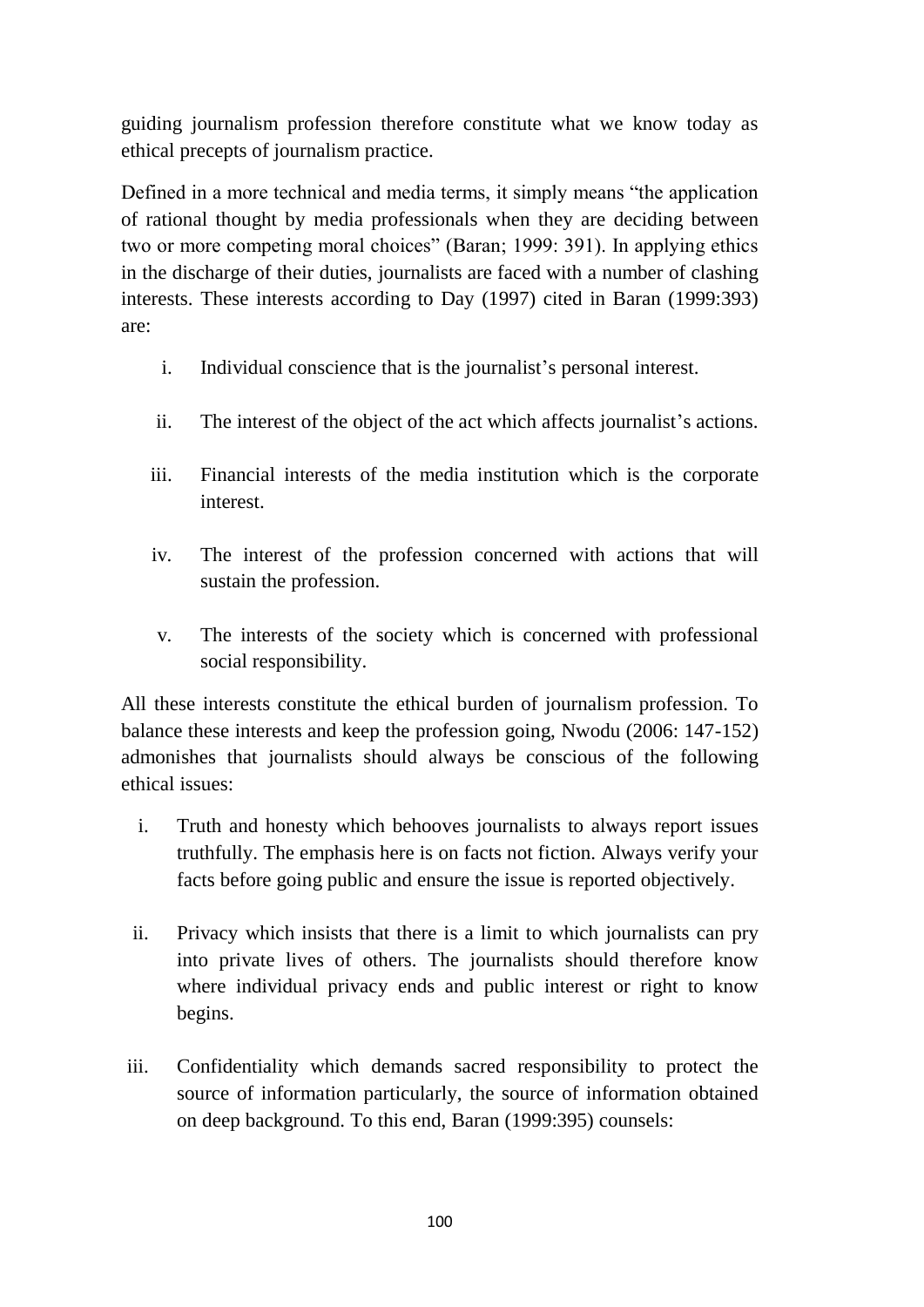Without confidentiality, employees could not report the misdeeds of their employers for fear of being fired; people would not tell what they knew of a crime for fear of retribution from the offenders or unwanted police attention.

Regardless of the source of information however, journalists are expected to verify their facts before going public while maintaining the confidentiality of the source.

The implication of the above is that journalism as a profession requires high level of ethical compliance. It is deeply rooted on public trust which every journalist must earn and maintain. To earn and maintain public trust in journalism practice therefore, the Nigeria code of ethics prescribed ethical codes which practitioners must observe as:

- $\triangleright$  Editorial independence
- $\triangleright$  Accuracy and fairness
- $\triangleright$  Privacy
- $\triangleright$  Privilege/Non-disclosure
- $\triangleright$  Decency
- $\triangleright$  Discrimination
- $\triangleright$  Reward and Gratification
- $\triangleright$  Violence
- $\triangleright$  Children and Minors
- $\triangleright$  Access to Information
- $\triangleright$  Public Interest
- $\triangleright$  Social Responsibility
- $\triangleright$  Plagiarism
- $\triangleright$  Copy Right
- $\triangleright$  Press freedom and Responsibility (see the new Code of Ethics for Nigeria Journalists for details).

## **3.3: Ethical Issues in Multimedia Journalism**

Multimedia journalism is no doubt, an evolving aspect of journalism. As such, it is not doubtful that in addition to the ethical imperative and issues discussed above, there may be other emerging ethical issues evolving along side of it. This segment discusses some of the emerging ethical issue in multimedia journalism practice. Some of these emerging ethical dilemmas and or issues as Senam (2011:333-335) captures them are:

i. Credibility dilemmas which bothers on the fact that minimal importance is attached on the credibility of the news source. In this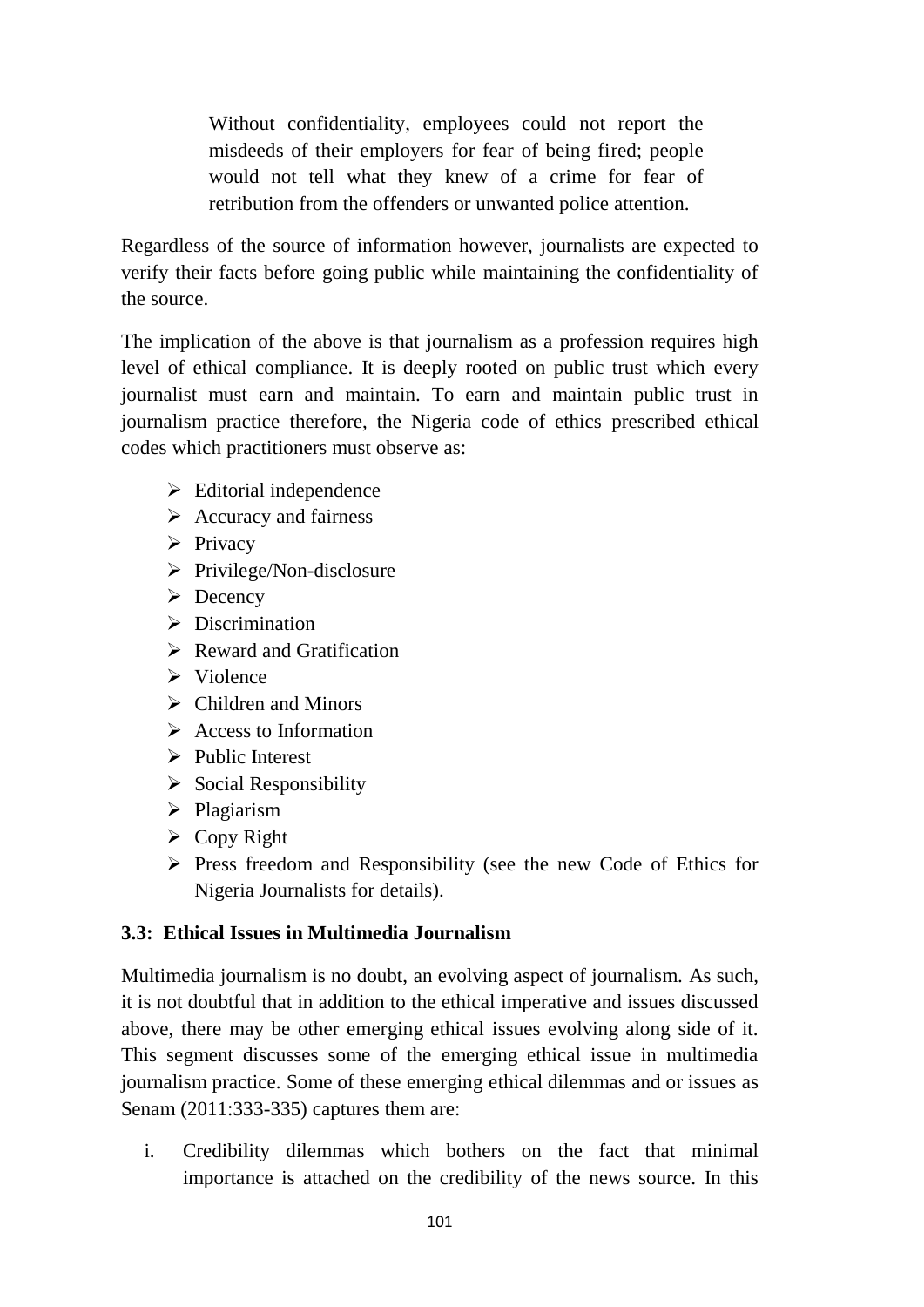case, the authenticity of news source and the stories is sacrificed on the altar of immediacy. Journalists can hide their identity or use fictitious name to report information which may be grossly distorted against ethical cannon. It becomes ethically problematic on how to fathom the credibility of both the reporter and the news reported. The situation becomes compounded in view of the fact that a good number of online/multimedia journalists are not trained journalists.

- ii. Unauthentic record online/Multimedia news and information is frequently and severally updated within the day and with conflicting angles and details. This weakens the reliability and dependability of its news and information as a public record. The visual elements may be the same or even altered (manipulated) to suit the reporter's rather than the public interest. Also the textual components of the same story may present different pictures/views of the same story to the extent audience members will be left confused.
- iii. Professionalism Issues: One of the ethical imperatives in journalism practice emphasizes the need for professionalism. In the context where multimedia/online reports were posted by non-trained journalists, there will be lack of high standard of professionalism and ethics (Giwa, 2006 quoted in Senam, 2011). To this end, factors like objectivity, fairness, accuracy, balance, public interest and decency which are not only proof of professionalism but also indices of ethical compliance will be lacking essentially in greater percent of multimedia news reporting.

### **4.0: Conclusion**

Any advancement in any professional practice certainly raises a number of ethical dilemmas. Multimedia journalism is certainly not an exception. As an emerging aspect of journalism, it has its own attendant ethical dilemmas some of which were discussed here.

### **Self Assessment Exercise**

Define and explain the meaning of the word, ethics.

### **5.0: Summary**

This unit discussed ethical issues arising from the evolution and practice of multimedia communications. Specific interests like the meaning of ethics,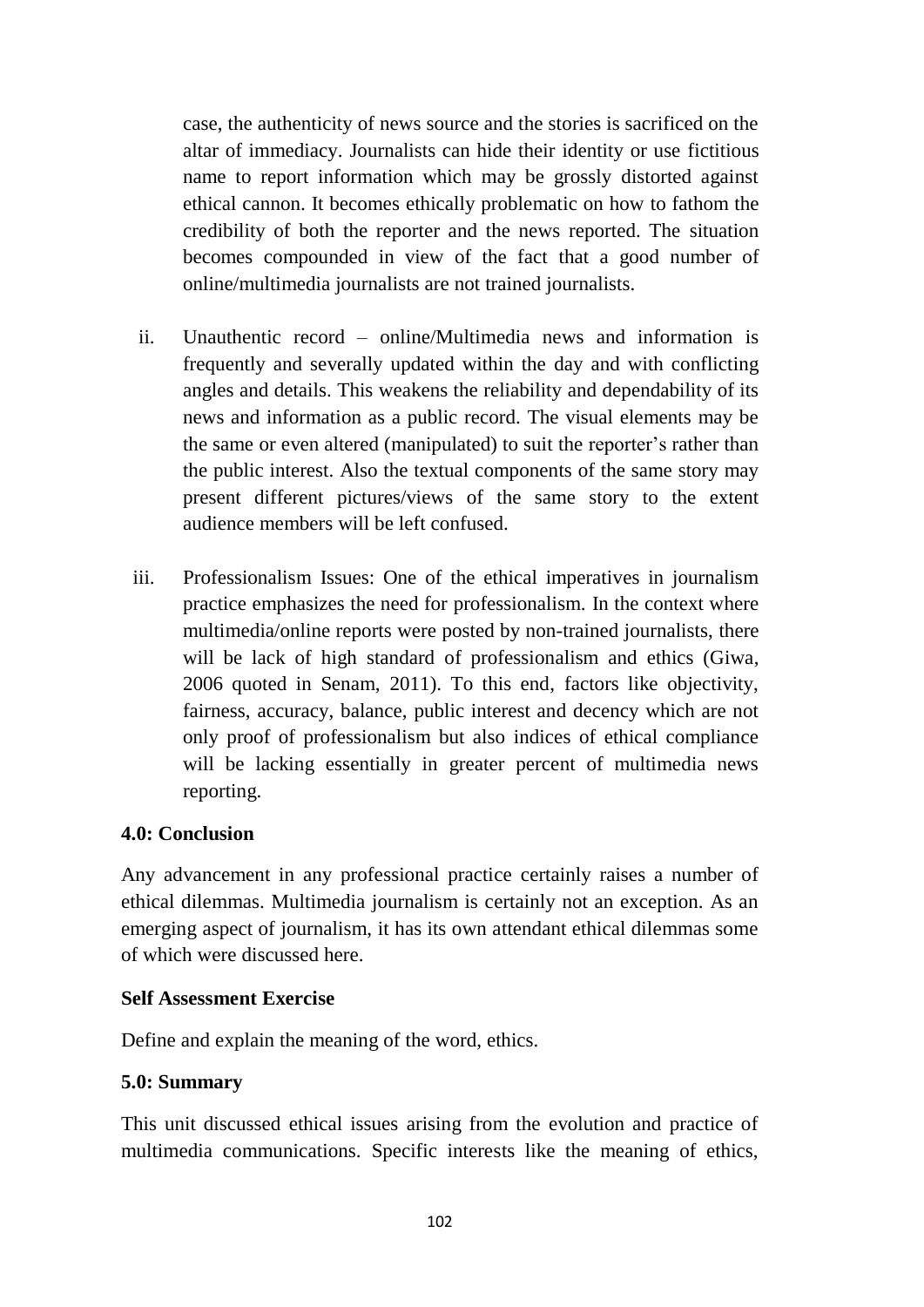brief overview of journalism ethics and emerging ethical dilemmas arising from multimedia journalism practice were treated.

### **6.0: Tutor-Marked Assignment**

Mention and discuss the ethical dilemmas arising from multimedia journalism practice. Explain how you think the ethical problems can be fixed.

## **7.0: References/Further Reading**

- Baran, S. J. (1999) *Introduction to Mass Communication: Media Literacy and Culture;* California: May Field Publishing.
- Ekeli, E. and Enokbahare, J. (2011) Ethics, Professionalism and Media Offences; in D. Wilson (ed.) *Communication for Social Change and Development;* Uyo: ACCE Nigeria Chapter.
- Merril, J. C. (1975) *The Imperative of Freedom: A Philosophy of Journalistic Autonomy;* New York: Hastings House.
- Nwodu, L. C. (2006) *Journalism Practice: News, Aesthetices, Ethics and Laws;* Enugu: Rhyce Kerex.
- Senam, N. (2011) Digital Age Information Ethics and Development Issues; in D. Wilson (ed.) op.cit.
- Summers, Della et al (1995) Longman Dictionary of Contemporary English; England: Longman Dictionaries.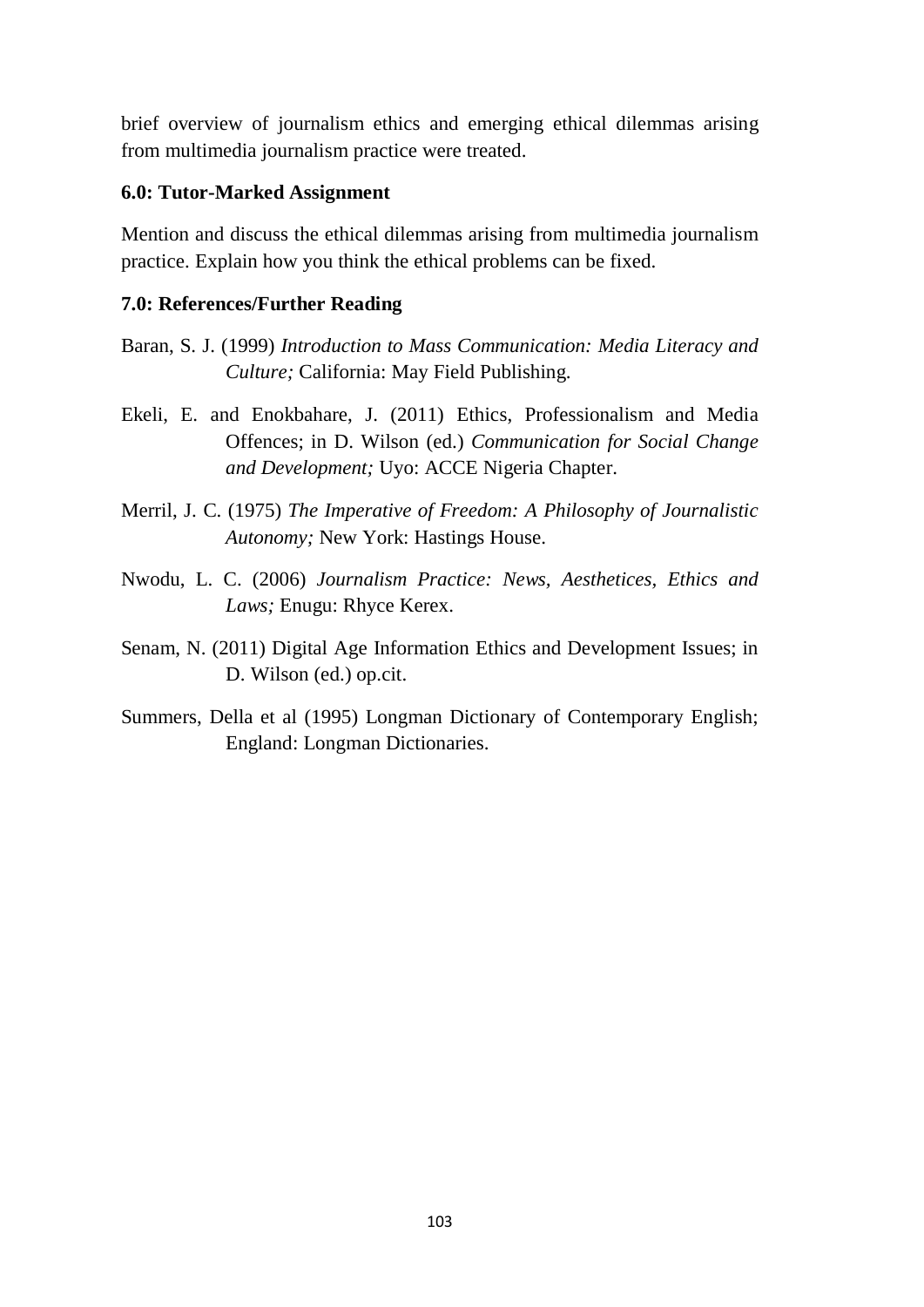**Unit 3: Issues in Multimedia Journalism Law.**

**Content**

**1.0: Introduction**

**2.0: Objective**

**3.0: Main Content**

 **3.1: brief Overview Media Law in Nigeria.**

 **3.2: Legal Issues in Multimedia Journalism in Nigeria** 

**4.0: Conclusion**

**5.0: Summary**

**6.0: Tutor-Marked Assignment**

**7.0: References/Further Reading**

## **1.0: Introduction**

Ethics is incapable of protecting individuals in the society from injurious media content. At best, ethics when applied well can only make practitioners to show some moral restraint in their report of issues. This is where law comes in. The essence of media law therefore, is to offer members of the public some degree of protection from malicious or injurious media portrayals. It is important we therefore discuss some legal issues arising from multimedia journalism practice here.

### **2.0: Objective**

At the end of tutorial in this unit, you are expected to learn:

- $\triangleright$  An overview of media law.
- $\triangleright$  Law related to issue arising from multimedia journalism practice.

## **3.0: Main Content**

## **3.1: Brief Overview Media Law in Nigeria.**

Nigerian media system, like other media systems of the world, does not operate in a state of legal void. Thus, there are professional bodies that one way or the other, act as ombudsman and by extension, check against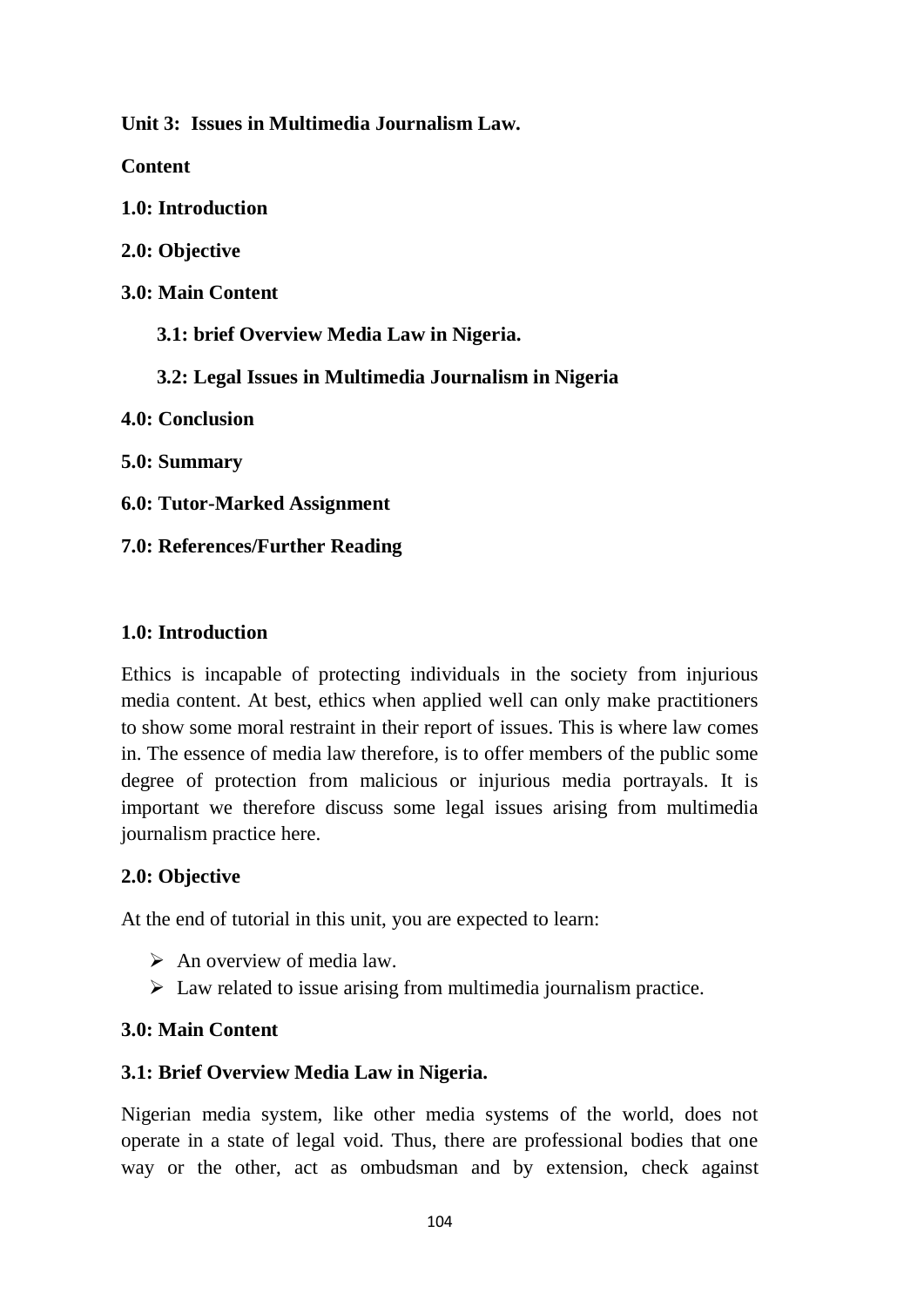unprofessional practice. Example of such professional bodies included but not limited to Nigerian Guild of Editors (NGE), Nigerian Union of Journalists (NUJ), Nigerian Press Council (NPO), and Broadcast Organisation of Nigeria (BON). There are also regulatory bodies like Nigerian Broadcast Commission that regulate the activities-cum-operation of media institutions in Nigeria.

In spite of all these, there are a number of laws guiding media practices in Nigeria. While some of the laws are worthwhile, some are just there in Nigeria's legal documents for purpose of gagging and controlling the media. In view of the fact that before taking this course, you would have taken a course in media laws and ethics (at least at the undergraduate level), we will not bother going into details here. It is germane therefore to mention and briefly explain some of these laws regulating media practice in Nigeria. Some of these laws are:

- i. Official Secrets Act of 1962 reviewed in 1990 which is "being used by government officials to deny the press access to information and documents" (Ndolo and Ezinwa; 2011:236).
- ii. Obscene Publication Act of 1961 which aims at promoting and protecting public good and moral, and by so doing control the press and other instruments of communication from exposing members of the public to materials that can corrupt their minds (Nwodu, 2006).
- iii. Criminal Code Act CAP 77 of 1990 otherwise called seditious laws which empowers both the Federal and State government to confiscate any publication likely to bring the Federal or State government to ridicule, odium and public contempt in addition to inciting the masses against the government.
- iv. Copyright ACT of 1970 amended in 1990 which offers an individual constitutional rather than privileged right of an author or originator or a creator to reap the benefits accruing to his work by exercising maximum authority or control over the reputation, distribution and commercial use of his/her work for a specific period. The nature of copyright therefore, varies according "to the peculiar nature of each work" (Ewelukwa, 2004:236).
- v. Nigerian Defamation Law of 1960 now Decree No. 44 1966 which offers members of the public protection over injurious publication or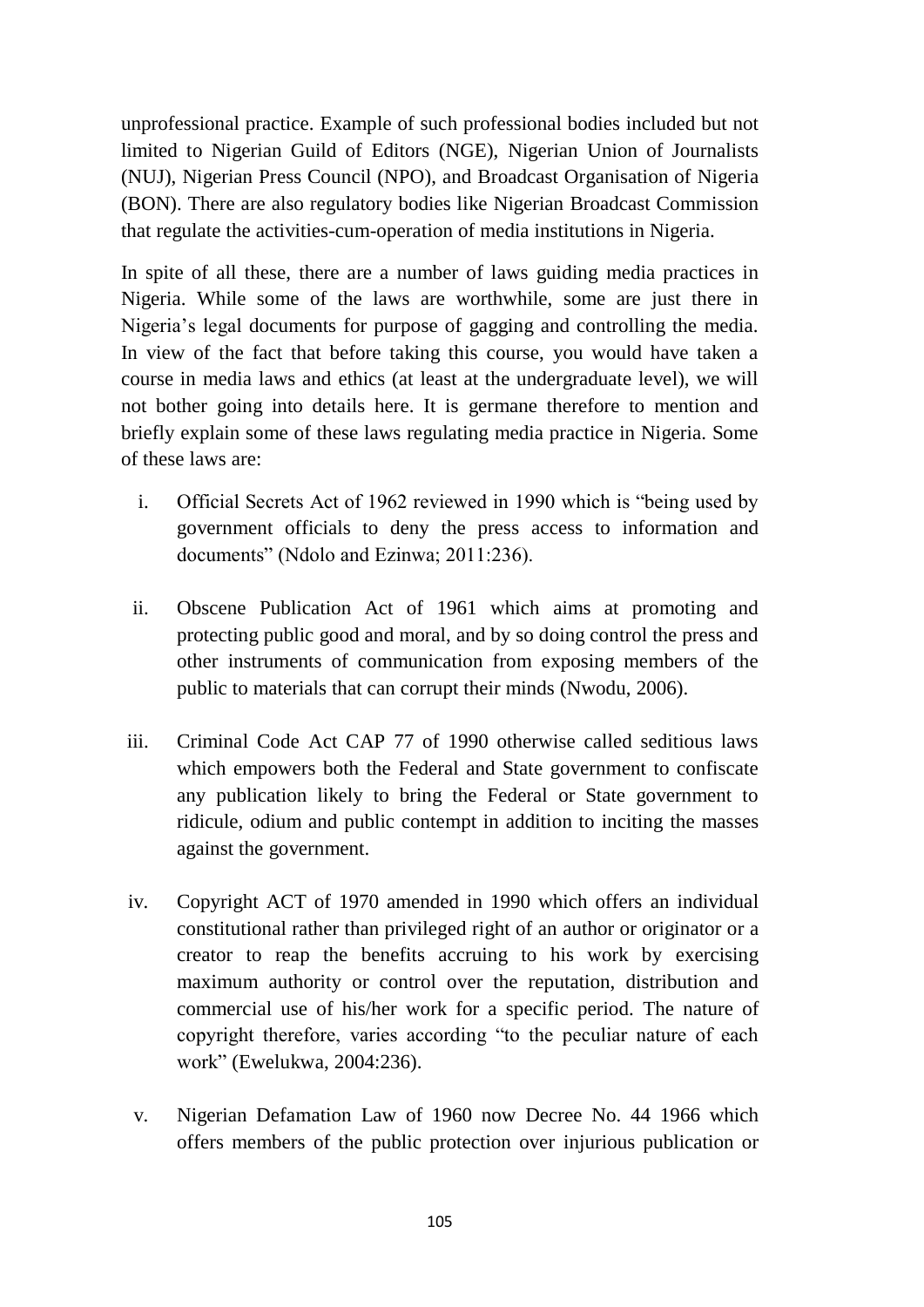oral statement which tends to lower their reputation in the estimation of mentally balanced members of the society.

vi. Shield Law which is enshrined in Section 36 of 1999 constitution of the Federal Republic of Nigeria and which according to Ewelukwa (2004:135):

> …are statues which afford a privilege to the press and journalists not to disclose in legal proceedings, confidential information obtained by them in their professional capacity as pressmen or journalists

There are so many other legal provisions guiding media operators in Nigeria. While some were inherited from colonial masters, others were either enacted by civilian or military governments. Some of such legal provisions that have and continue to influence media operators include:

- $\triangleright$  Seditious Meeting Act of 1961.
- $\triangleright$  Newspaper (Amendment) Act of 1961
- $\triangleright$  Cinematography Act No. 7 of 1963
- Constitution of the Federation Adaptation of Laws (Miscellaneous Powers) Novenmber, 1964.
- $\triangleright$  Public Officers (Protection against False Accusation) Decree Nos. 24, 1984
- $\triangleright$  State Security Detention of Persons Decree No. 2, 1984
- $\triangleright$  Newspaper Decree No. 43 of 1993
- Treason and Treasonable Offence Decree No. 29 of 1993.
- $\triangleright$  Offensive publication (Proscription) Decree No. 35 of 1993)

Since all these legal provisions are still in force, trainee and practicing journalists are expected to acquaint themselves with the provisions of these legal documents. This will help them gain informed insight into such provisions and the implications of the provisions in their professional practices.

## **3.2: Legal Issues in Multimedia Journalism in Nigeria**

The nature of multimedia journalism throws up a number of legal issues in Nigeria, and perhaps, elsewhere. As an emerging area of the professional practice, there is certainly dearth of literature that point out the probable legal issues arising from the practice.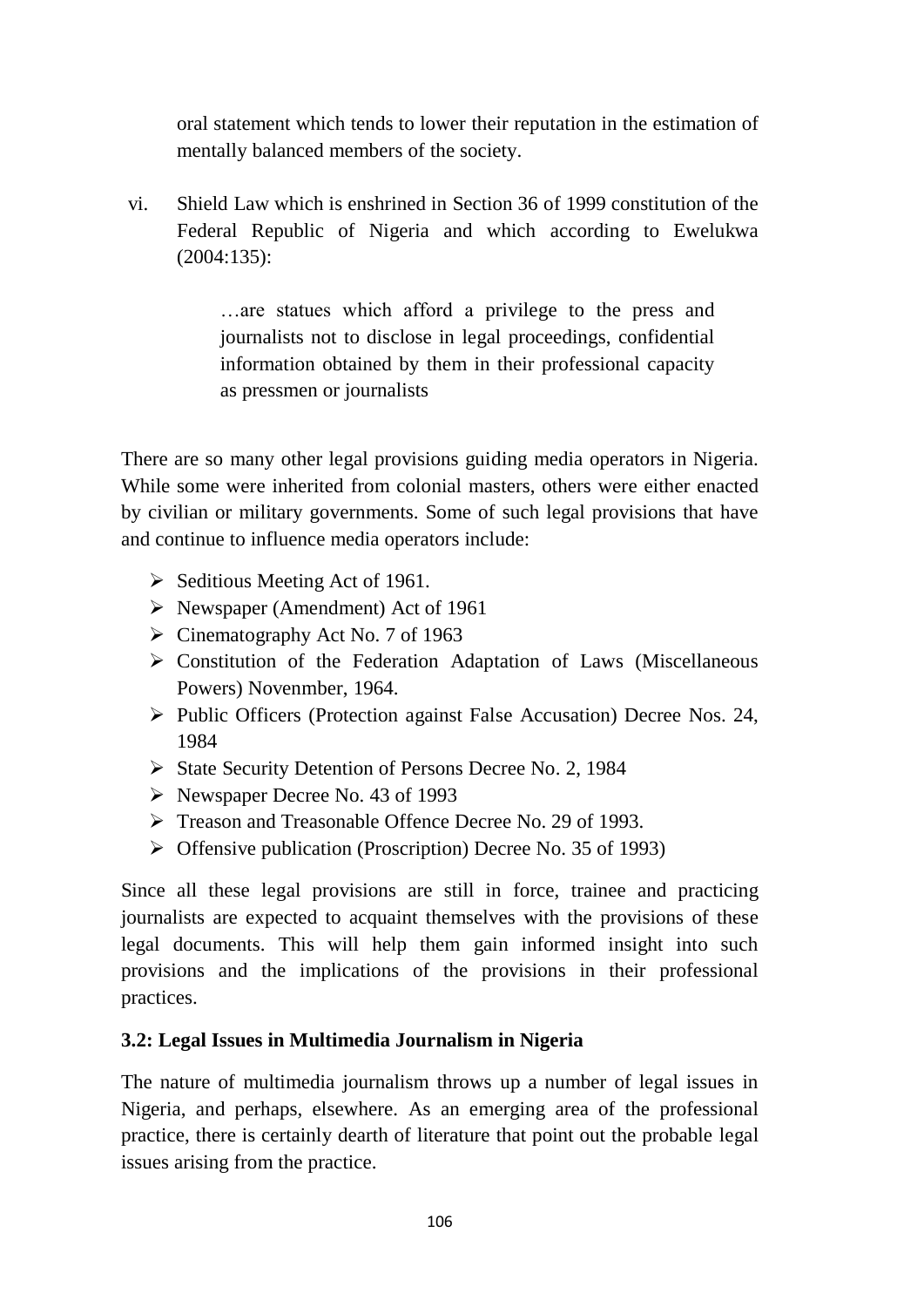However, there are few legal issues the course developer thinks that multimedia communication and journalism scholars should ponder about and provide clues to unravel the problems arising from such issues. Some of emerging legal issues are:

i. The issue of protection of intellectual property which Webber (2000:21) describes as a collectivity of exclusive rights of creators over their patented works including trademarks, designs, and copyright. In a multimedia journalism environment where computers and internet connections are driving forces, how do we begin to track and deal with copyright violation issues? It is clear that to guard against financial harm, creative works (which are foundations of multimedia experience) are copyrighted. The question above therefore becomes expedient considering that such copyrighted works are easily prone to manipulations via computers. This is why Woocock (2000:2) observes:

> When subtle alterations are made to images, or portions of works are copied then manipulated, so that it is not easy to recognize the original work, it is more difficult to access the "wrong".

The issue is therefore, complex for the original owners of the creative works to claim their copyright in situation like this. Weckert and Adeney (1997:63) quoted in Woodcock (2000) rightly conceptualize the issue here where they queried "if a change is made to an image that was digitized from a photograph or a picture drawn by someone else, whose property is the new image?"

This is a crucial issue multimedia journalism students, scholars and practitioners need to ponder over what could be the most workable solution.

ii. Another issue of interest here is how to check defamation of character. Often times, those who engage in multimedia journalism practice are hardly trained professional journalists. As such, people and institutions are often portrayed in most negative light and with malice without any provable moral and or legal justification. When one's image/reputation is maligned in such online or multimedia presentation therefore, who should be held responsible for character assassination? The issue is compounded by the fact that most time the identity of the creator of damaging stories or images is hardly known;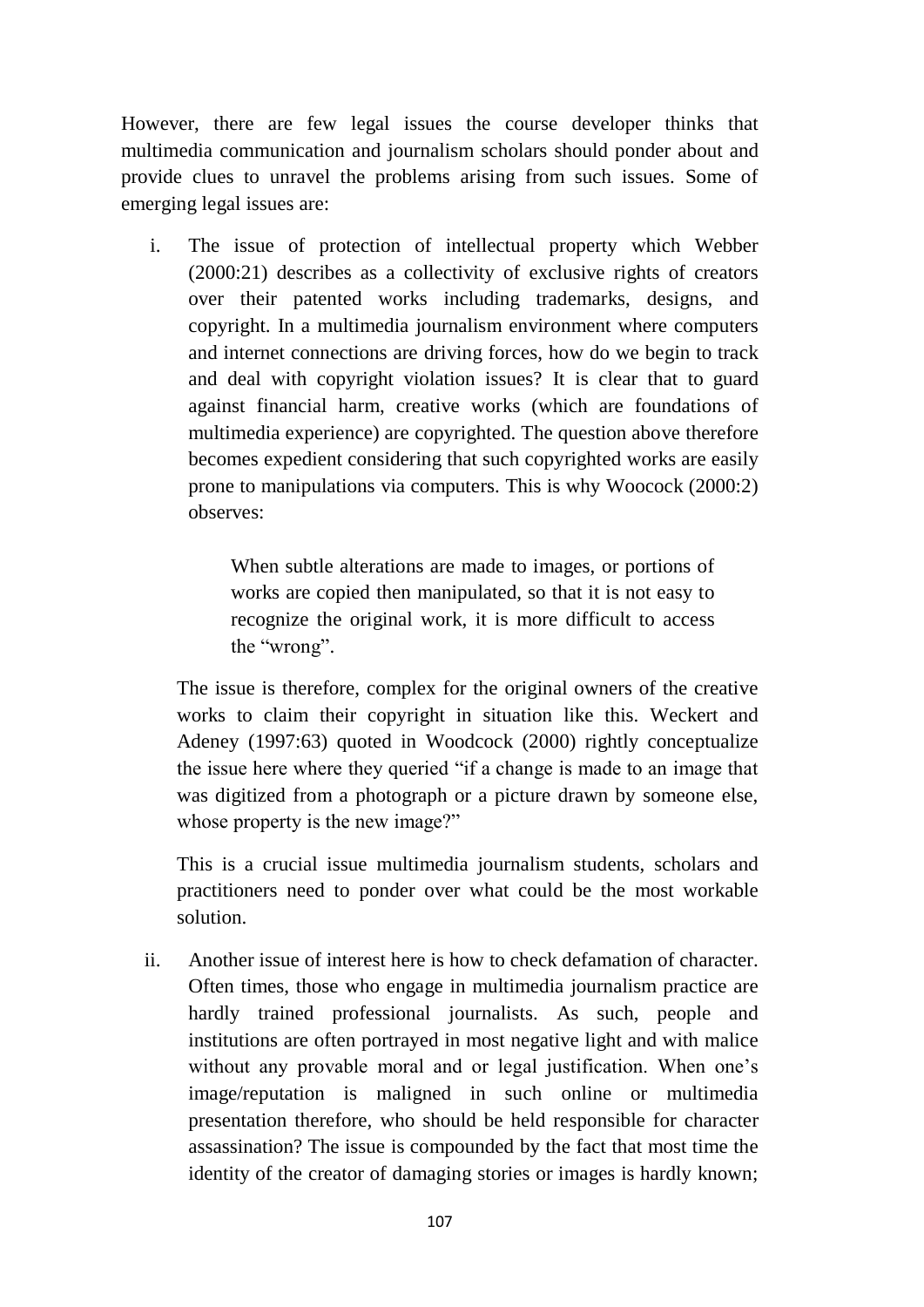and where there is a byline, it is often either nickname or non-existent name.

iii. The fact that computer can be used to create virtual reality raises an issue of credibility and authenticity of information and images in the multimedia communications. In this case, images can be manipulated to appear real while sounds and vocal tunes can be manipulated or simulated to give impression that somebody did or said something he/she never knew anything about to the extent the audience members would take the manipulated images and sounds as real. Again, facts can be distorted to deliberately misinform and 'disinform'. How to fashion out realistic and practicable legal instrument that will deal with situations like these becomes a serious legal issue confronting experts in media ethic and law as well as multimedia journalism practitioners.

The conventional media organizations as corporate entities can sue and be sued. But in the case of online/multimedia journalism sites in which some of the site operators are not known, who should be sued in the case of any legal breach arising from injurious information on the web?

### **4.0: Conclusion**

As Multimedia journalism practice is evolving. So, legal and ethical issues concerning the practice are also, evolving. As such the legal issues associated with multimedia practice may not be limited to the ones discussed above. What is presented here therefore is meant to serve as a take-off for extensive inquiry into legal issues in multimedia journalism. Scholars, practitioners, and students of multimedia journalism should expand on this and even go a step further to develop a body of knowledge in multimedia journalism, law and ethics.

### **Self Assessment Exercise**

Briefly discuss the law guiding journalism practice in Nigeria.

## **5.0: Summary**

This unit dealt with legal issues in multimedia journalism practice. Precisely, the unit offered brief discussion on media laws in Nigeria and concluded with the emerging legal issues in multimedia journalism practice.

## **6.0: Tutor-Marked Assignment.**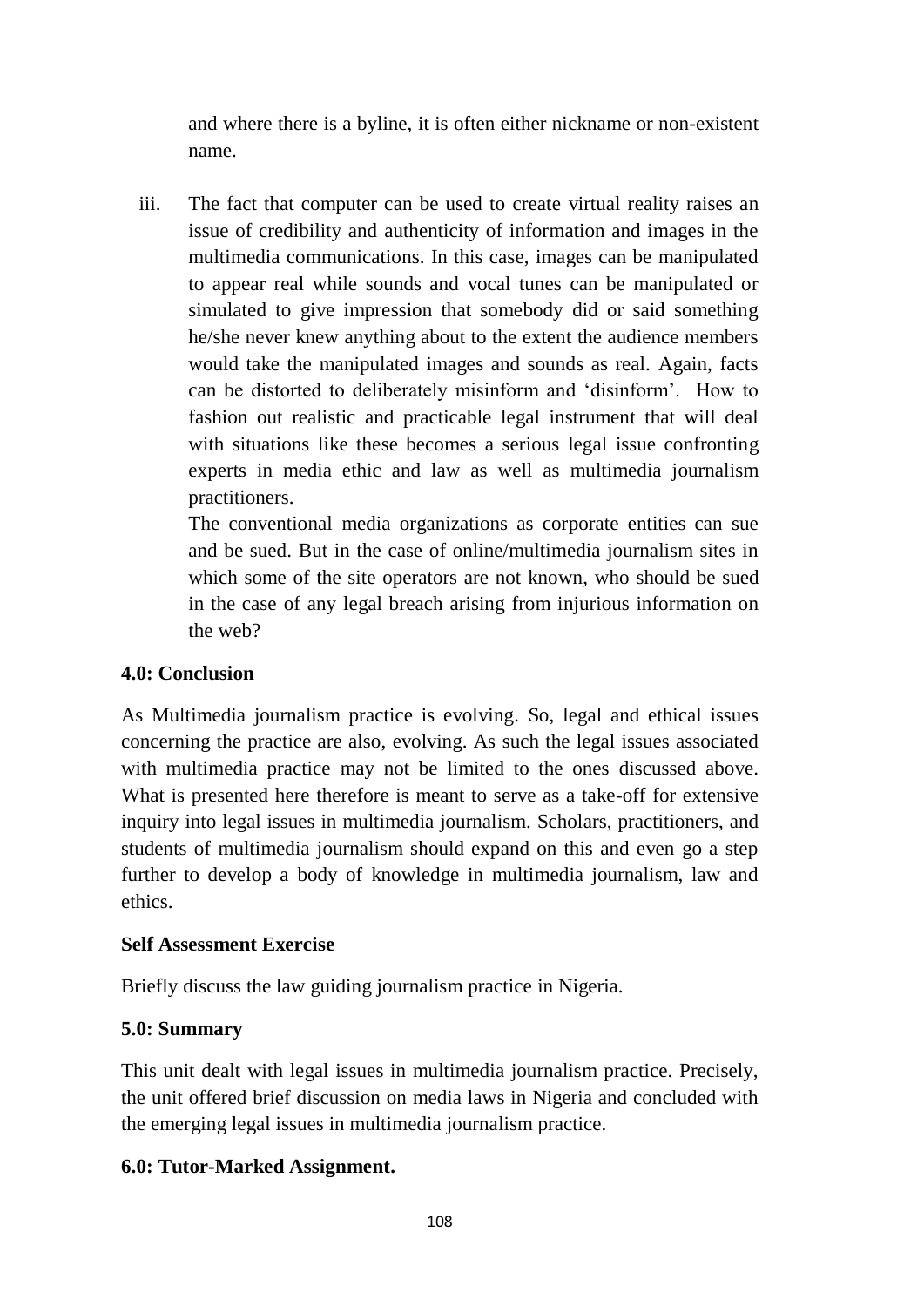Using Nigeria media landscape as a case in point, discuss the legal issues confronting multimedia journalism practice.

#### **7.0: References/Further Reading**

- Ewelukwa, B.N. (2004) *Introduction to Nigeria Press Law*; Onitsha: Maranatha Press.
- Ndolo, I.S. and Ezinwa, C. (2011) Regulatory Environment of Media Management in Nigeria, in I.S. Ndolo (ed.) *Cotemporary Issues in Communications and Society;* Enugu: Rhyce Kerex Publishers.
- Nwodu, L. C. (2006) *Journalism Practice: News, Aesthetics, Ethics and Laws;* Enugu: Rhyce Kerex.
- Webber, D. B. (2000) *Intellectual Property in Internet Software, Going Digital 2000: Legal Issues for e-commerce, Soft and the Internet;* St Leonards: prospect Media Pty Ltd.
- Weckert, J. and Adeney, D. (1997) *Computer and Information Ethics*; Connecticut: Greenwood Press.
- Woodcock, L. (2000) Legal and Ethical Issues in Multimedia: A Technical Perspective, ASCILITE 2000 Conference proceedings. 30/10/13.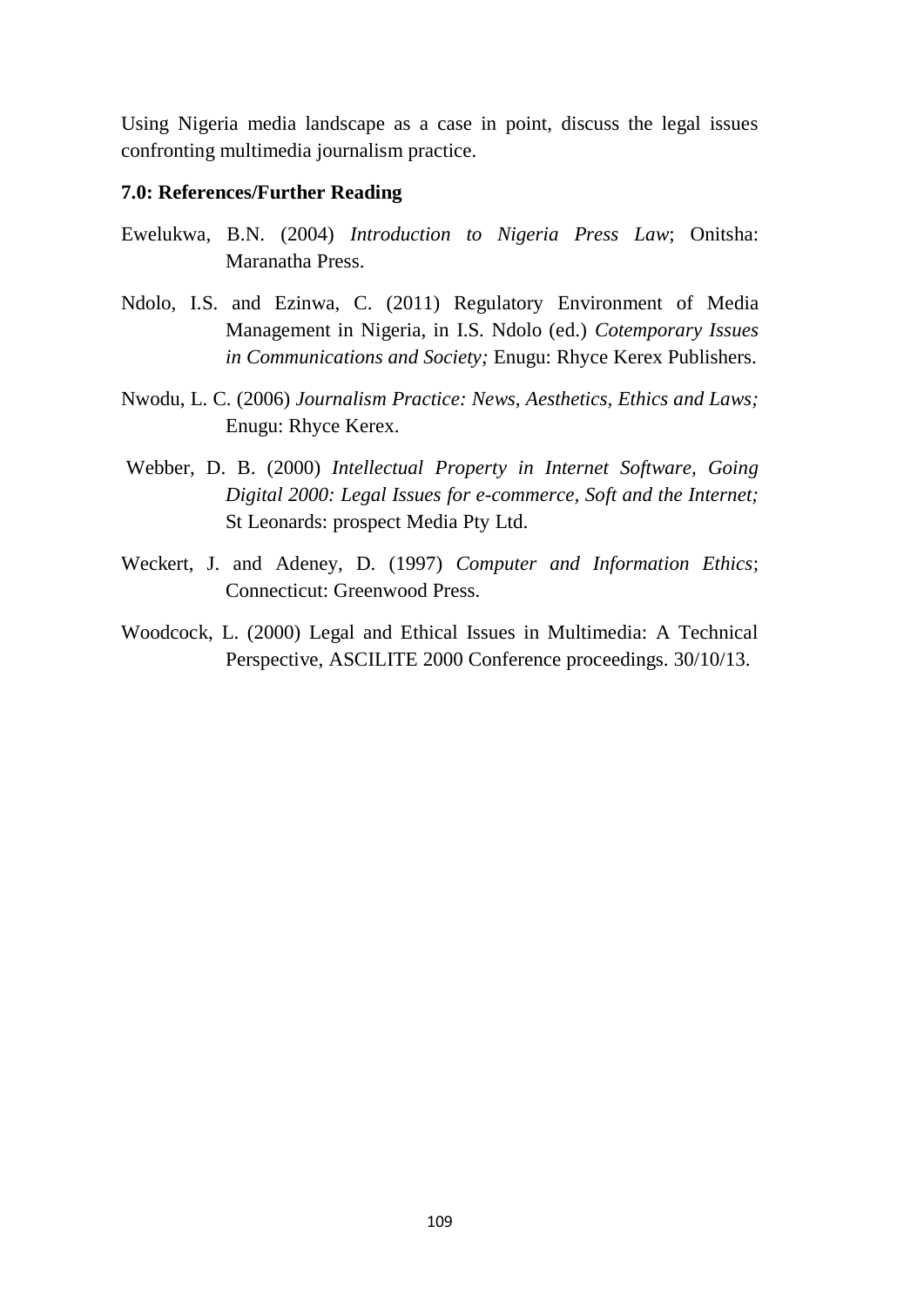**Unit 4: Epilogue: Problems and Prospects** of **Online Journalism in Nigeria**

**Content**

- **1.0: Introduction**
- **2.0: Objective**
- **3.0: Main Content**
	- **3.1: Online Journalism in Nigeria: the Journey so Far.**
	- **3.2: Problems of Online Journalism in Nigeria**
	- **3.3: Prospects of Online journalism in Nigeria**
- **4.0: Conclusion**
- **5.0: Summary**
- **6.0: Tutor-Marked Assignment**
- **7.0: References/Further Reading**

## **1.0: Introduction**

According to Adelabu (2011), journalism practice has not been the same since the emergence of computers in the newsroom. The introduction of computers and the attendant Internet connectivity have therefore, paved way for online journalism which has in turn, prompted the ongoing multimedia journalism. It is no longer fashionable to use type writers in the newsroom. Nigeria journalism landscape is not left out in this crave for online and multimedia journalism practice. This unit shall examine this and more.

## **2.0: Objective**

After tutorial in this unit, you will be able to learn:

- The state of online journalism in Nigeria
- The problems and prospects of online journalism in Nigeria.

# **3.0: Main Content**

## **3.1: Online journalism in Nigeria: the journey so far.**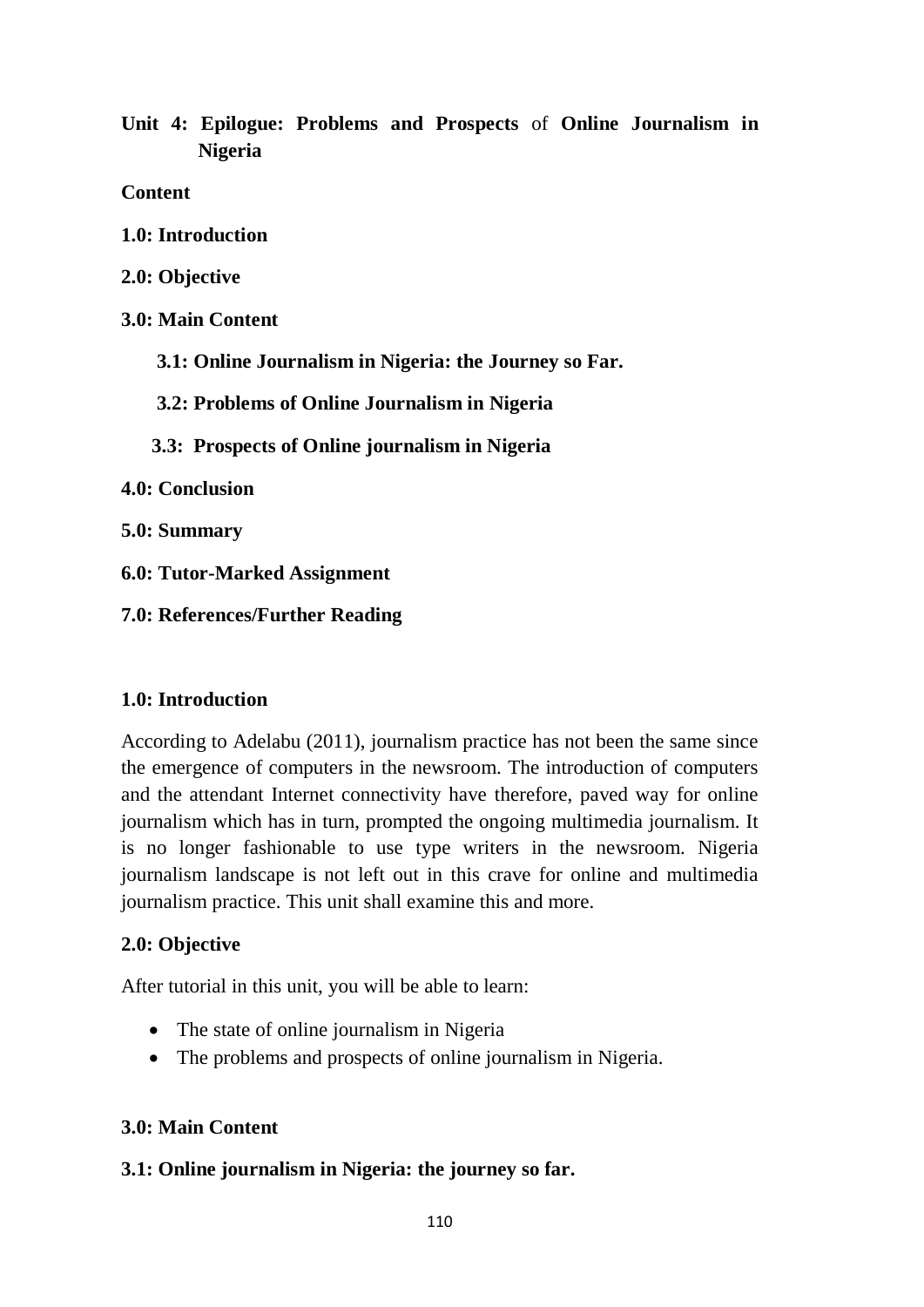Online journalism began in Nigeria in 1997 with the production of wired version of the *Post Express* (Nwodu, 2009, and Oloja, et al, 2010 quoted in Adelabu, 2011). The primary motive for going online then was to attract the interest of the young media audience whom research evidence showed that they were developing apathy for mainline news copies like newspaper and magazine.

Since then, online journalism has witnessed sporadic growth in Nigeria to the extent Nwodu (2009:166) agrees that many Nigerian newspapers and magazines are read online. By implication, most mass media institutions in Nigeria (both print and electronic) are now online. In view of this healthy development local news are now effortlessly becoming foreign news and vice versa.

Online journalism is therefore thriving in Nigeria to the extent the traditional mass media consumers are now active participants in agenda setting. Through online platform therefore, the audience members now tell their own stories  $- a$ practice media commentator, scholars and researchers now brand "citizen journalism".

As it is now, before the conventional mass media organs report an accident for instance, citizens (the eye witnesses) would have taken some shots from the accident scene and upload the shots in the net with or without professionally written textual stories. The citizen journalism approach often reveals some visual details ordinarily mass media again would have loved to hide due to ethical or legal reasons or both.

The gruesome killing of four students of University of Port Harcourt serves as typical example of the thriving practice of online journalism. In this, before the conventional mass media could report it, the incidence was already in the net revealing the brutal processing in which the students were murdered by alleged community members. The unsolicited story was delivered in personal and public multimedia/internet sites like facebook, Youtube, twitters, flickers etc.

By implication, online journalism has come to be in Nigeria. It is fast whittling down the monopoly of news and information by traditional journalists and making the practice more participatory. What has made this phenomenon thrive more in Nigeria is what Adelabu (2011:21) describes as "fluidity" of the approach which according to him "puts more emphasis on the publishing of information rather than the filtering through editorial gate-keeping".

# **3.2: Problems of Online Journalism in Nigeria**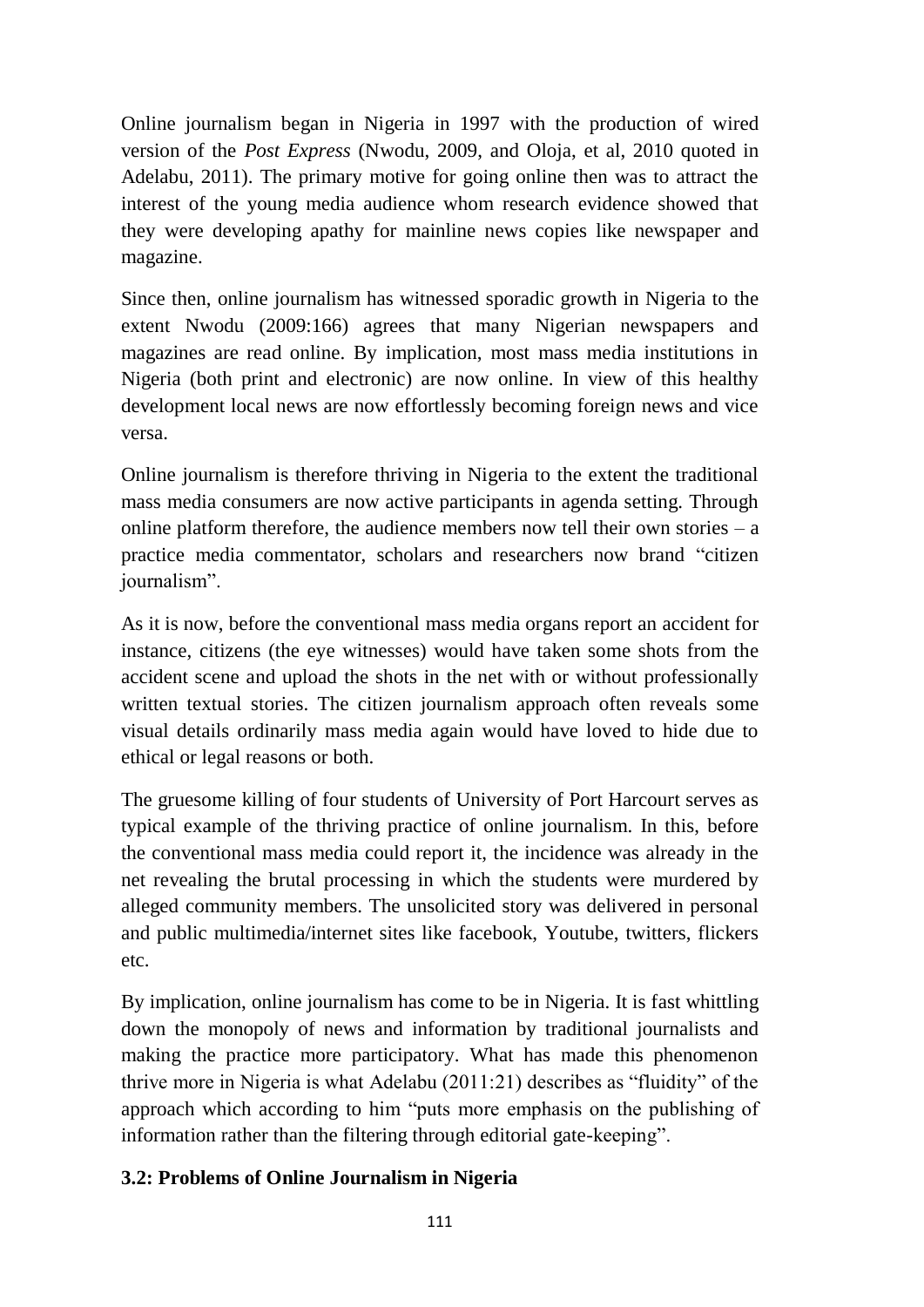Although, it was stated in the above segment that online journalism is flourishing in Nigeria, the practice cannot be said to have reached advanced stage. The practice therefore has a number of challenges. Our concern in this segment is to discuss some of those challenges and or problems. Some of the problems militating against full crystallization of online/multimedia journalism in Nigeria include but not limited to:

i. Low Literacy Level. The literacy level in Nigeria is still low. Incidentally, to plug in online/ multimedia journalism experience requires some level of literacy. Literacy in this context is not limited to ability to read and write. It extends to the ability to use technology to seek for, down load and upload information (which could be audio, visual and sound). At moment not many journalists are literate enough to the extent of telling their stories with multimedia technology. A good number of practicing journalists (especially those in outstations) still use business centers to file in stories to their main stations.

So, Nigeria needs a lot of computers, visual, audio, online, design and other forms of digital literacy to cope with the demands of online/multimedia journalism. Ironically, research evidence shows that most practicing journalists rely on old technologies to gather, process and file their stories to their main stations (Nwodu; 2004).

- ii. Another problem associated with online journalism practice in Nigeria is poor network. Most network providers have continued to disappoint their subscribers with frequent network breakdown. Most times the network is rarely available and whenever, it is available, it runs at snails speed to the extent of leaving users frustrated. Edward Deng cited in *Communication Africa* (2002) underscores this network problem where he observes, "Africa (**in this context Nigeria**, emphasis added) needs a revolutionary access solution to face the Next Generation Network (NGN)".
- iii. Epileptic Power Supply is also a problem here. Powers generation and utilization in Nigeria have become a luxury only few highly privileged Nigerians enjoy. National Electric Power Authority (NEPA) now Power Holdings Company of Nigeria (PHCN) has failed to make electric sufficiently available. Even few occasion the company supplies power, what gets to the consumers is low current that may not help them do anything meaningful. Incidentally, online/multimedia journalism requires adequate and constant power supply to thrive.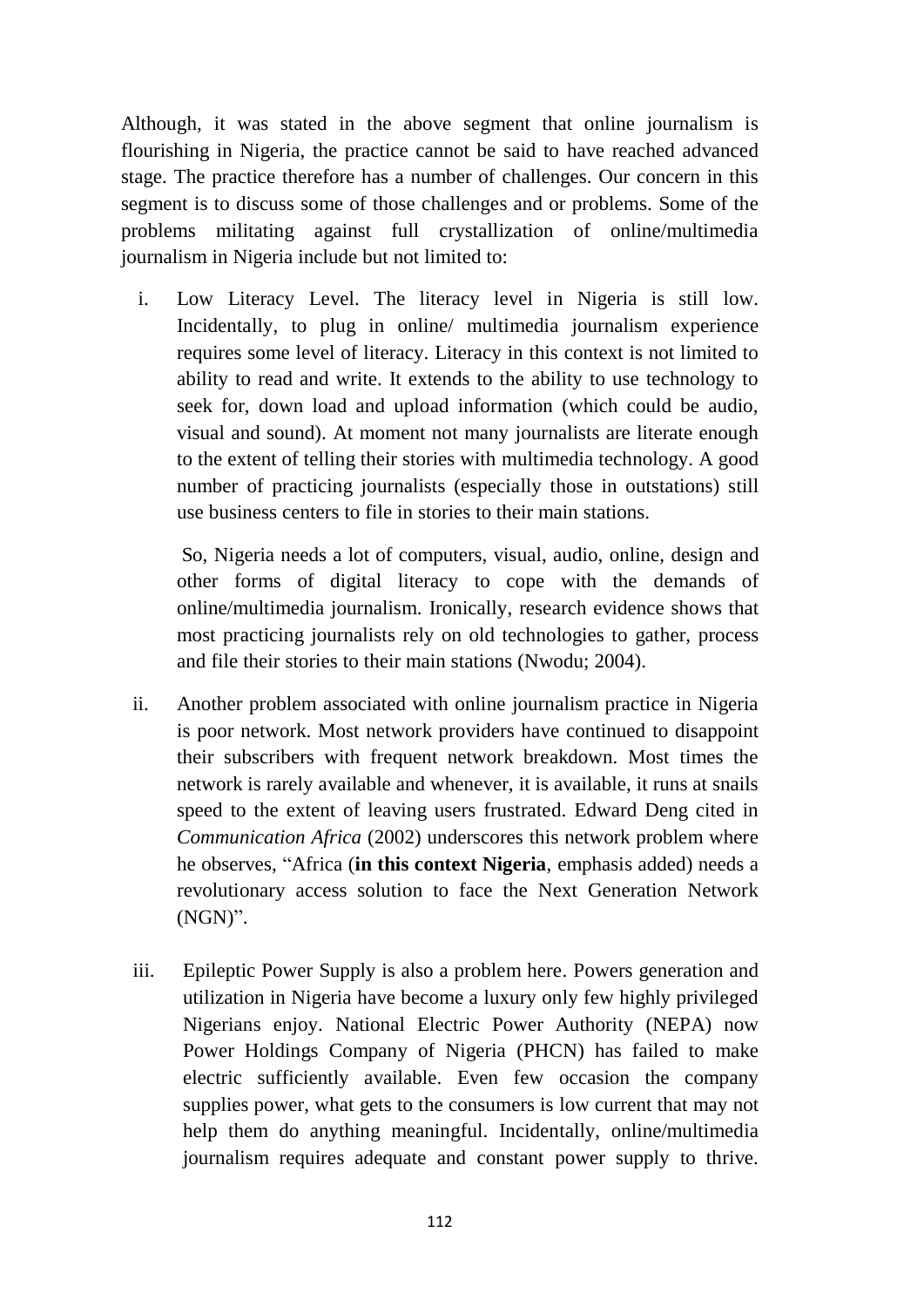Most of the tools used for online/multimedia journalism (ranging from computer, digital cameras, mobile phones, ipod, WiFi, ipad, etc) requires constant power supply. Again information gathering, processing and dissemination in the context of online/multimedia journalism requires constant power supply even as power is needed to access online information.

- iv. Low Internet Penetration: Although it is often said that ICTs have encouraged to a large extent, interaction and participatory communication among people irrespective of where they live in the world, certain segment of Nigerian population are still cut off from the online world. The cut off is not really as a result of lack of Internet literacy (which we have already discussed) but due to limited internet penetration. Most villages and communities are not connected with internet - the reason Law (2000:38) questions whether each village has at least a single internet connection accessible to all. Worst is the fact that over 95 percent of the internet users in Nigeria reside in urban areas. Online/multimedia journalism cannot therefore, said to be fully participatory in Nigeria when most rural residents were cut off from Internet experience. This is considered serious problem in that it negates the very essence of online/multimedia journalism which is even participation and or convergence.
- v. Ethical and Legal Challenges which raise questions as to:
	- Who uploads what?
	- How authentic, credible and reliable is the online/multimedia news.
	- How would one fathom the difference between facts and fiction (i.e. actuality or reality in the physical world and simulated virtual reality)?

Much of these legal and ethical imperatives or issues were discussed in the previous two units.

## **3.3: Prospects of Online journalism in Nigeria.**

In spite of the numerous factors militating against online/multimedia journalism in Nigeria, there is hope that the problems will be overcomed over time. According to Njoku (2009:7):

> …the number of internet users in developing countries (**including Nigeria**, emphasis added) is expected to cross the 500 million mark, surpassing industrial nations for the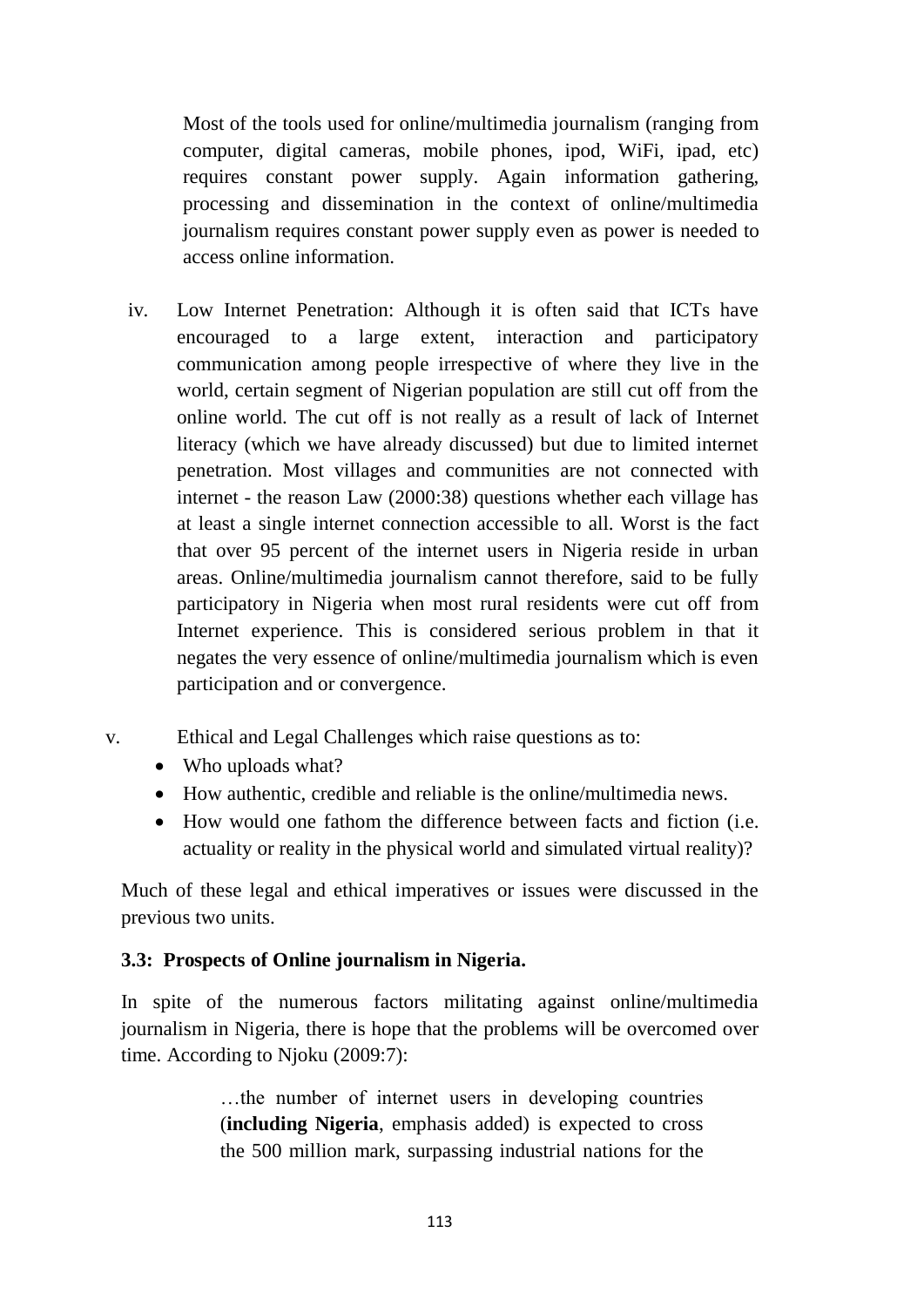first time. By some estimates, more than 75% of the world population now lives within the range of a mobile network.

Although the above information does not situate strictly on Nigeria, since Nigeria is part of the nations being touched by the wave of increasing internet and mobile phone penetration as earlier indicated, then there is high prospect for increased access to and utilization of the benefits of online journalism.

Plausibly, there has been a rising improvement in power supply due to alternative power supply taking place in some areas like Lagos, Awka, and Enugu. If the improvement in power supply is sustained, the problem of sustained powering of multimedia tools like computer, mobile phones and digital cameras will be abated. When this is the case, then access to internet when needed will be enhanced.

In case of illiteracy, the free education programme embarked upon by some states of the Federation like Imo and Rivers state hold some hope for media technology literacy in the country. This is true given that the more educated citizens of a country are the more they tend to plug in knowledge-driven economy which is technologically based. With sufficient education, the citizens will now participate actively in citizen journalism as well as assessing online/multimedia information and news.

## **4.0: Conclusion**

The beginning of any endeavor is usually difficult. But with perseverance, the difficulty is usually surmounted over time. So it is with multimedia practice in Nigeria. At present the industry is facing some challenges. But it is hoped that with the way things are going the challenges will naturally frizzle out soon. It behooves journalism students at various levels to take their training in multimedia journalism serious. This will at least, boost skill acquisition and capacity building in this evolving area of specialization in mass communication/journalism education and practice.

## **Self Assessment Exercise**

What in your own view is the prospect of multimedia journalism practice in Nigeria?

## **5.0: Summary**

This unit serves as an epilogue to this module and the course. As such, issues relating to multimedia problems and prospects in Nigeria were discussed.